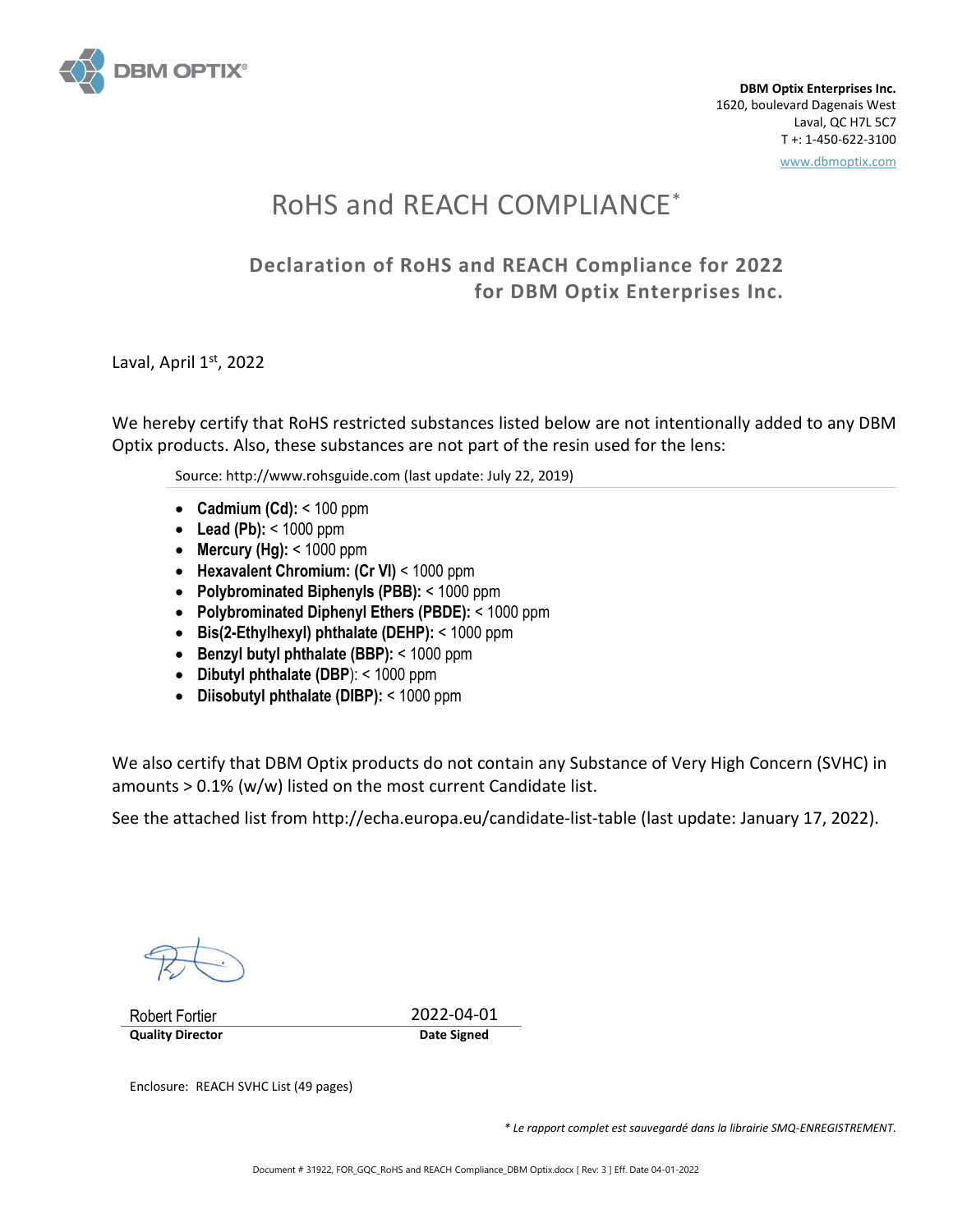#### **Candidate List of SVHC for authorisation**

#### REACH SVHC dated January 17, 2022.

Actual new candidate list with 223 substances (SVHC-List)

### ECHA Source: http://echa.europa.eu/candidate-list-table

Note: Group entries are split in different rows.

| Substance name                                                                                                                                                       | Description | EC No.    | CAS No.      | Reason for inclusion                                                            | Date of inclusion | Decision                                                                                                                                                                                           | <b>IUCLID</b> dataset             | Support document                             | Response to comments                          | Remarks |
|----------------------------------------------------------------------------------------------------------------------------------------------------------------------|-------------|-----------|--------------|---------------------------------------------------------------------------------|-------------------|----------------------------------------------------------------------------------------------------------------------------------------------------------------------------------------------------|-----------------------------------|----------------------------------------------|-----------------------------------------------|---------|
| tris(2-methoxyethoxy)vinylsilane                                                                                                                                     |             | 213-934-0 | 1067-53-4    | Toxic for reproduction 17/01/2022<br>(Article 57c)                              |                   | https://echa.europa.eu/documents/10162/1b4d563 https://echa.europa.eu/documents/10162/b17 https://echa.europa.eu/documents/10 https://echa.europa.eu/documents/1<br>2-3958-a563-bbd4-d318e59e520b  | 5f54b-e658-de9b-0dec-dad099bb1f17 | 162/21bc25f0-b6f0-1174-18ba-<br>a9081578097e | 0162/3914417a-18b5-5334-8d25-<br>fc1a40d0782e |         |
| S-(tricyclo(5.2.1.0'2,6)deca-3-en-8(or 9)-yl O- X4261<br>(isopropyl or isobutyl or 2-ethylhexyl) O-<br>(isopropyl or isobutyl or 2-ethylhexyl)<br>phosphorodithioate |             | 401-850-9 | 255881-94-8  | PBT (Article 57d)                                                               | 17/01/2022        | https://echa.europa.eu/documents/10162/a70cd813-https://echa.europa.eu/documents/10162/fab https://echa.europa.eu/documents/10 https://echa.europa.eu/documents/1<br>f087-c8df-03ce-1359f8f7e516   | 08a5e-d762-bc39-8999-fab001c36b7c | 162/4f98791d-869c-d7a4-5791<br>9380fa825a31  | 0162/22c2d1af-3748-206d-3031-<br>02de14d58047 |         |
| 6,6'-di-tert-butyl-2,2'-methylenedi-p-cresol                                                                                                                         |             | 204-327-1 | 119-47-1     | Toxic for reproduction 17/01/2022<br>(Article 57c)                              |                   | https://echa.europa.eu/documents/10162/fe17e78e- https://echa.europa.eu/documents/10162/240 https://echa.europa.eu/documents/10 https://echa.europa.eu/documents/1<br>729f-770e-5f4a-5da23bb2c361  | 9e362-247f-8ca4-c856-40231ac2dc88 | 162/7f58d058-f965-6fe2-864c-<br>4df6a605c8ce | 0162/92936d26-abe2-f0cb-9bdd-<br>f5be90304c5b |         |
| (±)-1,7,7-trimethyl-3-[(4-<br>methylphenyl)methylene]bicyclo[2.2.1]heptan-<br>2-one covering any of the individual isomers<br>and/or combinations thereof (4-MBC)    |             |           |              | Endocrine disrupting 17/01/2022<br>properties (Article<br>57(f) - human health) |                   | https://echa.europa.eu/documents/10162/b05be4e https://echa.europa.eu/documents/10162/945 https://echa.europa.eu/documents/10 https://echa.europa.eu/documents/1<br>a-eff8-5c93-f021-9961a9abc10d  | 37711-ea88-61c3-4a4a-d134d900b81c | 162/41008a30-53db-84bd-6d4e-<br>7f31d9aa78dc | 0162/36e3ce7f-fa01-9134-239a-<br>9dae6e783fd1 |         |
| (±)-1,7,7-trimethyl-3-[(4-<br>methylphenyl)methylene]bicyclo[2.2.1]heptan-<br>2-one                                                                                  |             | 253-242-6 | 36861-47-9   | <b>Endocrine disrupting</b><br>properties (Article<br>57(f) - human health)     | 17/01/2022        | https://echa.europa.eu/documents/10162/b05be4e https://echa.europa.eu/documents/10162/945 https://echa.europa.eu/documents/10 https://echa.europa.eu/documents/1<br>a-eff8-5c93-f021-9961a9abc10d  | 37711-ea88-61c3-4a4a-d134d900b81c | 162/41008a30-53db-84bd-6d4e-<br>7f31d9aa78dc | 0162/36e3ce7f-fa01-9134-239a-<br>9dae6e783fd1 |         |
| (3E)-1,7,7-trimethyl-3-(4-<br>methylbenzylidene)bicyclo[2.2.1]heptan-2-one                                                                                           |             |           | 1782069-81-1 | <b>Endocrine disrupting</b><br>properties (Article<br>57(f) - human health)     | 17/01/2022        | https://echa.europa.eu/documents/10162/b05be4e https://echa.europa.eu/documents/10162/945 https://echa.europa.eu/documents/10 https://echa.europa.eu/documents/1<br>a-eff8-5c93-f021-9961a9abc10d  | 37711-ea88-61c3-4a4a-d134d900b81c | 162/41008a30-53db-84bd-6d4e-<br>7f31d9aa78dc | 0162/36e3ce7f-fa01-9134-239a-<br>9dae6e783fd1 |         |
| (1R,3E,4S)-1,7,7-trimethyl-3-(4-<br>methylbenzylidene)bicyclo[2.2.1]heptan-2-one                                                                                     |             |           | 95342-41-9   | <b>Endocrine disrupting</b><br>properties (Article<br>57(f) - human health)     | 17/01/2022        | https://echa.europa.eu/documents/10162/b05be4e https://echa.europa.eu/documents/10162/945 https://echa.europa.eu/documents/10 https://echa.europa.eu/documents/1<br>a-eff8-5c93-f021-9961a9abc10d  | 37711-ea88-61c3-4a4a-d134d900b81c | 162/41008a30-53db-84bd-6d4e-<br>7f31d9aa78dc | 0162/36e3ce7f-fa01-9134-239a-<br>9dae6e783fd1 |         |
| (1S, 3E, 4R)-1, 7, 7-trimethyl-3-(4-<br>methylbenzylidene)bicyclo[2.2.1]heptan-2-one                                                                                 |             |           | 852541-30-1  | Endocrine disrupting<br>properties (Article<br>57(f) - human health)            | 17/01/2022        | https://echa.europa.eu/documents/10162/b05be4e https://echa.europa.eu/documents/10162/945 https://echa.europa.eu/documents/10 https://echa.europa.eu/documents/1<br>a-eff8-5c93-f021-9961a9abc10d  | 37711-ea88-61c3-4a4a-d134d900b81c | 162/41008a30-53db-84bd-6d4e-<br>7f31d9aa78dc | 0162/36e3ce7f-fa01-9134-239a-<br>9dae6e783fd1 |         |
| (1R,3Z,4S)-1,7,7-trimethyl-3-(4-<br>methylbenzylidene)bicyclo[2.2.1]heptan-2-one                                                                                     |             |           | 852541-21-0  | Endocrine disrupting 17/01/2022<br>properties (Article<br>57(f) - human health) |                   | https://echa.europa.eu/documents/10162/b05be4e https://echa.europa.eu/documents/10162/945 https://echa.europa.eu/documents/10 https://echa.europa.eu/documents/1<br>a-eff8-5c93-f021-9961a9abc10d  | 37711-ea88-61c3-4a4a-d134d900b81c | 162/41008a30-53db-84bd-6d4e-<br>7f31d9aa78dc | 0162/36e3ce7f-fa01-9134-239a-<br>9dae6e783fd1 |         |
| (1R,4S)-1,7,7-trimethyl-3-(4-<br>methylbenzylidene)bicyclo[2.2.1]heptan-2-one                                                                                        |             |           | 741687-98-9  | <b>Endocrine disrupting</b><br>properties (Article<br>57(f) - human health)     | 17/01/2022        | https://echa.europa.eu/documents/10162/b05be4e https://echa.europa.eu/documents/10162/945 https://echa.europa.eu/documents/10 https://echa.europa.eu/documents/1<br>a-eff8-5c93-f021-9961a9abc10d  | 37711-ea88-61c3-4a4a-d134d900b81c | 162/41008a30-53db-84bd-6d4e-<br>7f31d9aa78dc | 0162/36e3ce7f-fa01-9134-239a-<br>9dae6e783fd1 |         |
| (1S,3Z,4R)-1,7,7-trimethyl-3-(4-<br>methylbenzylidene)bicyclo[2.2.1]heptan-2-one                                                                                     |             |           | 852541-25-4  | <b>Endocrine disrupting</b><br>properties (Article<br>57(f) - human health)     | 17/01/2022        | https://echa.europa.eu/documents/10162/b05be4e https://echa.europa.eu/documents/10162/945 https://echa.europa.eu/documents/10 https://echa.europa.eu/documents/10<br>a-eff8-5c93-f021-9961a9abc10d | 37711-ea88-61c3-4a4a-d134d900b81c | 162/41008a30-53db-84bd-6d4e-<br>7f31d9aa78dc | 0162/36e3ce7f-fa01-9134-239a-<br>9dae6e783fd1 |         |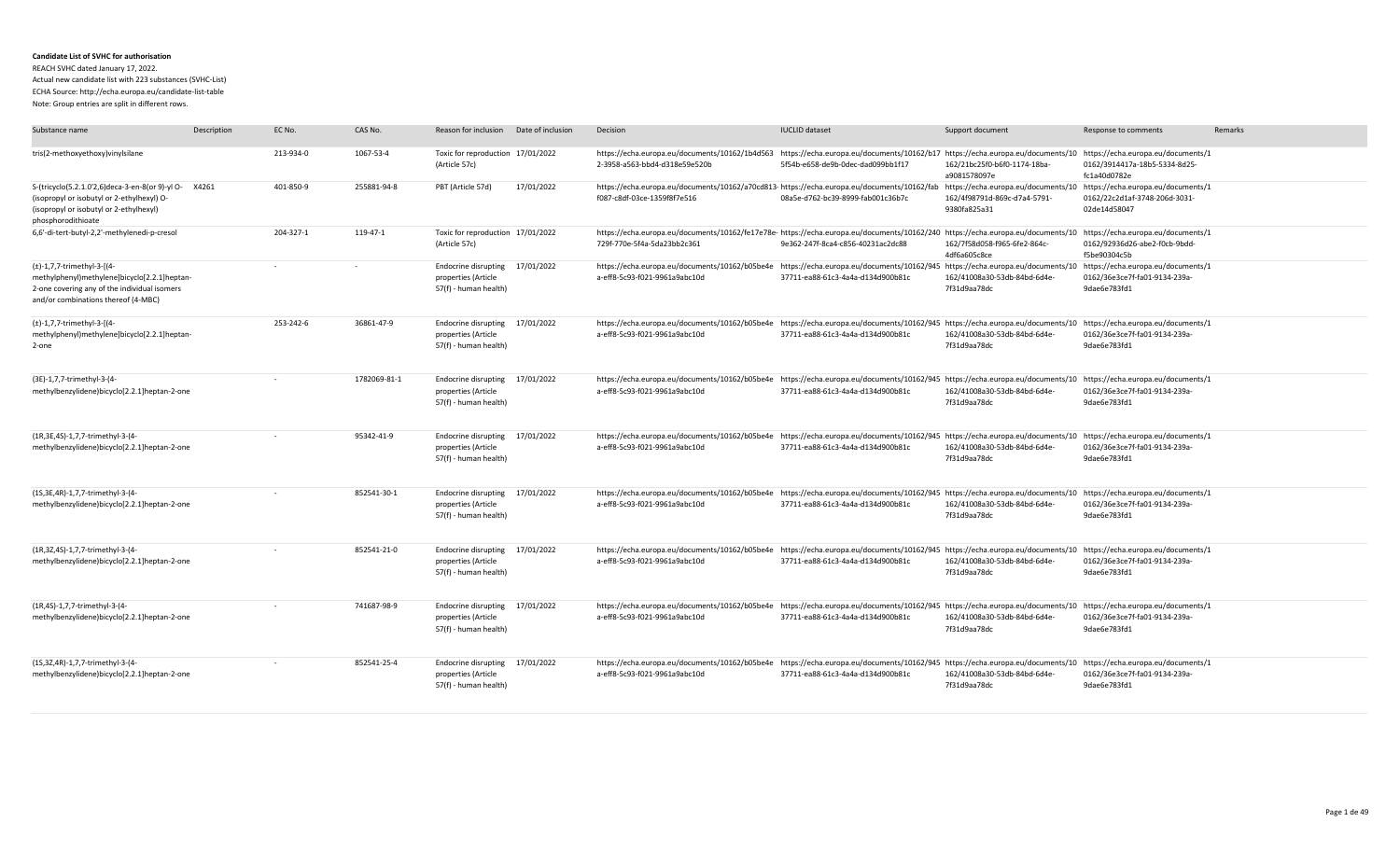| Phenol, alkylation products (mainly in para<br>position) with C12-rich branched alkyl chains<br>from oligomerisation, covering any individual<br>isomers and/ or combinations thereof (PDDP) |        |             | Toxic for reproduction 08/07/2021<br>(Article<br>57c)#Endocrine<br>disrupting properties<br>(Article 57(f) -<br>environment)#Endocri<br>ne disrupting<br>properties (Article<br>57(f) - human health) | https://echa.europa.eu/documents/10162/6c954d43- https://echa.europa.eu/documents/10162/682 https://echa.europa.eu/documents/10 https://echa.europa.eu/documents/10 https://echa.europa.eu/documents/10<br>13d4-b12b-4c0a-bc6c1f35fc72 | 3656a-b163-5985-75c4-a768a67b9d3c | 162/6a83bb36-00c4-3b6a-74a4-<br>76a1223aacd9 | 0162/7c788805-871e-9568-78a8-<br>402f94541ae0 |
|----------------------------------------------------------------------------------------------------------------------------------------------------------------------------------------------|--------|-------------|-------------------------------------------------------------------------------------------------------------------------------------------------------------------------------------------------------|----------------------------------------------------------------------------------------------------------------------------------------------------------------------------------------------------------------------------------------|-----------------------------------|----------------------------------------------|-----------------------------------------------|
| 4-isododecylphenol                                                                                                                                                                           | $\sim$ | 27459-10-5  | Toxic for reproduction 08/07/2021<br>(Article<br>57c)#Endocrine<br>disrupting properties<br>(Article 57(f)<br>environment)#Endocri<br>ne disrupting<br>properties (Article<br>57(f) - human health)   | https://echa.europa.eu/documents/10162/6c954d43- https://echa.europa.eu/documents/10162/682 https://echa.europa.eu/documents/10 https://echa.europa.eu/documents/10 https://echa.europa.eu/documents/10<br>13d4-b12b-4c0a-bc6c1f35fc72 | 3656a-b163-5985-75c4-a768a67b9d3c | 162/6a83bb36-00c4-3b6a-74a4-<br>76a1223aacd9 | 0162/7c788805-871e-9568-78a8-<br>402f94541ae0 |
| Phenol, tetrapropylene-                                                                                                                                                                      |        | 57427-55-1  | Toxic for reproduction 08/07/2021<br>(Article<br>57c)#Endocrine<br>disrupting properties<br>(Article 57(f) -<br>environment)#Endocri<br>ne disrupting<br>properties (Article<br>57(f) - human health) | https://echa.europa.eu/documents/10162/6c954d43- https://echa.europa.eu/documents/10162/682 https://echa.europa.eu/documents/10 https://echa.europa.eu/documents/1<br>13d4-b12b-4c0a-bc6c1f35fc72                                      | 3656a-b163-5985-75c4-a768a67b9d3c | 162/6a83bb36-00c4-3b6a-74a4-<br>76a1223aacd9 | 0162/7c788805-871e-9568-78a8-<br>402f94541ae0 |
| Phenol, 4-dodecyl, branched                                                                                                                                                                  | $\sim$ | 210555-94-5 | Toxic for reproduction 08/07/2021<br>(Article<br>57c)#Endocrine<br>disrupting properties<br>(Article 57(f) -<br>environment)#Endocri<br>ne disrupting<br>properties (Article<br>57(f) - human health) | https://echa.europa.eu/documents/10162/6c954d43-https://echa.europa.eu/documents/10162/682 https://echa.europa.eu/documents/10 https://echa.europa.eu/documents/1<br>13d4-b12b-4c0a-bc6c1f35fc72                                       | 3656a-b163-5985-75c4-a768a67b9d3c | 162/6a83bb36-00c4-3b6a-74a4-<br>76a1223aacd9 | 0162/7c788805-871e-9568-78a8-<br>402f94541ae0 |
| Phenol, (tetrapropenyl) derivatives                                                                                                                                                          | $\sim$ | 74499-35-7  | Toxic for reproduction 08/07/2021<br>(Article<br>57c)#Endocrine<br>disrupting properties<br>(Article 57(f) -<br>environment)#Endocri<br>ne disrupting<br>properties (Article<br>57(f) - human health) | https://echa.europa.eu/documents/10162/6c954d43-https://echa.europa.eu/documents/10162/682 https://echa.europa.eu/documents/10 https://echa.europa.eu/documents/1<br>13d4-b12b-4c0a-bc6c1f35fc72                                       | 3656a-b163-5985-75c4-a768a67b9d3c | 162/6a83bb36-00c4-3b6a-74a4-<br>76a1223aacd9 | 0162/7c788805-871e-9568-78a8-<br>402f94541ae0 |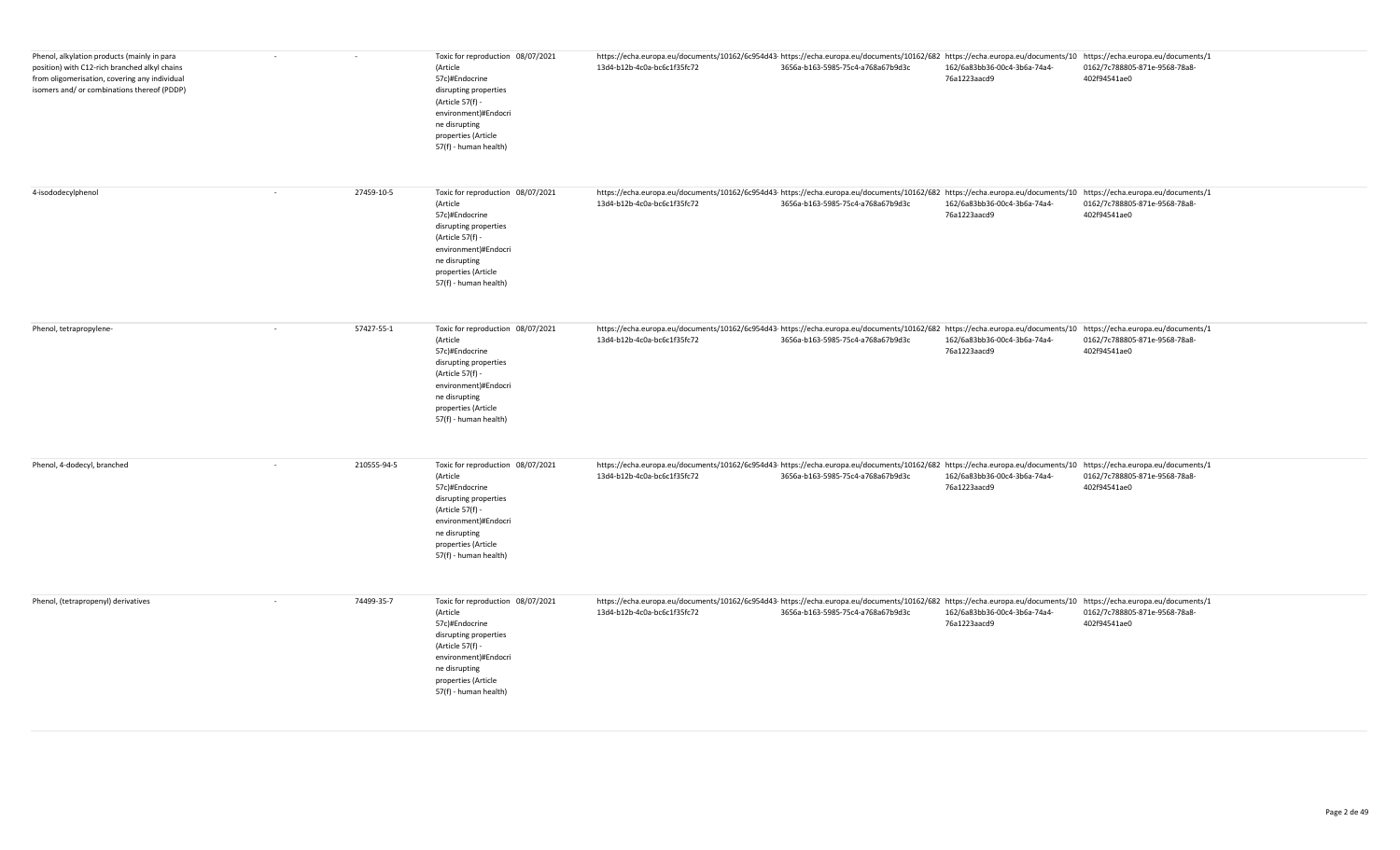| Phenol, 4-isododecyl-                     |                                                                                                                                                           |           | 27147-75-7  | Toxic for reproduction 08/07/2021<br>(Article<br>57c)#Endocrine<br>disrupting properties<br>(Article 57(f) -<br>environment)#Endocri<br>ne disrupting<br>properties (Article<br>57(f) - human health) | https://echa.europa.eu/documents/10162/6c954d43-https://echa.europa.eu/documents/10162/682 https://echa.europa.eu/documents/10 https://echa.europa.eu/documents/1<br>13d4-b12b-4c0a-bc6c1f35fc72  | 3656a-b163-5985-75c4-a768a67b9d3c | 162/6a83bb36-00c4-3b6a-74a4-<br>76a1223aacd9                                        | 0162/7c788805-871e-9568-78a8-<br>402f94541ae0                                                                                                                                                                                                                   |
|-------------------------------------------|-----------------------------------------------------------------------------------------------------------------------------------------------------------|-----------|-------------|-------------------------------------------------------------------------------------------------------------------------------------------------------------------------------------------------------|---------------------------------------------------------------------------------------------------------------------------------------------------------------------------------------------------|-----------------------------------|-------------------------------------------------------------------------------------|-----------------------------------------------------------------------------------------------------------------------------------------------------------------------------------------------------------------------------------------------------------------|
| Phenol, dodecyl-, branched                |                                                                                                                                                           | 310-154-3 | 121158-58-5 | Toxic for reproduction 08/07/2021<br>(Article<br>57c)#Endocrine<br>disrupting properties<br>(Article 57(f) -<br>environment)#Endocri<br>ne disrupting<br>properties (Article<br>57(f) - human health) | https://echa.europa.eu/documents/10162/6c954d43-https://echa.europa.eu/documents/10162/682 https://echa.europa.eu/documents/10 https://echa.europa.eu/documents/1<br>13d4-b12b-4c0a-bc6c1f35fc72  | 3656a-b163-5985-75c4-a768a67b9d3c | 162/6a83bb36-00c4-3b6a-74a4-<br>76a1223aacd9                                        | 0162/7c788805-871e-9568-78a8-<br>402f94541ae0                                                                                                                                                                                                                   |
| Orthoboric acid, sodium salt (group)      |                                                                                                                                                           |           |             | Toxic for reproduction 08/07/2021<br>(Article 57c)                                                                                                                                                    | https://echa.europa.eu/documents/10162/2ffc10a7-https://echa.europa.eu/documents/10162/0b7https://echa.europa.eu/documents/10 https://echa.europa.eu/documents/1<br>fe57-2c75-9af2-001cb5f5aa1e   | 57d38-e10b-6692-2e56-b6d26b366dc8 | 162/c4c5aa8d-8f61-51ef-d120-<br>6f54b5d9a0c0                                        | 0162/4b353aba-79ac-3605-690c-<br>e6f1ca320647                                                                                                                                                                                                                   |
| Boric acid, sodium salt                   |                                                                                                                                                           | 215-604-1 | 1333-73-9   | Toxic for reproduction 08/07/2021<br>(Article 57c)                                                                                                                                                    | https://echa.europa.eu/documents/10162/2ffc10a7- https://echa.europa.eu/documents/10162/0b7 https://echa.europa.eu/documents/10<br>fe57-2c75-9af2-001cb5f5aa1e                                    | 57d38-e10b-6692-2e56-b6d26b366dc8 | 162/c4c5aa8d-8f61-51ef-d120-<br>6f54b5d9a0c0                                        | https://echa.europa.eu/documents/1<br>0162/4b353aba-79ac-3605-690c-<br>e6f1ca320647                                                                                                                                                                             |
| Orthoboric acid, sodium salt              |                                                                                                                                                           | 237-560-2 | 13840-56-7  | Toxic for reproduction 08/07/2021<br>(Article 57c)                                                                                                                                                    | https://echa.europa.eu/documents/10162/2ffc10a7- https://echa.europa.eu/documents/10162/0b7 https://echa.europa.eu/documents/10<br>fe57-2c75-9af2-001cb5f5aa1e                                    | 57d38-e10b-6692-2e56-b6d26b366dc8 | 162/c4c5aa8d-8f61-51ef-d120-<br>6f54b5d9a0c0                                        | https://echa.europa.eu/documents/1<br>0162/4b353aba-79ac-3605-690c-<br>e6f1ca320647                                                                                                                                                                             |
| boric acid (H3BO3), sodium salt, hydrate  |                                                                                                                                                           | $\sim$    | 25747-83-5  | Toxic for reproduction 08/07/2021<br>(Article 57c)                                                                                                                                                    | https://echa.europa.eu/documents/10162/2ffc10a7- https://echa.europa.eu/documents/10162/0b7 https://echa.europa.eu/documents/10<br>fe57-2c75-9af2-001cb5f5aa1e                                    | 57d38-e10b-6692-2e56-b6d26b366dc8 | 162/c4c5aa8d-8f61-51ef-d120-<br>6f54b5d9a0c0                                        | https://echa.europa.eu/documents/1<br>0162/4b353aba-79ac-3605-690c-<br>e6f1ca320647                                                                                                                                                                             |
| boric acid (H3BO3), sodium salt (1:1)     |                                                                                                                                                           |           | 14890-53-0  | Toxic for reproduction 08/07/2021<br>(Article 57c)                                                                                                                                                    | https://echa.europa.eu/documents/10162/2ffc10a7-https://echa.europa.eu/documents/10162/0b<br>fe57-2c75-9af2-001cb5f5aa1e                                                                          | 57d38-e10b-6692-2e56-b6d26b366dc8 | https://echa.europa.eu/documents/10<br>162/c4c5aa8d-8f61-51ef-d120-<br>6f54b5d9a0c0 | https://echa.europa.eu/documents/1<br>0162/4b353aba-79ac-3605-690c-<br>e6f1ca320647                                                                                                                                                                             |
| Boric acid (H3BO3), disodium salt         |                                                                                                                                                           |           | 22454-04-2  | Toxic for reproduction 08/07/2021<br>(Article 57c)                                                                                                                                                    | https://echa.europa.eu/documents/10162/2ffc10a7- https://echa.europa.eu/documents/10162/0b7 https://echa.europa.eu/documents/10<br>fe57-2c75-9af2-001cb5f5aa1e                                    | 57d38-e10b-6692-2e56-b6d26b366dc8 | 162/c4c5aa8d-8f61-51ef-d120-<br>6f54b5d9a0c0                                        | https://echa.europa.eu/documents/1<br>0162/4b353aba-79ac-3605-690c-<br>e6f1ca320647                                                                                                                                                                             |
| Trisodium orthoborate                     |                                                                                                                                                           | 238-253-6 | 14312-40-4  | Toxic for reproduction 08/07/2021<br>(Article 57c)                                                                                                                                                    | https://echa.europa.eu/documents/10162/2ffc10a7- https://echa.europa.eu/documents/10162/0b7<br>fe57-2c75-9af2-001cb5f5aa1e                                                                        | 57d38-e10b-6692-2e56-b6d26b366dc8 | https://echa.europa.eu/documents/10<br>162/c4c5aa8d-8f61-51ef-d120-<br>6f54b5d9a0c0 | https://echa.europa.eu/documents/1<br>0162/4b353aba-79ac-3605-690c-<br>e6f1ca320647                                                                                                                                                                             |
| Medium-chain chlorinated paraffins (MCCP) | UVCB substances<br>consisting of more<br>than or equal to 80%<br>linear chloroalkanes<br>with carbon chain<br>lengths within the<br>range from C14 to C17 |           |             | PBT (Article 57d)#vPvB 08/07/2021<br>(Article 57e)                                                                                                                                                    | https://echa.europa.eu/documents/10162/af3efea2-https://echa.europa.eu/documents/10162/799https://echa.europa.eu/documents/10<br>1518-3bbe-0bf5-3867131c2f4c                                      | da465-c1f4-00ea-e771-53d405fee8af | 162/98611952-49d5-b0be-d4b9-<br>3df6579315c9                                        | https://echa.europa.eu/documents/1<br>0162/2b9b5c86-8980-3ce8-5bda-<br>77928392642c#https://echa.europa.<br>eu/documents/10162/a47cba77-<br>d86d-006e-80e5-<br>bbd3a103a193#https://echa.europa.<br>eu/documents/10162/5a99cbfc-fd8b-<br>df56-af12-c39a5c6cc8ce |
| di-, tri- and tetrachlorotetradecane      |                                                                                                                                                           |           |             | PBT (Article 57d)#vPvB 08/07/2021<br>(Article 57e)                                                                                                                                                    | https://echa.europa.eu/documents/10162/af3efea2- https://echa.europa.eu/documents/10162/799 https://echa.europa.eu/documents/10 https://echa.europa.eu/documents/1<br>1518-3bbe-0bf5-3867131c2f4c | da465-c1f4-00ea-e771-53d405fee8af | 162/98611952-49d5-b0be-d4b9-<br>3df6579315c9                                        | 0162/2b9b5c86-8980-3ce8-5bda-<br>77928392642c#https://echa.europa.<br>eu/documents/10162/a47cba77-<br>d86d-006e-80e5-<br>bbd3a103a193#https://echa.europa.<br>eu/documents/10162/5a99cbfc-fd8b-<br>df56-af12-c39a5c6cc8ce                                       |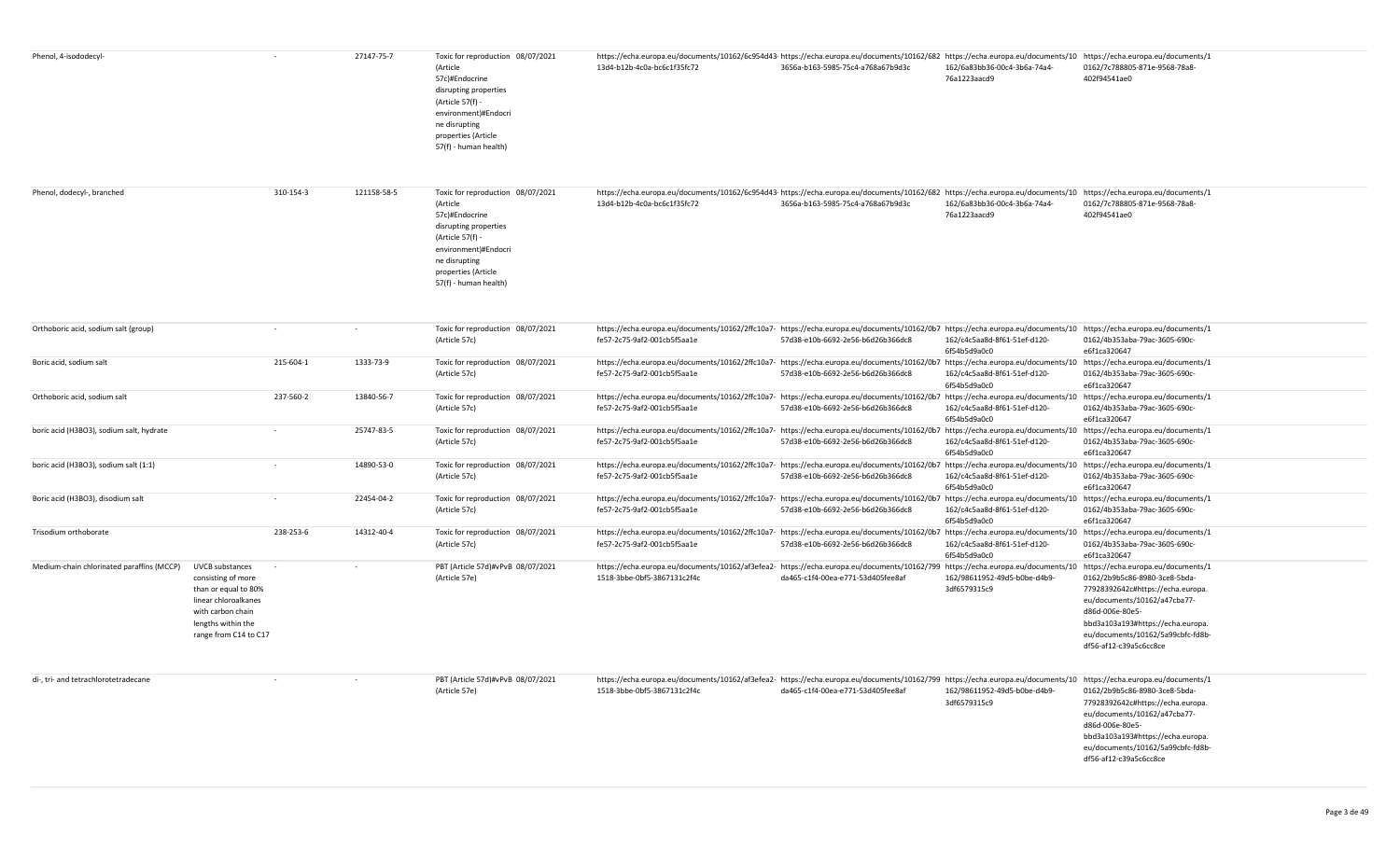| Alkanes, C14-17, chloro                                                                                                                                                                    | 287-477-0 | 85535-85-9   | PBT (Article 57d)#vPvB 08/07/2021<br>(Article 57e)                                                                                                              | https://echa.europa.eu/documents/10162/af3efea2- https://echa.europa.eu/documents/10162/799 https://echa.europa.eu/documents/10 https://echa.europa.eu/documents/10 https://echa.europa.eu/documents/10 https://echa.europa.eu<br>1518-3bbe-0bf5-3867131c2f4c | da465-c1f4-00ea-e771-53d405fee8af | 162/98611952-49d5-b0be-d4b9-<br>3df6579315c9 | 0162/2b9b5c86-8980-3ce8-5bda-<br>77928392642c#https://echa.europa.<br>eu/documents/10162/a47cba77-<br>d86d-006e-80e5-<br>bbd3a103a193#https://echa.europa.<br>eu/documents/10162/5a99cbfc-fd8b-<br>df56-af12-c39a5c6cc8ce |
|--------------------------------------------------------------------------------------------------------------------------------------------------------------------------------------------|-----------|--------------|-----------------------------------------------------------------------------------------------------------------------------------------------------------------|---------------------------------------------------------------------------------------------------------------------------------------------------------------------------------------------------------------------------------------------------------------|-----------------------------------|----------------------------------------------|---------------------------------------------------------------------------------------------------------------------------------------------------------------------------------------------------------------------------|
| Tetradecane, chloro derivs.                                                                                                                                                                | $\sim$    | 198840-65-2  | PBT (Article 57d)#vPvB 08/07/2021<br>(Article 57e)                                                                                                              | https://echa.europa.eu/documents/10162/af3efea2- https://echa.europa.eu/documents/10162/799 https://echa.europa.eu/documents/10 https://echa.europa.eu/documents/1<br>1518-3bbe-0bf5-3867131c2f4c                                                             | da465-c1f4-00ea-e771-53d405fee8af | 162/98611952-49d5-b0be-d4b9-<br>3df6579315c9 | 0162/2b9b5c86-8980-3ce8-5bda-<br>77928392642c#https://echa.europa.<br>eu/documents/10162/a47cba77-<br>d86d-006e-80e5-<br>bbd3a103a193#https://echa.europa.<br>eu/documents/10162/5a99cbfc-fd8b-<br>df56-af12-c39a5c6cc8ce |
| Alkanes, C14-16, chloro                                                                                                                                                                    | $\sim$    | 1372804-76-6 | PBT (Article 57d)#vPvB 08/07/2021<br>(Article 57e)                                                                                                              | https://echa.europa.eu/documents/10162/af3efea2-https://echa.europa.eu/documents/10162/799 https://echa.europa.eu/documents/10 https://echa.europa.eu/documents/1<br>1518-3bbe-0bf5-3867131c2f4c                                                              | da465-c1f4-00ea-e771-53d405fee8af | 162/98611952-49d5-b0be-d4b9-<br>3df6579315c9 | 0162/2b9b5c86-8980-3ce8-5bda-<br>77928392642c#https://echa.europa.<br>eu/documents/10162/a47cba77-<br>d86d-006e-80e5-<br>bbd3a103a193#https://echa.europa.<br>eu/documents/10162/5a99cbfc-fd8b-<br>df56-af12-c39a5c6cc8ce |
| glutaral                                                                                                                                                                                   | 203-856-5 | 111-30-8     | Respiratory sensitising 08/07/2021<br>properties (Article<br>57(f) - human health)                                                                              | https://echa.europa.eu/documents/10162/f8bab22e- https://echa.europa.eu/documents/10162/b5e https://echa.europa.eu/documents/10<br>f605-bbed-66eb-1332835436f9                                                                                                | d1907-5313-68e0-c7a7-751d9de47330 | 162/c02d3fc8-772e-14d0-1eda-<br>2db650aa0b8f | https://echa.europa.eu/documents/1<br>0162/6e8721b5-cda7-662b-17e5-<br>2f395fe0d521                                                                                                                                       |
| 4,4'-(1-methylpropylidene)bisphenol                                                                                                                                                        | 201-025-1 | 77-40-7      | 08/07/2021<br>Endocrine disrupting<br>properties (Article<br>$57(f) -$<br>environment)#Endocri<br>ne disrupting<br>properties (Article<br>57(f) - human health) | https://echa.europa.eu/documents/10162/ab77aafb- https://echa.europa.eu/documents/10162/675 https://echa.europa.eu/documents/10 https://echa.europa.eu/documents/1<br>7b98-5cbb-3416-fc28e393a48e                                                             | 5b6f5-11e8-ba1f-8168-6325fad64bce | 162/dd9e01dd-8aac-8ecd-4c39-<br>4da6c92c2ec8 | 0162/141706c5-95f0-5197-6ab0-<br>3287bc0e7f46                                                                                                                                                                             |
| 2-(4-tert-butylbenzyl)propionaldehyde and its<br>individual stereoisomers                                                                                                                  |           |              | Toxic for reproduction 08/07/2021<br>(Article 57c)                                                                                                              | https://echa.europa.eu/documents/10162/142cc638-https://echa.europa.eu/documents/10162/17f https://echa.europa.eu/documents/10 https://echa.europa.eu/documents/1<br>9c2b-b2d2-09da-b38806ba7565                                                              | 27f86-efe0-c723-32b5-ff774ae31a16 | 162/fc185a73-227f-328a-c6c2-<br>e77f848f53c6 | 0162/276ad049-1ceb-e417-b4a7-<br>2c72322e0ce5                                                                                                                                                                             |
| 2-(4-tert-butylbenzyl)propionaldehyde                                                                                                                                                      | 201-289-8 | 80-54-6      | Toxic for reproduction 08/07/2021<br>(Article 57c)                                                                                                              | https://echa.europa.eu/documents/10162/142cc638- https://echa.europa.eu/documents/10162/17f https://echa.europa.eu/documents/10 https://echa.europa.eu/documents/1<br>9c2b-b2d2-09da-b38806ba7565                                                             | 27f86-efe0-c723-32b5-ff774ae31a16 | 162/fc185a73-227f-328a-c6c2-<br>e77f848f53c6 | 0162/276ad049-1ceb-e417-b4a7-<br>2c72322e0ce5                                                                                                                                                                             |
| (2S)-3-(4-tert-butylphenyl)-2-methylpropanal                                                                                                                                               |           | 75166-30-2   | Toxic for reproduction 08/07/2021<br>(Article 57c)                                                                                                              | https://echa.europa.eu/documents/10162/142cc638-https://echa.europa.eu/documents/10162/17f https://echa.europa.eu/documents/10 https://echa.europa.eu/documents/1<br>9c2b-b2d2-09da-b38806ba7565                                                              | 27f86-efe0-c723-32b5-ff774ae31a16 | 162/fc185a73-227f-328a-c6c2-<br>e77f848f53c6 | 0162/276ad049-1ceb-e417-b4a7-<br>2c72322e0ce5                                                                                                                                                                             |
| (2R)-3-(4-tert-butylphenyl)-2-methylpropanal                                                                                                                                               |           | 75166-31-3   | Toxic for reproduction 08/07/2021<br>(Article 57c)                                                                                                              | https://echa.europa.eu/documents/10162/142cc638-https://echa.europa.eu/documents/10162/17f https://echa.europa.eu/documents/10 https://echa.europa.eu/documents/1<br>9c2b-b2d2-09da-b38806ba7565                                                              | 27f86-efe0-c723-32b5-ff774ae31a16 | 162/fc185a73-227f-328a-c6c2-<br>e77f848f53c6 | 0162/276ad049-1ceb-e417-b4a7-<br>2c72322e0ce5                                                                                                                                                                             |
| 2,2-bis(bromomethyl)propane-1,3-diol (BMP);<br>2,2-dimethylpropan-1-ol, tribromo<br>derivative/3-bromo-2,2-bis(bromomethyl)-1-<br>propanol (TBNPA); 2,3-dibromo-1-propanol<br>$(2,3-DBPA)$ |           |              | Carcinogenic (Article 08/07/2021<br>57a)                                                                                                                        | https://echa.europa.eu/documents/10162/27d5b22f-https://echa.europa.eu/documents/10162/127 https://echa.europa.eu/documents/10 https://echa.europa.eu/documents/1<br>c74a-00c5-e988-d0d4db720822                                                              | 06f21-c551-9d0e-7b28-0c07bfcd89be | 162/22d07e1a-0a10-7050-3dd7-<br>c28264224db0 | 0162/97e7c76f-99ad-ae48-dda3-<br>fe76c5098e3f                                                                                                                                                                             |
| 2,2-dimethylpropan-1-ol, tribromo derivative<br>(TBNPA)                                                                                                                                    | 253-057-0 | 36483-57-5   | Carcinogenic (Article 08/07/2021<br>57a)                                                                                                                        | https://echa.europa.eu/documents/10162/27d5b22f- https://echa.europa.eu/documents/10162/127 https://echa.europa.eu/documents/10<br>c74a-00c5-e988-d0d4db720822                                                                                                | 06f21-c551-9d0e-7b28-0c07bfcd89be | 162/22d07e1a-0a10-7050-3dd7-<br>c28264224db0 | https://echa.europa.eu/documents/1<br>0162/97e7c76f-99ad-ae48-dda3-<br>fe76c5098e3f                                                                                                                                       |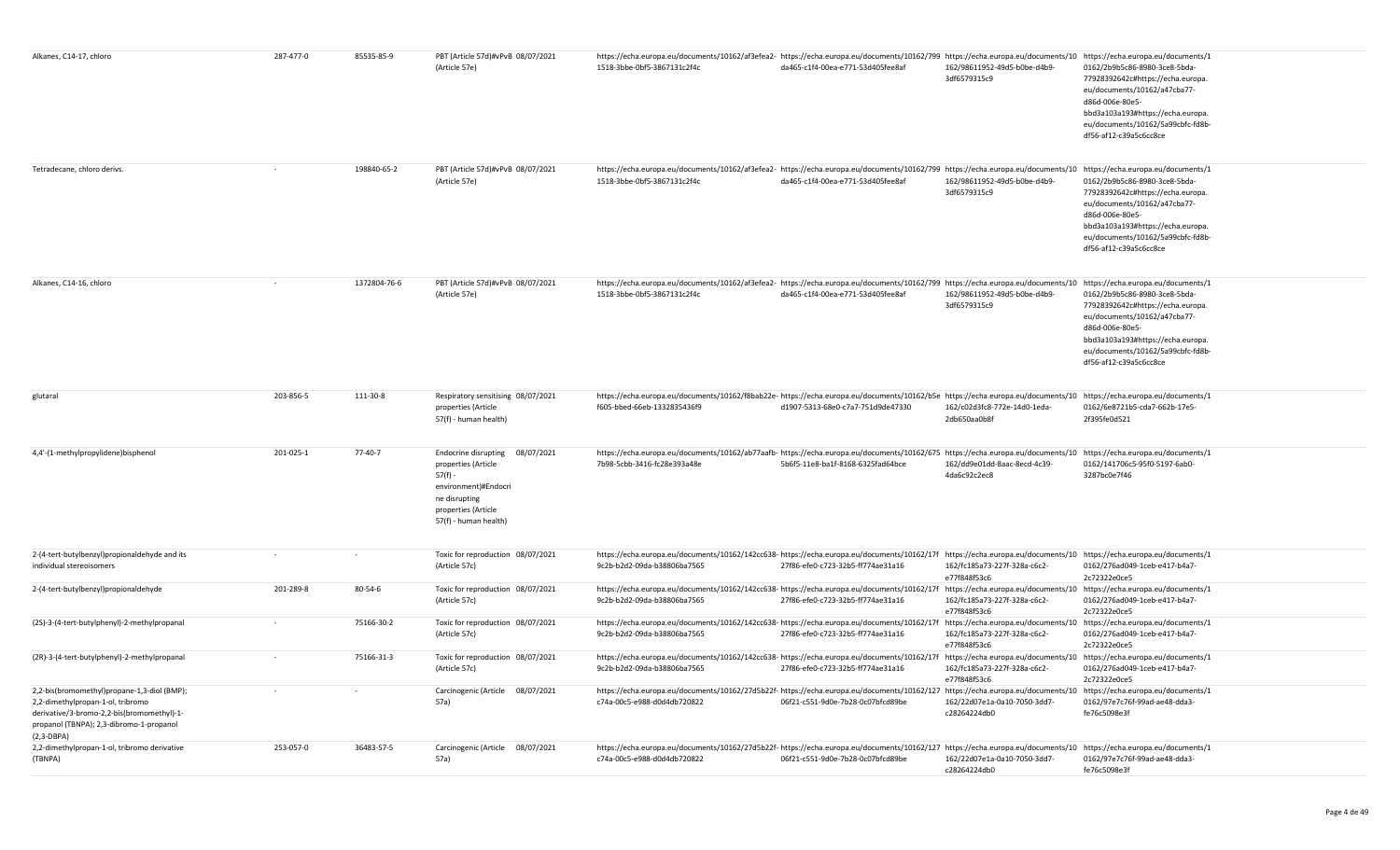| 3-bromo-2,2-bis(bromomethyl)-1-propanol<br>(TBNPA)                                                                                                                                                                     |           | 1522-92-5  | Carcinogenic (Article 08/07/2021<br>57a)                                                                                                                                                                                                                                                           | https://echa.europa.eu/documents/10162/27d5b22f-https://echa.europa.eu/documents/10162/127 https://echa.europa.eu/documents/10 https://echa.europa.eu/documents/1<br>c74a-00c5-e988-d0d4db720822  | 06f21-c551-9d0e-7b28-0c07bfcd89be | 162/22d07e1a-0a10-7050-3dd7-<br>c28264224db0                                                                                                  | 0162/97e7c76f-99ad-ae48-dda3-<br>fe76c5098e3f |
|------------------------------------------------------------------------------------------------------------------------------------------------------------------------------------------------------------------------|-----------|------------|----------------------------------------------------------------------------------------------------------------------------------------------------------------------------------------------------------------------------------------------------------------------------------------------------|---------------------------------------------------------------------------------------------------------------------------------------------------------------------------------------------------|-----------------------------------|-----------------------------------------------------------------------------------------------------------------------------------------------|-----------------------------------------------|
| 2,2-bis(bromomethyl)propane-1,3-diol (BMP)                                                                                                                                                                             | 221-967-7 | 3296-90-0  | Carcinogenic (Article<br>08/07/2021<br>57a)                                                                                                                                                                                                                                                        | https://echa.europa.eu/documents/10162/27d5b22f-https://echa.europa.eu/documents/10162/127 https://echa.europa.eu/documents/10 https://echa.europa.eu/documents/1<br>c74a-00c5-e988-d0d4db720822  | 06f21-c551-9d0e-7b28-0c07bfcd89be | 162/22d07e1a-0a10-7050-3dd7-<br>c28264224db0                                                                                                  | 0162/97e7c76f-99ad-ae48-dda3-<br>fe76c5098e3f |
| 2,3-dibromo-1-propanol (2,3-DBPA)                                                                                                                                                                                      | 202-480-9 | 96-13-9    | Carcinogenic (Article<br>08/07/2021<br>57a)                                                                                                                                                                                                                                                        | https://echa.europa.eu/documents/10162/27d5b22f-https://echa.europa.eu/documents/10162/127 https://echa.europa.eu/documents/10 https://echa.europa.eu/documents/1<br>c74a-00c5-e988-d0d4db720822  | 06f21-c551-9d0e-7b28-0c07bfcd89be | 162/22d07e1a-0a10-7050-3dd7-<br>c28264224db0                                                                                                  | 0162/97e7c76f-99ad-ae48-dda3-<br>fe76c5098e3f |
| 1,4-dioxane                                                                                                                                                                                                            | 204-661-8 | 123-91-1   | 08/07/2021<br>Carcinogenic (Article<br>57a)#Equivalent level<br>of concern having<br>probable serious<br>effects to human<br>health (Article 57(f)<br>human<br>health)#Equivalent<br>level of concern<br>having probable<br>serious effects to the<br>environment (Article<br>57(f) - environment) | https://echa.europa.eu/documents/10162/17ab47c9-https://echa.europa.eu/documents/10162/031 https://echa.europa.eu/documents/10 https://echa.europa.eu/documents/1<br>f60e-ecbc-da78-474468076133  | ccf23-e060-c12b-5978-757b21f51ef5 | 162/ce76bdd9-006a-19fc-05eb-<br>4bb60daa0256                                                                                                  | 0162/9b5464f1-ef30-7e57-5184-<br>10291c44328e |
| Dioctyltin dilaurate, stannane, dioctyl-,<br>bis(coco acyloxy) derivs., and any other<br>stannane, dioctyl-, bis(fatty acyloxy) derivs.<br>wherein C12 is the predominant carbon<br>number of the fatty acyloxy moiety |           |            | Toxic for reproduction 19/01/2021<br>(Article 57c)                                                                                                                                                                                                                                                 | https://echa.europa.eu/documents/10162/7fc5894b- https://echa.europa.eu/documents/10162/3da https://echa.europa.eu/documents/10 https://echa.europa.eu/documents/1<br>3785-4c7f-bba8-5a172ad287a7 | f4bfd-78b4-7e5a-717f-f8169e350d65 | 162/879129fe-2615-0c9f-e91b-<br>00b900d26c17                                                                                                  | 0162/77d1fdea-6e60-9311-7e9e-<br>301686ef38c6 |
| Dioctyltin dilaurate                                                                                                                                                                                                   | 222-883-3 | 3648-18-8  | Toxic for reproduction 19/01/2021<br>(Article 57c)                                                                                                                                                                                                                                                 | https://echa.europa.eu/documents/10162/7fc5894b- https://echa.europa.eu/documents/10162/3da https://echa.europa.eu/documents/10 https://echa.europa.eu/documents/1<br>3785-4c7f-bba8-5a172ad287a7 | f4bfd-78b4-7e5a-717f-f8169e350d65 | 162/879129fe-2615-0c9f-e91b-<br>00b900d26c17                                                                                                  | 0162/77d1fdea-6e60-9311-7e9e-<br>301686ef38c6 |
| Stannane, dioctyl-, bis(coco acyloxy) derivs.                                                                                                                                                                          | 293-901-5 | 91648-39-4 | Toxic for reproduction 19/01/2021<br>(Article 57c)                                                                                                                                                                                                                                                 | https://echa.europa.eu/documents/10162/7fc5894b- https://echa.europa.eu/documents/10162/3da https://echa.europa.eu/documents/10 https://echa.europa.eu/documents/1<br>3785-4c7f-bba8-5a172ad287a7 | f4bfd-78b4-7e5a-717f-f8169e350d65 | 162/879129fe-2615-0c9f-e91b-<br>00b900d26c17                                                                                                  | 0162/77d1fdea-6e60-9311-7e9e-<br>301686ef38c6 |
| dioctyltin dilaurate; stannane, dioctyl-,<br>bis(coco acyloxy) derivs.                                                                                                                                                 |           |            | Toxic for reproduction 19/01/2021<br>(Article 57c)                                                                                                                                                                                                                                                 | https://echa.europa.eu/documents/10162/7fc5894b- https://echa.europa.eu/documents/10162/3da https://echa.europa.eu/documents/10 https://echa.europa.eu/documents/1<br>3785-4c7f-bba8-5a172ad287a7 | f4bfd-78b4-7e5a-717f-f8169e350d65 | 162/879129fe-2615-0c9f-e91b-<br>00b900d26c17                                                                                                  | 0162/77d1fdea-6e60-9311-7e9e-<br>301686ef38c6 |
| Bis(2-(2-methoxyethoxy)ethyl)ether                                                                                                                                                                                     | 205-594-7 | 143-24-8   | Toxic for reproduction 19/01/2021<br>(Article 57c)                                                                                                                                                                                                                                                 | https://echa.europa.eu/documents/10162/854c5708- https://echa.europa.eu/documents/10162/b33 https://echa.europa.eu/documents/10 https://echa.europa.eu/documents/1<br>b10f-7b75-52e7-968e7c448992 | 98d8d-f30d-1db5-1cbc-094de67753cf | 162/c99c2be3-8ba4-0a7c-4711-<br>423639029884                                                                                                  | 0162/3bdbc35b-91e1-3a8a-302a-<br>2ba6313cc50e |
| Dibutylbis(pentane-2,4-dionato-O,O')tin                                                                                                                                                                                | 245-152-0 | 22673-19-4 | Toxic for reproduction 25/06/2020<br>(Article 57c)                                                                                                                                                                                                                                                 | https://echa.europa.eu/documents/10162/10861be https://echa.europa.eu/documents/10162/6f8 https://echa.europa.eu/documents/10 https://echa.europa.eu/documents/1<br>8-f130-266d-ca8f-c6c7139fe6d9 | 8822c-faae-8f80-7121-9e64752668dc | 162/741c3cb4-34b1-3dc3-a12b-<br>07d651f6eb53                                                                                                  | 0162/cd37b495-7065-d09f-74b4-<br>40b39eef4e82 |
| Butyl 4-hydroxybenzoate                                                                                                                                                                                                | 202-318-7 | 94-26-8    | Endocrine disrupting 25/06/2020<br>properties (Article<br>57(f) - human health)                                                                                                                                                                                                                    | https://echa.europa.eu/documents/10162/9227ca75-https://echa.europa.eu/documents/10162/59e https://echa.europa.eu/documents/10 https://echa.europa.eu/documents/1<br>c14c-29ab-81ff-ee86058dd7a7  | d15a3-66ee-b8c8-1384-54277d0223eb | 162/c61a924a-4b3a-d122-1343-<br>d5557deb3029#https://echa.europa.eu c0a4e93b20e9<br>/documents/10162/9c45b069-0fbf-<br>c247-08c0-d0567c58a43e | 0162/d4447c8f-c2f4-df26-c06e-                 |
| 2-methylimidazole                                                                                                                                                                                                      | 211-765-7 | 693-98-1   | Toxic for reproduction 25/06/2020<br>(Article 57c)                                                                                                                                                                                                                                                 | https://echa.europa.eu/documents/10162/31fcbd73- https://echa.europa.eu/documents/10162/99d https://echa.europa.eu/documents/10 https://echa.europa.eu/documents/1<br>6d35-06d9-35cd-42dc09362aa1 | 34015-c23f-882d-ba9e-8404434bb456 | 162/03e937e3-2f19-ad9d-6bd5-<br>ab9ceae0d0c6                                                                                                  | 0162/23a73a48-dbec-b764-c3e0-<br>f3f45a7cd36d |
| 1-vinylimidazole                                                                                                                                                                                                       | 214-012-0 | 1072-63-5  | Toxic for reproduction 25/06/2020<br>(Article 57c)                                                                                                                                                                                                                                                 | https://echa.europa.eu/documents/10162/4b662f2b- https://echa.europa.eu/documents/10162/24d https://echa.europa.eu/documents/10 https://echa.europa.eu/documents/1<br>020e-e3a9-c398-3a6d79b65c35 | 19609-35d1-edaa-4aac-07db7025edde | 162/ce50a489-acc9-3908-e6af-<br>d43fa4af292b                                                                                                  | 0162/36a36d48-2f35-cfe6-4bca-<br>07870d3c65fd |
|                                                                                                                                                                                                                        |           |            |                                                                                                                                                                                                                                                                                                    |                                                                                                                                                                                                   |                                   |                                                                                                                                               |                                               |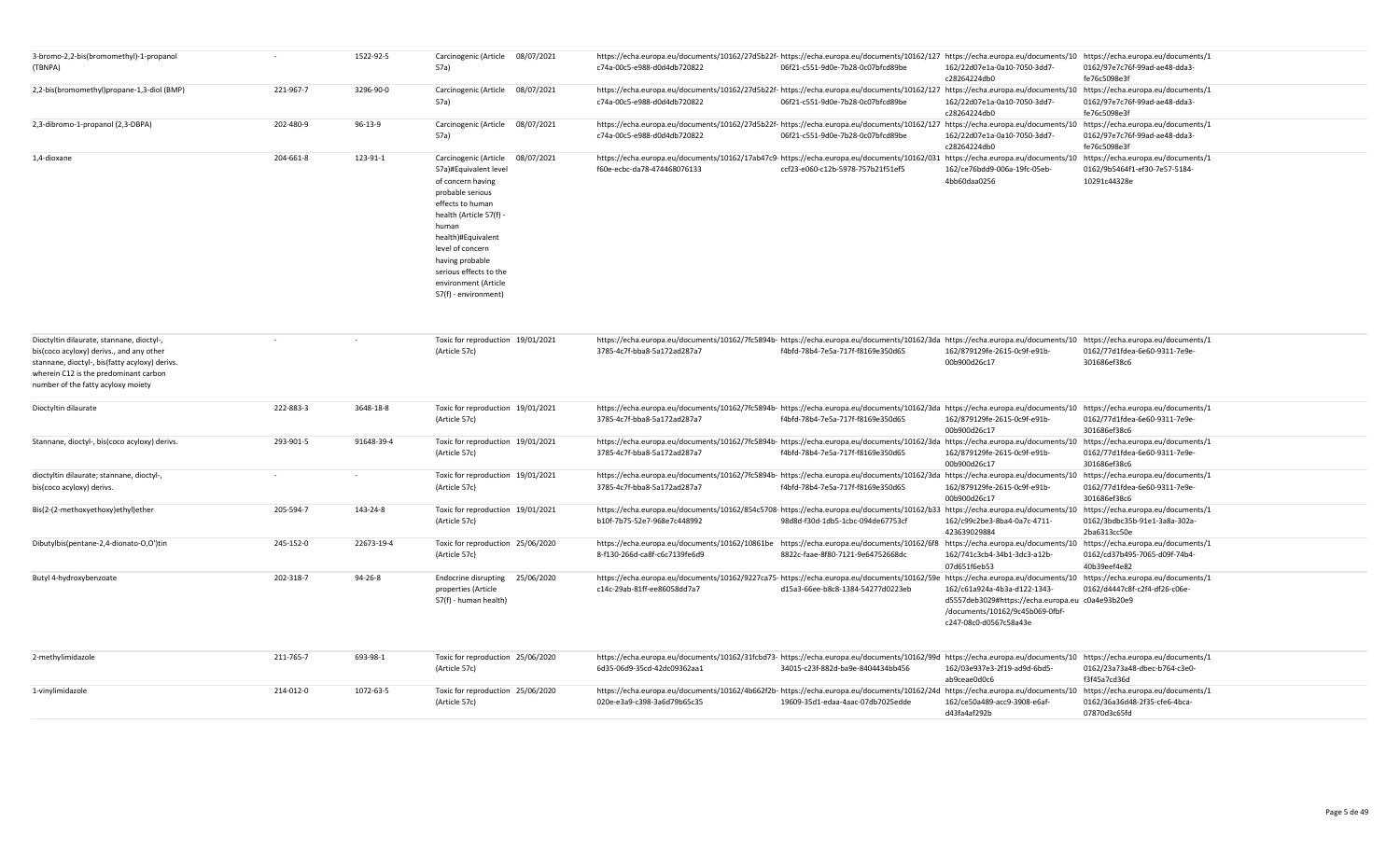| Perfluorobutane sulfonic acid (PFBS) and its | Equivalent level of     | 16/01/2020 | https://echa.europa.eu/documents/10162/079c04a0- https://echa.europa.eu/documents/10162/537 https://echa.europa.eu/documents/10162/079c04a0- https://echa.europa.eu/documents/10 https://echa.europa.eu/documents/10 https://e |                                   |                              |                               |                                                |
|----------------------------------------------|-------------------------|------------|--------------------------------------------------------------------------------------------------------------------------------------------------------------------------------------------------------------------------------|-----------------------------------|------------------------------|-------------------------------|------------------------------------------------|
| salts                                        | concern having          |            | 2464-4168-f132-a22ffb04d910                                                                                                                                                                                                    | 91353-6577-a9e8-5600-c5ef51864652 | 162/891ab33d-d263-cc4b-0f2d- | 0162/84d51ffb-f3ac-f182-10f2- | the inclusion as a substance for which there   |
|                                              | probable serious        |            |                                                                                                                                                                                                                                |                                   | d84cfb7f424a                 | 31c4d9386ab9                  | is scientific evidence of probable serious     |
|                                              | effects to human        |            |                                                                                                                                                                                                                                |                                   |                              |                               | effects to human health and the                |
|                                              | health (Article 57(f) - |            |                                                                                                                                                                                                                                |                                   |                              |                               | environment which give rise to an              |
|                                              | human                   |            |                                                                                                                                                                                                                                |                                   |                              |                               | equivalent level of concern are the            |
|                                              | health)#Equivalent      |            |                                                                                                                                                                                                                                |                                   |                              |                               | following: very high persistence, high         |
|                                              | level of concern        |            |                                                                                                                                                                                                                                |                                   |                              |                               | mobility in water and soil, high potential for |
|                                              | having probable         |            |                                                                                                                                                                                                                                |                                   |                              |                               | long-range transport, and difficulty of        |
|                                              | serious effects to the  |            |                                                                                                                                                                                                                                |                                   |                              |                               | remediation and water purification as well     |
|                                              | environment (Article    |            |                                                                                                                                                                                                                                |                                   |                              |                               | as moderate bioaccumulation in humans.         |
|                                              | 57(f) - environment)    |            |                                                                                                                                                                                                                                |                                   |                              |                               | The observed probable serious effects for      |
|                                              |                         |            |                                                                                                                                                                                                                                |                                   |                              |                               | human health and the environment are           |
|                                              |                         |            |                                                                                                                                                                                                                                |                                   |                              |                               | thyroid hormonal disturbances and              |
|                                              |                         |            |                                                                                                                                                                                                                                |                                   |                              |                               | reproductive toxicity seen in rodents, and     |
|                                              |                         |            |                                                                                                                                                                                                                                |                                   |                              |                               | effects on liver, kidney and haematological    |
|                                              |                         |            |                                                                                                                                                                                                                                |                                   |                              |                               | system in rats, hormonal disturbances and      |
|                                              |                         |            |                                                                                                                                                                                                                                |                                   |                              |                               | effects on reproduction in marine medaka       |
|                                              |                         |            |                                                                                                                                                                                                                                |                                   |                              |                               | fish and effects on expression of hormone      |
|                                              |                         |            |                                                                                                                                                                                                                                |                                   |                              |                               | receptors in tadpoles. Together, these         |
|                                              |                         |            |                                                                                                                                                                                                                                |                                   |                              |                               | elements lead to a very high potential for     |
|                                              |                         |            |                                                                                                                                                                                                                                |                                   |                              |                               | irreversible effects.                          |

| Potassium 1,1,2,2,3,3,4,4,4-nonafluorobutane- | 249-616-3 | 29420-49-3 | Equivalent level of     | 16/01/2020 | https://echa.europa.eu/documents/10162/079c04a0- https://echa.europa.eu/documents/10162/537 https://echa.europa.eu/documents/10162/079c04a0- https://echa.europa.eu/documents/10162/537 https://echa.europa.eu/documents/10 ht |                                   |                              |                               |                                                |
|-----------------------------------------------|-----------|------------|-------------------------|------------|--------------------------------------------------------------------------------------------------------------------------------------------------------------------------------------------------------------------------------|-----------------------------------|------------------------------|-------------------------------|------------------------------------------------|
| 1-sulphonate                                  |           |            | concern having          |            | 2464-4168-f132-a22ffb04d910                                                                                                                                                                                                    | 91353-6577-a9e8-5600-c5ef51864652 | 162/891ab33d-d263-cc4b-0f2d- | 0162/84d51ffb-f3ac-f182-10f2- | the inclusion as a substance for which there   |
|                                               |           |            | probable serious        |            |                                                                                                                                                                                                                                |                                   | d84cfb7f424a                 | 31c4d9386ab9                  | is scientific evidence of probable serious     |
|                                               |           |            | effects to human        |            |                                                                                                                                                                                                                                |                                   |                              |                               | effects to human health and the                |
|                                               |           |            | health (Article 57(f) - |            |                                                                                                                                                                                                                                |                                   |                              |                               | environment which give rise to an              |
|                                               |           |            | human                   |            |                                                                                                                                                                                                                                |                                   |                              |                               | equivalent level of concern are the            |
|                                               |           |            | health)#Equivalent      |            |                                                                                                                                                                                                                                |                                   |                              |                               | following: very high persistence, high         |
|                                               |           |            | level of concern        |            |                                                                                                                                                                                                                                |                                   |                              |                               | mobility in water and soil, high potential for |
|                                               |           |            | having probable         |            |                                                                                                                                                                                                                                |                                   |                              |                               | long-range transport, and difficulty of        |
|                                               |           |            | serious effects to the  |            |                                                                                                                                                                                                                                |                                   |                              |                               | remediation and water purification as well     |
|                                               |           |            | environment (Article    |            |                                                                                                                                                                                                                                |                                   |                              |                               | as moderate bioaccumulation in humans.         |
|                                               |           |            | 57(f) - environment)    |            |                                                                                                                                                                                                                                |                                   |                              |                               | The observed probable serious effects for      |
|                                               |           |            |                         |            |                                                                                                                                                                                                                                |                                   |                              |                               | human health and the environment are           |
|                                               |           |            |                         |            |                                                                                                                                                                                                                                |                                   |                              |                               | thyroid hormonal disturbances and              |
|                                               |           |            |                         |            |                                                                                                                                                                                                                                |                                   |                              |                               | reproductive toxicity seen in rodents, and     |
|                                               |           |            |                         |            |                                                                                                                                                                                                                                |                                   |                              |                               | effects on liver, kidney and haematological    |
|                                               |           |            |                         |            |                                                                                                                                                                                                                                |                                   |                              |                               | system in rats, hormonal disturbances and      |
|                                               |           |            |                         |            |                                                                                                                                                                                                                                |                                   |                              |                               | effects on reproduction in marine medaka       |
|                                               |           |            |                         |            |                                                                                                                                                                                                                                |                                   |                              |                               | fish and effects on expression of hormone      |
|                                               |           |            |                         |            |                                                                                                                                                                                                                                |                                   |                              |                               | receptors in tadpoles. Together, these         |
|                                               |           |            |                         |            |                                                                                                                                                                                                                                |                                   |                              |                               | elements lead to a very high potential for     |
|                                               |           |            |                         |            |                                                                                                                                                                                                                                |                                   |                              |                               | irreversible effects.                          |
|                                               |           |            |                         |            |                                                                                                                                                                                                                                |                                   |                              |                               |                                                |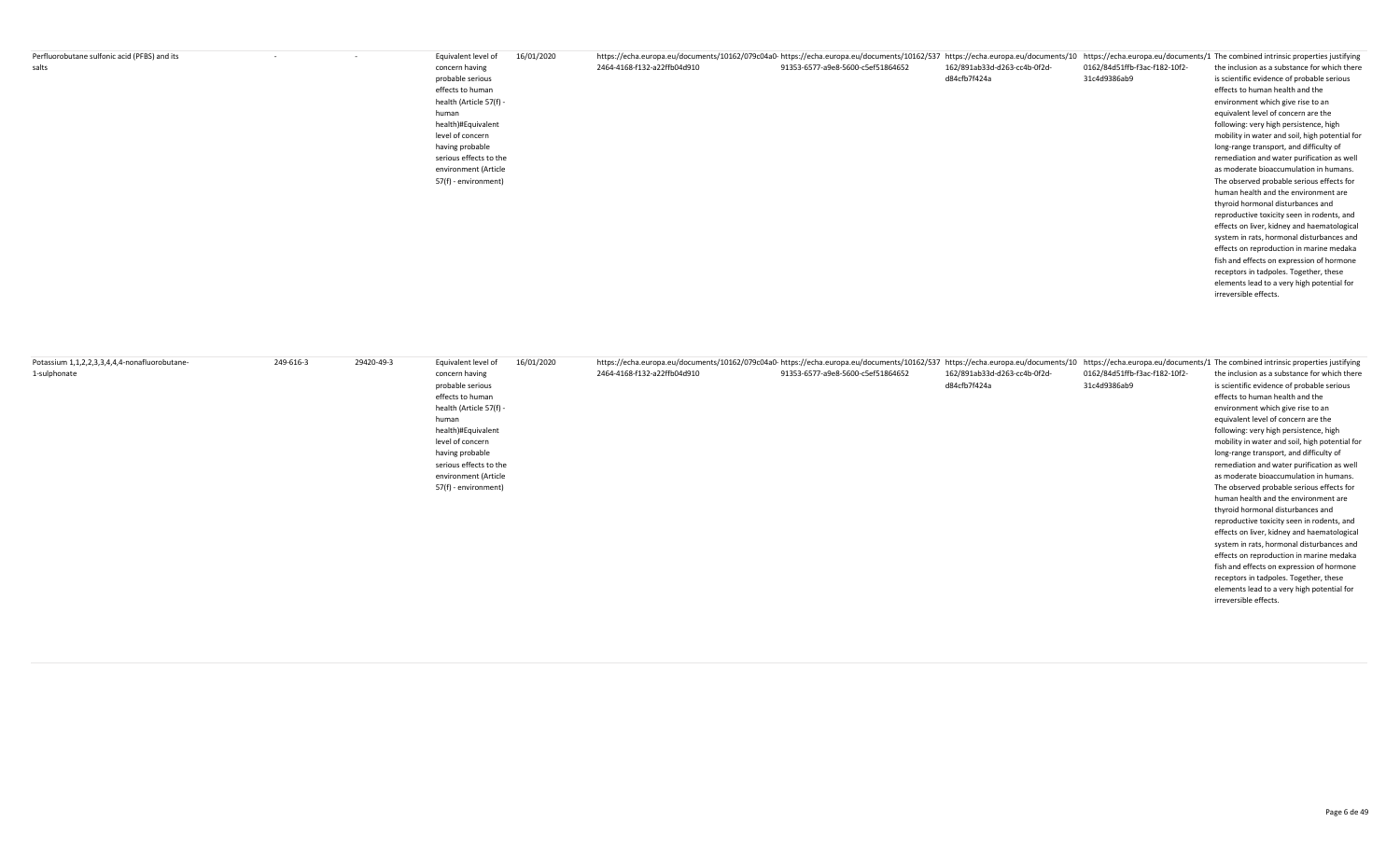| 1,1,2,2,3,3,4,4,4-nonafluorobutane-1- | 206-793-1 | 375-73-5 | Equivalent level of     | 16/01/2020 | https://echa.europa.eu/documents/10162/079c04a0-https://echa.europa.eu/documents/10162/537 https://echa.europa.eu/documents/10 https://echa.europa.eu/documents/10 https://echa.europa.eu/documents/10 https://echa.europa.eu/ |                                   |                              |                               |                                                |
|---------------------------------------|-----------|----------|-------------------------|------------|--------------------------------------------------------------------------------------------------------------------------------------------------------------------------------------------------------------------------------|-----------------------------------|------------------------------|-------------------------------|------------------------------------------------|
| sulphonic acid                        |           |          | concern having          |            | 2464-4168-f132-a22ffb04d910                                                                                                                                                                                                    | 91353-6577-a9e8-5600-c5ef51864652 | 162/891ab33d-d263-cc4b-0f2d- | 0162/84d51ffb-f3ac-f182-10f2- | the inclusion as a substance for which there   |
|                                       |           |          | probable serious        |            |                                                                                                                                                                                                                                |                                   | d84cfb7f424a                 | 31c4d9386ab9                  | is scientific evidence of probable serious     |
|                                       |           |          | effects to human        |            |                                                                                                                                                                                                                                |                                   |                              |                               | effects to human health and the                |
|                                       |           |          | health (Article 57(f) - |            |                                                                                                                                                                                                                                |                                   |                              |                               | environment which give rise to an              |
|                                       |           |          | human                   |            |                                                                                                                                                                                                                                |                                   |                              |                               | equivalent level of concern are the            |
|                                       |           |          | health)#Equivalent      |            |                                                                                                                                                                                                                                |                                   |                              |                               | following: very high persistence, high         |
|                                       |           |          | level of concern        |            |                                                                                                                                                                                                                                |                                   |                              |                               | mobility in water and soil, high potential for |
|                                       |           |          | having probable         |            |                                                                                                                                                                                                                                |                                   |                              |                               | long-range transport, and difficulty of        |
|                                       |           |          | serious effects to the  |            |                                                                                                                                                                                                                                |                                   |                              |                               | remediation and water purification as well     |
|                                       |           |          | environment (Article    |            |                                                                                                                                                                                                                                |                                   |                              |                               | as moderate bioaccumulation in humans.         |
|                                       |           |          | 57(f) - environment)    |            |                                                                                                                                                                                                                                |                                   |                              |                               | The observed probable serious effects for      |
|                                       |           |          |                         |            |                                                                                                                                                                                                                                |                                   |                              |                               | human health and the environment are           |
|                                       |           |          |                         |            |                                                                                                                                                                                                                                |                                   |                              |                               | thyroid hormonal disturbances and              |
|                                       |           |          |                         |            |                                                                                                                                                                                                                                |                                   |                              |                               | reproductive toxicity seen in rodents, and     |
|                                       |           |          |                         |            |                                                                                                                                                                                                                                |                                   |                              |                               | effects on liver, kidney and haematological    |
|                                       |           |          |                         |            |                                                                                                                                                                                                                                |                                   |                              |                               | system in rats, hormonal disturbances and      |
|                                       |           |          |                         |            |                                                                                                                                                                                                                                |                                   |                              |                               | effects on reproduction in marine medaka       |
|                                       |           |          |                         |            |                                                                                                                                                                                                                                |                                   |                              |                               | fish and effects on expression of hormone      |
|                                       |           |          |                         |            |                                                                                                                                                                                                                                |                                   |                              |                               | receptors in tadpoles. Together, these         |
|                                       |           |          |                         |            |                                                                                                                                                                                                                                |                                   |                              |                               | elements lead to a very high potential for     |
|                                       |           |          |                         |            |                                                                                                                                                                                                                                |                                   |                              |                               | irreversible effects.                          |

| Ammonium 1,1,2,2,3,3,4,4,4-   | 269-513-7 | 68259-10-9 | Equivalent level of     | 16/01/2020 | https://echa.europa.eu/documents/10162/079c04a0- https://echa.europa.eu/documents/10162/537 https://echa.europa.eu/documents/10162/079c04a0- https://echa.europa.eu/documents/10162/079c04a0- https://echa.europa.eu/documents |                                   |                              |                               |                                                |
|-------------------------------|-----------|------------|-------------------------|------------|--------------------------------------------------------------------------------------------------------------------------------------------------------------------------------------------------------------------------------|-----------------------------------|------------------------------|-------------------------------|------------------------------------------------|
| nonafluorobutane-1-sulphonate |           |            | concern having          |            | 2464-4168-f132-a22ffb04d910                                                                                                                                                                                                    | 91353-6577-a9e8-5600-c5ef51864652 | 162/891ab33d-d263-cc4b-0f2d- | 0162/84d51ffb-f3ac-f182-10f2- | the inclusion as a substance for which there   |
|                               |           |            | probable serious        |            |                                                                                                                                                                                                                                |                                   | d84cfb7f424a                 | 31c4d9386ab9                  | is scientific evidence of probable serious     |
|                               |           |            | effects to human        |            |                                                                                                                                                                                                                                |                                   |                              |                               | effects to human health and the                |
|                               |           |            | health (Article 57(f) - |            |                                                                                                                                                                                                                                |                                   |                              |                               | environment which give rise to an              |
|                               |           |            | human                   |            |                                                                                                                                                                                                                                |                                   |                              |                               | equivalent level of concern are the            |
|                               |           |            | health)#Equivalent      |            |                                                                                                                                                                                                                                |                                   |                              |                               | following: very high persistence, high         |
|                               |           |            | level of concern        |            |                                                                                                                                                                                                                                |                                   |                              |                               | mobility in water and soil, high potential for |
|                               |           |            | having probable         |            |                                                                                                                                                                                                                                |                                   |                              |                               | long-range transport, and difficulty of        |
|                               |           |            | serious effects to the  |            |                                                                                                                                                                                                                                |                                   |                              |                               | remediation and water purification as well     |
|                               |           |            | environment (Article    |            |                                                                                                                                                                                                                                |                                   |                              |                               | as moderate bioaccumulation in humans.         |
|                               |           |            | 57(f) - environment)    |            |                                                                                                                                                                                                                                |                                   |                              |                               | The observed probable serious effects for      |
|                               |           |            |                         |            |                                                                                                                                                                                                                                |                                   |                              |                               | human health and the environment are           |
|                               |           |            |                         |            |                                                                                                                                                                                                                                |                                   |                              |                               | thyroid hormonal disturbances and              |
|                               |           |            |                         |            |                                                                                                                                                                                                                                |                                   |                              |                               | reproductive toxicity seen in rodents, and     |
|                               |           |            |                         |            |                                                                                                                                                                                                                                |                                   |                              |                               | effects on liver, kidney and haematological    |
|                               |           |            |                         |            |                                                                                                                                                                                                                                |                                   |                              |                               | system in rats, hormonal disturbances and      |
|                               |           |            |                         |            |                                                                                                                                                                                                                                |                                   |                              |                               | effects on reproduction in marine medaka       |
|                               |           |            |                         |            |                                                                                                                                                                                                                                |                                   |                              |                               | fish and effects on expression of hormone      |
|                               |           |            |                         |            |                                                                                                                                                                                                                                |                                   |                              |                               | receptors in tadpoles. Together, these         |
|                               |           |            |                         |            |                                                                                                                                                                                                                                |                                   |                              |                               | elements lead to a very high potential for     |
|                               |           |            |                         |            |                                                                                                                                                                                                                                |                                   |                              |                               | irreversible effects.                          |
|                               |           |            |                         |            |                                                                                                                                                                                                                                |                                   |                              |                               |                                                |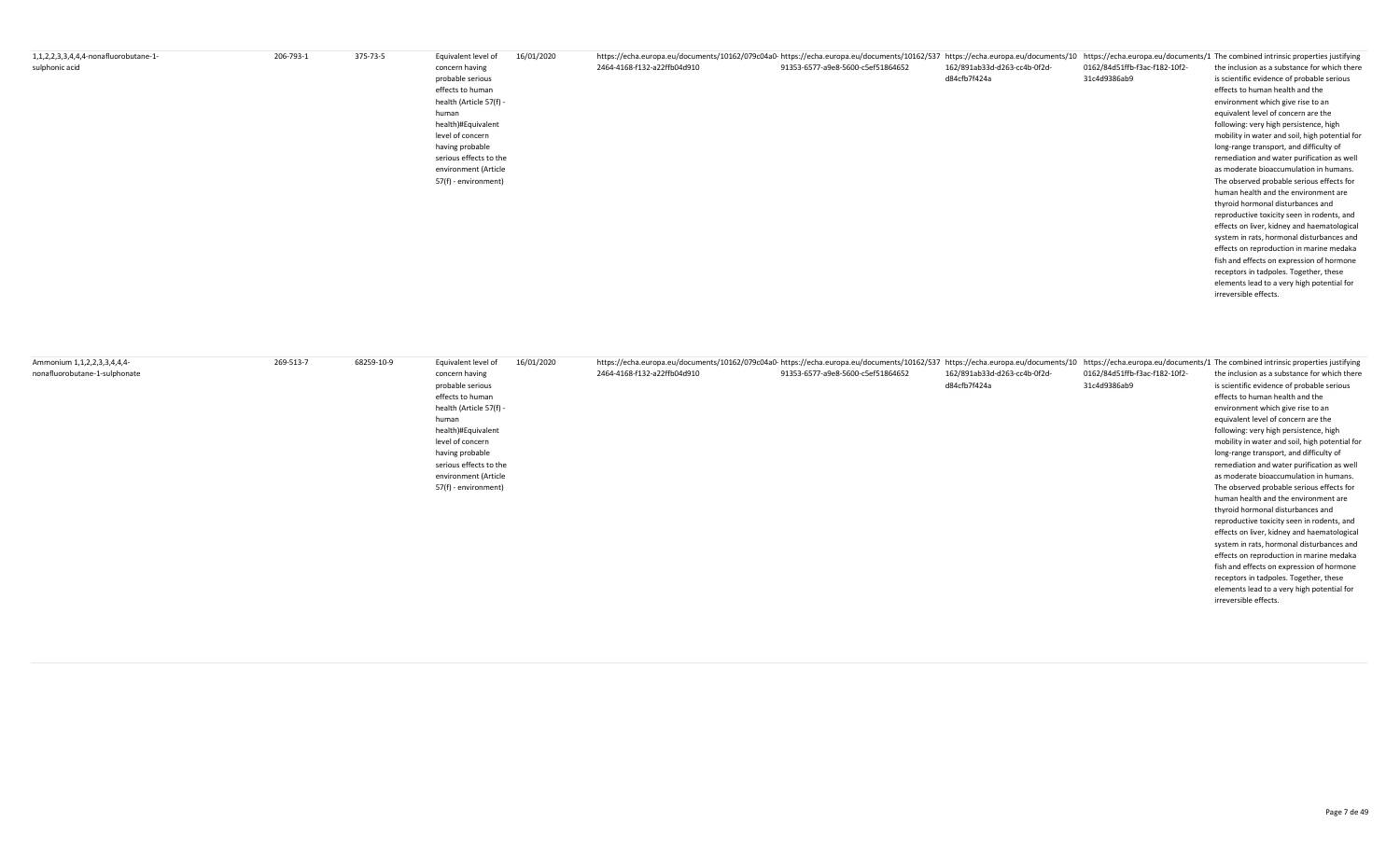| bis(4-t-butylphenyl)iodonium | 432-660-4<br>$\sim$ | 16/01/2020<br>Equivalent level of | https://echa.europa.eu/documents/10162/079c04a0- https://echa.europa.eu/documents/10162/079c04a0- https://echa.europa.eu/documents/10162/079c04a0- https://echa.europa.eu/documents/10162/079c04a0- https://echa.europa.eu/doc |
|------------------------------|---------------------|-----------------------------------|--------------------------------------------------------------------------------------------------------------------------------------------------------------------------------------------------------------------------------|
| perfluorobutanesulfonate     |                     | concern having                    | 2464-4168-f132-a22ffb04d910<br>0162/84d51ffb-f3ac-f182-10f2-<br>the inclusion as a substance for which there<br>91353-6577-a9e8-5600-c5ef51864652<br>162/891ab33d-d263-cc4b-0f2d-                                              |
|                              |                     | probable serious                  | d84cfb7f424a<br>31c4d9386ab9<br>is scientific evidence of probable serious                                                                                                                                                     |
|                              |                     | effects to human                  | effects to human health and the                                                                                                                                                                                                |
|                              |                     | health (Article 57(f) -           | environment which give rise to an                                                                                                                                                                                              |
|                              |                     | human                             | equivalent level of concern are the                                                                                                                                                                                            |
|                              |                     | health)#Equivalent                | following: very high persistence, high                                                                                                                                                                                         |
|                              |                     | level of concern                  | mobility in water and soil, high potential for                                                                                                                                                                                 |
|                              |                     | having probable                   | long-range transport, and difficulty of                                                                                                                                                                                        |
|                              |                     | serious effects to the            | remediation and water purification as well                                                                                                                                                                                     |
|                              |                     | environment (Article              | as moderate bioaccumulation in humans.                                                                                                                                                                                         |
|                              |                     | 57(f) - environment)              | The observed probable serious effects for                                                                                                                                                                                      |
|                              |                     |                                   | human health and the environment are                                                                                                                                                                                           |
|                              |                     |                                   | thyroid hormonal disturbances and                                                                                                                                                                                              |
|                              |                     |                                   | reproductive toxicity seen in rodents, and                                                                                                                                                                                     |
|                              |                     |                                   | effects on liver, kidney and haematological                                                                                                                                                                                    |
|                              |                     |                                   | system in rats, hormonal disturbances and                                                                                                                                                                                      |
|                              |                     |                                   | effects on reproduction in marine medaka                                                                                                                                                                                       |
|                              |                     |                                   | fish and effects on expression of hormone                                                                                                                                                                                      |
|                              |                     |                                   | receptors in tadpoles. Together, these                                                                                                                                                                                         |
|                              |                     |                                   | elements lead to a very high potential for                                                                                                                                                                                     |
|                              |                     |                                   | irreversible effects.                                                                                                                                                                                                          |

| tetrabutyl-phosphonium nonafluoro-butane-1- | 444-440-5 | 220689-12-3 | Equivalent level of     | 16/01/2020 | https://echa.europa.eu/documents/10162/079c04a0- https://echa.europa.eu/documents/10162/537 https://echa.europa.eu/documents/10162/079c04a0- https://echa.europa.eu/documents/10162/537 https://echa.europa.eu/documents/10 ht |                                   |                              |                               |                                                |
|---------------------------------------------|-----------|-------------|-------------------------|------------|--------------------------------------------------------------------------------------------------------------------------------------------------------------------------------------------------------------------------------|-----------------------------------|------------------------------|-------------------------------|------------------------------------------------|
| sulfonate                                   |           |             | concern having          |            | 2464-4168-f132-a22ffb04d910                                                                                                                                                                                                    | 91353-6577-a9e8-5600-c5ef51864652 | 162/891ab33d-d263-cc4b-0f2d- | 0162/84d51ffb-f3ac-f182-10f2- | the inclusion as a substance for which there   |
|                                             |           |             | probable serious        |            |                                                                                                                                                                                                                                |                                   | d84cfb7f424a                 | 31c4d9386ab9                  | is scientific evidence of probable serious     |
|                                             |           |             | effects to human        |            |                                                                                                                                                                                                                                |                                   |                              |                               | effects to human health and the                |
|                                             |           |             | health (Article 57(f) - |            |                                                                                                                                                                                                                                |                                   |                              |                               | environment which give rise to an              |
|                                             |           |             | human                   |            |                                                                                                                                                                                                                                |                                   |                              |                               | equivalent level of concern are the            |
|                                             |           |             | health)#Equivalent      |            |                                                                                                                                                                                                                                |                                   |                              |                               | following: very high persistence, high         |
|                                             |           |             | level of concern        |            |                                                                                                                                                                                                                                |                                   |                              |                               | mobility in water and soil, high potential for |
|                                             |           |             | having probable         |            |                                                                                                                                                                                                                                |                                   |                              |                               | long-range transport, and difficulty of        |
|                                             |           |             | serious effects to the  |            |                                                                                                                                                                                                                                |                                   |                              |                               | remediation and water purification as well     |
|                                             |           |             | environment (Article    |            |                                                                                                                                                                                                                                |                                   |                              |                               | as moderate bioaccumulation in humans.         |
|                                             |           |             | 57(f) - environment)    |            |                                                                                                                                                                                                                                |                                   |                              |                               | The observed probable serious effects for      |
|                                             |           |             |                         |            |                                                                                                                                                                                                                                |                                   |                              |                               | human health and the environment are           |
|                                             |           |             |                         |            |                                                                                                                                                                                                                                |                                   |                              |                               | thyroid hormonal disturbances and              |
|                                             |           |             |                         |            |                                                                                                                                                                                                                                |                                   |                              |                               | reproductive toxicity seen in rodents, and     |
|                                             |           |             |                         |            |                                                                                                                                                                                                                                |                                   |                              |                               | effects on liver, kidney and haematological    |
|                                             |           |             |                         |            |                                                                                                                                                                                                                                |                                   |                              |                               | system in rats, hormonal disturbances and      |
|                                             |           |             |                         |            |                                                                                                                                                                                                                                |                                   |                              |                               | effects on reproduction in marine medaka       |
|                                             |           |             |                         |            |                                                                                                                                                                                                                                |                                   |                              |                               | fish and effects on expression of hormone      |
|                                             |           |             |                         |            |                                                                                                                                                                                                                                |                                   |                              |                               | receptors in tadpoles. Together, these         |
|                                             |           |             |                         |            |                                                                                                                                                                                                                                |                                   |                              |                               | elements lead to a very high potential for     |
|                                             |           |             |                         |            |                                                                                                                                                                                                                                |                                   |                              |                               | irreversible effects.                          |
|                                             |           |             |                         |            |                                                                                                                                                                                                                                |                                   |                              |                               |                                                |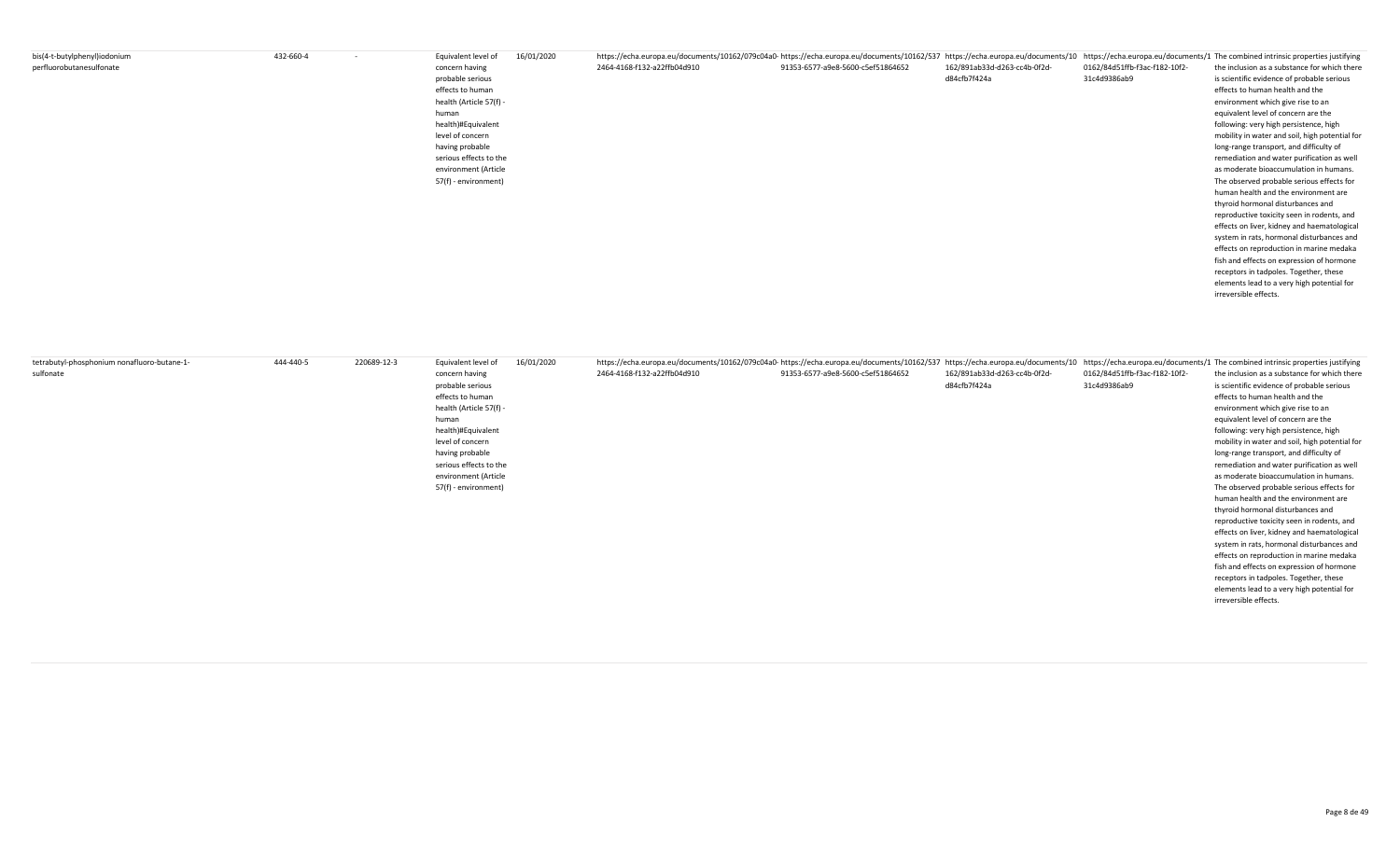| morpholinium perfluorobutanesulfonate | 503155-89-3 | 16/01/2020<br>Equivalent level of | https://echa.europa.eu/documents/10162/079c04a0-https://echa.europa.eu/documents/10162/537 https://echa.europa.eu/documents/10162/079c04a0-https://echa.europa.eu/documents/10162/537 https://echa.europa.eu/documents/10 http |                                     |                              |                               |                                                |
|---------------------------------------|-------------|-----------------------------------|--------------------------------------------------------------------------------------------------------------------------------------------------------------------------------------------------------------------------------|-------------------------------------|------------------------------|-------------------------------|------------------------------------------------|
|                                       |             | concern having                    | 2464-4168-f132-a22ffb04d910                                                                                                                                                                                                    | 91353-6577-a9e8-5600-c5ef51864652   | 162/891ab33d-d263-cc4b-0f2d- | 0162/84d51ffb-f3ac-f182-10f2- | the inclusion as a substance for which there   |
|                                       |             | probable serious                  |                                                                                                                                                                                                                                |                                     | d84cfb7f424a                 | 31c4d9386ab9                  | is scientific evidence of probable serious     |
|                                       |             | effects to human                  |                                                                                                                                                                                                                                |                                     |                              |                               | effects to human health and the                |
|                                       |             | health (Article 57(f) -           |                                                                                                                                                                                                                                |                                     |                              |                               | environment which give rise to an              |
|                                       |             | human                             |                                                                                                                                                                                                                                | equivalent level of concern are the |                              |                               |                                                |
|                                       |             | health)#Equivalent                |                                                                                                                                                                                                                                |                                     |                              |                               | following: very high persistence, high         |
|                                       |             | level of concern                  |                                                                                                                                                                                                                                |                                     |                              |                               | mobility in water and soil, high potential for |
|                                       |             | having probable                   |                                                                                                                                                                                                                                |                                     |                              |                               | long-range transport, and difficulty of        |
|                                       |             | serious effects to the            |                                                                                                                                                                                                                                |                                     |                              |                               | remediation and water purification as well     |
|                                       |             | environment (Article              |                                                                                                                                                                                                                                |                                     |                              |                               | as moderate bioaccumulation in humans.         |
|                                       |             | 57(f) - environment)              |                                                                                                                                                                                                                                |                                     |                              |                               | The observed probable serious effects for      |
|                                       |             |                                   |                                                                                                                                                                                                                                |                                     |                              |                               | human health and the environment are           |
|                                       |             |                                   |                                                                                                                                                                                                                                |                                     |                              |                               | thyroid hormonal disturbances and              |
|                                       |             |                                   |                                                                                                                                                                                                                                |                                     |                              |                               | reproductive toxicity seen in rodents, and     |
|                                       |             |                                   |                                                                                                                                                                                                                                |                                     |                              |                               | effects on liver, kidney and haematological    |
|                                       |             |                                   |                                                                                                                                                                                                                                |                                     |                              |                               | system in rats, hormonal disturbances and      |
|                                       |             |                                   |                                                                                                                                                                                                                                |                                     |                              |                               | effects on reproduction in marine medaka       |
|                                       |             |                                   |                                                                                                                                                                                                                                |                                     |                              |                               | fish and effects on expression of hormone      |
|                                       |             |                                   |                                                                                                                                                                                                                                |                                     |                              |                               | receptors in tadpoles. Together, these         |
|                                       |             |                                   |                                                                                                                                                                                                                                |                                     |                              |                               | elements lead to a very high potential for     |
|                                       |             |                                   |                                                                                                                                                                                                                                |                                     |                              |                               | irreversible effects.                          |

| $1-(4-butoxy-1-$                   | 468-770-4 | 16/01/2020<br>Equivalent level of |                             | https://echa.europa.eu/documents/10162/079c04a0- https://echa.europa.eu/documents/10162/037 https://echa.europa.eu/documents/10162/037cha.europa.eu/documents/10 https://echa.europa.eu/documents/10 https://echa.europa.eu/do |                              |                               |                                                |
|------------------------------------|-----------|-----------------------------------|-----------------------------|--------------------------------------------------------------------------------------------------------------------------------------------------------------------------------------------------------------------------------|------------------------------|-------------------------------|------------------------------------------------|
| naphthalenyl)tetrahydrothiophenium |           | concern having                    | 2464-4168-f132-a22ffb04d910 | 91353-6577-a9e8-5600-c5ef51864652                                                                                                                                                                                              | 162/891ab33d-d263-cc4b-0f2d- | 0162/84d51ffb-f3ac-f182-10f2- | the inclusion as a substance for which there   |
| 1,1,2,2,3,3,4,4,4-nonafluoro-1-    |           | probable serious                  |                             |                                                                                                                                                                                                                                | d84cfb7f424a                 | 31c4d9386ab9                  | is scientific evidence of probable serious     |
| butanesulfonate                    |           | effects to human                  |                             |                                                                                                                                                                                                                                |                              |                               | effects to human health and the                |
|                                    |           | health (Article 57(f) -           |                             |                                                                                                                                                                                                                                |                              |                               | environment which give rise to an              |
|                                    |           | human                             |                             |                                                                                                                                                                                                                                |                              |                               | equivalent level of concern are the            |
|                                    |           | health)#Equivalent                |                             |                                                                                                                                                                                                                                |                              |                               | following: very high persistence, high         |
|                                    |           | level of concern                  |                             |                                                                                                                                                                                                                                |                              |                               | mobility in water and soil, high potential for |
|                                    |           | having probable                   |                             |                                                                                                                                                                                                                                |                              |                               | long-range transport, and difficulty of        |
|                                    |           | serious effects to the            |                             |                                                                                                                                                                                                                                |                              |                               | remediation and water purification as well     |
|                                    |           | environment (Article              |                             |                                                                                                                                                                                                                                |                              |                               | as moderate bioaccumulation in humans.         |
|                                    |           | 57(f) - environment)              |                             |                                                                                                                                                                                                                                |                              |                               | The observed probable serious effects for      |
|                                    |           |                                   |                             |                                                                                                                                                                                                                                |                              |                               | human health and the environment are           |
|                                    |           |                                   |                             |                                                                                                                                                                                                                                |                              |                               | thyroid hormonal disturbances and              |
|                                    |           |                                   |                             |                                                                                                                                                                                                                                |                              |                               | reproductive toxicity seen in rodents, and     |
|                                    |           |                                   |                             |                                                                                                                                                                                                                                |                              |                               | effects on liver, kidney and haematological    |
|                                    |           |                                   |                             |                                                                                                                                                                                                                                |                              |                               | system in rats, hormonal disturbances and      |
|                                    |           |                                   |                             |                                                                                                                                                                                                                                |                              |                               | effects on reproduction in marine medaka       |
|                                    |           |                                   |                             |                                                                                                                                                                                                                                |                              |                               | fish and effects on expression of hormone      |
|                                    |           |                                   |                             |                                                                                                                                                                                                                                |                              |                               | receptors in tadpoles. Together, these         |
|                                    |           |                                   |                             |                                                                                                                                                                                                                                |                              |                               | elements lead to a very high potential for     |
|                                    |           |                                   |                             |                                                                                                                                                                                                                                |                              |                               | irreversible effects.                          |
|                                    |           |                                   |                             |                                                                                                                                                                                                                                |                              |                               |                                                |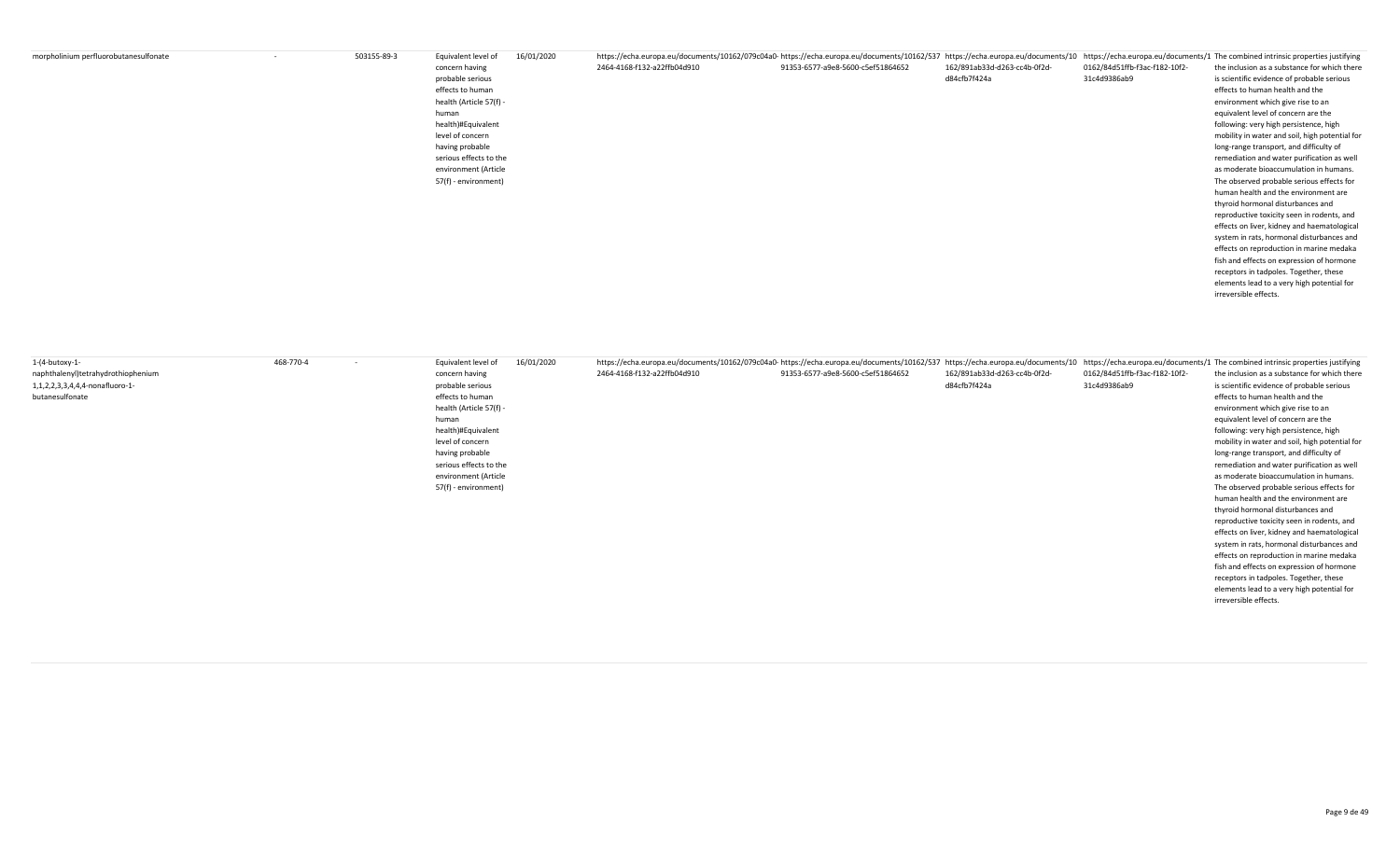| Triphenylsulfanium perfluorobutane sulfonate | 478-340-8 | 144317-44-2 | Equivalent level of     | 16/01/2020 | https://echa.europa.eu/documents/10162/079c04a0- https://echa.europa.eu/documents/10162/079c04a0- https://echa.europa.eu/documents/10162/079c04a0- https://echa.europa.eu/documents/10162/079c04a0- https://echa.europa.eu/doc |                                   |                              |                               |                                                |
|----------------------------------------------|-----------|-------------|-------------------------|------------|--------------------------------------------------------------------------------------------------------------------------------------------------------------------------------------------------------------------------------|-----------------------------------|------------------------------|-------------------------------|------------------------------------------------|
|                                              |           |             | concern having          |            | 2464-4168-f132-a22ffb04d910                                                                                                                                                                                                    | 91353-6577-a9e8-5600-c5ef51864652 | 162/891ab33d-d263-cc4b-0f2d- | 0162/84d51ffb-f3ac-f182-10f2- | the inclusion as a substance for which there   |
|                                              |           |             | probable serious        |            |                                                                                                                                                                                                                                |                                   | d84cfb7f424a                 | 31c4d9386ab9                  | is scientific evidence of probable serious     |
|                                              |           |             | effects to human        |            |                                                                                                                                                                                                                                |                                   |                              |                               | effects to human health and the                |
|                                              |           |             | health (Article 57(f) - |            |                                                                                                                                                                                                                                |                                   |                              |                               | environment which give rise to an              |
|                                              |           |             | human                   |            |                                                                                                                                                                                                                                |                                   |                              |                               | equivalent level of concern are the            |
|                                              |           |             | health)#Equivalent      |            |                                                                                                                                                                                                                                |                                   |                              |                               | following: very high persistence, high         |
|                                              |           |             | level of concern        |            |                                                                                                                                                                                                                                |                                   |                              |                               | mobility in water and soil, high potential for |
|                                              |           |             | having probable         |            |                                                                                                                                                                                                                                |                                   |                              |                               | long-range transport, and difficulty of        |
|                                              |           |             | serious effects to the  |            |                                                                                                                                                                                                                                |                                   |                              |                               | remediation and water purification as well     |
|                                              |           |             | environment (Article    |            |                                                                                                                                                                                                                                |                                   |                              |                               | as moderate bioaccumulation in humans.         |
|                                              |           |             | 57(f) - environment)    |            |                                                                                                                                                                                                                                |                                   |                              |                               | The observed probable serious effects for      |
|                                              |           |             |                         |            |                                                                                                                                                                                                                                |                                   |                              |                               | human health and the environment are           |
|                                              |           |             |                         |            |                                                                                                                                                                                                                                |                                   |                              |                               | thyroid hormonal disturbances and              |
|                                              |           |             |                         |            |                                                                                                                                                                                                                                |                                   |                              |                               | reproductive toxicity seen in rodents, and     |
|                                              |           |             |                         |            |                                                                                                                                                                                                                                |                                   |                              |                               | effects on liver, kidney and haematological    |
|                                              |           |             |                         |            |                                                                                                                                                                                                                                |                                   |                              |                               | system in rats, hormonal disturbances and      |
|                                              |           |             |                         |            |                                                                                                                                                                                                                                |                                   |                              |                               | effects on reproduction in marine medaka       |
|                                              |           |             |                         |            |                                                                                                                                                                                                                                |                                   |                              |                               | fish and effects on expression of hormone      |
|                                              |           |             |                         |            |                                                                                                                                                                                                                                |                                   |                              |                               | receptors in tadpoles. Together, these         |
|                                              |           |             |                         |            |                                                                                                                                                                                                                                |                                   |                              |                               | elements lead to a very high potential for     |
|                                              |           |             |                         |            |                                                                                                                                                                                                                                |                                   |                              |                               | irreversible effects.                          |

| N,N,N-triethylethanaminium 1,1,2,2,3,3,4,4,4- | 25628-08-4 | Equivalent level of     | 16/01/2020 | https://echa.europa.eu/documents/10162/079c04a0-https://echa.europa.eu/documents/10162/537 https://echa.europa.eu/documents/10 https://echa.europa.eu/documents/10 https://echa.europa.eu/documents/10 https://echa.europa.eu/ |                                   |                              |                               |                                                |
|-----------------------------------------------|------------|-------------------------|------------|--------------------------------------------------------------------------------------------------------------------------------------------------------------------------------------------------------------------------------|-----------------------------------|------------------------------|-------------------------------|------------------------------------------------|
| nonafluorobutane-1-sulfonate                  |            | concern having          |            | 2464-4168-f132-a22ffb04d910                                                                                                                                                                                                    | 91353-6577-a9e8-5600-c5ef51864652 | 162/891ab33d-d263-cc4b-0f2d- | 0162/84d51ffb-f3ac-f182-10f2- | the inclusion as a substance for which there   |
|                                               |            | probable serious        |            |                                                                                                                                                                                                                                |                                   | d84cfb7f424a                 | 31c4d9386ab9                  | is scientific evidence of probable serious     |
|                                               |            | effects to human        |            |                                                                                                                                                                                                                                |                                   |                              |                               | effects to human health and the                |
|                                               |            | health (Article 57(f) - |            |                                                                                                                                                                                                                                |                                   |                              |                               | environment which give rise to an              |
|                                               |            | human                   |            |                                                                                                                                                                                                                                |                                   |                              |                               | equivalent level of concern are the            |
|                                               |            | health)#Equivalent      |            |                                                                                                                                                                                                                                |                                   |                              |                               | following: very high persistence, high         |
|                                               |            | level of concern        |            |                                                                                                                                                                                                                                |                                   |                              |                               | mobility in water and soil, high potential for |
|                                               |            | having probable         |            |                                                                                                                                                                                                                                |                                   |                              |                               | long-range transport, and difficulty of        |
|                                               |            | serious effects to the  |            |                                                                                                                                                                                                                                |                                   |                              |                               | remediation and water purification as well     |
|                                               |            | environment (Article    |            |                                                                                                                                                                                                                                |                                   |                              |                               | as moderate bioaccumulation in humans.         |
|                                               |            | 57(f) - environment)    |            |                                                                                                                                                                                                                                |                                   |                              |                               | The observed probable serious effects for      |
|                                               |            |                         |            |                                                                                                                                                                                                                                |                                   |                              |                               | human health and the environment are           |
|                                               |            |                         |            |                                                                                                                                                                                                                                |                                   |                              |                               | thyroid hormonal disturbances and              |
|                                               |            |                         |            |                                                                                                                                                                                                                                |                                   |                              |                               | reproductive toxicity seen in rodents, and     |
|                                               |            |                         |            |                                                                                                                                                                                                                                |                                   |                              |                               | effects on liver, kidney and haematological    |
|                                               |            |                         |            |                                                                                                                                                                                                                                |                                   |                              |                               | system in rats, hormonal disturbances and      |
|                                               |            |                         |            |                                                                                                                                                                                                                                |                                   |                              |                               | effects on reproduction in marine medaka       |
|                                               |            |                         |            |                                                                                                                                                                                                                                |                                   |                              |                               | fish and effects on expression of hormone      |
|                                               |            |                         |            |                                                                                                                                                                                                                                |                                   |                              |                               | receptors in tadpoles. Together, these         |
|                                               |            |                         |            |                                                                                                                                                                                                                                |                                   |                              |                               | elements lead to a very high potential for     |
|                                               |            |                         |            |                                                                                                                                                                                                                                |                                   |                              |                               | irreversible effects.                          |
|                                               |            |                         |            |                                                                                                                                                                                                                                |                                   |                              |                               |                                                |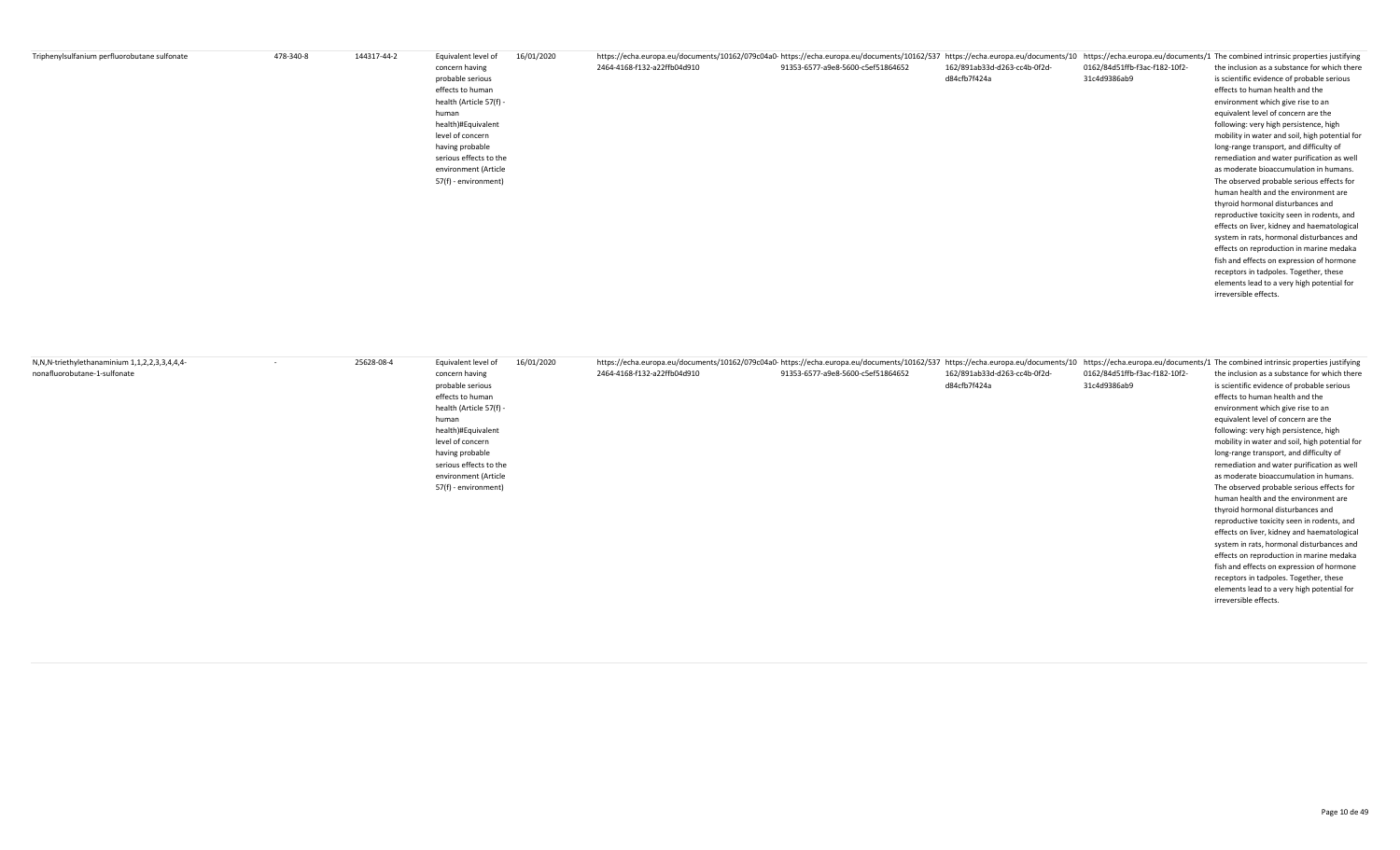| magnesium perfluorobutanesulfonate | 507453-86-3 | 16/01/2020<br>Equivalent level of | https://echa.europa.eu/documents/10162/079c04a0-https://echa.europa.eu/documents/10162/537 https://echa.europa.eu/documents/10 https://echa.europa.eu/documents/10 https://echa.europa.eu/documents/10 https://echa.europa.eu/ |                                   |                              |                               |                                                |
|------------------------------------|-------------|-----------------------------------|--------------------------------------------------------------------------------------------------------------------------------------------------------------------------------------------------------------------------------|-----------------------------------|------------------------------|-------------------------------|------------------------------------------------|
|                                    |             | concern having                    | 2464-4168-f132-a22ffb04d910                                                                                                                                                                                                    | 91353-6577-a9e8-5600-c5ef51864652 | 162/891ab33d-d263-cc4b-0f2d- | 0162/84d51ffb-f3ac-f182-10f2- | the inclusion as a substance for which there   |
|                                    |             | probable serious                  |                                                                                                                                                                                                                                |                                   | d84cfb7f424a                 | 31c4d9386ab9                  | is scientific evidence of probable serious     |
|                                    |             | effects to human                  |                                                                                                                                                                                                                                |                                   |                              |                               | effects to human health and the                |
|                                    |             | health (Article 57(f) -           |                                                                                                                                                                                                                                |                                   |                              |                               | environment which give rise to an              |
|                                    |             | human                             |                                                                                                                                                                                                                                |                                   |                              |                               | equivalent level of concern are the            |
|                                    |             | health)#Equivalent                |                                                                                                                                                                                                                                |                                   |                              |                               | following: very high persistence, high         |
|                                    |             | level of concern                  |                                                                                                                                                                                                                                |                                   |                              |                               | mobility in water and soil, high potential for |
|                                    |             | having probable                   |                                                                                                                                                                                                                                |                                   |                              |                               | long-range transport, and difficulty of        |
|                                    |             | serious effects to the            |                                                                                                                                                                                                                                |                                   |                              |                               | remediation and water purification as well     |
|                                    |             | environment (Article              |                                                                                                                                                                                                                                |                                   |                              |                               | as moderate bioaccumulation in humans.         |
|                                    |             | 57(f) - environment)              |                                                                                                                                                                                                                                |                                   |                              |                               | The observed probable serious effects for      |
|                                    |             |                                   |                                                                                                                                                                                                                                |                                   |                              |                               | human health and the environment are           |
|                                    |             |                                   |                                                                                                                                                                                                                                |                                   |                              |                               | thyroid hormonal disturbances and              |
|                                    |             |                                   |                                                                                                                                                                                                                                |                                   |                              |                               | reproductive toxicity seen in rodents, and     |
|                                    |             |                                   |                                                                                                                                                                                                                                |                                   |                              |                               | effects on liver, kidney and haematological    |
|                                    |             |                                   |                                                                                                                                                                                                                                |                                   |                              |                               | system in rats, hormonal disturbances and      |
|                                    |             |                                   |                                                                                                                                                                                                                                |                                   |                              |                               | effects on reproduction in marine medaka       |
|                                    |             |                                   |                                                                                                                                                                                                                                |                                   |                              |                               | fish and effects on expression of hormone      |
|                                    |             |                                   |                                                                                                                                                                                                                                |                                   |                              |                               | receptors in tadpoles. Together, these         |
|                                    |             |                                   |                                                                                                                                                                                                                                |                                   |                              |                               | elements lead to a very high potential for     |
|                                    |             |                                   |                                                                                                                                                                                                                                |                                   |                              |                               | irreversible effects.                          |

|  | concern having<br>probable serious<br>effects to human<br>health (Article 57(f) -<br>human<br>health)#Equivalent<br>level of concern<br>having probable<br>serious effects to the<br>environment (Article<br>57(f) - environment) | 2464-4168-f132-a22ffb04d910 | 91353-6577-a9e8-5600-c5ef51864652 | 162/891ab33d-d263-cc4b-0f2d-<br>d84cfb7f424a | 0162/84d51ffb-f3ac-f182-10f2-<br>31c4d9386ab9 | the inclusion as a substance for which there<br>is scientific evidence of probable serious<br>effects to human health and the<br>environment which give rise to an<br>equivalent level of concern are the<br>following: very high persistence, high<br>mobility in water and soil, high potential for<br>long-range transport, and difficulty of<br>remediation and water purification as well<br>as moderate bioaccumulation in humans.<br>The observed probable serious effects for<br>human health and the environment are<br>thyroid hormonal disturbances and<br>reproductive toxicity seen in rodents, and<br>effects on liver, kidney and haematological |
|--|-----------------------------------------------------------------------------------------------------------------------------------------------------------------------------------------------------------------------------------|-----------------------------|-----------------------------------|----------------------------------------------|-----------------------------------------------|-----------------------------------------------------------------------------------------------------------------------------------------------------------------------------------------------------------------------------------------------------------------------------------------------------------------------------------------------------------------------------------------------------------------------------------------------------------------------------------------------------------------------------------------------------------------------------------------------------------------------------------------------------------------|
|  |                                                                                                                                                                                                                                   |                             |                                   |                                              |                                               |                                                                                                                                                                                                                                                                                                                                                                                                                                                                                                                                                                                                                                                                 |
|  |                                                                                                                                                                                                                                   |                             |                                   |                                              |                                               |                                                                                                                                                                                                                                                                                                                                                                                                                                                                                                                                                                                                                                                                 |
|  |                                                                                                                                                                                                                                   |                             |                                   |                                              |                                               |                                                                                                                                                                                                                                                                                                                                                                                                                                                                                                                                                                                                                                                                 |
|  |                                                                                                                                                                                                                                   |                             |                                   |                                              |                                               |                                                                                                                                                                                                                                                                                                                                                                                                                                                                                                                                                                                                                                                                 |
|  |                                                                                                                                                                                                                                   |                             |                                   |                                              |                                               |                                                                                                                                                                                                                                                                                                                                                                                                                                                                                                                                                                                                                                                                 |
|  |                                                                                                                                                                                                                                   |                             |                                   |                                              |                                               |                                                                                                                                                                                                                                                                                                                                                                                                                                                                                                                                                                                                                                                                 |
|  |                                                                                                                                                                                                                                   |                             |                                   |                                              |                                               |                                                                                                                                                                                                                                                                                                                                                                                                                                                                                                                                                                                                                                                                 |
|  |                                                                                                                                                                                                                                   |                             |                                   |                                              |                                               | system in rats, hormonal disturbances and                                                                                                                                                                                                                                                                                                                                                                                                                                                                                                                                                                                                                       |
|  |                                                                                                                                                                                                                                   |                             |                                   |                                              |                                               | effects on reproduction in marine medaka                                                                                                                                                                                                                                                                                                                                                                                                                                                                                                                                                                                                                        |
|  |                                                                                                                                                                                                                                   |                             |                                   |                                              |                                               | fish and effects on expression of hormone                                                                                                                                                                                                                                                                                                                                                                                                                                                                                                                                                                                                                       |
|  |                                                                                                                                                                                                                                   |                             |                                   |                                              |                                               | receptors in tadpoles. Together, these                                                                                                                                                                                                                                                                                                                                                                                                                                                                                                                                                                                                                          |
|  |                                                                                                                                                                                                                                   |                             |                                   |                                              |                                               | elements lead to a very high potential for                                                                                                                                                                                                                                                                                                                                                                                                                                                                                                                                                                                                                      |
|  |                                                                                                                                                                                                                                   |                             |                                   |                                              |                                               | irreversible effects.                                                                                                                                                                                                                                                                                                                                                                                                                                                                                                                                                                                                                                           |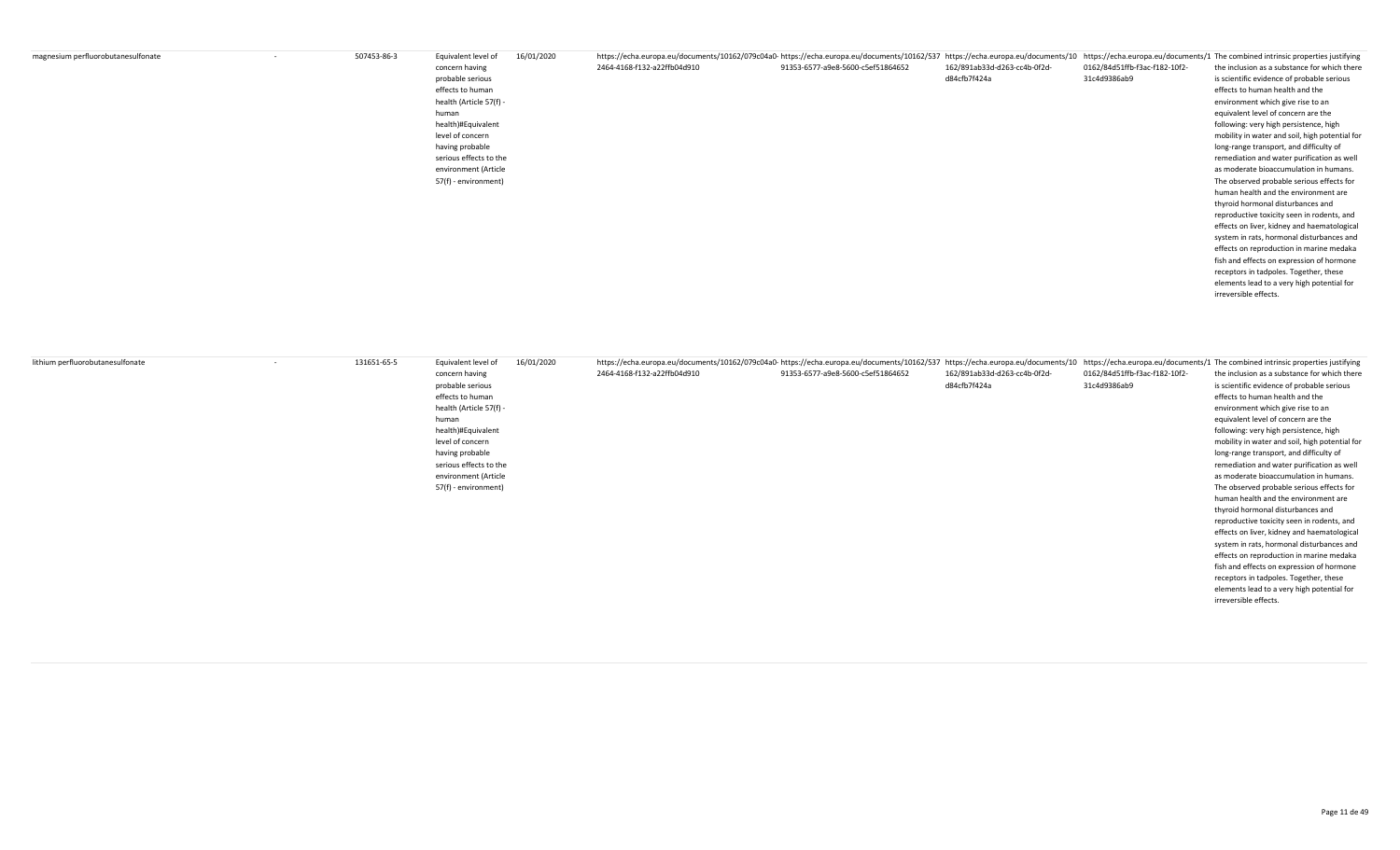| dimethyl(phenyl)sulfanium<br>perfluorobutanesulfonate | 452-310-4 | 220133-51-7 | 16/01/2020<br>Equivalent level of<br>concern having<br>probable serious<br>effects to human<br>health (Article 57(f) -<br>human<br>health)#Equivalent<br>level of concern<br>having probable<br>serious effects to the<br>environment (Article<br>57(f) - environment) | https://echa.europa.eu/documents/10162/079c04a0- https://echa.europa.eu/documents/10162/537 https://echa.europa.eu/documents/10162/079c04a0- https://echa.europa.eu/documents/10162/537 https://echa.europa.eu/documents/10 ht<br>2464-4168-f132-a22ffb04d910 | 91353-6577-a9e8-5600-c5ef51864652 | 162/891ab33d-d263-cc4b-0f2d-<br>d84cfb7f424a | 0162/84d51ffb-f3ac-f182-10f2-<br>31c4d9386ab9 | the inclusion as a substance for which there<br>is scientific evidence of probable serious<br>effects to human health and the<br>environment which give rise to an<br>equivalent level of concern are the<br>following: very high persistence, high<br>mobility in water and soil, high potential for<br>long-range transport, and difficulty of<br>remediation and water purification as well<br>as moderate bioaccumulation in humans.<br>The observed probable serious effects for<br>human health and the environment are<br>thyroid hormonal disturbances and<br>reproductive toxicity seen in rodents, and<br>effects on liver, kidney and haematological<br>system in rats, hormonal disturbances and<br>effects on reproduction in marine medaka<br>fish and effects on expression of hormone<br>receptors in tadpoles. Together, these<br>elements lead to a very high potential for |
|-------------------------------------------------------|-----------|-------------|------------------------------------------------------------------------------------------------------------------------------------------------------------------------------------------------------------------------------------------------------------------------|---------------------------------------------------------------------------------------------------------------------------------------------------------------------------------------------------------------------------------------------------------------|-----------------------------------|----------------------------------------------|-----------------------------------------------|-----------------------------------------------------------------------------------------------------------------------------------------------------------------------------------------------------------------------------------------------------------------------------------------------------------------------------------------------------------------------------------------------------------------------------------------------------------------------------------------------------------------------------------------------------------------------------------------------------------------------------------------------------------------------------------------------------------------------------------------------------------------------------------------------------------------------------------------------------------------------------------------------|
|                                                       |           |             |                                                                                                                                                                                                                                                                        |                                                                                                                                                                                                                                                               |                                   |                                              |                                               | irreversible effects.                                                                                                                                                                                                                                                                                                                                                                                                                                                                                                                                                                                                                                                                                                                                                                                                                                                                         |

| Diisohexyl phthalate                          |                                     | 276-090-2 | 71850-09-4  | Toxic for reproduction 16/01/2020 |            | https://echa.europa.eu/documents/10162/802ed48 https://echa.europa.eu/documents/10162/c9a https://echa.europa.eu/documents/10 https://echa.europa.eu/documents/10   |                                   |                                              |                                               |
|-----------------------------------------------|-------------------------------------|-----------|-------------|-----------------------------------|------------|---------------------------------------------------------------------------------------------------------------------------------------------------------------------|-----------------------------------|----------------------------------------------|-----------------------------------------------|
|                                               |                                     |           |             | (Article 57c)                     |            | 1-8bf1-0096-61a4-0bbd2f9b573c                                                                                                                                       | dbb8d-3989-2380-cb54-f34940de0002 | 162/cc11a6e1-0b26-8a5d-189d-<br>417eb06a60d4 | 0162/9f133792-ce5e-da2c-6a2c-<br>8616ec336f6e |
| 2-methyl-1-(4-methylthiophenyl)-2-            | <b>ACETOCURE 97;</b>                | 400-600-6 | 71868-10-5  | Toxic for reproduction 16/01/2020 |            | https://echa.europa.eu/documents/10162/7d1e26b https://echa.europa.eu/documents/10162/e31 https://echa.europa.eu/documents/10 https://echa.europa.eu/documents/1    |                                   |                                              |                                               |
| morpholinopropan-1-one                        | GENOCURE*PMP; IGM                   |           |             | (Article 57c)                     |            | 8-37af-4f0b-0d0f-5edb0b6e5a7f                                                                                                                                       | 382a6-3e8a-a858-da3d-614c10f6c75d | 162/e4917be1-32fd-dbd6-e305-                 | 0162/4bd29548-f917-95c6-3c59-                 |
|                                               | 4817; IRGACURE 907;<br>SPEEDCURE 97 |           |             |                                   |            |                                                                                                                                                                     |                                   | 90f269d446dd                                 | d6afd1e0901d                                  |
| 2-benzyl-2-dimethylamino-4'-                  | CG 25-369; IRGACURE 404-360-3       |           | 119313-12-1 | Toxic for reproduction 16/01/2020 |            | https://echa.europa.eu/documents/10162/ba42270a-https://echa.europa.eu/documents/10162/dfd https://echa.europa.eu/documents/10 https://echa.europa.eu/documents/1   |                                   |                                              |                                               |
| morpholinobutyrophenone                       | 369; TK 11-319                      |           |             | (Article 57c)                     |            | 93fe-7cde-6d41-7f7af4e00e66                                                                                                                                         | 0d651-604f-f33f-0831-3672c1cbb580 | 162/6d5c6d89-bd66-3c04-4a31-                 | 0162/54890824-f79f-c051-6c29-                 |
|                                               |                                     |           |             |                                   |            |                                                                                                                                                                     |                                   | f580476b88b4                                 | 2efb018be01a                                  |
| Tris(4-nonylphenyl, branched and linear)      |                                     |           |             | <b>Endocrine disrupting</b>       | 16/07/2019 | https://echa.europa.eu/documents/10162/a661cbe6- https://echa.europa.eu/documents/10162/8da https://echa.europa.eu/documents/10                                     |                                   |                                              | https://echa.europa.eu/documents/1            |
| phosphite (TNPP) with ≥ 0.1% w/w of 4-        |                                     |           |             | properties (Article               |            | c805-b9c7-1287-53dee5cd1df5                                                                                                                                         | 7df6b-e62f-47f7-d9d1-154f8db267f8 | 162/ceb2fc2c-78f2-627f-29ae-                 | 0162/70879c79-2312-31bd-09e5-                 |
| nonylphenol, branched and linear (4-NP)       |                                     |           |             | 57(f) - environment)              |            |                                                                                                                                                                     |                                   | b37c0e91bc69                                 | 558df06f19e2                                  |
| tris(nonylphenyl) phosphite                   |                                     | 247-759-6 | 26523-78-4  | Endocrine disrupting 16/07/2019   |            | https://echa.europa.eu/documents/10162/a661cbe6- https://echa.europa.eu/documents/10162/8da https://echa.europa.eu/documents/10 https://echa.europa.eu/documents/1  |                                   |                                              |                                               |
|                                               |                                     |           |             | properties (Article               |            | c805-b9c7-1287-53dee5cd1df5                                                                                                                                         | 7df6b-e62f-47f7-d9d1-154f8db267f8 | 162/ceb2fc2c-78f2-627f-29ae-                 | 0162/70879c79-2312-31bd-09e5-                 |
|                                               |                                     |           |             | 57(f) - environment)              |            |                                                                                                                                                                     |                                   | b37c0e91bc69                                 | 558df06f19e2                                  |
| tris (4-nonylphenol, branch) phosphorous acid |                                     |           |             | Endocrine disrupting 16/07/2019   |            | https://echa.europa.eu/documents/10162/a661cbe6- https://echa.europa.eu/documents/10162/8da https://echa.europa.eu/documents/10 https://echa.europa.eu/documents/10 |                                   |                                              |                                               |
| ester                                         |                                     |           |             | properties (Article               |            | c805-b9c7-1287-53dee5cd1df5                                                                                                                                         | 7df6b-e62f-47f7-d9d1-154f8db267f8 | 162/ceb2fc2c-78f2-627f-29ae-                 | 0162/70879c79-2312-31bd-09e5-                 |
|                                               |                                     |           |             | 57(f) - environment)              |            |                                                                                                                                                                     |                                   | b37c0e91bc69                                 | 558df06f19e2                                  |
| Phenol, 4-nonyl-, phosphite (3:1)             |                                     |           | 3050-88-2   | Endocrine disrupting 16/07/2019   |            | https://echa.europa.eu/documents/10162/a661cbe6- https://echa.europa.eu/documents/10162/8dahttps://echa.europa.eu/documents/10 https://echa.europa.eu/documents/10  |                                   |                                              |                                               |
|                                               |                                     |           |             | properties (Article               |            | c805-b9c7-1287-53dee5cd1df5                                                                                                                                         | 7df6b-e62f-47f7-d9d1-154f8db267f8 | 162/ceb2fc2c-78f2-627f-29ae-                 | 0162/70879c79-2312-31bd-09e5-                 |
|                                               |                                     |           |             | 57(f) - environment)              |            |                                                                                                                                                                     |                                   | b37c0e91bc69                                 | 558df06f19e2                                  |
| Phenol, p-isononyl-, phosphite (3:1)          |                                     |           | 31631-13-7  | <b>Endocrine disrupting</b>       | 16/07/2019 | https://echa.europa.eu/documents/10162/a661cbe6- https://echa.europa.eu/documents/10162/8da https://echa.europa.eu/documents/10 https://echa.europa.eu/documents/1  |                                   |                                              |                                               |
|                                               |                                     |           |             | properties (Article               |            | c805-b9c7-1287-53dee5cd1df5                                                                                                                                         | 7df6b-e62f-47f7-d9d1-154f8db267f8 | 162/ceb2fc2c-78f2-627f-29ae-                 | 0162/70879c79-2312-31bd-09e5-                 |
|                                               |                                     |           |             | 57(f) - environment)              |            |                                                                                                                                                                     |                                   | b37c0e91bc69                                 | 558df06f19e2                                  |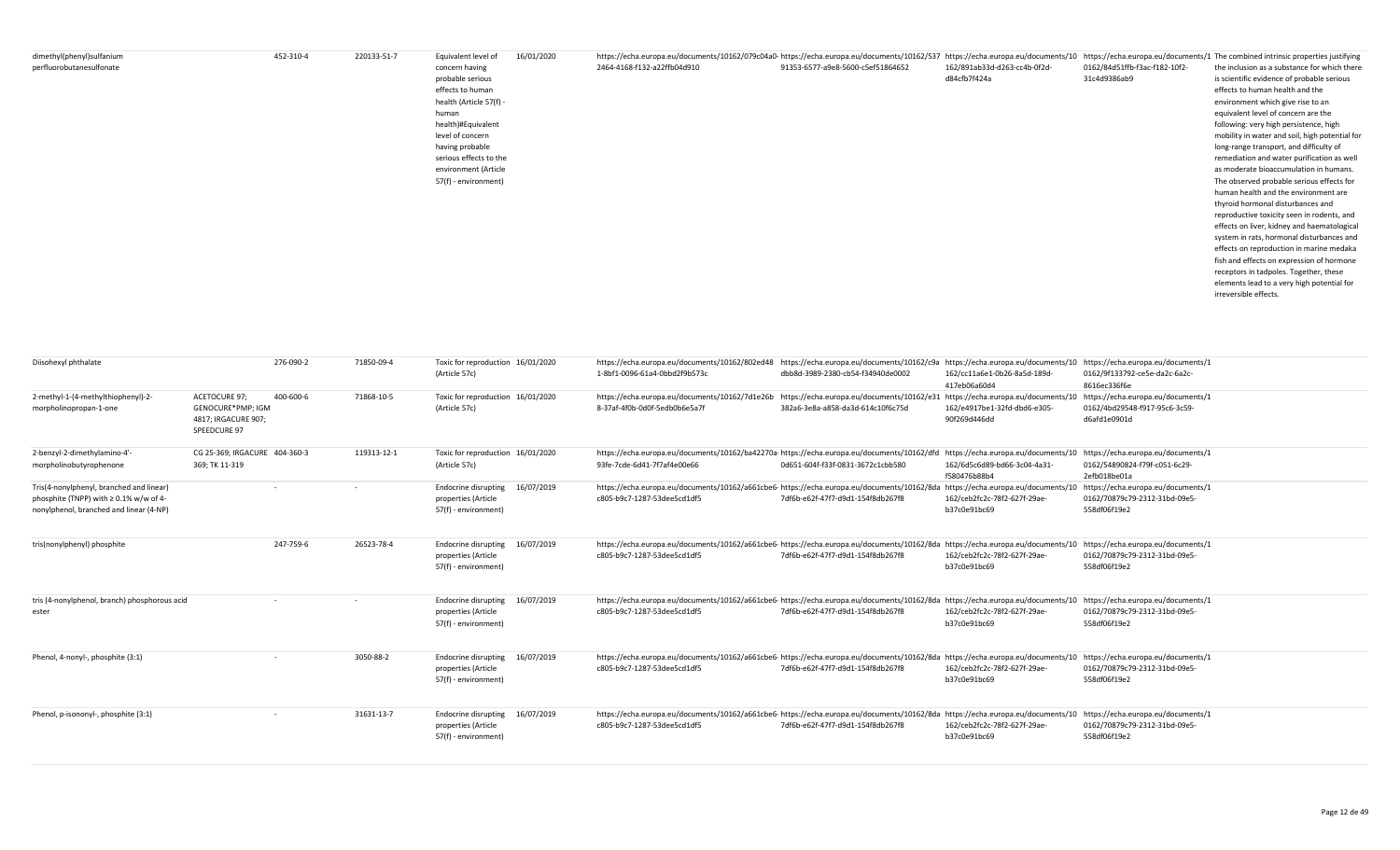| Phenol, p-sec-nonyl-, phosphite                                                                 |                                                                         |           | 106599-06-8 | Endocrine disrupting 16/07/2019<br>properties (Article<br>57(f) - environment)                                                                                                                                                                         |            | https://echa.europa.eu/documents/10162/a661cbe6- https://echa.europa.eu/documents/10162/8da https://echa.europa.eu/documents/10 https://echa.europa.eu/documents/1<br>c805-b9c7-1287-53dee5cd1df5                                                                                    | 7df6b-e62f-47f7-d9d1-154f8db267f8 | 162/ceb2fc2c-78f2-627f-29ae-<br>b37c0e91bc69 | 0162/70879c79-2312-31bd-09e5-<br>558df06f19e2                                       |                                                                                                                                                                                                                                                                                                                                                                                                                                                                                                                                                                                                                                                                                                                                                                                                                                                                                                                                                                                           |
|-------------------------------------------------------------------------------------------------|-------------------------------------------------------------------------|-----------|-------------|--------------------------------------------------------------------------------------------------------------------------------------------------------------------------------------------------------------------------------------------------------|------------|--------------------------------------------------------------------------------------------------------------------------------------------------------------------------------------------------------------------------------------------------------------------------------------|-----------------------------------|----------------------------------------------|-------------------------------------------------------------------------------------|-------------------------------------------------------------------------------------------------------------------------------------------------------------------------------------------------------------------------------------------------------------------------------------------------------------------------------------------------------------------------------------------------------------------------------------------------------------------------------------------------------------------------------------------------------------------------------------------------------------------------------------------------------------------------------------------------------------------------------------------------------------------------------------------------------------------------------------------------------------------------------------------------------------------------------------------------------------------------------------------|
| 4-tert-butylphenol                                                                              |                                                                         | 202-679-0 | 98-54-4     | <b>Endocrine disrupting</b><br>properties (Article<br>57(f) - environment)                                                                                                                                                                             | 16/07/2019 | https://echa.europa.eu/documents/10162/ca2542ab-https://echa.europa.eu/documents/10162/fed https://echa.europa.eu/documents/10 https://echa.europa.eu/documents/1<br>a35b-1c00-5490-<br>708d59332c38#https://echa.europa.eu/documents/<br>10162/99a7e1c6-2aa4-0c35-acc3-35ec26bb1ee8 | de563-03f7-51f0-85fd-1fceb0eaa18f | 162/41de4b52-51f3-84e9-3f9c-<br>fa6f868139ad | 0162/2c66d98c-d2a2-e146-265e-<br>b8a1615e5c17                                       |                                                                                                                                                                                                                                                                                                                                                                                                                                                                                                                                                                                                                                                                                                                                                                                                                                                                                                                                                                                           |
| 2-methoxyethyl acetate                                                                          |                                                                         | 203-772-9 | 110-49-6    | Toxic for reproduction 16/07/2019<br>(Article 57c)                                                                                                                                                                                                     |            | https://echa.europa.eu/documents/10162/b7bc601c- https://echa.europa.eu/documents/10162/eea https://echa.europa.eu/documents/10<br>ad77-4e90-0cdf-2701a59478fb                                                                                                                       | 50979-c40b-f00f-b767-891e93941ee1 | 162/874297f1-6d65-b808-a62e-<br>5d23cc5f1e5c | https://echa.europa.eu/documents/1<br>0162/7357fc26-f169-a309-95b1-<br>7693dada001b |                                                                                                                                                                                                                                                                                                                                                                                                                                                                                                                                                                                                                                                                                                                                                                                                                                                                                                                                                                                           |
| 2,3,3,3-tetrafluoro-2-<br>(heptafluoropropoxy)propionic acid, its salts<br>and its acyl halides | covering any of their<br>individual isomers and<br>combinations thereof |           |             | Equivalent level of<br>concern having<br>probable serious<br>effects to human<br>health (Article 57(f)<br>human<br>health)#Equivalent<br>level of concern<br>having probable<br>serious effects to the<br>environment (Article<br>57(f) - environment) | 16/07/2019 | https://echa.europa.eu/documents/10162/fc76aefc- https://echa.europa.eu/documents/10162/c07 https://echa.europa.eu/documents/10<br>fc86-a5fc-b5c4-e358467ca832                                                                                                                       | bc76c-4d62-7799-d0d4-17e43508aeb0 | 162/53fa6a5b-e95f-3128-ea9d-<br>fa27f43b18bc | 0162/5d5500fc-b935-f95c-02c7-<br>d7722d1b795d                                       | https://echa.europa.eu/documents/1 The combined intrinsic properties justifying<br>the inclusion for the Member State<br>Committee as a substance for which there is<br>scientific evidence of probable serious<br>effects to human health and the<br>environment which give rise to an<br>equivalent level of concern are the<br>following:<br>Persistence, mobility, potential for long-<br>range transport, observed adverse effects<br>(at least the following probable effects for<br>human health: effects on the liver, the<br>kidney, and the haematological and immune<br>systems and effects on development; at<br>least the following probable effects for the<br>environment: population relevant effects on<br>birds and mammals); as well as low<br>adsorption potential and high water<br>solubility rendering the substance fully<br>bioavailable for uptake via (drinking) water.<br>Together, these elements lead to a very high<br>potential for irreversible effects. |

| potassium 2,3,3,3-tetrafluoro-2- | 266-578-3 | 67118-55-2 | Equivalent level of     | 16/07/2019 | https://echa.europa.eu/documents/10162/fc76aefc- https://echa.europa.eu/documents/10162/c07 https://echa.europa.eu/documents/10162/fc76aefc- https://echa.europa.eu/documents/10162/fc76aefc- https://echa.europa.eu/documents |                                   |                              |                               |                                               |
|----------------------------------|-----------|------------|-------------------------|------------|--------------------------------------------------------------------------------------------------------------------------------------------------------------------------------------------------------------------------------|-----------------------------------|------------------------------|-------------------------------|-----------------------------------------------|
| (heptafluoropropoxy)propionate   |           |            | concern having          |            | fc86-a5fc-b5c4-e358467ca832                                                                                                                                                                                                    | bc76c-4d62-7799-d0d4-17e43508aeb0 | 162/53fa6a5b-e95f-3128-ea9d- | 0162/5d5500fc-b935-f95c-02c7- | the inclusion for the Member State            |
|                                  |           |            | probable serious        |            |                                                                                                                                                                                                                                |                                   | fa27f43b18bc                 | d7722d1b795d                  | Committee as a substance for which there is   |
|                                  |           |            | effects to human        |            |                                                                                                                                                                                                                                |                                   |                              |                               | scientific evidence of probable serious       |
|                                  |           |            | health (Article 57(f) - |            |                                                                                                                                                                                                                                |                                   |                              |                               | effects to human health and the               |
|                                  |           |            | human                   |            |                                                                                                                                                                                                                                |                                   |                              |                               | environment which give rise to an             |
|                                  |           |            | health)#Equivalent      |            |                                                                                                                                                                                                                                |                                   |                              |                               | equivalent level of concern are the           |
|                                  |           |            | level of concern        |            |                                                                                                                                                                                                                                |                                   |                              |                               | following:                                    |
|                                  |           |            | having probable         |            |                                                                                                                                                                                                                                |                                   |                              |                               | Persistence, mobility, potential for long-    |
|                                  |           |            | serious effects to the  |            |                                                                                                                                                                                                                                |                                   |                              |                               | range transport, observed adverse effects     |
|                                  |           |            | environment (Article    |            |                                                                                                                                                                                                                                |                                   |                              |                               | (at least the following probable effects for  |
|                                  |           |            | 57(f) - environment)    |            |                                                                                                                                                                                                                                |                                   |                              |                               | human health: effects on the liver, the       |
|                                  |           |            |                         |            |                                                                                                                                                                                                                                |                                   |                              |                               | kidney, and the haematological and immune     |
|                                  |           |            |                         |            |                                                                                                                                                                                                                                |                                   |                              |                               | systems and effects on development; at        |
|                                  |           |            |                         |            |                                                                                                                                                                                                                                |                                   |                              |                               | least the following probable effects for the  |
|                                  |           |            |                         |            |                                                                                                                                                                                                                                |                                   |                              |                               | environment: population relevant effects on   |
|                                  |           |            |                         |            |                                                                                                                                                                                                                                |                                   |                              |                               | birds and mammals); as well as low            |
|                                  |           |            |                         |            |                                                                                                                                                                                                                                |                                   |                              |                               | adsorption potential and high water           |
|                                  |           |            |                         |            |                                                                                                                                                                                                                                |                                   |                              |                               | solubility rendering the substance fully      |
|                                  |           |            |                         |            |                                                                                                                                                                                                                                |                                   |                              |                               | bioavailable for uptake via (drinking) water. |
|                                  |           |            |                         |            |                                                                                                                                                                                                                                |                                   |                              |                               | Together, these elements lead to a very high  |
|                                  |           |            |                         |            |                                                                                                                                                                                                                                |                                   |                              |                               | potential for irreversible effects.           |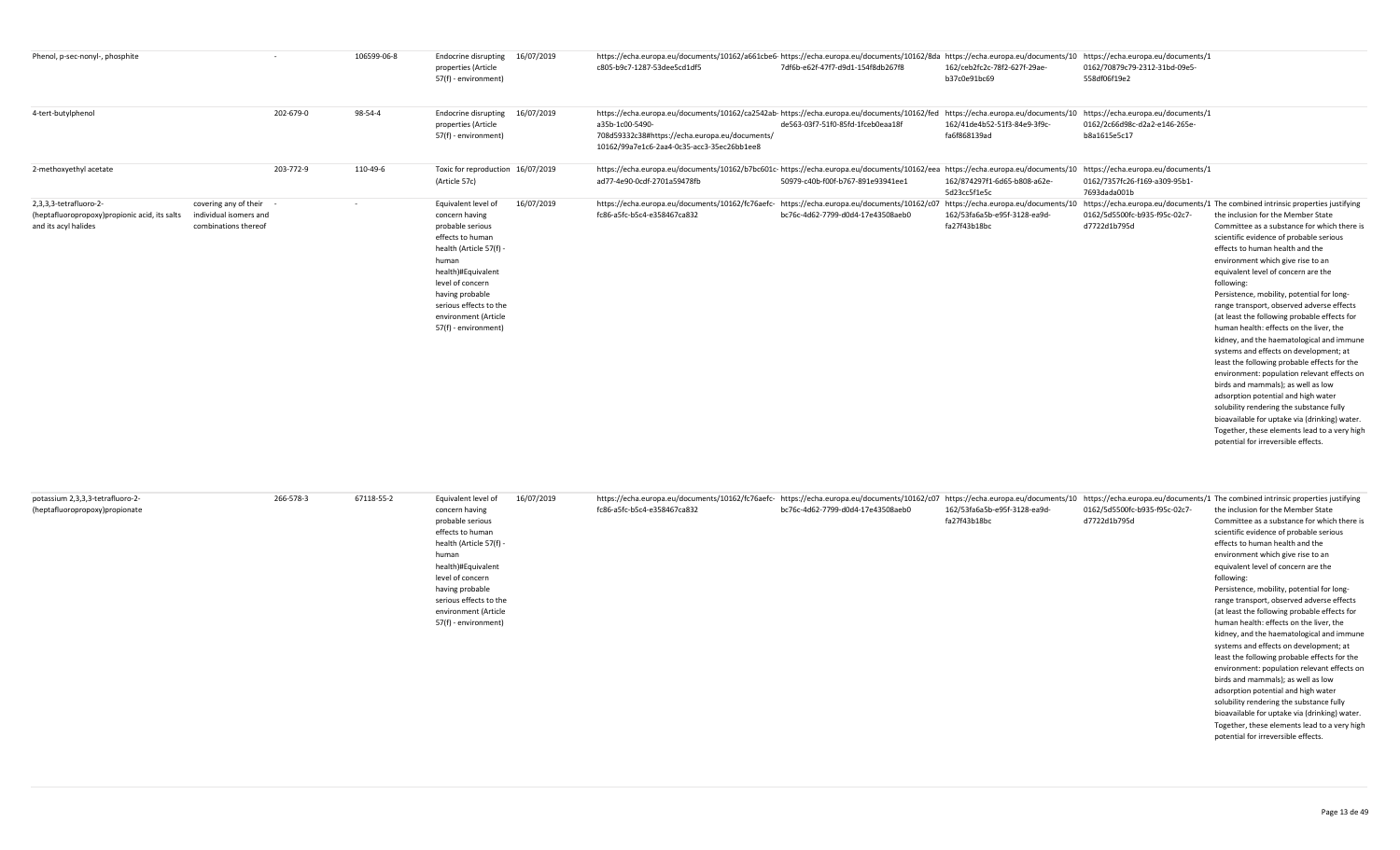| 2,3,3,3-tetrafluoro-2-                 | 218-173-8 | 2062-98-8 | Equivalent level of     | 16/07/2019 | https://echa.europa.eu/documents/10162/fc76aefc- https://echa.europa.eu/documents/10162/fc76aefc- https://echa.europa.eu/documents/10162/fc76aefc- https://echa.europa.eu/documents/10162/fc76aefc- https://echa.europa.eu/doc |                                   |                              |                               |                                               |
|----------------------------------------|-----------|-----------|-------------------------|------------|--------------------------------------------------------------------------------------------------------------------------------------------------------------------------------------------------------------------------------|-----------------------------------|------------------------------|-------------------------------|-----------------------------------------------|
| (heptafluoropropoxy)propionyl fluoride |           |           | concern having          |            | fc86-a5fc-b5c4-e358467ca832                                                                                                                                                                                                    | bc76c-4d62-7799-d0d4-17e43508aeb0 | 162/53fa6a5b-e95f-3128-ea9d- | 0162/5d5500fc-b935-f95c-02c7- | the inclusion for the Member State            |
|                                        |           |           | probable serious        |            |                                                                                                                                                                                                                                |                                   | fa27f43b18bc                 | d7722d1b795d                  | Committee as a substance for which there is   |
|                                        |           |           | effects to human        |            |                                                                                                                                                                                                                                |                                   |                              |                               | scientific evidence of probable serious       |
|                                        |           |           | health (Article 57(f) - |            |                                                                                                                                                                                                                                |                                   |                              |                               | effects to human health and the               |
|                                        |           |           | human                   |            |                                                                                                                                                                                                                                |                                   |                              |                               | environment which give rise to an             |
|                                        |           |           | health)#Equivalent      |            |                                                                                                                                                                                                                                |                                   |                              |                               | equivalent level of concern are the           |
|                                        |           |           | level of concern        |            |                                                                                                                                                                                                                                |                                   |                              |                               | following:                                    |
|                                        |           |           | having probable         |            |                                                                                                                                                                                                                                |                                   |                              |                               | Persistence, mobility, potential for long-    |
|                                        |           |           | serious effects to the  |            |                                                                                                                                                                                                                                |                                   |                              |                               | range transport, observed adverse effects     |
|                                        |           |           | environment (Article    |            |                                                                                                                                                                                                                                |                                   |                              |                               | (at least the following probable effects for  |
|                                        |           |           | 57(f) - environment)    |            |                                                                                                                                                                                                                                |                                   |                              |                               | human health: effects on the liver, the       |
|                                        |           |           |                         |            |                                                                                                                                                                                                                                |                                   |                              |                               | kidney, and the haematological and immune     |
|                                        |           |           |                         |            |                                                                                                                                                                                                                                |                                   |                              |                               | systems and effects on development; at        |
|                                        |           |           |                         |            |                                                                                                                                                                                                                                |                                   |                              |                               | least the following probable effects for the  |
|                                        |           |           |                         |            |                                                                                                                                                                                                                                |                                   |                              |                               | environment: population relevant effects on   |
|                                        |           |           |                         |            |                                                                                                                                                                                                                                |                                   |                              |                               | birds and mammals); as well as low            |
|                                        |           |           |                         |            |                                                                                                                                                                                                                                |                                   |                              |                               | adsorption potential and high water           |
|                                        |           |           |                         |            |                                                                                                                                                                                                                                |                                   |                              |                               | solubility rendering the substance fully      |
|                                        |           |           |                         |            |                                                                                                                                                                                                                                |                                   |                              |                               | bioavailable for uptake via (drinking) water. |
|                                        |           |           |                         |            |                                                                                                                                                                                                                                |                                   |                              |                               | Together, these elements lead to a very high  |
|                                        |           |           |                         |            |                                                                                                                                                                                                                                |                                   |                              |                               | potential for irreversible effects.           |

| ammonium 2,3,3,3-tetrafluoro-2-<br>$\sim$<br>(heptafluoropropoxy)propanoate | 62037-80-3 | Equivalent level of<br>concern having<br>probable serious<br>effects to human<br>health (Article 57(f) -<br>human<br>health)#Equivalent<br>level of concern | 16/07/2019 | https://echa.europa.eu/documents/10162/fc76aefc- https://echa.europa.eu/documents/10162/c07 https://echa.europa.eu/documents/10 https://echa.europa.eu/documents/10 https://echa.europa.eu/documents/1 The combined intrinsic<br>fc86-a5fc-b5c4-e358467ca832 | bc76c-4d62-7799-d0d4-17e43508aeb0 | 162/53fa6a5b-e95f-3128-ea9d-<br>fa27f43b18bc | 0162/5d5500fc-b935-f95c-02c7-<br>d7722d1b795d | the inclusion for the Member State<br>Committee as a substance for which there is<br>scientific evidence of probable serious<br>effects to human health and the<br>environment which give rise to an<br>equivalent level of concern are the<br>following:                                                                 |
|-----------------------------------------------------------------------------|------------|-------------------------------------------------------------------------------------------------------------------------------------------------------------|------------|--------------------------------------------------------------------------------------------------------------------------------------------------------------------------------------------------------------------------------------------------------------|-----------------------------------|----------------------------------------------|-----------------------------------------------|---------------------------------------------------------------------------------------------------------------------------------------------------------------------------------------------------------------------------------------------------------------------------------------------------------------------------|
|                                                                             |            | having probable<br>serious effects to the<br>environment (Article<br>57(f) - environment)                                                                   |            |                                                                                                                                                                                                                                                              |                                   |                                              |                                               | Persistence, mobility, potential for long-<br>range transport, observed adverse effects<br>(at least the following probable effects for<br>human health: effects on the liver, the<br>kidney, and the haematological and immune<br>systems and effects on development; at<br>least the following probable effects for the |
|                                                                             |            |                                                                                                                                                             |            |                                                                                                                                                                                                                                                              |                                   |                                              |                                               | environment: population relevant effects on<br>birds and mammals); as well as low<br>adsorption potential and high water<br>solubility rendering the substance fully<br>bioavailable for uptake via (drinking) water.<br>Together, these elements lead to a very high<br>potential for irreversible effects.              |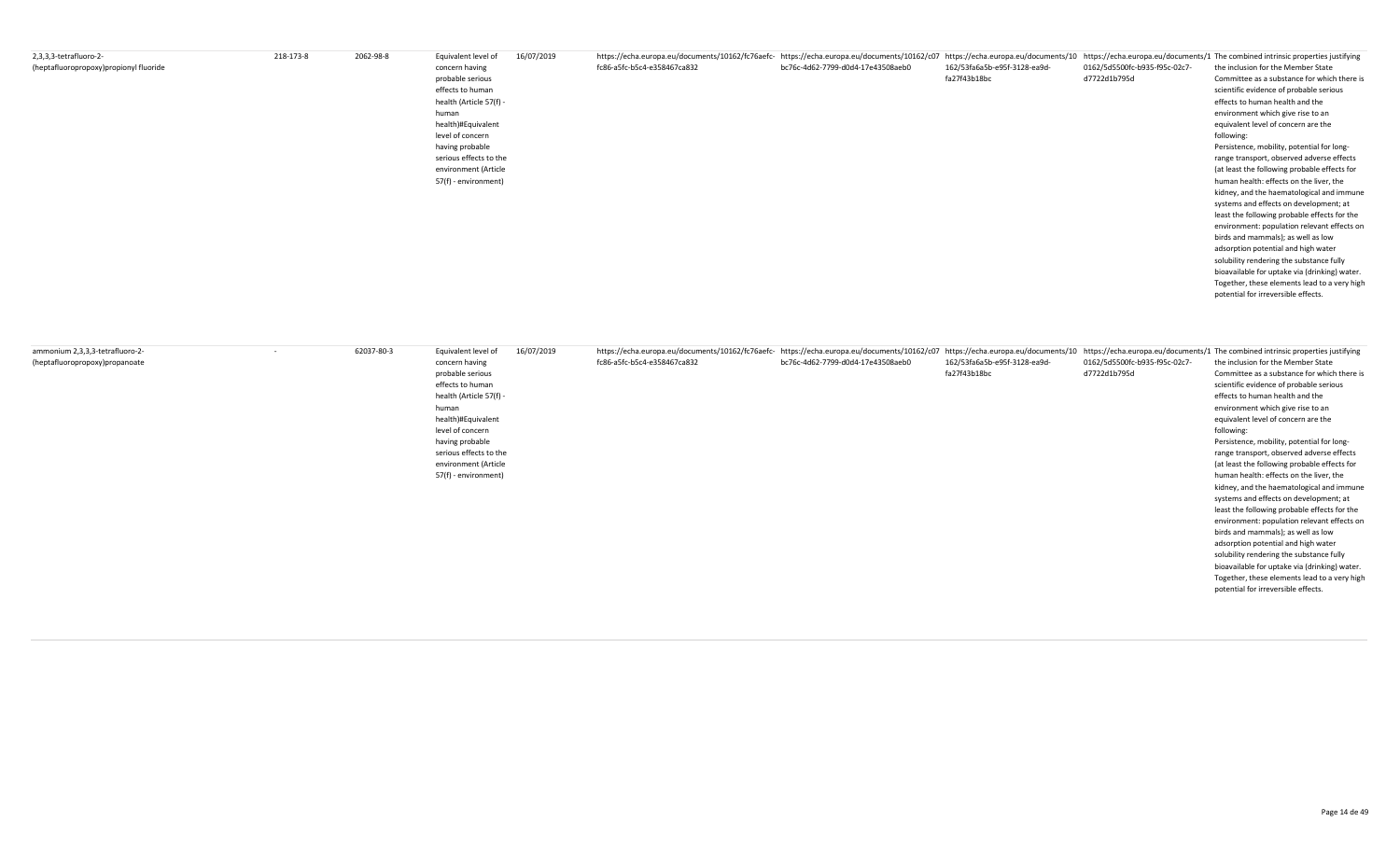| 2,3,3,3-tetrafluoro-2-             | 236-236-8 | 13252-13-6 | 16/07/2019<br>Equivalent level of |                             | https://echa.europa.eu/documents/10162/fc76aefc- https://echa.europa.eu/documents/10162/fc76aefc- https://echa.europa.eu/documents/10162/fc76aefc- https://echa.europa.eu/documents/10162/fc76aefc- https://echa.europa.eu/doc |                              |                               |                                               |
|------------------------------------|-----------|------------|-----------------------------------|-----------------------------|--------------------------------------------------------------------------------------------------------------------------------------------------------------------------------------------------------------------------------|------------------------------|-------------------------------|-----------------------------------------------|
| (heptafluoropropoxy)propionic acid |           |            | concern having                    | fc86-a5fc-b5c4-e358467ca832 | bc76c-4d62-7799-d0d4-17e43508aeb0                                                                                                                                                                                              | 162/53fa6a5b-e95f-3128-ea9d- | 0162/5d5500fc-b935-f95c-02c7- | the inclusion for the Member State            |
|                                    |           |            | probable serious                  |                             |                                                                                                                                                                                                                                | fa27f43b18bc                 | d7722d1b795d                  | Committee as a substance for which there is   |
|                                    |           |            | effects to human                  |                             |                                                                                                                                                                                                                                |                              |                               | scientific evidence of probable serious       |
|                                    |           |            | health (Article 57(f) -           |                             |                                                                                                                                                                                                                                |                              |                               | effects to human health and the               |
|                                    |           |            | human                             |                             |                                                                                                                                                                                                                                |                              |                               | environment which give rise to an             |
|                                    |           |            | health)#Equivalent                |                             |                                                                                                                                                                                                                                |                              |                               | equivalent level of concern are the           |
|                                    |           |            | level of concern                  |                             |                                                                                                                                                                                                                                |                              |                               | following:                                    |
|                                    |           |            | having probable                   |                             |                                                                                                                                                                                                                                |                              |                               | Persistence, mobility, potential for long-    |
|                                    |           |            | serious effects to the            |                             |                                                                                                                                                                                                                                |                              |                               | range transport, observed adverse effects     |
|                                    |           |            | environment (Article              |                             |                                                                                                                                                                                                                                |                              |                               | (at least the following probable effects for  |
|                                    |           |            | 57(f) - environment)              |                             |                                                                                                                                                                                                                                |                              |                               | human health: effects on the liver, the       |
|                                    |           |            |                                   |                             |                                                                                                                                                                                                                                |                              |                               | kidney, and the haematological and immune     |
|                                    |           |            |                                   |                             |                                                                                                                                                                                                                                |                              |                               | systems and effects on development; at        |
|                                    |           |            |                                   |                             |                                                                                                                                                                                                                                |                              |                               | least the following probable effects for the  |
|                                    |           |            |                                   |                             |                                                                                                                                                                                                                                |                              |                               | environment: population relevant effects on   |
|                                    |           |            |                                   |                             |                                                                                                                                                                                                                                |                              |                               | birds and mammals); as well as low            |
|                                    |           |            |                                   |                             |                                                                                                                                                                                                                                |                              |                               | adsorption potential and high water           |
|                                    |           |            |                                   |                             |                                                                                                                                                                                                                                |                              |                               | solubility rendering the substance fully      |
|                                    |           |            |                                   |                             |                                                                                                                                                                                                                                |                              |                               | bioavailable for uptake via (drinking) water. |
|                                    |           |            |                                   |                             |                                                                                                                                                                                                                                |                              |                               | Together, these elements lead to a very high  |
|                                    |           |            |                                   |                             |                                                                                                                                                                                                                                |                              |                               | potential for irreversible effects.           |

| Propanoic acid, 2,3,3,3-tetrafluoro-2- | 75579-40-7<br>$\sim$ | 16/07/2019<br>Equivalent level of | https://echa.europa.eu/documents/10162/fc76aefc- https://echa.europa.eu/documents/10162/fc76aefc- https://echa.europa.eu/documents/10162/fc76aefc- https://echa.europa.eu/documents/10162/fc76aefc- https://echa.europa.eu/doc |                                   |                              |                               |                                               |
|----------------------------------------|----------------------|-----------------------------------|--------------------------------------------------------------------------------------------------------------------------------------------------------------------------------------------------------------------------------|-----------------------------------|------------------------------|-------------------------------|-----------------------------------------------|
| (heptafluoropropoxy)-, (-)-            |                      | concern having                    | fc86-a5fc-b5c4-e358467ca832                                                                                                                                                                                                    | bc76c-4d62-7799-d0d4-17e43508aeb0 | 162/53fa6a5b-e95f-3128-ea9d- | 0162/5d5500fc-b935-f95c-02c7- | the inclusion for the Member State            |
|                                        |                      | probable serious                  |                                                                                                                                                                                                                                |                                   | fa27f43b18bc                 | d7722d1b795d                  | Committee as a substance for which there is   |
|                                        |                      | effects to human                  |                                                                                                                                                                                                                                |                                   |                              |                               | scientific evidence of probable serious       |
|                                        |                      | health (Article 57(f) -           |                                                                                                                                                                                                                                |                                   |                              |                               | effects to human health and the               |
|                                        |                      | human                             |                                                                                                                                                                                                                                |                                   |                              |                               | environment which give rise to an             |
|                                        |                      | health)#Equivalent                |                                                                                                                                                                                                                                |                                   |                              |                               | equivalent level of concern are the           |
|                                        |                      | level of concern                  |                                                                                                                                                                                                                                |                                   |                              |                               | following:                                    |
|                                        |                      | having probable                   |                                                                                                                                                                                                                                |                                   |                              |                               | Persistence, mobility, potential for long-    |
|                                        |                      | serious effects to the            |                                                                                                                                                                                                                                |                                   |                              |                               | range transport, observed adverse effects     |
|                                        |                      | environment (Article              |                                                                                                                                                                                                                                |                                   |                              |                               | (at least the following probable effects for  |
|                                        |                      | 57(f) - environment)              |                                                                                                                                                                                                                                |                                   |                              |                               | human health: effects on the liver, the       |
|                                        |                      |                                   |                                                                                                                                                                                                                                |                                   |                              |                               | kidney, and the haematological and immune     |
|                                        |                      |                                   |                                                                                                                                                                                                                                |                                   |                              |                               | systems and effects on development; at        |
|                                        |                      |                                   |                                                                                                                                                                                                                                |                                   |                              |                               | least the following probable effects for the  |
|                                        |                      |                                   |                                                                                                                                                                                                                                |                                   |                              |                               | environment: population relevant effects on   |
|                                        |                      |                                   |                                                                                                                                                                                                                                |                                   |                              |                               | birds and mammals); as well as low            |
|                                        |                      |                                   |                                                                                                                                                                                                                                |                                   |                              |                               | adsorption potential and high water           |
|                                        |                      |                                   |                                                                                                                                                                                                                                |                                   |                              |                               | solubility rendering the substance fully      |
|                                        |                      |                                   |                                                                                                                                                                                                                                |                                   |                              |                               | bioavailable for uptake via (drinking) water. |
|                                        |                      |                                   |                                                                                                                                                                                                                                |                                   |                              |                               | Together, these elements lead to a very high  |
|                                        |                      |                                   |                                                                                                                                                                                                                                |                                   |                              |                               | potential for irreversible effects.           |
|                                        |                      |                                   |                                                                                                                                                                                                                                |                                   |                              |                               |                                               |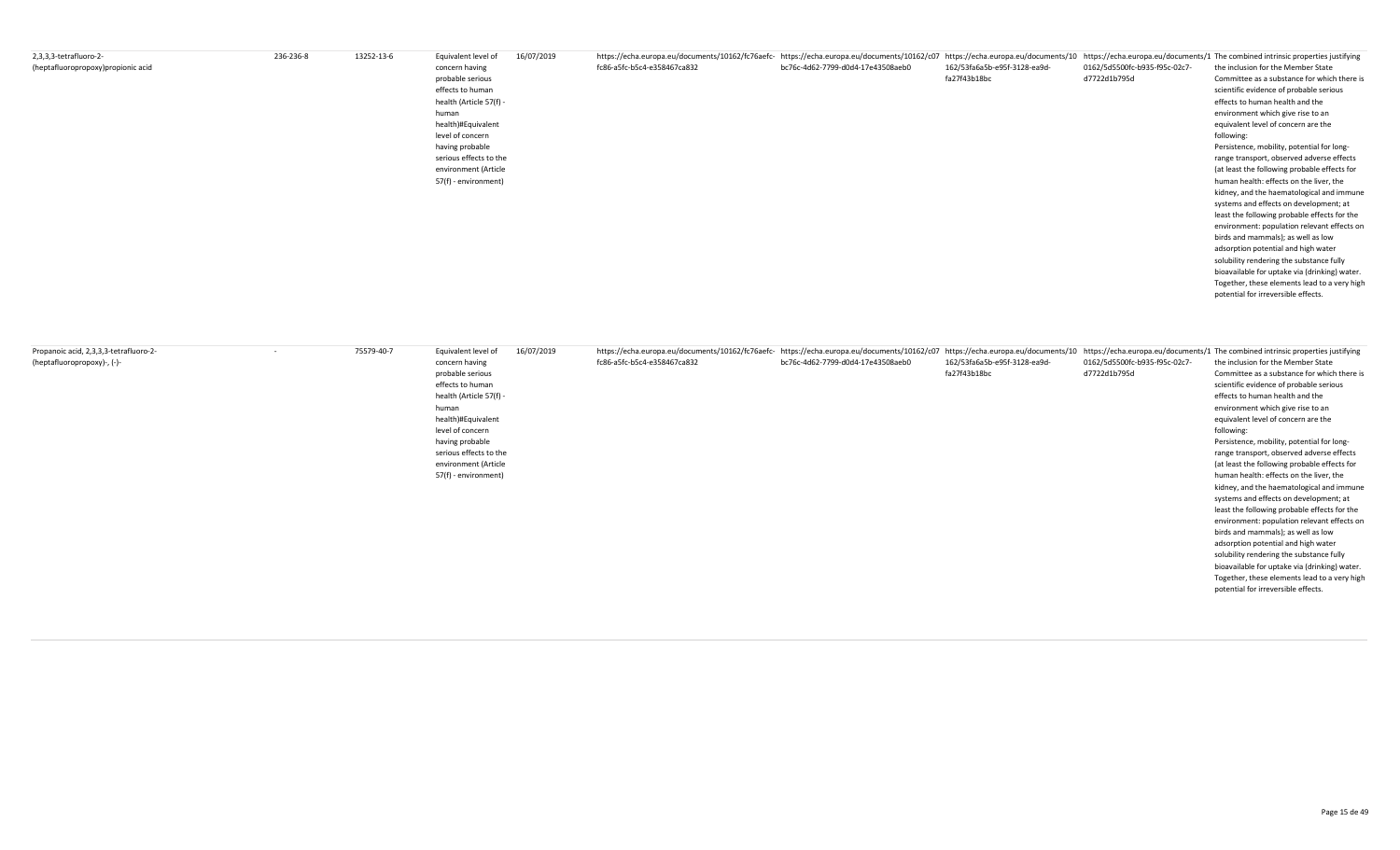| Propanoic acid, 2,3,3,3-tetrafluoro-2-<br>(heptafluoropropoxy)-, (+)- | 75579-39-4 | Equivalent level of<br>concern having<br>probable serious<br>effects to human<br>health (Article 57(f) -<br>human<br>health)#Equivalent<br>level of concern<br>having probable<br>serious effects to the<br>environment (Article<br>57(f) - environment) | 16/07/2019 | https://echa.europa.eu/documents/10162/fc76aefc- https://echa.europa.eu/documents/10162/c07 https://echa.europa.eu/documents/10162/c07 https://echa.europa.eu/documents/10 https://echa.europa.eu/documents/10 https://echa.eu<br>fc86-a5fc-b5c4-e358467ca832 | bc76c-4d62-7799-d0d4-17e43508aeb0 | 162/53fa6a5b-e95f-3128-ea9d-<br>fa27f43b18bc | 0162/5d5500fc-b935-f95c-02c7-<br>d7722d1b795d | the inclusion for the Member State<br>Committee as a substance for which there is<br>scientific evidence of probable serious<br>effects to human health and the<br>environment which give rise to an<br>equivalent level of concern are the<br>following:<br>Persistence, mobility, potential for long-<br>range transport, observed adverse effects<br>(at least the following probable effects for<br>human health: effects on the liver, the<br>kidney, and the haematological and immune<br>systems and effects on development; at<br>least the following probable effects for the<br>environment: population relevant effects on<br>birds and mammals); as well as low<br>adsorption potential and high water<br>solubility rendering the substance fully<br>bioavailable for uptake via (drinking) water.<br>Together, these elements lead to a very high |
|-----------------------------------------------------------------------|------------|----------------------------------------------------------------------------------------------------------------------------------------------------------------------------------------------------------------------------------------------------------|------------|---------------------------------------------------------------------------------------------------------------------------------------------------------------------------------------------------------------------------------------------------------------|-----------------------------------|----------------------------------------------|-----------------------------------------------|-----------------------------------------------------------------------------------------------------------------------------------------------------------------------------------------------------------------------------------------------------------------------------------------------------------------------------------------------------------------------------------------------------------------------------------------------------------------------------------------------------------------------------------------------------------------------------------------------------------------------------------------------------------------------------------------------------------------------------------------------------------------------------------------------------------------------------------------------------------------|
|                                                                       |            |                                                                                                                                                                                                                                                          |            |                                                                                                                                                                                                                                                               |                                   |                                              |                                               | potential for irreversible effects.                                                                                                                                                                                                                                                                                                                                                                                                                                                                                                                                                                                                                                                                                                                                                                                                                             |

| Pyrene                                                    |               | 204-927-3 | 129-00-0   | PBT (Article 57d)#vPvB 15/01/2019   | https://echa.europa.eu/documents/10162/d6b1b30 https://echa.europa.eu/documents/10162/bf9 https://echa.europa.eu/documents/10 https://echa.europa.eu/documents/1   |                                   |                                                  |                                    |
|-----------------------------------------------------------|---------------|-----------|------------|-------------------------------------|--------------------------------------------------------------------------------------------------------------------------------------------------------------------|-----------------------------------|--------------------------------------------------|------------------------------------|
|                                                           |               |           |            | (Article 57e)                       | 6-6f05-9765-204a-689334527ef9                                                                                                                                      | b02a4-6e4b-b1bf-2c58-6d61f5998817 | 162/47121daf-04a7-6d4a-b0b6-                     | 0162/e824171c-1263-b1a2-4438-      |
|                                                           |               |           |            |                                     |                                                                                                                                                                    |                                   | 595794d3e66c                                     | c5add37de2fa                       |
| Phenanthrene                                              |               | 201-581-5 | 85-01-8    | 15/01/2019<br>vPvB (Article 57e)    | https://echa.europa.eu/documents/10162/91535066· https://echa.europa.eu/documents/10162/efc https://echa.europa.eu/documents/10                                    |                                   |                                                  | https://echa.europa.eu/documents/1 |
|                                                           |               |           |            |                                     | 71da-d9b4-71cc-8d4003b7f983                                                                                                                                        | 23200-6f59-12c6-4b18-533a80aa7b4f | 162/c62a1c4a-ceec-3a00-52a4-                     | 0162/12db6a91-9ac9-c4f6-4046-      |
|                                                           |               |           |            |                                     |                                                                                                                                                                    |                                   | 0a298f7d8bb3                                     | d6896ad9b3b2                       |
| Fluoranthene                                              |               | 205-912-4 | 206-44-0   | PBT (Article 57d)#vPvB 15/01/2019   | https://echa.europa.eu/documents/10162/21272691 https://echa.europa.eu/documents/10162/375 https://echa.europa.eu/documents/10                                     |                                   |                                                  | https://echa.europa.eu/documents/1 |
|                                                           |               |           |            | (Article 57e)                       | d1a0-3334-fde9-a0782d9354a2                                                                                                                                        | e39c4-c59b-bfbd-d156-a1bf2a959108 | 162/0d1ee6d4-1a47-0737-35c7-                     | 0162/b525e382-e27e-c609-2abf-      |
|                                                           |               |           |            |                                     |                                                                                                                                                                    |                                   | 3503f0fca417                                     | ddd77d07ec44                       |
| Benzo[k]fluoranthene                                      |               | 205-916-6 | 207-08-9   | Carcinogenic (Article<br>15/01/2019 | https://echa.europa.eu/documents/10162/afa7d75c- https://echa.europa.eu/documents/10162/ae8 https://echa.europa.eu/documents/10                                    |                                   |                                                  | https://echa.europa.eu/documents/1 |
|                                                           |               |           |            | 57a)#PBT (Article                   | b83f-fef0-ae10-41e70a1e57f7                                                                                                                                        | cba56-9884-9e35-34c7-0369a4703600 | 162/06cc1281-efd9-9845-0215-                     | 0162/f72dc11d-5ff2-c4d8-c19c-      |
|                                                           |               |           |            | 57d)#vPvB (Article                  |                                                                                                                                                                    |                                   | e6b0c94c94db                                     | 40ec8dadddac                       |
|                                                           |               |           |            | 57e)                                |                                                                                                                                                                    |                                   |                                                  |                                    |
| 2,2-bis(4'-hydroxyphenyl)-4-methylpentane                 | $AP-5$        | 401-720-1 | 6807-17-6  | Toxic for reproduction 15/01/2019   | https://echa.europa.eu/documents/10162/562afdb1- https://echa.europa.eu/documents/10162/8ec https://echa.europa.eu/documents/10 https://echa.europa.eu/documents/1 |                                   |                                                  |                                    |
|                                                           |               |           |            | (Article 57c)                       | 00aa-32ab-1022-721917185b12                                                                                                                                        | 5e70d-db99-d21c-c54b-9de01c41f435 | 162/76cf3fb1-07eb-ff40-f41c-                     | 0162/26b55c4f-92c0-e4b6-fa1a-      |
|                                                           |               |           |            |                                     |                                                                                                                                                                    |                                   | 251f8c657b33                                     | 973bd625ae0f                       |
| 1,7,7-trimethyl-3-                                        | 3-benzylidene | 239-139-9 | 15087-24-8 | 15/01/2019<br>Endocrine disrupting  | https://echa.europa.eu/documents/10162/db2f223c-https://echa.europa.eu/documents/10162/22f https://echa.europa.eu/documents/10                                     |                                   |                                                  | https://echa.europa.eu/documents/1 |
| (phenylmethylene)bicyclo[2.2.1]heptan-2-one camphor; 3-BC |               |           |            | properties (Article                 | 20a1-5318-d6b1-                                                                                                                                                    | 73d01-dfc1-15d5-a8fe-a29b460fa108 | 162/84e7e600-0f73-6a4a-b246-                     | 0162/ca1d3937-2301-7a43-4b9e-      |
|                                                           |               |           |            | 57(f) - environment)                | 7a147d7f08c3#https://echa.europa.eu/documents/1                                                                                                                    |                                   | 19482576aa20#https://echa.europa.eu 1008ca84d3f6 |                                    |
|                                                           |               |           |            |                                     | 0162/56d708da-69e5-a7d1-e970-780352b8ed6a                                                                                                                          |                                   | /documents/10162/2e1c96ea-2918-                  |                                    |
|                                                           |               |           |            |                                     |                                                                                                                                                                    |                                   | 90d2-9c23-                                       |                                    |
|                                                           |               |           |            |                                     |                                                                                                                                                                    |                                   | e07effac4ec9#https://echa.europa.eu/             |                                    |
|                                                           |               |           |            |                                     |                                                                                                                                                                    |                                   | documents/10162/0c80cbbd-998f-b415-              |                                    |
|                                                           |               |           |            |                                     |                                                                                                                                                                    |                                   | f9be-9e3ced41f333                                |                                    |

| Terphenyl, hydrogenated                        | 262-967-7 | 61788-32-7 | vPvB (Article 57e)                 | 27/06/2018 | https://echa.europa.eu/documents/10162/fc78f7e5- https://echa.europa.eu/documents/10162/b30 https://echa.europa.eu/documents/10 https://echa.europa.eu/documents/1 |                                   |                              |                               |
|------------------------------------------------|-----------|------------|------------------------------------|------------|--------------------------------------------------------------------------------------------------------------------------------------------------------------------|-----------------------------------|------------------------------|-------------------------------|
|                                                |           |            |                                    |            | 8f8a-de84-1141-499c5e021d31                                                                                                                                        | abea4-5ba0-e195-f595-a617687ad1c1 | 162/fb7a9167-7d65-dd4c-2aa2- | 0162/421a040e-320b-5d39-8582- |
|                                                |           |            |                                    |            |                                                                                                                                                                    |                                   | b8182d4a8e37                 | 118bf23054f9                  |
| D <sub>4</sub><br>Octamethylcyclotetrasiloxane | 209-136-7 | 556-67-2   | PBT (Article 57d)#vPvB 27/06/2018  |            | https://echa.europa.eu/documents/10162/2be7bcbf-https://echa.europa.eu/documents/10162/1c5 https://echa.europa.eu/documents/10 https://echa.europa.eu/documents/1  |                                   |                              |                               |
|                                                |           |            | (Article 57e)                      |            | f797-c28c-2c67-939664155c7c                                                                                                                                        | dc0f3-cd5c-7b71-044a-9167e3b03d99 | 162/115f70a9-a387-1525-d49f- | 0162/e654e7d3-031c-0f5f-eae5- |
|                                                |           |            |                                    |            |                                                                                                                                                                    |                                   | b715e84996e4                 | 673c1dd03432                  |
| Lead                                           | 231-100-4 | 7439-92-1  | Toxic for reproduction 27/06/2018  |            | https://echa.europa.eu/documents/10162/61ac8d81-https://echa.europa.eu/documents/10162/79e https://echa.europa.eu/documents/10 https://echa.europa.eu/documents/1  |                                   |                              |                               |
|                                                |           |            | (Article 57c)                      |            | 6ea2-6ad0-ffef-95037c9182ce                                                                                                                                        | ec48e-c0b6-0d58-5218-ddb32ce0d22d | 162/07a87920-1b8f-b0d9-b6a7- | 0162/aec05f99-6be1-d615-732f- |
|                                                |           |            |                                    |            |                                                                                                                                                                    |                                   | 1c0b1c16c8c4                 | ec4f68ab66e2                  |
| <b>EDA</b><br>Ethylenediamine                  | 203-468-6 | 107-15-3   | Respiratory sensitising 27/06/2018 |            | https://echa.europa.eu/documents/10162/2ed8a7b https://echa.europa.eu/documents/10162/0fa https://echa.europa.eu/documents/10 https://echa.europa.eu/documents/1   |                                   |                              |                               |
|                                                |           |            | properties (Article                |            | 4-8e9f-2e3e-407d-819dbdaa1623                                                                                                                                      | 2b79d-e520-b857-6572-61c49095b5a3 | 162/f0a61fa4-64d1-2d19-35ed- | 0162/060c2b77-ce67-26fd-5117- |
|                                                |           |            | 57(f) - human health)              |            |                                                                                                                                                                    |                                   | d98134aec10d                 | 43c52d6d7188                  |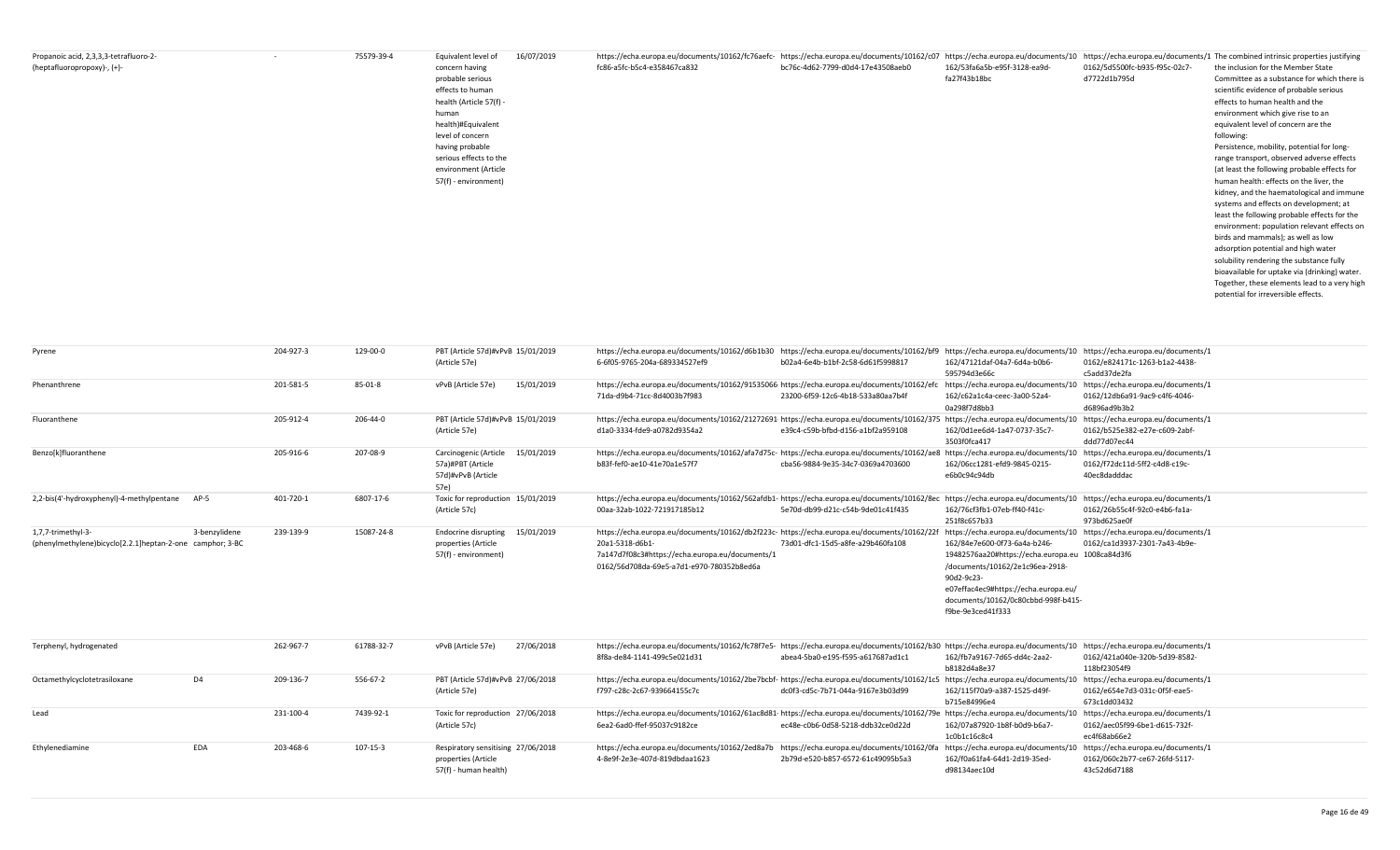| Dodecamethylcyclohexasiloxane                                                                                                                  | D <sub>6</sub>                                    | 208-762-8 | 540-97-6   | PBT (Article 57d)#vPvB 27/06/2018                                                                                             | https://echa.europa.eu/documents/10162/b11de9bc-https://echa.europa.eu/documents/10162/906 https://echa.europa.eu/documents/10 https://echa.europa.eu/documents/10 https://echa.europa.eu/documents/10 https://echa.europa.eu/                                                        |                                   |                                                                                                                                                                                                                                       |                                               |                                                                                                                                                                                                                                                                                                                                                                                                                                                                                                                                                                                                                                   |
|------------------------------------------------------------------------------------------------------------------------------------------------|---------------------------------------------------|-----------|------------|-------------------------------------------------------------------------------------------------------------------------------|---------------------------------------------------------------------------------------------------------------------------------------------------------------------------------------------------------------------------------------------------------------------------------------|-----------------------------------|---------------------------------------------------------------------------------------------------------------------------------------------------------------------------------------------------------------------------------------|-----------------------------------------------|-----------------------------------------------------------------------------------------------------------------------------------------------------------------------------------------------------------------------------------------------------------------------------------------------------------------------------------------------------------------------------------------------------------------------------------------------------------------------------------------------------------------------------------------------------------------------------------------------------------------------------------|
|                                                                                                                                                |                                                   |           |            | (Article 57e)                                                                                                                 | 6e60-01f9-cdeb-20fa3b7e864e                                                                                                                                                                                                                                                           | 1869f-7e55-aaac-9ea5-761b9050a952 | 162/a9682f4b-fc3e-cd99-3db9-<br>b0f9f383c3c5                                                                                                                                                                                          | 0162/45532e5e-8bbe-a3ee-bd1c-<br>6c1640984c27 | the criteria of Article 57 (d) of Regulation<br>(EC) 1907/2006 (REACH) as a substance<br>which is persistent, bioaccumulative and<br>toxic when it contains $\geq 0.1$ % w/w<br>octamethylcyclotetrasiloxane (D4) (EC No.<br>209-136-7). In addition to its intrinsic<br>properties, it also meets the criteria of<br>Article 57 (e) of Regulation (EC) 1907/2006<br>(REACH) as a substance which is very<br>persistent and very bioaccumulative (vPvB)<br>when it contains $\geq 0.1$ % w/w<br>decamethylcyclopentasiloxane (D5) (EC No.<br>208-764-9) or ≥ 0.1% w/w<br>octamethylcyclotetrasiloxane (D4) (EC No.<br>209-136-7). |
| Disodium octaborate                                                                                                                            |                                                   | 234-541-0 | 12008-41-2 | Toxic for reproduction 27/06/2018<br>(Article 57c)                                                                            | https://echa.europa.eu/documents/10162/74a5fdff-https://echa.europa.eu/documents/10162/623 https://echa.europa.eu/documents/10 https://echa.europa.eu/documents/1<br>6a00-d3b4-4056-a5b24ee9ba6e                                                                                      | 53089-57f4-c7c7-64f9-291364883323 | 162/24e48bb3-3a68-1dfa-ef39-<br>6e9f4ef92720                                                                                                                                                                                          | 0162/da7779d3-8314-7357-b82b-<br>e6044a5dd6be |                                                                                                                                                                                                                                                                                                                                                                                                                                                                                                                                                                                                                                   |
| Dicyclohexyl phthalate                                                                                                                         | <b>DCHP</b>                                       | 201-545-9 | 84-61-7    | Toxic for reproduction 27/06/2018<br>(Article<br>57c)#Endocrine<br>disrupting properties<br>(Article 57(f) - human<br>health) | https://echa.europa.eu/documents/10162/8c434af5- https://echa.europa.eu/documents/10162/1be https://echa.europa.eu/documents/10 https://echa.europa.eu/documents/1<br>cfbe-c87e-aa51-<br>65893e385d1f#https://echa.europa.eu/documents/1<br>0162/2fe151f3-d425-cff3-fe31-d13c11afcc7a | 86650-c2d6-326e-1991-735cbf66ecbf | 162/919d3291-e835-609a-0800-<br>03f64cda86b5#https://echa.europa.eu/ 9c92f84cb38c<br>documents/10162/b2995010-92b6-<br>183f-2a3c-<br>e5b823b537c9#https://echa.europa.eu<br>/documents/10162/73c5f83c-3fe6-e1a0-<br>b756-9dfcebf1eb85 | 0162/a0f00120-5e32-7c74-0b7f-                 |                                                                                                                                                                                                                                                                                                                                                                                                                                                                                                                                                                                                                                   |
| Decamethylcyclopentasiloxane                                                                                                                   | D <sub>5</sub>                                    | 208-764-9 | 541-02-6   | PBT (Article 57d)#vPvB 27/06/2018<br>(Article 57e)                                                                            | https://echa.europa.eu/documents/10162/1b8ab76 https://echa.europa.eu/documents/10162/328 https://echa.europa.eu/documents/10 https://echa.europa.eu/documents/10 https://echa.europa.eu/documents/10 https://echa.europa.eu/d<br>6-b3ff-840f-a0bd-f1ade391745d                       | 55182-9c49-d41f-150a-b6a6aa012fff | 162/ddd97c9a-fe79-6f50-ff1a-<br>c1d4bf305aab                                                                                                                                                                                          | 0162/4c47a1f3-3513-d688-6f46-<br>32a4023415a5 | the criteria of Article 57 (d) of Regulation<br>(EC) 1907/2006 (REACH) as a substance<br>which is persistent, bioaccumulative and<br>toxic when it contains $\geq 0.1$ % w/w<br>octamethylcyclotetrasiloxane (D4) (EC No:<br>209-136-7).                                                                                                                                                                                                                                                                                                                                                                                          |
| Benzo[ghi]perylene                                                                                                                             |                                                   | 205-883-8 | 191-24-2   | PBT (Article 57d)#vPvB 27/06/2018<br>(Article 57e)                                                                            | https://echa.europa.eu/documents/10162/ef81b8a3- https://echa.europa.eu/documents/10162/167 https://echa.europa.eu/documents/10 https://echa.europa.eu/documents/1<br>7ec8-1380-d2ff-db1ceae26073                                                                                     | 52063-ed16-d532-0418-8613beeceab0 | 162/b45e78cd-5d70-0dd9-e895-<br>e9fa89ab43d0                                                                                                                                                                                          | 0162/2d44cd37-2ac3-7cfc-a643-<br>670a075df973 |                                                                                                                                                                                                                                                                                                                                                                                                                                                                                                                                                                                                                                   |
| Benzene-1,2,4-tricarboxylic acid 1,2 anhydride trimellitic anhydride;                                                                          | TMA                                               | 209-008-0 | 552-30-7   | Respiratory sensitising 27/06/2018<br>properties (Article<br>57(f) - human health)                                            | https://echa.europa.eu/documents/10162/996c1b49-https://echa.europa.eu/documents/10162/358 https://echa.europa.eu/documents/10 https://echa.europa.eu/documents/1<br>d6f7-5899-c94a-<br>43a04d98ef94#https://echa.europa.eu/documents/1<br>0162/a6547852-e697-84ec-512c-5ba264ecf09e  | de08d-e71f-b578-e833-71fec1df75d2 | 162/c2b11ef6-5ca8-ba78-da4b-<br>38baa59ac416#https://echa.europa.eu 100ef95048e0<br>/documents/10162/e3f5cdaa-1633-<br>1c3e-a50f-<br>9fae7da39104#https://echa.europa.eu/<br>documents/10162/4a628698-2072-0f8c-<br>336e-4a20965aa7a5 | 0162/63cd8fa3-4a72-4ddb-b4b0-                 |                                                                                                                                                                                                                                                                                                                                                                                                                                                                                                                                                                                                                                   |
| Reaction products of 1,3,4-thiadiazolidine-2,5- with ≥0.1% w/w 4-<br>dithione, formaldehyde and 4-heptylphenol,<br>branched and linear (RP-HP) | heptylphenol,<br>branched and linear (4-<br>HPbl) |           |            | Endocrine disrupting 15/01/2018<br>properties (Article<br>57(f) - environment)                                                | https://echa.europa.eu/documents/10162/339e0894· https://echa.europa.eu/documents/10162/c8e https://echa.europa.eu/documents/10 https://echa.europa.eu/documents/1<br>361d-ab6c-615f-7e201376d128                                                                                     | a7b6a-06bc-eeaf-ae4d-3d980a6078bc | 162/2064f792-8443-873c-27de-<br>eae18f593b59#https://echa.europa.eu/ 6e214b6041d5<br>documents/10162/b33d78f4-946c-1d4d-<br>e923-1ade7869c464                                                                                         | 0162/662821c8-16be-e02e-e52f-                 |                                                                                                                                                                                                                                                                                                                                                                                                                                                                                                                                                                                                                                   |
| Formaldehyde, reaction products with<br>branched and linear heptylphenol, carbon<br>disulfide and hydrazine                                    |                                                   | 300-298-5 | 93925-00-9 | Endocrine disrupting 15/01/2018<br>properties (Article<br>57(f) - environment)                                                | https://echa.europa.eu/documents/10162/339e0894· https://echa.europa.eu/documents/10162/c8e https://echa.europa.eu/documents/10 https://echa.europa.eu/documents/1<br>361d-ab6c-615f-7e201376d128                                                                                     | a7b6a-06bc-eeaf-ae4d-3d980a6078bc | 162/2064f792-8443-873c-27de-<br>eae18f593b59#https://echa.europa.eu/ 6e214b6041d5<br>documents/10162/b33d78f4-946c-1d4d-<br>e923-1ade7869c464                                                                                         | 0162/662821c8-16be-e02e-e52f-                 |                                                                                                                                                                                                                                                                                                                                                                                                                                                                                                                                                                                                                                   |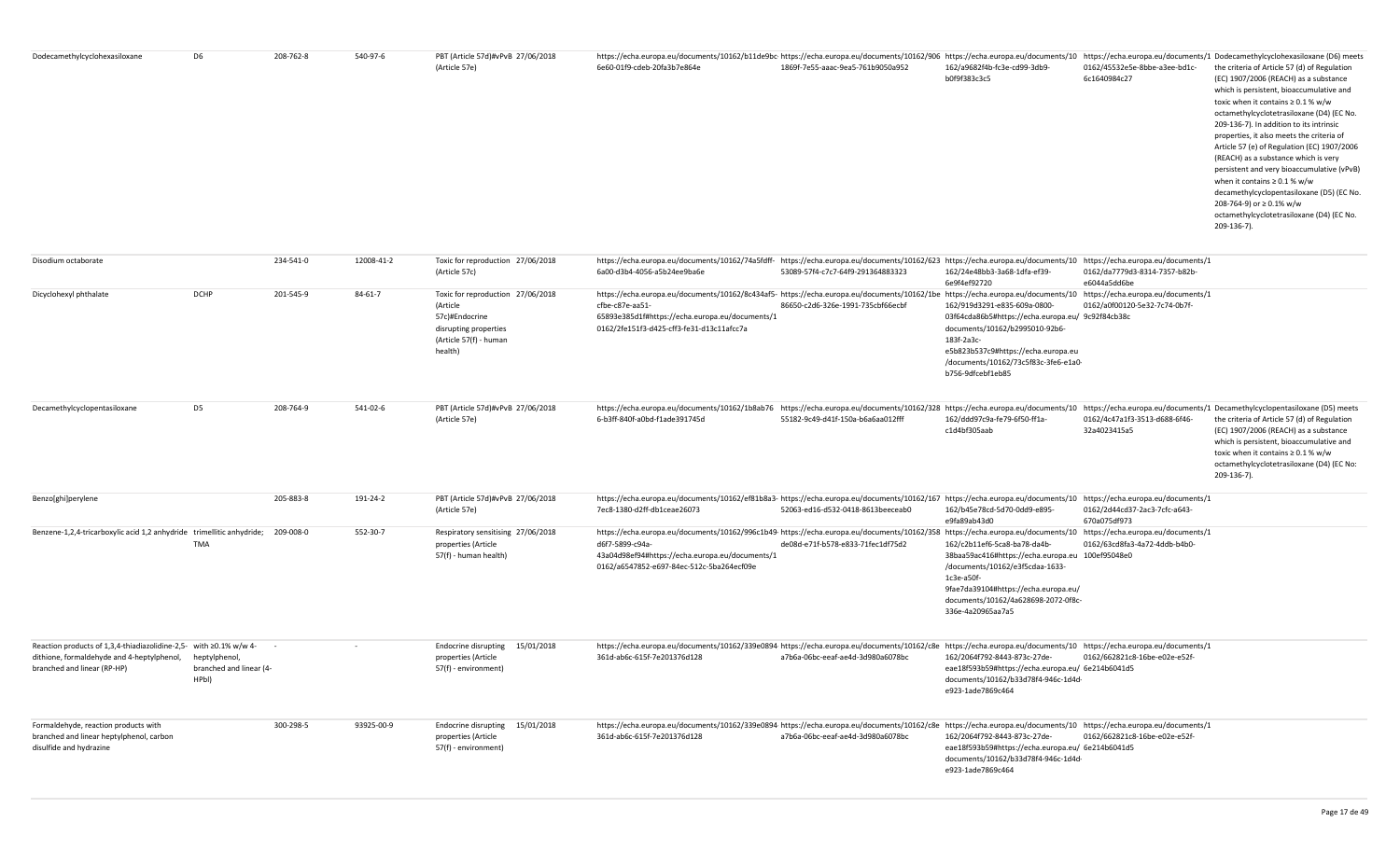| Formaldehyde, reaction products with phenol<br>heptyl derivs. and 1,3,4-thiadiazolidine-2,5-<br>dithione                                                                                                             |           | 1471311-26-8  | Endocrine disrupting 15/01/2018<br>properties (Article<br>57(f) - environment)                                                                                        |            | https://echa.europa.eu/documents/10162/339e0894-https://echa.europa.eu/documents/10162/c8e https://echa.europa.eu/documents/10 https://echa.europa.eu/documents/1<br>361d-ab6c-615f-7e201376d128   | a7b6a-06bc-eeaf-ae4d-3d980a6078bc | 162/2064f792-8443-873c-27de-<br>eae18f593b59#https://echa.europa.eu/ 6e214b6041d5<br>documents/10162/b33d78f4-946c-1d4d-<br>e923-1ade7869c464 | 0162/662821c8-16be-e02e-e52f-                 |
|----------------------------------------------------------------------------------------------------------------------------------------------------------------------------------------------------------------------|-----------|---------------|-----------------------------------------------------------------------------------------------------------------------------------------------------------------------|------------|----------------------------------------------------------------------------------------------------------------------------------------------------------------------------------------------------|-----------------------------------|-----------------------------------------------------------------------------------------------------------------------------------------------|-----------------------------------------------|
| Chrysene                                                                                                                                                                                                             | 205-923-4 | 218-01-9      | Carcinogenic (Article 15/01/2018<br>57a)#PBT (Article<br>57d)#vPvB (Article<br>57e)                                                                                   |            | https://echa.europa.eu/documents/10162/a7438bc1-https://echa.europa.eu/documents/10162/2b8 https://echa.europa.eu/documents/10 https://echa.europa.eu/documents/1<br>a7fd-caef-d74a-ca33fc0f3610   | 98da9-812d-8a07-e059-e81d2c2883cb | 162/92791ee1-40a6-f4dd-a2fe-<br>927f6f1cb478                                                                                                  | 0162/e3f6792d-7e59-654f-b90e-<br>2149525906cd |
| Cadmium nitrate                                                                                                                                                                                                      | 233-710-6 | 10325-94-7    | Carcinogenic (Article<br>57a)#Mutagenic<br>(Article 57b)#Specific<br>target organ toxicity<br>after repeated<br>exposure (Article 57(f)<br>human health)              | 15/01/2018 | https://echa.europa.eu/documents/10162/d1e3a2d https://echa.europa.eu/documents/10162/8b3 https://echa.europa.eu/documents/10 https://echa.europa.eu/documents/10<br>5-13a6-c5da-62cf-2d581d94b87d | 8c499-dad0-ee30-11ab-198b55b2e69d | 162/ac791555-9e63-3208-e176-<br>cd0fdb4fbdf0                                                                                                  | 0162/264dda83-c2e5-7c7b-0c1f-<br>57a7cc32afe4 |
| Cadmium hydroxide                                                                                                                                                                                                    | 244-168-5 | 21041-95-2    | Carcinogenic (Article 15/01/2018<br>57a)#Mutagenic<br>(Article 57b)#Specific<br>target organ toxicity<br>after repeated<br>exposure (Article 57(f) -<br>human health) |            | https://echa.europa.eu/documents/10162/deb481e https://echa.europa.eu/documents/10162/d6a https://echa.europa.eu/documents/10 https://echa.europa.eu/documents/1<br>6-b2f3-9792-7d2b-260a1f383dc1  | d39ad-bbf7-562c-2042-a823ed29cc1e | 162/38688481-353e-bac2-e83e-<br>68f4c772aac7                                                                                                  | 0162/0252778f-258a-2b3d-7765-<br>0291f9fe3c45 |
| Cadmium carbonate                                                                                                                                                                                                    | 208-168-9 | 513-78-0      | Carcinogenic (Article 15/01/2018<br>57a)#Mutagenic<br>(Article 57b)#Specific<br>target organ toxicity<br>after repeated<br>exposure (Article 57(f)<br>human health)   |            | https://echa.europa.eu/documents/10162/53cefde3-https://echa.europa.eu/documents/10162/31f https://echa.europa.eu/documents/10 https://echa.europa.eu/documents/10<br>40e9-8d3d-b52d-87a9d828871d  | 9a47b-191c-526e-0446-f10162fd312c | 162/acc7ace6-0118-6d74-4446-<br>38f5bbe0b6b6                                                                                                  | 0162/c26799d3-6187-0494-1cc4-<br>af9c9645b1b3 |
| Benz[a]anthracene                                                                                                                                                                                                    | 200-280-6 | $56 - 55 - 3$ | Carcinogenic (Article 15/01/2018<br>57a)#PBT (Article<br>57d)#vPvB (Article<br>57e)                                                                                   |            | https://echa.europa.eu/documents/10162/6adbea83· https://echa.europa.eu/documents/10162/7d8 https://echa.europa.eu/documents/10 https://echa.europa.eu/documents/10<br>2790-92a4-06cd-ce39c4bf3211 | ac604-d716-4a97-8682-d3d5e5c4158f | 162/75ad552f-1e59-2599-e379-<br>55ecec998d3f                                                                                                  | 0162/efef93e7-63f5-75b8-9f6e-<br>d260b0c595ab |
| 1,6,7,8,9,14,15,16,17,17,18,18-<br>covering any of its<br>Dodecachloropentacyclo[12.2.1.16,9.02,13.05, individual anti- and<br>10]octadeca-7,15-diene ("Dechlorane Plus"™) syn-isomers or any<br>combination thereof |           |               | vPvB (Article 57e)                                                                                                                                                    | 15/01/2018 | https://echa.europa.eu/documents/10162/48495b6 https://echa.europa.eu/documents/10162/78f https://echa.europa.eu/documents/10 https://echa.europa.eu/documents/1<br>2-d4d3-e6fc-bf86-f42fd4f2e6dc  | b98fd-a8e7-31a3-f910-f2bad587d8a6 | 162/9aa77dde-f0fc-4422-2c00-<br>55b620e57552#https://echa.europa.eu 694b20017d58<br>/documents/10162/97b3c3bf-f38a-f3e2-<br>6b53-45654bcc02dc | 0162/72b812a4-77eb-be74-c5bb-                 |
| (1S,2S,5R,6R,9S,10S,13R,14R)-<br>1,6,7,8,9,14,15,16,17,17,18,18-<br>Dodecachloropentacyclo[12.2.1.1 <sup>6</sup> , 9.0 <sup>2</sup> , <sup>13</sup> .0 <sup>5</sup> , <sup>10</sup> ]<br>octadeca-7,15-diene         |           | 135821-03-3   | vPvB (Article 57e)                                                                                                                                                    | 15/01/2018 | https://echa.europa.eu/documents/10162/48495b6 https://echa.europa.eu/documents/10162/78f https://echa.europa.eu/documents/10 https://echa.europa.eu/documents/1<br>2-d4d3-e6fc-bf86-f42fd4f2e6dc  | b98fd-a8e7-31a3-f910-f2bad587d8a6 | 162/9aa77dde-f0fc-4422-2c00-<br>55b620e57552#https://echa.europa.eu 694b20017d58<br>/documents/10162/97b3c3bf-f38a-f3e2-<br>6b53-45654bcc02dc | 0162/72b812a4-77eb-be74-c5bb-                 |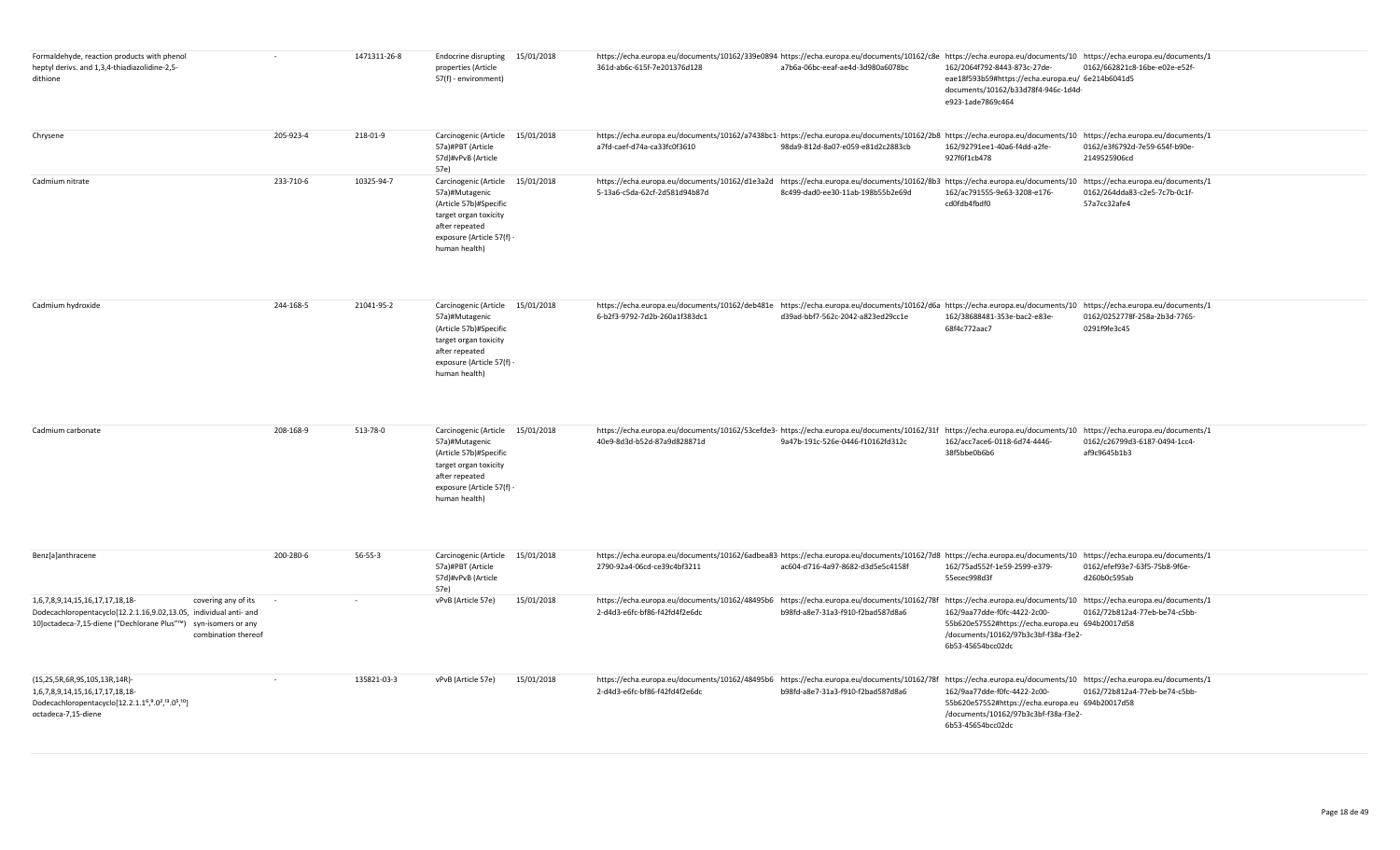| 1,6,7,8,9,14,15,16,17,17,18,18-<br>dodecachloropentacyclo[12.2.1.16,9.02,13.05,<br>10]octadeca-7,15-diene                                                                                                    | 236-948-9 | 13560-89-9  | vPvB (Article 57e) | 15/01/2018 | https://echa.europa.eu/documents/10162/48495b6 https://echa.europa.eu/documents/10162/78f https://echa.europa.eu/documents/10 https://echa.europa.eu/documents/10 https://echa.europa.eu/documents/10<br>2-d4d3-e6fc-bf86-f42fd4f2e6dc                        | b98fd-a8e7-31a3-f910-f2bad587d8a6 | 162/9aa77dde-f0fc-4422-2c00-<br>55b620e57552#https://echa.europa.eu 694b20017d58<br>/documents/10162/97b3c3bf-f38a-f3e2-<br>6b53-45654bcc02dc | 0162/72b812a4-77eb-be74-c5bb- |
|--------------------------------------------------------------------------------------------------------------------------------------------------------------------------------------------------------------|-----------|-------------|--------------------|------------|---------------------------------------------------------------------------------------------------------------------------------------------------------------------------------------------------------------------------------------------------------------|-----------------------------------|-----------------------------------------------------------------------------------------------------------------------------------------------|-------------------------------|
| (1S,2S,5S,6S,9R,10R,13R,14R)-<br>1,6,7,8,9,14,15,16,17,17,18,18-<br>Dodecachloropentacyclo[12.2.1.1 <sup>6</sup> , 9.0 <sup>2</sup> , <sup>13</sup> .0 <sup>5</sup> , <sup>10</sup> ]<br>octadeca-7,15-diene |           | 135821-74-8 | vPvB (Article 57e) | 15/01/2018 | https://echa.europa.eu/documents/10162/48495b6 https://echa.europa.eu/documents/10162/78f https://echa.europa.eu/documents/10 https://echa.europa.eu/documents/1<br>2-d4d3-e6fc-bf86-f42fd4f2e6dc                                                             | b98fd-a8e7-31a3-f910-f2bad587d8a6 | 162/9aa77dde-f0fc-4422-2c00-<br>55b620e57552#https://echa.europa.eu 694b20017d58<br>/documents/10162/97b3c3bf-f38a-f3e2-<br>6b53-45654bcc02dc | 0162/72b812a4-77eb-be74-c5bb- |
| rel-(1R,4S,4aS,6aR,7R,10S,10aS,12aR)-<br>1,2,3,4,7,8,9,10,13,13,14,14-dodecachloro-<br>1,4,4a,5,6,6a,7,10,10a,11,12,12a-dodecahydro-<br>1,4:7,10-dimethanodibenzo[a,e]cyclooctene                            | $\sim$    | $\sim$      | vPvB (Article 57e) | 15/01/2018 | https://echa.europa.eu/documents/10162/48495b6 https://echa.europa.eu/documents/10162/78f https://echa.europa.eu/documents/10 https://echa.europa.eu/documents/1<br>2-d4d3-e6fc-bf86-f42fd4f2e6dc                                                             | b98fd-a8e7-31a3-f910-f2bad587d8a6 | 162/9aa77dde-f0fc-4422-2c00-<br>55b620e57552#https://echa.europa.eu 694b20017d58<br>/documents/10162/97b3c3bf-f38a-f3e2-<br>6b53-45654bcc02dc | 0162/72b812a4-77eb-be74-c5bb- |
| rel-(1R,4S,4aS,6aS,7S,10R,10aR,12aR)-<br>1,2,3,4,7,8,9,10,13,13,14,14-dodecachloro-<br>1,4,4a,5,6,6a,7,10,10a,11,12,12a-dodecahydro-<br>1,4:7,10-dimethanodibenzo[a,e]cyclooctene                            |           |             | vPvB (Article 57e) | 15/01/2018 | https://echa.europa.eu/documents/10162/48495b6 https://echa.europa.eu/documents/10162/78f https://echa.europa.eu/documents/10 https://echa.europa.eu/documents/1<br>2-d4d3-e6fc-bf86-f42fd4f2e6dc                                                             | b98fd-a8e7-31a3-f910-f2bad587d8a6 | 162/9aa77dde-f0fc-4422-2c00-<br>55b620e57552#https://echa.europa.eu 694b20017d58<br>/documents/10162/97b3c3bf-f38a-f3e2-<br>6b53-45654bcc02dc | 0162/72b812a4-77eb-be74-c5bb- |
| Perfluorohexane-1-sulphonic acid and its salts PFHxS                                                                                                                                                         | $\sim$    | $\sim$      | vPvB (Article 57e) | 07/07/2017 | https://echa.europa.eu/documents/10162/20a23653· https://echa.europa.eu/documents/10162/a11 https://echa.europa.eu/documents/10 https://echa.europa.eu/documents/1<br>34b1-bb48-4887-7ea77bedc637                                                             | 8329d-6a4f-f820-bbc0-94c640c0a9fa | 162/149c1af7-6375-9ad5-a141-<br>ec53d76b4707#https://echa.europa.eu ea127ca394e2<br>/documents/10162/1f48372e-97dd-<br>db9f-4335-8cec7ae55eee | 0162/9cbe10e5-9e87-4992-4097- |
| tridecafluorohexanesulphonic acid, compound<br>with 2,2'-iminodiethanol (1:1)                                                                                                                                | 274-462-9 | 70225-16-0  | vPvB (Article 57e) | 07/07/2017 | https://echa.europa.eu/documents/10162/20a23653· https://echa.europa.eu/documents/10162/a11 https://echa.europa.eu/documents/10 https://echa.europa.eu/documents/1<br>34b1-bb48-4887-7ea77bedc637                                                             | 8329d-6a4f-f820-bbc0-94c640c0a9fa | 162/149c1af7-6375-9ad5-a141-<br>ec53d76b4707#https://echa.europa.eu ea127ca394e2<br>/documents/10162/1f48372e-97dd-<br>db9f-4335-8cec7ae55eee | 0162/9cbe10e5-9e87-4992-4097- |
| ammonium perfluorohexane-1-sulphonate                                                                                                                                                                        | 269-511-6 | 68259-08-5  | vPvB (Article 57e) | 07/07/2017 | https://echa.europa.eu/documents/10162/20a23653· https://echa.europa.eu/documents/10162/a11 https://echa.europa.eu/documents/10 https://echa.europa.eu/documents/1<br>34b1-bb48-4887-7ea77bedc637                                                             | 8329d-6a4f-f820-bbc0-94c640c0a9fa | 162/149c1af7-6375-9ad5-a141-<br>ec53d76b4707#https://echa.europa.eu ea127ca394e2<br>/documents/10162/1f48372e-97dd-<br>db9f-4335-8cec7ae55eee | 0162/9cbe10e5-9e87-4992-4097- |
| potassium perfluorohexane-1-sulphonate                                                                                                                                                                       | 223-393-2 | 3871-99-6   | vPvB (Article 57e) | 07/07/2017 | https://echa.europa.eu/documents/10162/20a23653· https://echa.europa.eu/documents/10162/a11 https://echa.europa.eu/documents/10 https://echa.europa.eu/documents/10 https://echa.europa.eu/documents/10 https://echa.europa.eu<br>34b1-bb48-4887-7ea77bedc637 | 8329d-6a4f-f820-bbc0-94c640c0a9fa | 162/149c1af7-6375-9ad5-a141-<br>ec53d76b4707#https://echa.europa.eu ea127ca394e2<br>/documents/10162/1f48372e-97dd-<br>db9f-4335-8cec7ae55eee | 0162/9cbe10e5-9e87-4992-4097- |
| perfluorohexane-1-sulphonic acid                                                                                                                                                                             | 206-587-1 | 355-46-4    | vPvB (Article 57e) | 07/07/2017 | https://echa.europa.eu/documents/10162/20a23653·https://echa.europa.eu/documents/10162/a11 https://echa.europa.eu/documents/10 https://echa.europa.eu/documents/1<br>34b1-bb48-4887-7ea77bedc637                                                              | 8329d-6a4f-f820-bbc0-94c640c0a9fa | 162/149c1af7-6375-9ad5-a141-<br>ec53d76b4707#https://echa.europa.eu ea127ca394e2<br>/documents/10162/1f48372e-97dd-<br>db9f-4335-8cec7ae55eee | 0162/9cbe10e5-9e87-4992-4097- |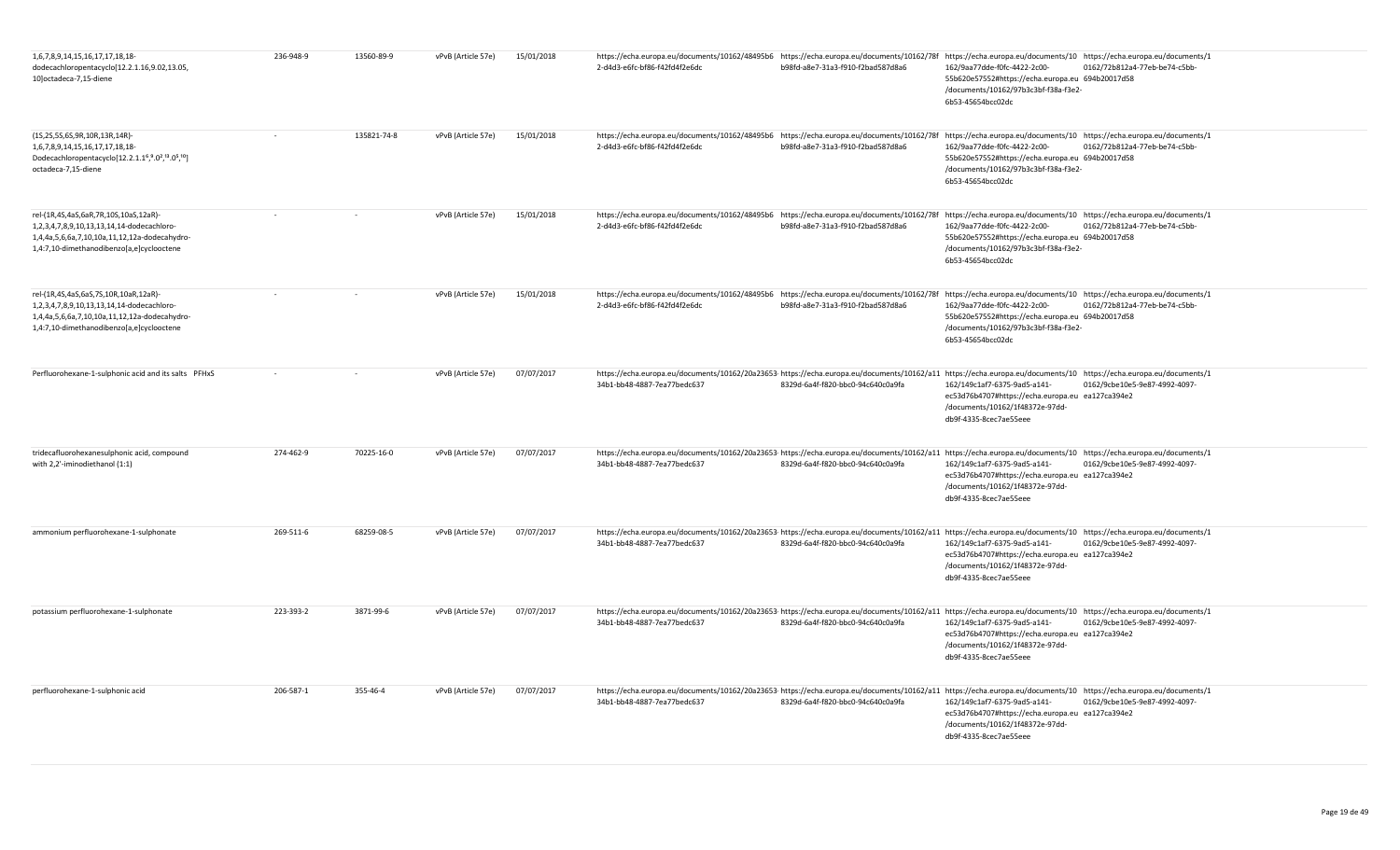| Ethanaminium, N-[4-[[4-<br>(diethylamino)phenyl][4-(ethylamino)-1-<br>naphthalenyl]methylene]-2,5-cyclohexadien-1-<br>ylidene]-N-ethyl-, 1,1,2,2,3,3,4,4,5,5,6,6,6-<br>tridecafluoro-1-hexanesulfonate (1:1)     |        | 1310480-24-0 | vPvB (Article 57e) | 07/07/2017 | https://echa.europa.eu/documents/10162/20a23653·https://echa.europa.eu/documents/10162/a11 https://echa.europa.eu/documents/10 https://echa.europa.eu/documents/1<br>34b1-bb48-4887-7ea77bedc637<br>8329d-6a4f-f820-bbc0-94c640c0a9fa  | 162/149c1af7-6375-9ad5-a141-<br>ec53d76b4707#https://echa.europa.eu ea127ca394e2<br>/documents/10162/1f48372e-97dd-<br>db9f-4335-8cec7ae55eee | 0162/9cbe10e5-9e87-4992-4097- |
|------------------------------------------------------------------------------------------------------------------------------------------------------------------------------------------------------------------|--------|--------------|--------------------|------------|----------------------------------------------------------------------------------------------------------------------------------------------------------------------------------------------------------------------------------------|-----------------------------------------------------------------------------------------------------------------------------------------------|-------------------------------|
| Methanaminium, N-[4-[[4-<br>(dimethylamino)phenyl][4-(ethylamino)-1-<br>naphthalenyl]methylene]-2,5-cyclohexadien-1-<br>ylidene]-N-methyl-, 1,1,2,2,3,3,4,4,5,5,6,6,6-<br>tridecafluoro-1-hexanesulfonate (1:1)  |        | 1310480-27-3 | vPvB (Article 57e) | 07/07/2017 | https://echa.europa.eu/documents/10162/20a23653· https://echa.europa.eu/documents/10162/a11 https://echa.europa.eu/documents/10 https://echa.europa.eu/documents/1<br>34b1-bb48-4887-7ea77bedc637<br>8329d-6a4f-f820-bbc0-94c640c0a9fa | 162/149c1af7-6375-9ad5-a141-<br>ec53d76b4707#https://echa.europa.eu ea127ca394e2<br>/documents/10162/1f48372e-97dd-<br>db9f-4335-8cec7ae55eee | 0162/9cbe10e5-9e87-4992-4097- |
| Methanaminium, N-[4-[[4-<br>(dimethylamino)phenyl][4-(phenylamino)-1-<br>naphthalenyl]methylene]-2,5-cyclohexadien-1-<br>ylidene]-N-methyl-, 1,1,2,2,3,3,4,4,5,5,6,6,6-<br>tridecafluoro-1-hexanesulfonate (1:1) |        | 1310480-28-4 | vPvB (Article 57e) | 07/07/2017 | https://echa.europa.eu/documents/10162/20a23653·https://echa.europa.eu/documents/10162/a11 https://echa.europa.eu/documents/10 https://echa.europa.eu/documents/1<br>34b1-bb48-4887-7ea77bedc637<br>8329d-6a4f-f820-bbc0-94c640c0a9fa  | 162/149c1af7-6375-9ad5-a141-<br>ec53d76b4707#https://echa.europa.eu ea127ca394e2<br>/documents/10162/1f48372e-97dd-<br>db9f-4335-8cec7ae55eee | 0162/9cbe10e5-9e87-4992-4097- |
| Beta-Cyclodextrin, compd. with<br>1,1,2,2,3,3,4,4,5,5,6,6,6-tridecafluoro-1-<br>hexanesulfonic acid ion(1-)(1:1)                                                                                                 |        | 1329995-45-0 | vPvB (Article 57e) | 07/07/2017 | https://echa.europa.eu/documents/10162/20a23653·https://echa.europa.eu/documents/10162/a11 https://echa.europa.eu/documents/10 https://echa.europa.eu/documents/1<br>34b1-bb48-4887-7ea77bedc637<br>8329d-6a4f-f820-bbc0-94c640c0a9fa  | 162/149c1af7-6375-9ad5-a141-<br>ec53d76b4707#https://echa.europa.eu ea127ca394e2<br>/documents/10162/1f48372e-97dd-<br>db9f-4335-8cec7ae55eee | 0162/9cbe10e5-9e87-4992-4097- |
| Gamma-Cyclodextrin, compd. with<br>1,1,2,2,3,3,4,4,5,5,6,6,6-tridecafluoro-1-<br>hexanesulfonic acid ion(1-)(1:1)                                                                                                | $\sim$ | 1329995-69-8 | vPvB (Article 57e) | 07/07/2017 | https://echa.europa.eu/documents/10162/20a23653·https://echa.europa.eu/documents/10162/a11 https://echa.europa.eu/documents/10 https://echa.europa.eu/documents/1<br>34b1-bb48-4887-7ea77bedc637<br>8329d-6a4f-f820-bbc0-94c640c0a9fa  | 162/149c1af7-6375-9ad5-a141-<br>ec53d76b4707#https://echa.europa.eu ea127ca394e2<br>/documents/10162/1f48372e-97dd-<br>db9f-4335-8cec7ae55eee | 0162/9cbe10e5-9e87-4992-4097- |
| Sulfonium, triphenyl-, 1,1,2,2,3,3,4,4,5,5,6,6,6-<br>tridecafluoro-1-hexanesulfonate (1:1)                                                                                                                       |        | 144116-10-9  | vPvB (Article 57e) | 07/07/2017 | https://echa.europa.eu/documents/10162/20a23653·https://echa.europa.eu/documents/10162/a11 https://echa.europa.eu/documents/10-https://echa.europa.eu/documents/1<br>34b1-bb48-4887-7ea77bedc637<br>8329d-6a4f-f820-bbc0-94c640c0a9fa  | 162/149c1af7-6375-9ad5-a141-<br>ec53d76b4707#https://echa.europa.eu ea127ca394e2<br>/documents/10162/1f48372e-97dd-<br>db9f-4335-8cec7ae55eee | 0162/9cbe10e5-9e87-4992-4097- |
| Quinolinium, 1-(carboxymethyl)-4-[2-[4-[4-(2,2-<br>diphenylethenyl)phenyl]-1,2,3,3a,4,8b-<br>hexahydrocyclopent[b]indol-7-yl]ethenyl]-,<br>1,1,2,2,3,3,4,4,5,5,6,6,6-tridecafluoro-1-<br>hexanesulfonate (1:1)   | $\sim$ | 1462414-59-0 | vPvB (Article 57e) | 07/07/2017 | https://echa.europa.eu/documents/10162/20a23653·https://echa.europa.eu/documents/10162/a11 https://echa.europa.eu/documents/10 https://echa.europa.eu/documents/1<br>8329d-6a4f-f820-bbc0-94c640c0a9fa<br>34b1-bb48-4887-7ea77bedc637  | 162/149c1af7-6375-9ad5-a141-<br>ec53d76b4707#https://echa.europa.eu ea127ca394e2<br>/documents/10162/1f48372e-97dd-<br>db9f-4335-8cec7ae55eee | 0162/9cbe10e5-9e87-4992-4097- |
| lodonium, diphenyl-, 1,1,2,2,3,3,4,4,5,5,6,6,6-<br>tridecafluoro-1-hexanesulfonate (1:1)                                                                                                                         |        | 153443-35-7  | vPvB (Article 57e) | 07/07/2017 | https://echa.europa.eu/documents/10162/20a23653· https://echa.europa.eu/documents/10162/a11 https://echa.europa.eu/documents/10 https://echa.europa.eu/documents/1<br>34b1-bb48-4887-7ea77bedc637<br>8329d-6a4f-f820-bbc0-94c640c0a9fa | 162/149c1af7-6375-9ad5-a141-<br>ec53d76b4707#https://echa.europa.eu ea127ca394e2<br>/documents/10162/1f48372e-97dd-<br>db9f-4335-8cec7ae55eee | 0162/9cbe10e5-9e87-4992-4097- |
| Methanaminium, N,N,N-trimethyl-, salt with<br>1,1,2,2,3,3,4,4,5,5,6,6,6-tridecafluoro-1-<br>hexanesulfonic acid (1:1)                                                                                            |        | 189274-31-5  | vPvB (Article 57e) | 07/07/2017 | https://echa.europa.eu/documents/10162/20a23653· https://echa.europa.eu/documents/10162/a11 https://echa.europa.eu/documents/10 https://echa.europa.eu/documents/1<br>34b1-bb48-4887-7ea77bedc637<br>8329d-6a4f-f820-bbc0-94c640c0a9fa | 162/149c1af7-6375-9ad5-a141-<br>ec53d76b4707#https://echa.europa.eu ea127ca394e2<br>/documents/10162/1f48372e-97dd-<br>db9f-4335-8cec7ae55eee | 0162/9cbe10e5-9e87-4992-4097- |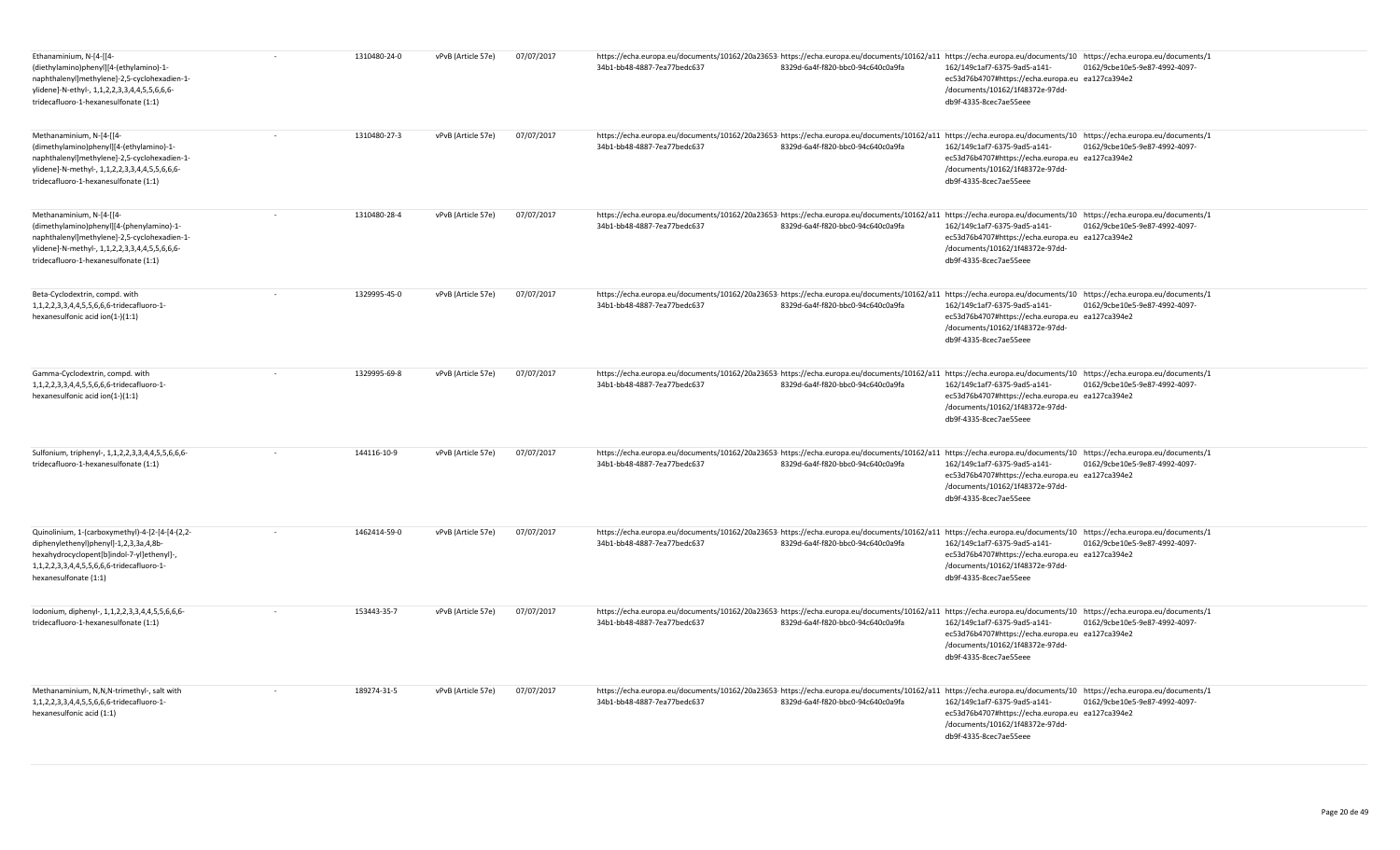| 1-Hexanesulfonic acid, 1,1,2,2,3,3,4,4,5,5,6,6,6-<br>tridecafluoro-, compd.with 2-methyl-2-<br>propanamine (1:1)                              | 202189-84-2 | vPvB (Article 57e) | 07/07/2017 | https://echa.europa.eu/documents/10162/20a23653·https://echa.europa.eu/documents/10162/a11 https://echa.europa.eu/documents/10 https://echa.europa.eu/documents/1<br>34b1-bb48-4887-7ea77bedc637 | 8329d-6a4f-f820-bbc0-94c640c0a9fa<br>db9f-4335-8cec7ae55eee | 162/149c1af7-6375-9ad5-a141-<br>ec53d76b4707#https://echa.europa.eu ea127ca394e2<br>/documents/10162/1f48372e-97dd- | 0162/9cbe10e5-9e87-4992-4097- |
|-----------------------------------------------------------------------------------------------------------------------------------------------|-------------|--------------------|------------|--------------------------------------------------------------------------------------------------------------------------------------------------------------------------------------------------|-------------------------------------------------------------|---------------------------------------------------------------------------------------------------------------------|-------------------------------|
| lodonium, bis[4-(1,1-dimethylethyl)phenyl]-,<br>1,1,2,2,3,3,4,4,5,5,6,6,6-tridecafluoro-1-<br>hexanesulfonate (1:1)                           | 213740-81-9 | vPvB (Article 57e) | 07/07/2017 | https://echa.europa.eu/documents/10162/20a23653·https://echa.europa.eu/documents/10162/a11 https://echa.europa.eu/documents/10 https://echa.europa.eu/documents/1<br>34b1-bb48-4887-7ea77bedc637 | 8329d-6a4f-f820-bbc0-94c640c0a9fa<br>db9f-4335-8cec7ae55eee | 162/149c1af7-6375-9ad5-a141-<br>ec53d76b4707#https://echa.europa.eu ea127ca394e2<br>/documents/10162/1f48372e-97dd- | 0162/9cbe10e5-9e87-4992-4097- |
| 1-Hexanesulfonic acid, 1,1,2,2,3,3,4,4,5,5,6,6,6-<br>tridecafluoro-, zinc salt                                                                | 70136-72-0  | vPvB (Article 57e) | 07/07/2017 | https://echa.europa.eu/documents/10162/20a23653·https://echa.europa.eu/documents/10162/a11 https://echa.europa.eu/documents/10 https://echa.europa.eu/documents/1<br>34b1-bb48-4887-7ea77bedc637 | 8329d-6a4f-f820-bbc0-94c640c0a9fa<br>db9f-4335-8cec7ae55eee | 162/149c1af7-6375-9ad5-a141-<br>ec53d76b4707#https://echa.europa.eu ea127ca394e2<br>/documents/10162/1f48372e-97dd- | 0162/9cbe10e5-9e87-4992-4097- |
| 1-Hexanesulfonic acid, 1,1,2,2,3,3,4,4,5,5,6,6,6-<br>tridecafluoro-, lithium salt (1:1)                                                       | 55120-77-9  | vPvB (Article 57e) | 07/07/2017 | https://echa.europa.eu/documents/10162/20a23653·https://echa.europa.eu/documents/10162/a11 https://echa.europa.eu/documents/10 https://echa.europa.eu/documents/1<br>34b1-bb48-4887-7ea77bedc637 | 8329d-6a4f-f820-bbc0-94c640c0a9fa<br>db9f-4335-8cec7ae55eee | 162/149c1af7-6375-9ad5-a141-<br>ec53d76b4707#https://echa.europa.eu ea127ca394e2<br>/documents/10162/1f48372e-97dd- | 0162/9cbe10e5-9e87-4992-4097- |
| 1-Hexanesulfonic acid, 1,1,2,2,3,3,4,4,5,5,6,6,6-<br>tridecafluoro-, sodium salt                                                              | 82382-12-5  | vPvB (Article 57e) | 07/07/2017 | https://echa.europa.eu/documents/10162/20a23653·https://echa.europa.eu/documents/10162/a11 https://echa.europa.eu/documents/10 https://echa.europa.eu/documents/1<br>34b1-bb48-4887-7ea77bedc637 | 8329d-6a4f-f820-bbc0-94c640c0a9fa<br>db9f-4335-8cec7ae55eee | 162/149c1af7-6375-9ad5-a141-<br>ec53d76b4707#https://echa.europa.eu ea127ca394e2<br>/documents/10162/1f48372e-97dd- | 0162/9cbe10e5-9e87-4992-4097- |
| Iodonium, bis[(1,1-dimethylethyl)phenyl]-, salt<br>with 1,1,2,2,3,3,4,4,5,5,6,6,6-tridecafluoro-1-<br>hexanesulfonic acid (1:1) (9CI)         | 866621-50-3 | vPvB (Article 57e) | 07/07/2017 | https://echa.europa.eu/documents/10162/20a23653·https://echa.europa.eu/documents/10162/a11 https://echa.europa.eu/documents/10 https://echa.europa.eu/documents/1<br>34b1-bb48-4887-7ea77bedc637 | 8329d-6a4f-f820-bbc0-94c640c0a9fa<br>db9f-4335-8cec7ae55eee | 162/149c1af7-6375-9ad5-a141-<br>ec53d76b4707#https://echa.europa.eu ea127ca394e2<br>/documents/10162/1f48372e-97dd- | 0162/9cbe10e5-9e87-4992-4097- |
| Sulfonium, (4-methylphenyl)diphenyl-,<br>1,1,2,2,3,3,4,4,5,5,6,6,6-tridecafluoro-1-<br>hexanesulfonate (1:1)                                  | 910606-39-2 | vPvB (Article 57e) | 07/07/2017 | https://echa.europa.eu/documents/10162/20a23653·https://echa.europa.eu/documents/10162/a11 https://echa.europa.eu/documents/10 https://echa.europa.eu/documents/1<br>34b1-bb48-4887-7ea77bedc637 | 8329d-6a4f-f820-bbc0-94c640c0a9fa<br>db9f-4335-8cec7ae55eee | 162/149c1af7-6375-9ad5-a141-<br>ec53d76b4707#https://echa.europa.eu ea127ca394e2<br>/documents/10162/1f48372e-97dd- | 0162/9cbe10e5-9e87-4992-4097- |
| Sulfonium, [4-[(2-methyl-1-oxo-2-propen-1-<br>yl)oxy]phenyl]diphenyl-,<br>1,1,2,2,3,3,4,4,5,5,6,6,6-tridecafluoro-1-<br>hexanesulfonate (1:1) | 911027-68-4 | vPvB (Article 57e) | 07/07/2017 | https://echa.europa.eu/documents/10162/20a23653·https://echa.europa.eu/documents/10162/a11 https://echa.europa.eu/documents/10 https://echa.europa.eu/documents/1<br>34b1-bb48-4887-7ea77bedc637 | 8329d-6a4f-f820-bbc0-94c640c0a9fa<br>db9f-4335-8cec7ae55eee | 162/149c1af7-6375-9ad5-a141-<br>ec53d76b4707#https://echa.europa.eu ea127ca394e2<br>/documents/10162/1f48372e-97dd- | 0162/9cbe10e5-9e87-4992-4097- |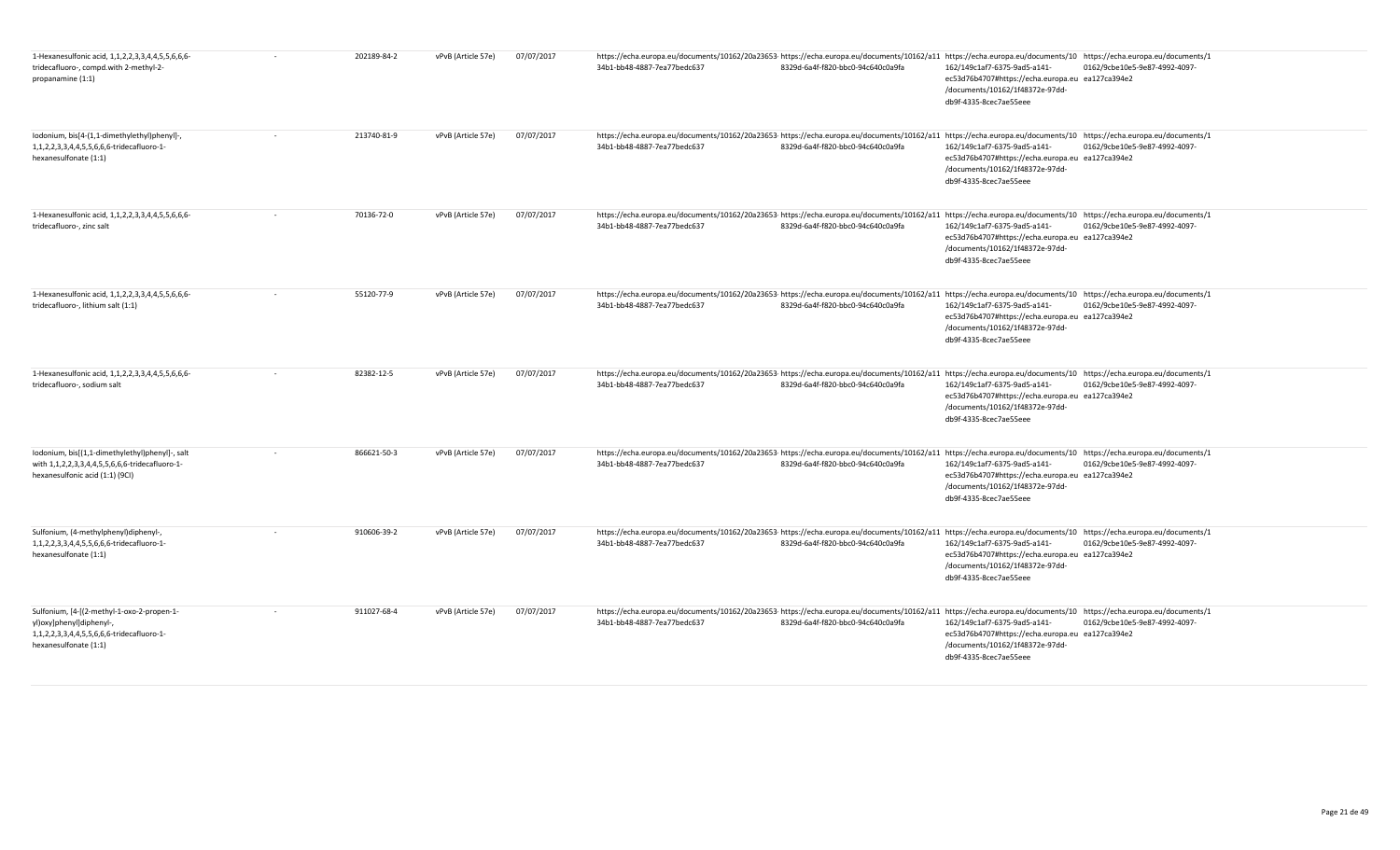| Sulfonium, [4-[(2-methyl-1-oxo-2-<br>propenyl)oxy]phenyl]diphenyl-, salt with<br>1, 1, 2, 2, 3, 3, 4, 4, 5, 5, 6, 6, 6-tridecafluoro-1-<br>hexanesulfonic acid (1:1), polymer with 2-<br>ethyltricyclo[3.3.1.13,7]dec-2-yl 2-methyl-2-<br>propenoate, 3-hydroxytricyclo[3.3.1.13,7]dec-<br>1-yl 2-methyl-2-propenoate and tetrahydro-2-<br>oxo-3-furanyl 2-methyl-2-propenoate |        | 911027-69-5 | vPvB (Article 57e) | 07/07/2017 | https://echa.europa.eu/documents/10162/20a23653·https://echa.europa.eu/documents/10162/a11 https://echa.europa.eu/documents/10 https://echa.europa.eu/documents/1<br>34b1-bb48-4887-7ea77bedc637                                                              | 8329d-6a4f-f820-bbc0-94c640c0a9fa | 162/149c1af7-6375-9ad5-a141-<br>ec53d76b4707#https://echa.europa.eu ea127ca394e2<br>/documents/10162/1f48372e-97dd-<br>db9f-4335-8cec7ae55eee | 0162/9cbe10e5-9e87-4992-4097- |
|--------------------------------------------------------------------------------------------------------------------------------------------------------------------------------------------------------------------------------------------------------------------------------------------------------------------------------------------------------------------------------|--------|-------------|--------------------|------------|---------------------------------------------------------------------------------------------------------------------------------------------------------------------------------------------------------------------------------------------------------------|-----------------------------------|-----------------------------------------------------------------------------------------------------------------------------------------------|-------------------------------|
| 1-Hexanesulfonic acid, 1,1,2,2,3,3,4,4,5,5,6,6,6-<br>tridecafluoro-, cesium salt (1:1)                                                                                                                                                                                                                                                                                         |        | 92011-17-1  | vPvB (Article 57e) | 07/07/2017 | https://echa.europa.eu/documents/10162/20a23653·https://echa.europa.eu/documents/10162/a11 https://echa.europa.eu/documents/10 https://echa.europa.eu/documents/1<br>34b1-bb48-4887-7ea77bedc637                                                              | 8329d-6a4f-f820-bbc0-94c640c0a9fa | 162/149c1af7-6375-9ad5-a141-<br>ec53d76b4707#https://echa.europa.eu ea127ca394e2<br>/documents/10162/1f48372e-97dd-<br>db9f-4335-8cec7ae55eee | 0162/9cbe10e5-9e87-4992-4097- |
| Dibenzo[k,n][1,4,7,10,13]tetraoxathiacyclopen<br>tadecinium, 19-[4-(1,1-dimethylethyl)phenyl]-<br>6,7,9,10,12,13-hexahydro-,<br>1,1,2,2,3,3,4,4,5,5,6,6,6-tridecafluoro-1-<br>hexanesulfonate (1:1)                                                                                                                                                                            | $\sim$ | 928049-42-7 | vPvB (Article 57e) | 07/07/2017 | https://echa.europa.eu/documents/10162/20a23653· https://echa.europa.eu/documents/10162/a11 https://echa.europa.eu/documents/10 https://echa.europa.eu/documents/10 https://echa.europa.eu/documents/10 https://echa.europa.eu<br>34b1-bb48-4887-7ea77bedc637 | 8329d-6a4f-f820-bbc0-94c640c0a9fa | 162/149c1af7-6375-9ad5-a141-<br>ec53d76b4707#https://echa.europa.eu ea127ca394e2<br>/documents/10162/1f48372e-97dd-<br>db9f-4335-8cec7ae55eee | 0162/9cbe10e5-9e87-4992-4097- |
| 1-Hexanesulfonic acid, 1,1,2,2,3,3,4,4,5,5,6,6,6-<br>tridecafluoro-, gallium salt (9CI)                                                                                                                                                                                                                                                                                        |        | 341035-71-0 | vPvB (Article 57e) | 07/07/2017 | https://echa.europa.eu/documents/10162/20a23653·https://echa.europa.eu/documents/10162/a11 https://echa.europa.eu/documents/10 https://echa.europa.eu/documents/1<br>34b1-bb48-4887-7ea77bedc637                                                              | 8329d-6a4f-f820-bbc0-94c640c0a9fa | 162/149c1af7-6375-9ad5-a141-<br>ec53d76b4707#https://echa.europa.eu ea127ca394e2<br>/documents/10162/1f48372e-97dd-<br>db9f-4335-8cec7ae55eee | 0162/9cbe10e5-9e87-4992-4097- |
| Sulfonium, bis(4-methylphenyl)phenyl-,<br>1, 1, 2, 2, 3, 3, 4, 4, 5, 5, 6, 6, 6-tridecafluoro-1-<br>hexanesulfonate (1:1)                                                                                                                                                                                                                                                      |        | 341548-85-4 | vPvB (Article 57e) | 07/07/2017 | https://echa.europa.eu/documents/10162/20a23653·https://echa.europa.eu/documents/10162/a11 https://echa.europa.eu/documents/10 https://echa.europa.eu/documents/1<br>34b1-bb48-4887-7ea77bedc637                                                              | 8329d-6a4f-f820-bbc0-94c640c0a9fa | 162/149c1af7-6375-9ad5-a141-<br>ec53d76b4707#https://echa.europa.eu ea127ca394e2<br>/documents/10162/1f48372e-97dd-<br>db9f-4335-8cec7ae55eee | 0162/9cbe10e5-9e87-4992-4097- |
| 1-Hexanesulfonic acid, 1,1,2,2,3,3,4,4,5,5,6,6,6-<br>tridecafluoro-, scandium(3+) salt (3:1)                                                                                                                                                                                                                                                                                   |        | 350836-93-0 | vPvB (Article 57e) | 07/07/2017 | https://echa.europa.eu/documents/10162/20a23653·https://echa.europa.eu/documents/10162/a11 https://echa.europa.eu/documents/10 https://echa.europa.eu/documents/1<br>34b1-bb48-4887-7ea77bedc637                                                              | 8329d-6a4f-f820-bbc0-94c640c0a9fa | 162/149c1af7-6375-9ad5-a141-<br>ec53d76b4707#https://echa.europa.eu ea127ca394e2<br>/documents/10162/1f48372e-97dd-<br>db9f-4335-8cec7ae55eee | 0162/9cbe10e5-9e87-4992-4097- |
| 1-Hexanesulfonic acid, 1,1,2,2,3,3,4,4,5,5,6,6,6-<br>tridecafluoro-, neodymium(3+) salt (3:1)                                                                                                                                                                                                                                                                                  |        | 41184-65-0  | vPvB (Article 57e) | 07/07/2017 | https://echa.europa.eu/documents/10162/20a23653·https://echa.europa.eu/documents/10162/a11 https://echa.europa.eu/documents/10 https://echa.europa.eu/documents/1<br>34b1-bb48-4887-7ea77bedc637                                                              | 8329d-6a4f-f820-bbc0-94c640c0a9fa | 162/149c1af7-6375-9ad5-a141-<br>ec53d76b4707#https://echa.europa.eu ea127ca394e2<br>/documents/10162/1f48372e-97dd-<br>db9f-4335-8cec7ae55eee | 0162/9cbe10e5-9e87-4992-4097- |
| 1-Hexanesulfonic acid, 1,1,2,2,3,3,4,4,5,5,6,6,6-<br>tridecafluoro-, yttrium(3+) salt (3:1)                                                                                                                                                                                                                                                                                    | $\sim$ | 41242-12-0  | vPvB (Article 57e) | 07/07/2017 | https://echa.europa.eu/documents/10162/20a23653· https://echa.europa.eu/documents/10162/a11 https://echa.europa.eu/documents/10 https://echa.europa.eu/documents/10 https://echa.europa.eu/documents/10 https://echa.europa.eu<br>34b1-bb48-4887-7ea77bedc637 | 8329d-6a4f-f820-bbc0-94c640c0a9fa | 162/149c1af7-6375-9ad5-a141-<br>ec53d76b4707#https://echa.europa.eu ea127ca394e2<br>/documents/10162/1f48372e-97dd-<br>db9f-4335-8cec7ae55eee | 0162/9cbe10e5-9e87-4992-4097- |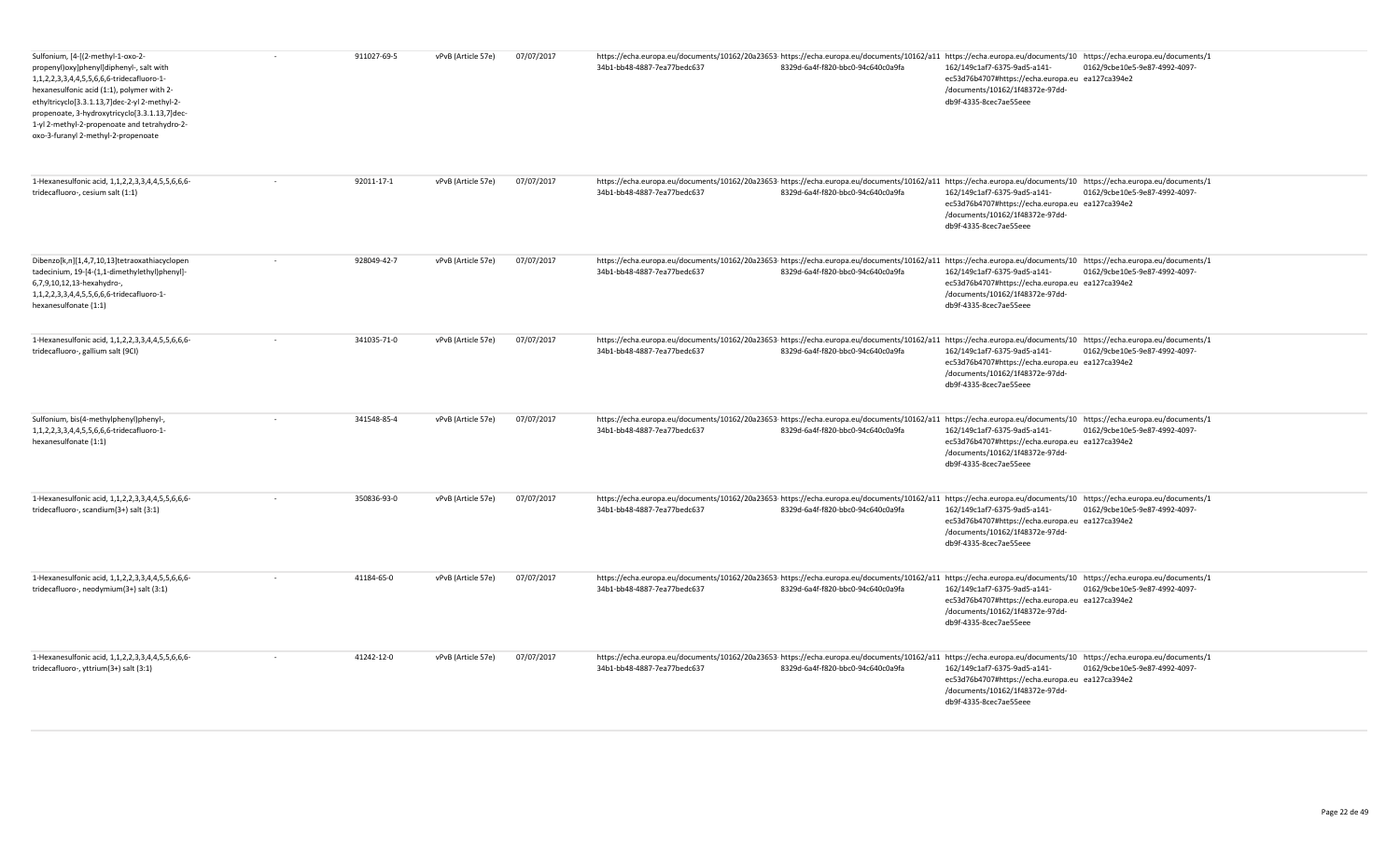| Sulfonium, (thiodi-4,1-phenylene)bis[diphenyl-<br>, salt with 1,1,2,2,3,3,4,4,5,5,6,6,6-<br>tridecafluoro-1-hexanesulfonic acid (1:2) |           | 421555-73-9  | vPvB (Article 57e)                                                             | 07/07/2017 | https://echa.europa.eu/documents/10162/20a23653·https://echa.europa.eu/documents/10162/a11 https://echa.europa.eu/documents/10 https://echa.europa.eu/documents/1<br>34b1-bb48-4887-7ea77bedc637                                       | 8329d-6a4f-f820-bbc0-94c640c0a9fa | 162/149c1af7-6375-9ad5-a141-<br>ec53d76b4707#https://echa.europa.eu ea127ca394e2<br>/documents/10162/1f48372e-97dd-<br>db9f-4335-8cec7ae55eee | 0162/9cbe10e5-9e87-4992-4097-                 |
|---------------------------------------------------------------------------------------------------------------------------------------|-----------|--------------|--------------------------------------------------------------------------------|------------|----------------------------------------------------------------------------------------------------------------------------------------------------------------------------------------------------------------------------------------|-----------------------------------|-----------------------------------------------------------------------------------------------------------------------------------------------|-----------------------------------------------|
| lodonium, bis[4-(1,1-dimethylpropyl)phenyl]-,<br>salt with 1,1,2,2,3,3,4,4,5,5,6,6,6-tridecafluoro-<br>1-hexanesulfonic               | $\sim$    | 421555-74-0  | vPvB (Article 57e)                                                             | 07/07/2017 | https://echa.europa.eu/documents/10162/20a23653· https://echa.europa.eu/documents/10162/a11 https://echa.europa.eu/documents/10 https://echa.europa.eu/documents/10 https://echa.europa.eu/documents/10<br>34b1-bb48-4887-7ea77bedc637 | 8329d-6a4f-f820-bbc0-94c640c0a9fa | 162/149c1af7-6375-9ad5-a141-<br>ec53d76b4707#https://echa.europa.eu ea127ca394e2<br>/documents/10162/1f48372e-97dd-<br>db9f-4335-8cec7ae55eee | 0162/9cbe10e5-9e87-4992-4097-                 |
| Sulfonium, tris[4-(1,1-dimethylethyl)phenyl]-,<br>1,1,2,2,3,3,4,4,5,5,6,6,6-tridecafluoro-1-<br>hexanesulfonate (1:1)                 |           | 425670-70-8  | vPvB (Article 57e)                                                             | 07/07/2017 | https://echa.europa.eu/documents/10162/20a23653·https://echa.europa.eu/documents/10162/a11 https://echa.europa.eu/documents/10 https://echa.europa.eu/documents/1<br>34b1-bb48-4887-7ea77bedc637                                       | 8329d-6a4f-f820-bbc0-94c640c0a9fa | 162/149c1af7-6375-9ad5-a141-<br>ec53d76b4707#https://echa.europa.eu ea127ca394e2<br>/documents/10162/1f48372e-97dd-<br>db9f-4335-8cec7ae55eee | 0162/9cbe10e5-9e87-4992-4097-                 |
| 1-Hexanesulfonic acid, 1,1,2,2,3,3,4,4,5,5,6,6,6-<br>tridecafluoro-, compd. With pyrrolidine (1:1)                                    | $\sim$    | 1187817-57-7 | vPvB (Article 57e)                                                             | 07/07/2017 | https://echa.europa.eu/documents/10162/20a23653·https://echa.europa.eu/documents/10162/a11 https://echa.europa.eu/documents/10 https://echa.europa.eu/documents/1<br>34b1-bb48-4887-7ea77bedc637                                       | 8329d-6a4f-f820-bbc0-94c640c0a9fa | 162/149c1af7-6375-9ad5-a141-<br>ec53d76b4707#https://echa.europa.eu ea127ca394e2<br>/documents/10162/1f48372e-97dd-<br>db9f-4335-8cec7ae55eee | 0162/9cbe10e5-9e87-4992-4097-                 |
| N,N,N-triethylethanaminium<br>tridecafluorohexane-1-sulfonate                                                                         |           | 108427-55-0  | vPvB (Article 57e)                                                             | 07/07/2017 | https://echa.europa.eu/documents/10162/20a23653·https://echa.europa.eu/documents/10162/a11 https://echa.europa.eu/documents/10 https://echa.europa.eu/documents/1<br>34b1-bb48-4887-7ea77bedc637                                       | 8329d-6a4f-f820-bbc0-94c640c0a9fa | 162/149c1af7-6375-9ad5-a141-<br>ec53d76b4707#https://echa.europa.eu ea127ca394e2<br>/documents/10162/1f48372e-97dd-<br>db9f-4335-8cec7ae55eee | 0162/9cbe10e5-9e87-4992-4097-                 |
| N,N,N-tributylbutan-1-aminium<br>tridecafluorohexane-1-sulfonate                                                                      | $\sim$    | 108427-54-9  | vPvB (Article 57e)                                                             | 07/07/2017 | https://echa.europa.eu/documents/10162/20a23653·https://echa.europa.eu/documents/10162/a11 https://echa.europa.eu/documents/10 https://echa.europa.eu/documents/1<br>34b1-bb48-4887-7ea77bedc637                                       | 8329d-6a4f-f820-bbc0-94c640c0a9fa | 162/149c1af7-6375-9ad5-a141-<br>ec53d76b4707#https://echa.europa.eu ea127ca394e2<br>/documents/10162/1f48372e-97dd-<br>db9f-4335-8cec7ae55eee | 0162/9cbe10e5-9e87-4992-4097-                 |
| Phosphonium, triphenyl(phenylmethyl)-,<br>1, 1, 2, 2, 3, 3, 4, 4, 5, 5, 6, 6, 6-tridecafluoro-1-<br>hexanesulfonate (1:1)             |           | 1000597-52-3 | vPvB (Article 57e)                                                             | 07/07/2017 | https://echa.europa.eu/documents/10162/20a23653·https://echa.europa.eu/documents/10162/a11 https://echa.europa.eu/documents/10 https://echa.europa.eu/documents/1<br>34b1-bb48-4887-7ea77bedc637                                       | 8329d-6a4f-f820-bbc0-94c640c0a9fa | 162/149c1af7-6375-9ad5-a141-<br>ec53d76b4707#https://echa.europa.eu ea127ca394e2<br>/documents/10162/1f48372e-97dd-<br>db9f-4335-8cec7ae55eee | 0162/9cbe10e5-9e87-4992-4097-                 |
| 1-Hexanesulfonic acid, 1,1,2,2,3,3,4,4,5,5,6,6,6-<br>tridecafluoro-, compd. with N,N-<br>diethylethanamine (1:1)                      | $\sim$    | 72033-41-1   | vPvB (Article 57e)                                                             | 07/07/2017 | https://echa.europa.eu/documents/10162/20a23653·https://echa.europa.eu/documents/10162/a11 https://echa.europa.eu/documents/10 https://echa.europa.eu/documents/1<br>34b1-bb48-4887-7ea77bedc637                                       | 8329d-6a4f-f820-bbc0-94c640c0a9fa | 162/149c1af7-6375-9ad5-a141-<br>ec53d76b4707#https://echa.europa.eu ea127ca394e2<br>/documents/10162/1f48372e-97dd-<br>db9f-4335-8cec7ae55eee | 0162/9cbe10e5-9e87-4992-4097-                 |
| p-(1,1-dimethylpropyl)phenol                                                                                                          | 201-280-9 | 80-46-6      | Endocrine disrupting 12/01/2017<br>properties (Article<br>57(f) - environment) |            | https://echa.europa.eu/documents/10162/c11b5b68- https://echa.europa.eu/documents/10162/c6f https://echa.europa.eu/documents/10 https://echa.europa.eu/documents/1<br>67f4-8044-53a6-26759a106c80                                      | a630c-af6f-0df1-8f5d-ec0b890e58a3 | 162/02d37927-a27f-fa9b-d8de-<br>bc3c3a46799f                                                                                                  | 0162/d19dd624-e601-fbae-dd35-<br>036f9335aef9 |
| Nonadecafluorodecanoic acid (PFDA) and its<br>sodium and ammonium salts                                                               |           |              | Toxic for reproduction 12/01/2017<br>(Article 57c)#PBT<br>(Article 57d)        |            | https://echa.europa.eu/documents/10162/df3daa02- https://echa.europa.eu/documents/10162/a10 https://echa.europa.eu/documents/10 https://echa.europa.eu/documents/1<br>0c97-2c3a-2c7b-90c267642086                                      | 00164-695a-311d-3eb0-71c09e92dc84 | 162/48c9acdc-7474-b256-e8cb-<br>b0c6c1e5f2d0                                                                                                  | 0162/71f60a29-6e2a-f20f-e79a-<br>58d11056df2f |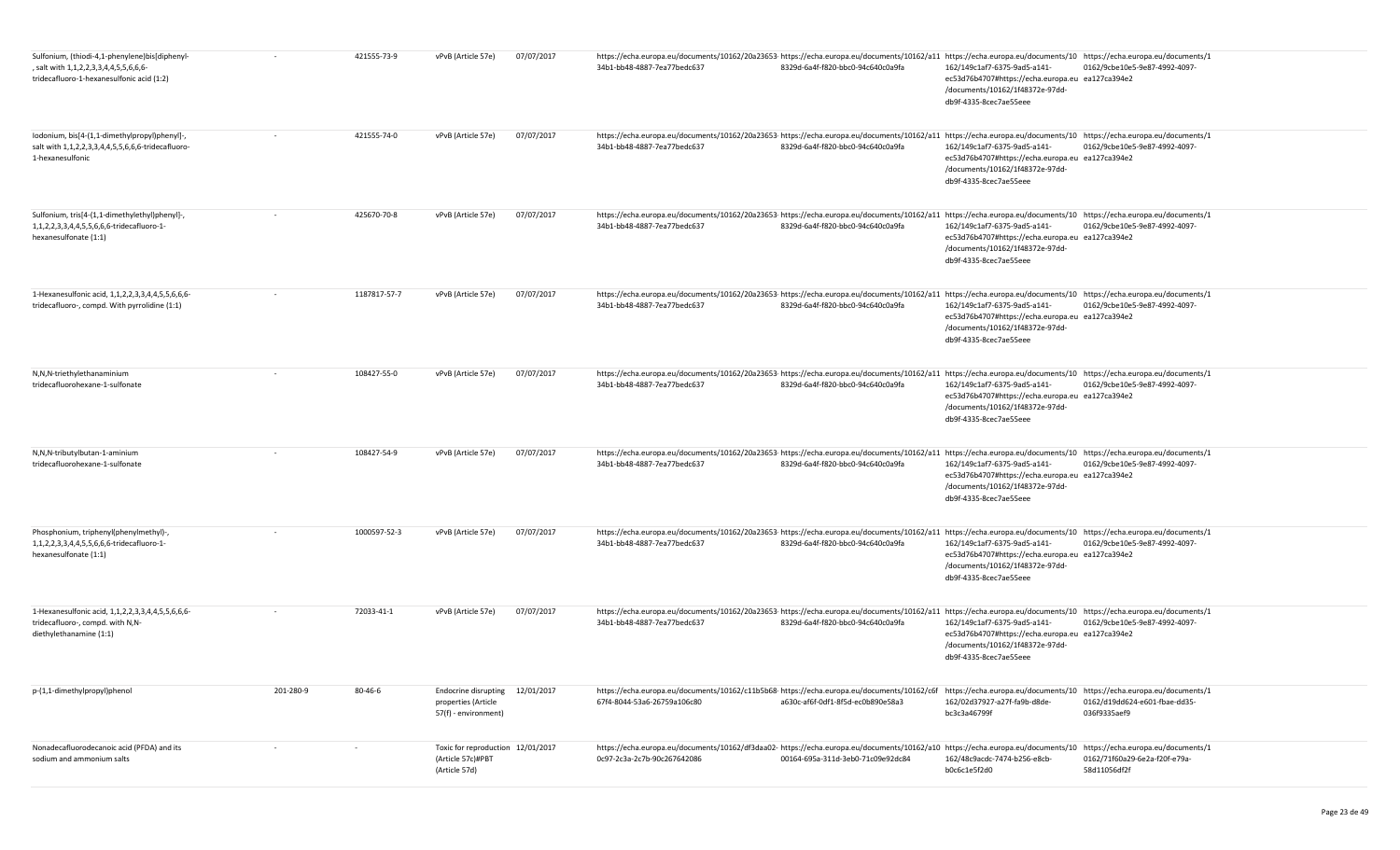| Nonadecafluorodecanoic acid         |                                                                                                                                                                                                                                                                                                 | 206-400-3 | 335-76-2    | Toxic for reproduction 12/01/2017<br>(Article 57c)#PBT<br>(Article 57d)        |            | https://echa.europa.eu/documents/10162/df3daa02-https://echa.europa.eu/documents/10162/a10 https://echa.europa.eu/documents/10 https://echa.europa.eu/documents/1<br>0c97-2c3a-2c7b-90c267642086                                                              | 00164-695a-311d-3eb0-71c09e92dc84 | 162/48c9acdc-7474-b256-e8cb-<br>b0c6c1e5f2d0                                                                                                  | 0162/71f60a29-6e2a-f20f-e79a-<br>58d11056df2f |
|-------------------------------------|-------------------------------------------------------------------------------------------------------------------------------------------------------------------------------------------------------------------------------------------------------------------------------------------------|-----------|-------------|--------------------------------------------------------------------------------|------------|---------------------------------------------------------------------------------------------------------------------------------------------------------------------------------------------------------------------------------------------------------------|-----------------------------------|-----------------------------------------------------------------------------------------------------------------------------------------------|-----------------------------------------------|
| sodium nonadecafluorodecanoate      |                                                                                                                                                                                                                                                                                                 | $\sim$    | 3830-45-3   | Toxic for reproduction 12/01/2017<br>(Article 57c)#PBT<br>(Article 57d)        |            | https://echa.europa.eu/documents/10162/df3daa02- https://echa.europa.eu/documents/10162/a10 https://echa.europa.eu/documents/10 https://echa.europa.eu/documents/1<br>0c97-2c3a-2c7b-90c267642086                                                             | 00164-695a-311d-3eb0-71c09e92dc84 | 162/48c9acdc-7474-b256-e8cb-<br>b0c6c1e5f2d0                                                                                                  | 0162/71f60a29-6e2a-f20f-e79a-<br>58d11056df2f |
| Ammonium nonadecafluorodecanoate    |                                                                                                                                                                                                                                                                                                 | 221-470-5 | 3108-42-7   | Toxic for reproduction 12/01/2017<br>(Article 57c)#PBT<br>(Article 57d)        |            | https://echa.europa.eu/documents/10162/df3daa02- https://echa.europa.eu/documents/10162/a10 https://echa.europa.eu/documents/10 https://echa.europa.eu/documents/10 https://echa.europa.eu/documents/10 https://echa.europa.eu<br>0c97-2c3a-2c7b-90c267642086 | 00164-695a-311d-3eb0-71c09e92dc84 | 162/48c9acdc-7474-b256-e8cb-<br>b0c6c1e5f2d0                                                                                                  | 0162/71f60a29-6e2a-f20f-e79a-<br>58d11056df2f |
| 4-heptylphenol, branched and linear | substances with a<br>linear and/or<br>branched alkyl chain<br>with a carbon number<br>of 7 covalently bound<br>predominantly in<br>position 4 to phenol,<br>covering also UVCB-<br>and well-defined<br>substances which<br>include any of the<br>individual isomers or a<br>combination thereof |           |             | Endocrine disrupting 12/01/2017<br>properties (Article<br>57(f) - environment) |            | https://echa.europa.eu/documents/10162/0f8c5cf3- https://echa.europa.eu/documents/10162/32f https://echa.europa.eu/documents/10 https://echa.europa.eu/documents/10 https://echa.europa.eu/documents/10<br>ccb7-3df6-c351-1c2df00cbc91                        | 515fd-4785-d96a-5394-ace770b72b97 | 162/9ec084eb-b304-e40b-acd4-<br>23761f9bb6cd#https://echa.europa.eu/ 57d6a3f2c39f<br>documents/10162/8501ed51-1cc7-<br>1ab6-7b4f-4d6e6e0c65df | 0162/d70e2c1c-c5b8-4570-4f7c-                 |
| 4-heptylphenol                      |                                                                                                                                                                                                                                                                                                 | 217-862-0 | 1987-50-4   | <b>Endocrine disrupting</b><br>properties (Article<br>57(f) - environment)     | 12/01/2017 | https://echa.europa.eu/documents/10162/0f8c5cf3- https://echa.europa.eu/documents/10162/32f https://echa.europa.eu/documents/10 https://echa.europa.eu/documents/1<br>ccb7-3df6-c351-1c2df00cbc91                                                             | 515fd-4785-d96a-5394-ace770b72b97 | 162/9ec084eb-b304-e40b-acd4-<br>23761f9bb6cd#https://echa.europa.eu/ 57d6a3f2c39f<br>documents/10162/8501ed51-1cc7-<br>1ab6-7b4f-4d6e6e0c65df | 0162/d70e2c1c-c5b8-4570-4f7c-                 |
| Phenol, heptyl derivs.              |                                                                                                                                                                                                                                                                                                 | 276-743-1 | 72624-02-3  | Endocrine disrupting 12/01/2017<br>properties (Article<br>57(f) - environment) |            | https://echa.europa.eu/documents/10162/0f8c5cf3- https://echa.europa.eu/documents/10162/32f https://echa.europa.eu/documents/10 https://echa.europa.eu/documents/1<br>ccb7-3df6-c351-1c2df00cbc91                                                             | 515fd-4785-d96a-5394-ace770b72b97 | 162/9ec084eb-b304-e40b-acd4-<br>23761f9bb6cd#https://echa.europa.eu/ 57d6a3f2c39f<br>documents/10162/8501ed51-1cc7-<br>1ab6-7b4f-4d6e6e0c65df | 0162/d70e2c1c-c5b8-4570-4f7c-                 |
| 4-(3-ethylpentan-3-yl)phenol        |                                                                                                                                                                                                                                                                                                 |           | 37872-24-5  | Endocrine disrupting 12/01/2017<br>properties (Article<br>57(f) - environment) |            | https://echa.europa.eu/documents/10162/0f8c5cf3- https://echa.europa.eu/documents/10162/32f https://echa.europa.eu/documents/10 https://echa.europa.eu/documents/10 https://echa.europa.eu/documents/10<br>ccb7-3df6-c351-1c2df00cbc91                        | 515fd-4785-d96a-5394-ace770b72b97 | 162/9ec084eb-b304-e40b-acd4-<br>23761f9bb6cd#https://echa.europa.eu/ 57d6a3f2c39f<br>documents/10162/8501ed51-1cc7-<br>1ab6-7b4f-4d6e6e0c65df | 0162/d70e2c1c-c5b8-4570-4f7c-                 |
| 4-(2-methylhexan-2-yl)phenol        |                                                                                                                                                                                                                                                                                                 |           | 30784-31-7  | Endocrine disrupting 12/01/2017<br>properties (Article<br>57(f) - environment) |            | https://echa.europa.eu/documents/10162/0f8c5cf3- https://echa.europa.eu/documents/10162/32f https://echa.europa.eu/documents/10 https://echa.europa.eu/documents/10 https://echa.europa.eu/documents/10<br>ccb7-3df6-c351-1c2df00cbc91                        | 515fd-4785-d96a-5394-ace770b72b97 | 162/9ec084eb-b304-e40b-acd4-<br>23761f9bb6cd#https://echa.europa.eu/ 57d6a3f2c39f<br>documents/10162/8501ed51-1cc7-<br>1ab6-7b4f-4d6e6e0c65df | 0162/d70e2c1c-c5b8-4570-4f7c-                 |
| 4-(3,3-dimethylpentan-2-yl)phenol   |                                                                                                                                                                                                                                                                                                 |           | 911371-06-7 | Endocrine disrupting 12/01/2017<br>properties (Article<br>57(f) - environment) |            | https://echa.europa.eu/documents/10162/0f8c5cf3- https://echa.europa.eu/documents/10162/32f https://echa.europa.eu/documents/10 https://echa.europa.eu/documents/1<br>ccb7-3df6-c351-1c2df00cbc91                                                             | 515fd-4785-d96a-5394-ace770b72b97 | 162/9ec084eb-b304-e40b-acd4-<br>23761f9bb6cd#https://echa.europa.eu/ 57d6a3f2c39f<br>documents/10162/8501ed51-1cc7-<br>1ab6-7b4f-4d6e6e0c65df | 0162/d70e2c1c-c5b8-4570-4f7c-                 |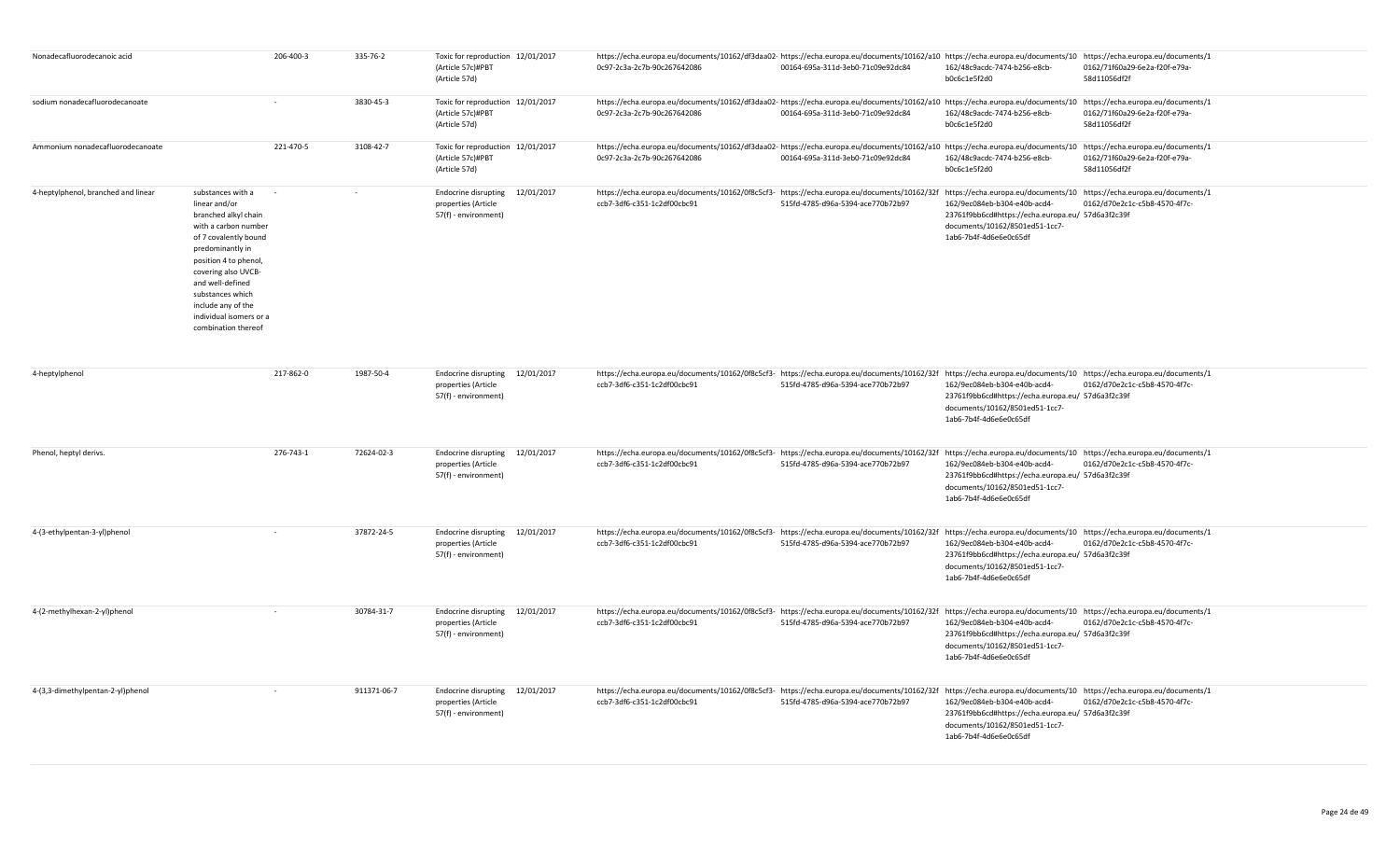| 4-(3-methylhexan-2-yl)phenol                | 854904-93-1 | Endocrine disrupting 12/01/2017<br>properties (Article<br>57(f) - environment) |            | https://echa.europa.eu/documents/10162/0f8c5cf3- https://echa.europa.eu/documents/10162/32f https://echa.europa.eu/documents/10 https://echa.europa.eu/documents/10<br>ccb7-3df6-c351-1c2df00cbc91                                     | 515fd-4785-d96a-5394-ace770b72b97 | 162/9ec084eb-b304-e40b-acd4-<br>23761f9bb6cd#https://echa.europa.eu/ 57d6a3f2c39f<br>documents/10162/8501ed51-1cc7-<br>1ab6-7b4f-4d6e6e0c65df | 0162/d70e2c1c-c5b8-4570-4f7c- |  |
|---------------------------------------------|-------------|--------------------------------------------------------------------------------|------------|----------------------------------------------------------------------------------------------------------------------------------------------------------------------------------------------------------------------------------------|-----------------------------------|-----------------------------------------------------------------------------------------------------------------------------------------------|-------------------------------|--|
| 4-(4,4-dimethylpentan-2-yl)phenol           | 911371-07-8 | Endocrine disrupting 12/01/2017<br>properties (Article<br>57(f) - environment) |            | https://echa.europa.eu/documents/10162/0f8c5cf3- https://echa.europa.eu/documents/10162/32f https://echa.europa.eu/documents/10 https://echa.europa.eu/documents/10 https://echa.europa.eu/documents/10<br>ccb7-3df6-c351-1c2df00cbc91 | 515fd-4785-d96a-5394-ace770b72b97 | 162/9ec084eb-b304-e40b-acd4-<br>23761f9bb6cd#https://echa.europa.eu/ 57d6a3f2c39f<br>documents/10162/8501ed51-1cc7-<br>1ab6-7b4f-4d6e6e0c65df | 0162/d70e2c1c-c5b8-4570-4f7c- |  |
| 4-(4-methylhexan-2-yl)phenol<br>$\sim$      | 71945-81-8  | Endocrine disrupting 12/01/2017<br>properties (Article<br>57(f) - environment) |            | https://echa.europa.eu/documents/10162/0f8c5cf3- https://echa.europa.eu/documents/10162/32f https://echa.europa.eu/documents/10 https://echa.europa.eu/documents/1<br>ccb7-3df6-c351-1c2df00cbc91                                      | 515fd-4785-d96a-5394-ace770b72b97 | 162/9ec084eb-b304-e40b-acd4-<br>23761f9bb6cd#https://echa.europa.eu/ 57d6a3f2c39f<br>documents/10162/8501ed51-1cc7-<br>1ab6-7b4f-4d6e6e0c65df | 0162/d70e2c1c-c5b8-4570-4f7c- |  |
| 4-(5-methylhexan-2-yl)phenol                | 857629-71-1 | Endocrine disrupting 12/01/2017<br>properties (Article<br>57(f) - environment) |            | https://echa.europa.eu/documents/10162/0f8c5cf3- https://echa.europa.eu/documents/10162/32f https://echa.europa.eu/documents/10 https://echa.europa.eu/documents/1<br>ccb7-3df6-c351-1c2df00cbc91                                      | 515fd-4785-d96a-5394-ace770b72b97 | 162/9ec084eb-b304-e40b-acd4-<br>23761f9bb6cd#https://echa.europa.eu/ 57d6a3f2c39f<br>documents/10162/8501ed51-1cc7-<br>1ab6-7b4f-4d6e6e0c65df | 0162/d70e2c1c-c5b8-4570-4f7c- |  |
| 4-(2,2-dimethylpentan-3-yl)phenol<br>$\sim$ | 861010-65-3 | <b>Endocrine disrupting</b><br>properties (Article<br>57(f) - environment)     | 12/01/2017 | https://echa.europa.eu/documents/10162/0f8c5cf3- https://echa.europa.eu/documents/10162/32f https://echa.europa.eu/documents/10 https://echa.europa.eu/documents/1<br>ccb7-3df6-c351-1c2df00cbc91                                      | 515fd-4785-d96a-5394-ace770b72b97 | 162/9ec084eb-b304-e40b-acd4-<br>23761f9bb6cd#https://echa.europa.eu/ 57d6a3f2c39f<br>documents/10162/8501ed51-1cc7-<br>1ab6-7b4f-4d6e6e0c65df | 0162/d70e2c1c-c5b8-4570-4f7c- |  |
| 4-(3-methylhexan-3-yl)phenol<br>$\sim$      | 30784-32-8  | <b>Endocrine disrupting</b><br>properties (Article<br>57(f) - environment)     | 12/01/2017 | https://echa.europa.eu/documents/10162/0f8c5cf3- https://echa.europa.eu/documents/10162/32f https://echa.europa.eu/documents/10 https://echa.europa.eu/documents/1<br>ccb7-3df6-c351-1c2df00cbc91                                      | 515fd-4785-d96a-5394-ace770b72b97 | 162/9ec084eb-b304-e40b-acd4-<br>23761f9bb6cd#https://echa.europa.eu/ 57d6a3f2c39f<br>documents/10162/8501ed51-1cc7-<br>1ab6-7b4f-4d6e6e0c65df | 0162/d70e2c1c-c5b8-4570-4f7c- |  |
| 4-(heptan-3-yl)phenol<br>$\sim$             | 6465-74-3   | Endocrine disrupting<br>properties (Article<br>57(f) - environment)            | 12/01/2017 | https://echa.europa.eu/documents/10162/0f8c5cf3- https://echa.europa.eu/documents/10162/32f https://echa.europa.eu/documents/10 https://echa.europa.eu/documents/1<br>ccb7-3df6-c351-1c2df00cbc91                                      | 515fd-4785-d96a-5394-ace770b72b97 | 162/9ec084eb-b304-e40b-acd4-<br>23761f9bb6cd#https://echa.europa.eu/ 57d6a3f2c39f<br>documents/10162/8501ed51-1cc7-<br>1ab6-7b4f-4d6e6e0c65df | 0162/d70e2c1c-c5b8-4570-4f7c- |  |
| 4-(heptan-2-yl)phenol                       | 6863-24-7   | <b>Endocrine disrupting</b><br>properties (Article<br>57(f) - environment)     | 12/01/2017 | https://echa.europa.eu/documents/10162/0f8c5cf3- https://echa.europa.eu/documents/10162/32f https://echa.europa.eu/documents/10 https://echa.europa.eu/documents/10 https://echa.europa.eu/documents/10<br>ccb7-3df6-c351-1c2df00cbc91 | 515fd-4785-d96a-5394-ace770b72b97 | 162/9ec084eb-b304-e40b-acd4-<br>23761f9bb6cd#https://echa.europa.eu/ 57d6a3f2c39f<br>documents/10162/8501ed51-1cc7-<br>1ab6-7b4f-4d6e6e0c65df | 0162/d70e2c1c-c5b8-4570-4f7c- |  |
| 4-(heptan-4-yl)phenol                       | 6465-71-0   | Endocrine disrupting 12/01/2017<br>properties (Article<br>57(f) - environment) |            | https://echa.europa.eu/documents/10162/0f8c5cf3- https://echa.europa.eu/documents/10162/32f https://echa.europa.eu/documents/10 https://echa.europa.eu/documents/10 https://echa.europa.eu/documents/10<br>ccb7-3df6-c351-1c2df00cbc91 | 515fd-4785-d96a-5394-ace770b72b97 | 162/9ec084eb-b304-e40b-acd4-<br>23761f9bb6cd#https://echa.europa.eu/ 57d6a3f2c39f<br>documents/10162/8501ed51-1cc7-<br>1ab6-7b4f-4d6e6e0c65df | 0162/d70e2c1c-c5b8-4570-4f7c- |  |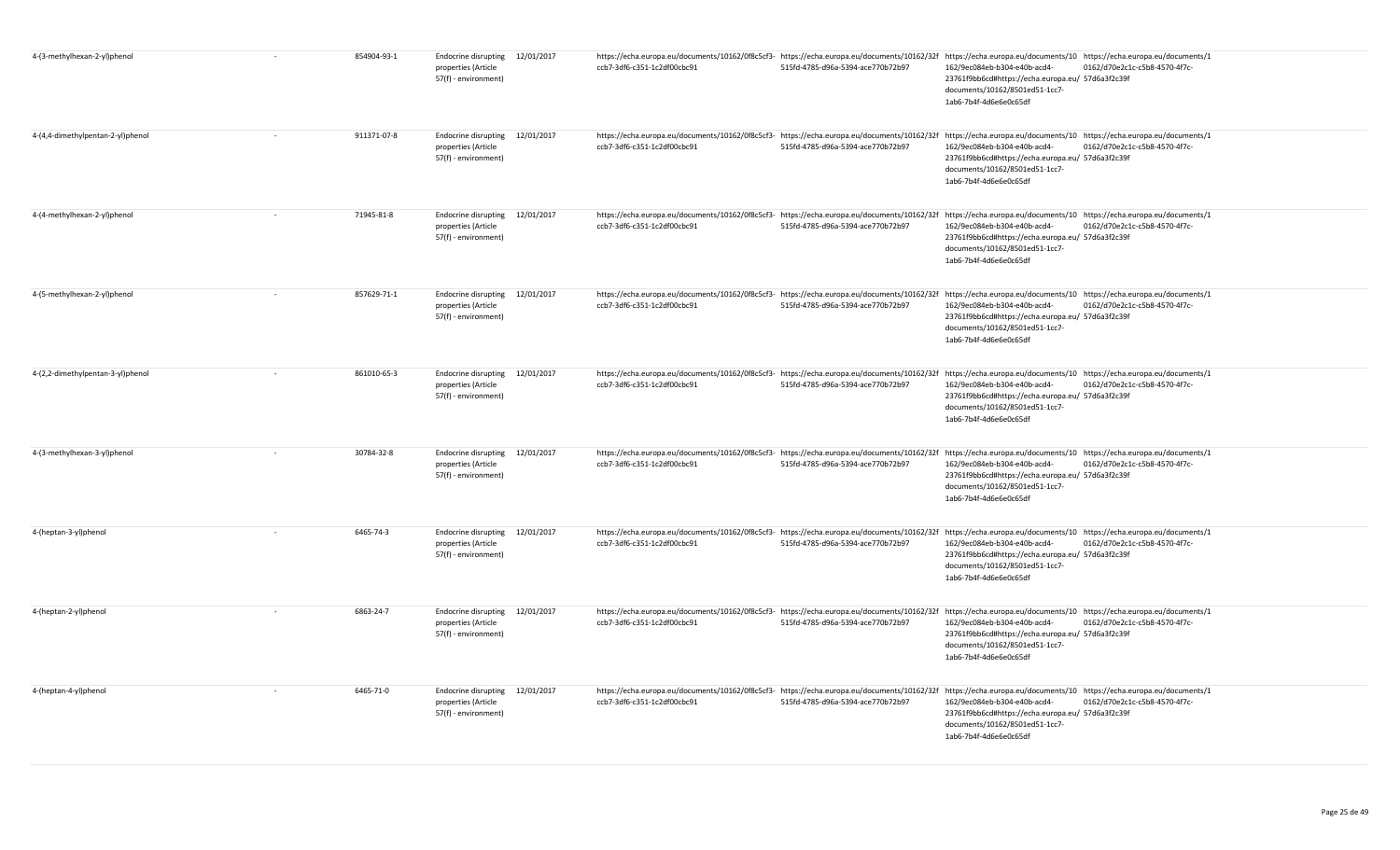| 4-(3-ethylpentyl)phenol                           | 911370-98-4  | Endocrine disrupting 12/01/2017<br>properties (Article<br>57(f) - environment) |            | https://echa.europa.eu/documents/10162/0f8c5cf3- https://echa.europa.eu/documents/10162/32f https://echa.europa.eu/documents/10 https://echa.europa.eu/documents/10 https://echa.europa.eu/documents/10<br>ccb7-3df6-c351-1c2df00cbc91                        | 515fd-4785-d96a-5394-ace770b72b97 | 162/9ec084eb-b304-e40b-acd4-<br>23761f9bb6cd#https://echa.europa.eu/ 57d6a3f2c39f<br>documents/10162/8501ed51-1cc7-<br>1ab6-7b4f-4d6e6e0c65df | 0162/d70e2c1c-c5b8-4570-4f7c- |  |
|---------------------------------------------------|--------------|--------------------------------------------------------------------------------|------------|---------------------------------------------------------------------------------------------------------------------------------------------------------------------------------------------------------------------------------------------------------------|-----------------------------------|-----------------------------------------------------------------------------------------------------------------------------------------------|-------------------------------|--|
| 4-(3-methylhexyl)phenol                           | 102570-52-5  | Endocrine disrupting 12/01/2017<br>properties (Article<br>57(f) - environment) |            | https://echa.europa.eu/documents/10162/0f8c5cf3- https://echa.europa.eu/documents/10162/32f https://echa.europa.eu/documents/10 https://echa.europa.eu/documents/10 https://echa.europa.eu/documents/10<br>ccb7-3df6-c351-1c2df00cbc91                        | 515fd-4785-d96a-5394-ace770b72b97 | 162/9ec084eb-b304-e40b-acd4-<br>23761f9bb6cd#https://echa.europa.eu/ 57d6a3f2c39f<br>documents/10162/8501ed51-1cc7-<br>1ab6-7b4f-4d6e6e0c65df | 0162/d70e2c1c-c5b8-4570-4f7c- |  |
| 4-(4-methylhexyl)phenol<br>$\sim$                 | 1139800-98-8 | Endocrine disrupting 12/01/2017<br>properties (Article<br>57(f) - environment) |            | https://echa.europa.eu/documents/10162/0f8c5cf3- https://echa.europa.eu/documents/10162/32f https://echa.europa.eu/documents/10 https://echa.europa.eu/documents/1<br>ccb7-3df6-c351-1c2df00cbc91                                                             | 515fd-4785-d96a-5394-ace770b72b97 | 162/9ec084eb-b304-e40b-acd4-<br>23761f9bb6cd#https://echa.europa.eu/ 57d6a3f2c39f<br>documents/10162/8501ed51-1cc7-<br>1ab6-7b4f-4d6e6e0c65df | 0162/d70e2c1c-c5b8-4570-4f7c- |  |
| 4-(5-methylhexyl)phenol<br>$\sim$                 | 100532-36-3  | Endocrine disrupting 12/01/2017<br>properties (Article<br>57(f) - environment) |            | https://echa.europa.eu/documents/10162/0f8c5cf3- https://echa.europa.eu/documents/10162/32f https://echa.europa.eu/documents/10 https://echa.europa.eu/documents/1<br>ccb7-3df6-c351-1c2df00cbc91                                                             | 515fd-4785-d96a-5394-ace770b72b97 | 162/9ec084eb-b304-e40b-acd4-<br>23761f9bb6cd#https://echa.europa.eu/ 57d6a3f2c39f<br>documents/10162/8501ed51-1cc7-<br>1ab6-7b4f-4d6e6e0c65df | 0162/d70e2c1c-c5b8-4570-4f7c- |  |
| 4-(2,4-dimethylpentan-3-yl)phenol<br>$\sim$       | 1824346-00-0 | <b>Endocrine disrupting</b><br>properties (Article<br>57(f) - environment)     | 12/01/2017 | https://echa.europa.eu/documents/10162/0f8c5cf3- https://echa.europa.eu/documents/10162/32f https://echa.europa.eu/documents/10 https://echa.europa.eu/documents/10 https://echa.europa.eu/documents/10 https://echa.europa.eu<br>ccb7-3df6-c351-1c2df00cbc91 | 515fd-4785-d96a-5394-ace770b72b97 | 162/9ec084eb-b304-e40b-acd4-<br>23761f9bb6cd#https://echa.europa.eu/ 57d6a3f2c39f<br>documents/10162/8501ed51-1cc7-<br>1ab6-7b4f-4d6e6e0c65df | 0162/d70e2c1c-c5b8-4570-4f7c- |  |
| Phenol, 4-tert-heptyl-<br>$\sim$                  | 288864-02-8  | <b>Endocrine disrupting</b><br>properties (Article<br>57(f) - environment)     | 12/01/2017 | https://echa.europa.eu/documents/10162/0f8c5cf3- https://echa.europa.eu/documents/10162/32f https://echa.europa.eu/documents/10 https://echa.europa.eu/documents/1<br>ccb7-3df6-c351-1c2df00cbc91                                                             | 515fd-4785-d96a-5394-ace770b72b97 | 162/9ec084eb-b304-e40b-acd4-<br>23761f9bb6cd#https://echa.europa.eu/ 57d6a3f2c39f<br>documents/10162/8501ed51-1cc7-<br>1ab6-7b4f-4d6e6e0c65df | 0162/d70e2c1c-c5b8-4570-4f7c- |  |
| Phenol, 4-(1-ethyl-1,2-dimethylpropyl)-<br>$\sim$ | 30784-27-1   | <b>Endocrine disrupting</b><br>properties (Article<br>57(f) - environment)     | 12/01/2017 | https://echa.europa.eu/documents/10162/0f8c5cf3- https://echa.europa.eu/documents/10162/32f https://echa.europa.eu/documents/10 https://echa.europa.eu/documents/1<br>ccb7-3df6-c351-1c2df00cbc91                                                             | 515fd-4785-d96a-5394-ace770b72b97 | 162/9ec084eb-b304-e40b-acd4-<br>23761f9bb6cd#https://echa.europa.eu/ 57d6a3f2c39f<br>documents/10162/8501ed51-1cc7-<br>1ab6-7b4f-4d6e6e0c65df | 0162/d70e2c1c-c5b8-4570-4f7c- |  |
| 4-(2,3-dimethylpentan-2-yl)phenol                 | 861011-60-1  | Endocrine disrupting 12/01/2017<br>properties (Article<br>57(f) - environment) |            | https://echa.europa.eu/documents/10162/0f8c5cf3- https://echa.europa.eu/documents/10162/32f https://echa.europa.eu/documents/10 https://echa.europa.eu/documents/1<br>ccb7-3df6-c351-1c2df00cbc91                                                             | 515fd-4785-d96a-5394-ace770b72b97 | 162/9ec084eb-b304-e40b-acd4-<br>23761f9bb6cd#https://echa.europa.eu/ 57d6a3f2c39f<br>documents/10162/8501ed51-1cc7-<br>1ab6-7b4f-4d6e6e0c65df | 0162/d70e2c1c-c5b8-4570-4f7c- |  |
| 4-(2,4-dimethylpentan-2-yl)phenol                 | 33104-11-9   | Endocrine disrupting 12/01/2017<br>properties (Article<br>57(f) - environment) |            | https://echa.europa.eu/documents/10162/0f8c5cf3- https://echa.europa.eu/documents/10162/32f https://echa.europa.eu/documents/10 https://echa.europa.eu/documents/1<br>ccb7-3df6-c351-1c2df00cbc91                                                             | 515fd-4785-d96a-5394-ace770b72b97 | 162/9ec084eb-b304-e40b-acd4-<br>23761f9bb6cd#https://echa.europa.eu/ 57d6a3f2c39f<br>documents/10162/8501ed51-1cc7-<br>1ab6-7b4f-4d6e6e0c65df | 0162/d70e2c1c-c5b8-4570-4f7c- |  |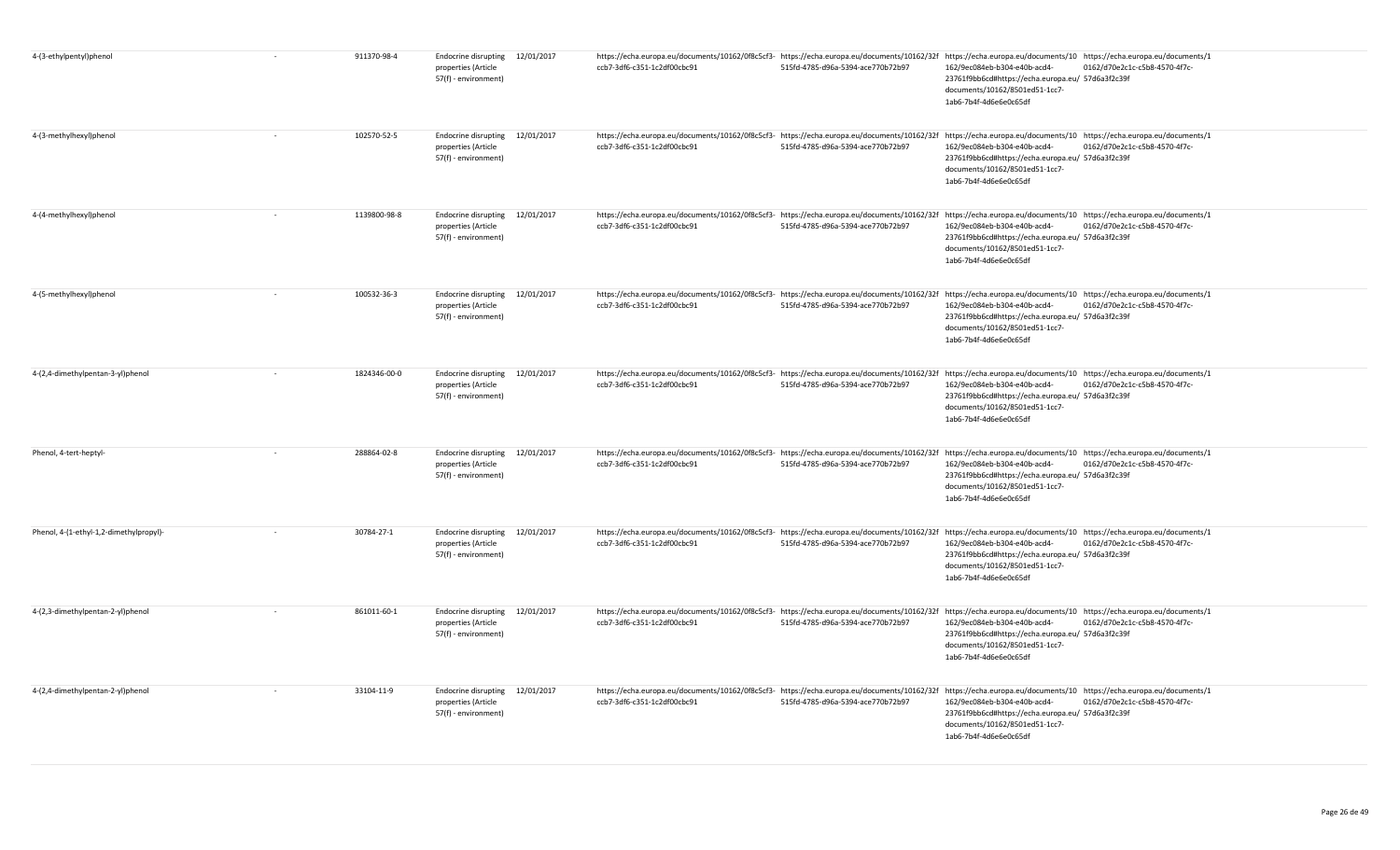| 4-(2,3,3-trimethylbutan-2-yl)phenol                                      |           | 72861-06-4    | Endocrine disrupting 12/01/2017<br>properties (Article<br>57(f) - environment)                                                                                                                        | https://echa.europa.eu/documents/10162/0f8c5cf3- https://echa.europa.eu/documents/10162/32f https://echa.europa.eu/documents/10 https://echa.europa.eu/documents/1<br>ccb7-3df6-c351-1c2df00cbc91                                                                                                                                                                        | 515fd-4785-d96a-5394-ace770b72b97 | 162/9ec084eb-b304-e40b-acd4-<br>23761f9bb6cd#https://echa.europa.eu/ 57d6a3f2c39f<br>documents/10162/8501ed51-1cc7-<br>1ab6-7b4f-4d6e6e0c65df                                                                                                                                                                                   | 0162/d70e2c1c-c5b8-4570-4f7c-                                                                             |
|--------------------------------------------------------------------------|-----------|---------------|-------------------------------------------------------------------------------------------------------------------------------------------------------------------------------------------------------|--------------------------------------------------------------------------------------------------------------------------------------------------------------------------------------------------------------------------------------------------------------------------------------------------------------------------------------------------------------------------|-----------------------------------|---------------------------------------------------------------------------------------------------------------------------------------------------------------------------------------------------------------------------------------------------------------------------------------------------------------------------------|-----------------------------------------------------------------------------------------------------------|
| 4-(5-methylhexan-3-yl)phenol                                             |           | 854904-92-0   | Endocrine disrupting 12/01/2017<br>properties (Article<br>57(f) - environment)                                                                                                                        | https://echa.europa.eu/documents/10162/0f8c5cf3- https://echa.europa.eu/documents/10162/32f https://echa.europa.eu/documents/10 https://echa.europa.eu/documents/1<br>ccb7-3df6-c351-1c2df00cbc91                                                                                                                                                                        | 515fd-4785-d96a-5394-ace770b72b97 | 162/9ec084eb-b304-e40b-acd4-<br>23761f9bb6cd#https://echa.europa.eu/ 57d6a3f2c39f<br>documents/10162/8501ed51-1cc7-<br>1ab6-7b4f-4d6e6e0c65df                                                                                                                                                                                   | 0162/d70e2c1c-c5b8-4570-4f7c-                                                                             |
| 4,4'-isopropylidenediphenol<br>Bisphenol A; BPA                          | 201-245-8 | $80 - 05 - 7$ | Toxic for reproduction 12/01/2017<br>(Article<br>57c)#Endocrine<br>disrupting properties<br>(Article 57(f) -<br>environment)#Endocri<br>ne disrupting<br>properties (Article<br>57(f) - human health) | https://echa.europa.eu/documents/10162/36834f25-https://echa.europa.eu/documents/10162/a6d https://echa.europa.eu/documents/10 https://echa.europa.eu/documents/1<br>582c-0855-37fb-<br>bd20b409382c#https://echa.europa.eu/documents/<br>10162/eeed2c09-2263-25ad-49cd-<br>a0926736c877#https://echa.europa.eu/documents/<br>10162/ede153a4-db00-daf6-120f-6b6ccce0c539 | c6937-ccec-1024-8282-8304a76549fa | 162/b10d6a00-8e47-9b14-4f61-<br>c779a8dc8450#https://echa.europa.eu/ 6f90ed3a7a5e#https://echa.europa.e<br>documents/10162/908badc9-e65d-<br>3bae-933a-<br>3512a9262e59#https://echa.europa.eu 2ea81f517ada#https://echa.europa.e<br>/documents/10162/769b2777-19cd-9fff- u/documents/10162/4b8caa8c-125d-<br>33c4-54fe6d8290d5 | 0162/9abf8b9b-9f39-f9fb-ad06-<br>u/documents/10162/fef2066e-2d2b-<br>677b-71c9-<br>c1d2-fb59-06b2f0545fbb |
| Benzo[def]chrysene (Benzo[a]pyrene)                                      | 200-028-5 | $50 - 32 - 8$ | Carcinogenic (Article<br>20/06/2016<br>57a)#Mutagenic<br>(Article 57b)#Toxic for<br>reproduction (Article<br>57c)#PBT (Article<br>57d)#vPvB (Article<br>57e)                                          | https://echa.europa.eu/documents/10162/4b054c5b- https://echa.europa.eu/documents/10162/75a https://echa.europa.eu/documents/10 https://echa.europa.eu/documents/1<br>8511-4a30-8ef8-35ab143b4fd0                                                                                                                                                                        | d6d26-78d9-4903-b06a-cf69953713dc | 162/985e117f-38e2-4d45-9d0c-<br>94413dd0462e                                                                                                                                                                                                                                                                                    | 0162/040bf73f-9e4f-57c7-d32b-<br>43bd8880702d                                                             |
| Perfluorononan-1-oic-acid and its sodium and<br>ammonium salts           | $\sim$    | $\sim$        | Toxic for reproduction 17/12/2015<br>(Article 57c)#PBT<br>(Article 57d)                                                                                                                               | https://echa.europa.eu/documents/10162/725df6cb- https://echa.europa.eu/documents/10162/2aa https://echa.europa.eu/documents/10 https://echa.europa.eu/documents/1<br>070c-48c9-89a5-500ee2dabe16                                                                                                                                                                        | 67f6e-621e-4337-84aa-076f0de11f4e | 162/48ae5fe3-9436-4a10-a533-<br>ed642b92ce47                                                                                                                                                                                                                                                                                    | 0162/d6543a35-481d-c564-314b-<br>e2080bb787b6                                                             |
| Perfluorononan-1-oic-acid                                                | 206-801-3 | 375-95-1      | Toxic for reproduction 17/12/2015<br>(Article 57c)#PBT<br>(Article 57d)                                                                                                                               | https://echa.europa.eu/documents/10162/725df6cb- https://echa.europa.eu/documents/10162/2aa https://echa.europa.eu/documents/10 https://echa.europa.eu/documents/1<br>070c-48c9-89a5-500ee2dabe16                                                                                                                                                                        | 67f6e-621e-4337-84aa-076f0de11f4e | 162/48ae5fe3-9436-4a10-a533-<br>ed642b92ce47                                                                                                                                                                                                                                                                                    | 0162/d6543a35-481d-c564-314b-<br>e2080bb787b6                                                             |
| Sodium salts of perfluorononan-1-oic-acid                                |           | 21049-39-8    | Toxic for reproduction 17/12/2015<br>(Article 57c)#PBT<br>(Article 57d)                                                                                                                               | https://echa.europa.eu/documents/10162/725df6cb- https://echa.europa.eu/documents/10162/2aa https://echa.europa.eu/documents/10 https://echa.europa.eu/documents/1<br>070c-48c9-89a5-500ee2dabe16                                                                                                                                                                        | 67f6e-621e-4337-84aa-076f0de11f4e | 162/48ae5fe3-9436-4a10-a533-<br>ed642b92ce47                                                                                                                                                                                                                                                                                    | 0162/d6543a35-481d-c564-314b-<br>e2080bb787b6                                                             |
| Ammonium salts of perfluorononan-1-oic-acid                              |           | 4149-60-4     | Toxic for reproduction 17/12/2015<br>(Article 57c)#PBT<br>(Article 57d)                                                                                                                               | https://echa.europa.eu/documents/10162/725df6cb-https://echa.europa.eu/documents/10162/2aa https://echa.europa.eu/documents/10 https://echa.europa.eu/documents/1<br>070c-48c9-89a5-500ee2dabe16                                                                                                                                                                         | 67f6e-621e-4337-84aa-076f0de11f4e | 162/48ae5fe3-9436-4a10-a533-<br>ed642b92ce47                                                                                                                                                                                                                                                                                    | 0162/d6543a35-481d-c564-314b-<br>e2080bb787b6                                                             |
| Nitrobenzene                                                             | 202-716-0 | 98-95-3       | Toxic for reproduction 17/12/2015<br>(Article 57c)                                                                                                                                                    | https://echa.europa.eu/documents/10162/bcde2926-https://echa.europa.eu/documents/10162/d51-https://echa.europa.eu/documents/10 https://echa.europa.eu/documents/1<br>a00e-4389-8e48-67122bceba67                                                                                                                                                                         | c9722-aed2-47a0-8356-831db2066b0a | 162/d71ba080-df7e-42e6-a76f-<br>4eec3880ebe5                                                                                                                                                                                                                                                                                    | 0162/d0e3c2a3-d273-70ee-3191-<br>d939681c22f4                                                             |
| 2-(2H-benzotriazol-2-yl)-4-(tert-butyl)-6-(sec-<br>butyl)phenol (UV-350) | 253-037-1 | 36437-37-3    | vPvB (Article 57e)<br>17/12/2015                                                                                                                                                                      | https://echa.europa.eu/documents/10162/aca017f7- https://echa.europa.eu/documents/10162/272 https://echa.europa.eu/documents/10 https://echa.europa.eu/documents/1<br>ce9f-4bce-a991-7c9e911a3ddd                                                                                                                                                                        | 1734c-c482-493b-82e8-3b4d131a6507 | 162/13121440-8260-4e04-bc10-<br>5dcad34c7ac0                                                                                                                                                                                                                                                                                    | 0162/118b1880-d7bc-b1ed-3539-<br>bf39a3fda3bb                                                             |
| 2,4-di-tert-butyl-6-(5-chlorobenzotriazol-2-<br>yl)phenol (UV-327)       | 223-383-8 | 3864-99-1     | vPvB (Article 57e)<br>17/12/2015                                                                                                                                                                      | https://echa.europa.eu/documents/10162/86a55090·https://echa.europa.eu/documents/10162/b9c https://echa.europa.eu/documents/10 https://echa.europa.eu/documents/1<br>a222-4389-83d6-4859f9efb875                                                                                                                                                                         | 11f35-3120-4aa0-abec-d80c9aeb3786 | 162/5d71b975-bba0-482d-9a5e-<br>a102c7a0fc0d                                                                                                                                                                                                                                                                                    | 0162/2a1e557b-3091-610d-3175-<br>3b08da084dbd                                                             |
| 1,3-propanesultone                                                       | 214-317-9 | 1120-71-4     | Carcinogenic (Article<br>17/12/2015<br>57a)                                                                                                                                                           | https://echa.europa.eu/documents/10162/513d6dfe- https://echa.europa.eu/documents/10162/ab2 https://echa.europa.eu/documents/10 https://echa.europa.eu/documents/1<br>b82b-a513-687a-d7a8ce6e8a59                                                                                                                                                                        | bd960-50e9-44b4-a02d-4a3c9a622bdc | 162/08f7169e-1697-4323-b13a-<br>b037046eff96                                                                                                                                                                                                                                                                                    | 0162/22a7e514-1415-8815-b17d-<br>a91d4e671812                                                             |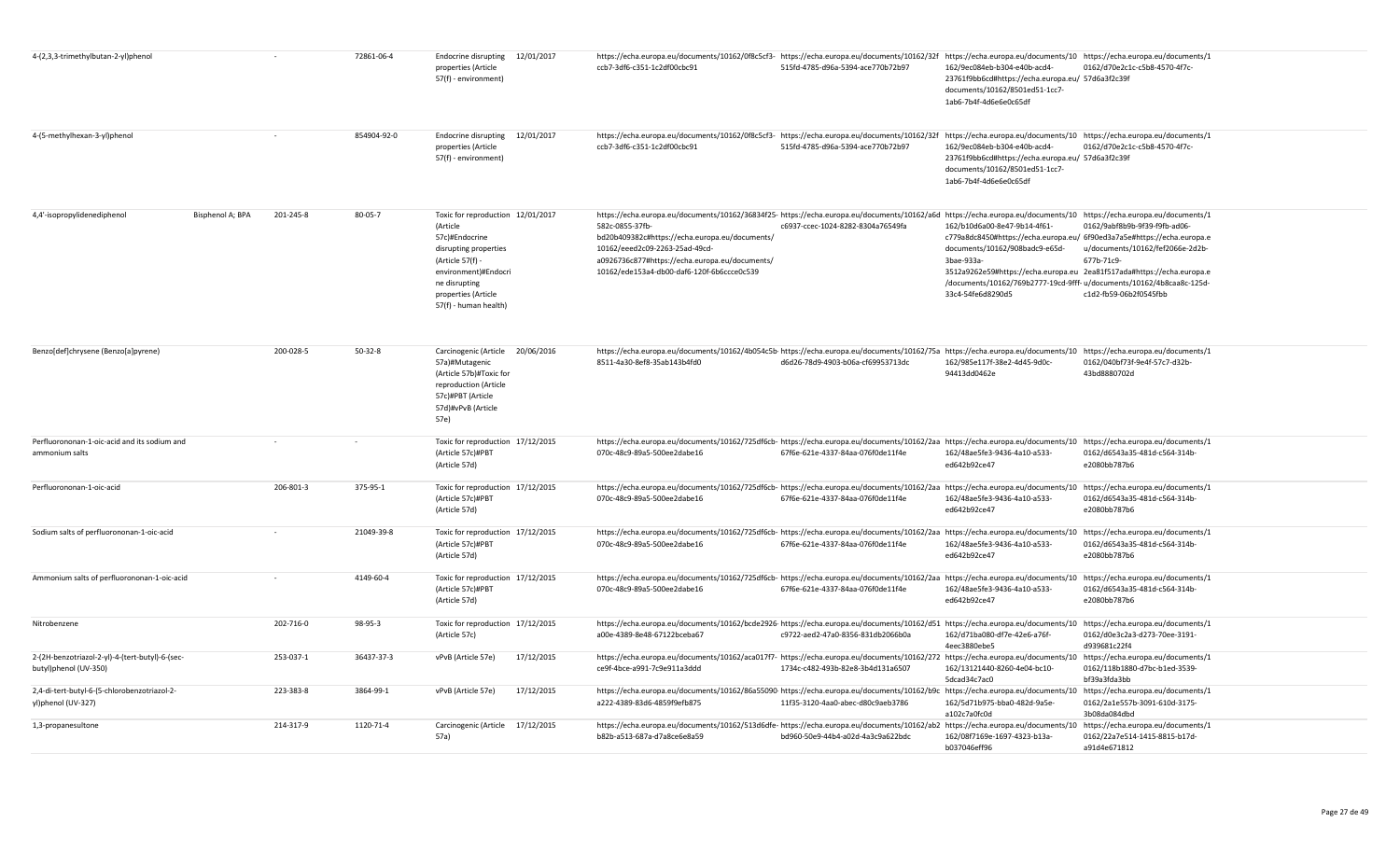| 5-sec-butyl-2-(2,4-dimethylcyclohex-3-en-1-yl)- covering any of the<br>5-methyl-1,3-dioxane [1], 5-sec-butyl-2-(4,6-<br>dimethylcyclohex-3-en-1-yl)-5-methyl-1,3-<br>dioxane [2]                                                                                                                                                                                                                                                                                                                             | individual<br>stereoisomers of [1]<br>and [2] or any<br>combination thereof |           |             | vPvB (Article 57e) | 15/06/2015 | https://echa.europa.eu/documents/10162/f7c78fc1- https://echa.europa.eu/documents/10162/c87 https://echa.europa.eu/documents/10 https://echa.europa.eu/documents/1<br>bc3e-4913-9a8f-1f57e03326e4  | c2930-58af-20dd-8394-afcd0d96ee3f | 162/a4fac134-09e6-43c1-a65f-<br>dfaee5f85731                                                                           | 0162/8831bc31-c2e0-f702-ef41-<br>fb3a49ec0789 |
|--------------------------------------------------------------------------------------------------------------------------------------------------------------------------------------------------------------------------------------------------------------------------------------------------------------------------------------------------------------------------------------------------------------------------------------------------------------------------------------------------------------|-----------------------------------------------------------------------------|-----------|-------------|--------------------|------------|----------------------------------------------------------------------------------------------------------------------------------------------------------------------------------------------------|-----------------------------------|------------------------------------------------------------------------------------------------------------------------|-----------------------------------------------|
| Reaction mass of 5-[(2R)-butan-2-yl]-2-[(1R,2R)-<br>2,4-dimethylcyclohex-3-en-1-yl]-5-methyl-1,3-<br>dioxane and 5-[(2R)-butan-2-yl]-2-[(1R,6R)-4,6-<br>dimethylcyclohex-3-en-1-yl]-5-methyl-1,3-<br>dioxane and 5-[(2S)-butan-2-yl]-2-[(1R,2R)-2,4-<br>dimethylcyclohex-3-en-1-yl]-5-methyl-1,3-<br>dioxane and 5-[(2S)-butan-2-yl]-2-[(1S,2R)-2,4-<br>dimethylcyclohex-3-en-1-yl]-5-methyl-1,3-<br>dioxane and 5-[(2S)-butan-2-yl]-2-[(1S,6R)-4,6-<br>dimethylcyclohex-3-en-1-yl]-5-methyl-1,3-<br>dioxane |                                                                             |           |             | vPvB (Article 57e) | 15/06/2015 | https://echa.europa.eu/documents/10162/f7c78fc1-https://echa.europa.eu/documents/10162/c87https://echa.europa.eu/documents/10https://echa.europa.eu/documents/1<br>bc3e-4913-9a8f-1f57e03326e4     | c2930-58af-20dd-8394-afcd0d96ee3f | 162/a4fac134-09e6-43c1-a65f-<br>dfaee5f85731                                                                           | 0162/8831bc31-c2e0-f702-ef41-<br>fb3a49ec0789 |
| 2-(2,4-Dimethylcyclohex-3-ene-1-yl)-5-methyl-<br>(1-methylpropyl)-1,3-dioxane                                                                                                                                                                                                                                                                                                                                                                                                                                |                                                                             |           | 117933-89-8 | vPvB (Article 57e) | 15/06/2015 | https://echa.europa.eu/documents/10162/f7c78fc1-https://echa.europa.eu/documents/10162/c87https://echa.europa.eu/documents/10https://echa.europa.eu/documents/10<br>bc3e-4913-9a8f-1f57e03326e4    | c2930-58af-20dd-8394-afcd0d96ee3f | 162/a4fac134-09e6-43c1-a65f-<br>dfaee5f85731                                                                           | 0162/8831bc31-c2e0-f702-ef41-<br>fb3a49ec0789 |
| 5-sec-butyl-2-(4,6-dimethylcyclohex-3-en-1-yl)-<br>5-methyl-1,3-dioxane                                                                                                                                                                                                                                                                                                                                                                                                                                      |                                                                             |           |             | vPvB (Article 57e) | 15/06/2015 | https://echa.europa.eu/documents/10162/f7c78fc1- https://echa.europa.eu/documents/10162/c87 https://echa.europa.eu/documents/10 https://echa.europa.eu/documents/10<br>bc3e-4913-9a8f-1f57e03326e4 | c2930-58af-20dd-8394-afcd0d96ee3f | 162/a4fac134-09e6-43c1-a65f-<br>dfaee5f85731                                                                           | 0162/8831bc31-c2e0-f702-ef41-<br>fb3a49ec0789 |
| 1,3-Dioxane, 2-(2,4-dimethyl-3-cyclohexen-1-<br>yl)-5-methyl-5-(1-methylpropyl)-                                                                                                                                                                                                                                                                                                                                                                                                                             |                                                                             |           | 186309-28-4 | vPvB (Article 57e) | 15/06/2015 | https://echa.europa.eu/documents/10162/f7c78fc1-https://echa.europa.eu/documents/10162/c87https://echa.europa.eu/documents/10https://echa.europa.eu/documents/1<br>bc3e-4913-9a8f-1f57e03326e4     | c2930-58af-20dd-8394-afcd0d96ee3f | 162/a4fac134-09e6-43c1-a65f-<br>dfaee5f85731                                                                           | 0162/8831bc31-c2e0-f702-ef41-<br>fb3a49ec0789 |
| 1,3-Dioxane, 2-[(1R,2R)-2,4-dimethyl-3-<br>cyclohexen-1-yl]-5-methyl-5-(1-methylpropyl)-<br>, cis-                                                                                                                                                                                                                                                                                                                                                                                                           |                                                                             |           | 676367-05-8 | vPvB (Article 57e) | 15/06/2015 | https://echa.europa.eu/documents/10162/f7c78fc1-https://echa.europa.eu/documents/10162/c87https://echa.europa.eu/documents/10https://echa.europa.eu/documents/1<br>bc3e-4913-9a8f-1f57e03326e4     | c2930-58af-20dd-8394-afcd0d96ee3f | 162/a4fac134-09e6-43c1-a65f-<br>dfaee5f85731                                                                           | 0162/8831bc31-c2e0-f702-ef41-<br>fb3a49ec0789 |
| 1,3-Dioxane, 2-[(1R,2R)-2,4-dimethyl-3-<br>cyclohexen-1-yl]-5-methyl-5-(1-methylpropyl)-<br>. cis-rel-                                                                                                                                                                                                                                                                                                                                                                                                       |                                                                             |           | 343934-04-3 | vPvB (Article 57e) | 15/06/2015 | https://echa.europa.eu/documents/10162/f7c78fc1-https://echa.europa.eu/documents/10162/c87https://echa.europa.eu/documents/10https://echa.europa.eu/documents/10<br>bc3e-4913-9a8f-1f57e03326e4    | c2930-58af-20dd-8394-afcd0d96ee3f | 162/a4fac134-09e6-43c1-a65f-<br>dfaee5f85731                                                                           | 0162/8831bc31-c2e0-f702-ef41-<br>fb3a49ec0789 |
| 1,3-Dioxane, 2-[(1R,2R)-2,4-dimethyl-3-<br>cyclohexen-1-yl]-5-methyl-5-(1-methylpropyl)-<br>, trans-                                                                                                                                                                                                                                                                                                                                                                                                         |                                                                             |           | 676367-09-2 | vPvB (Article 57e) | 15/06/2015 | https://echa.europa.eu/documents/10162/f7c78fc1-https://echa.europa.eu/documents/10162/c87https://echa.europa.eu/documents/10https://echa.europa.eu/documents/1<br>bc3e-4913-9a8f-1f57e03326e4     | c2930-58af-20dd-8394-afcd0d96ee3f | 162/a4fac134-09e6-43c1-a65f-<br>dfaee5f85731                                                                           | 0162/8831bc31-c2e0-f702-ef41-<br>fb3a49ec0789 |
| 1,3-Dioxane, 2-[(1R,2R)-2,4-dimethyl-3-<br>cyclohexen-1-yl]-5-methyl-5-(1-methylpropyl)-<br>, trans-rel-                                                                                                                                                                                                                                                                                                                                                                                                     |                                                                             |           | 343934-05-4 | vPvB (Article 57e) | 15/06/2015 | https://echa.europa.eu/documents/10162/f7c78fc1- https://echa.europa.eu/documents/10162/c87 https://echa.europa.eu/documents/10 https://echa.europa.eu/documents/1<br>bc3e-4913-9a8f-1f57e03326e4  | c2930-58af-20dd-8394-afcd0d96ee3f | 162/a4fac134-09e6-43c1-a65f-<br>dfaee5f85731                                                                           | 0162/8831bc31-c2e0-f702-ef41-<br>fb3a49ec0789 |
| 1,3-Dioxane, 2-[(1R,2S)-2,4-dimethyl-3-<br>cyclohexen-1-yl]-5-methyl-5-(1-methylpropyl)-<br>, cis-                                                                                                                                                                                                                                                                                                                                                                                                           |                                                                             |           | 676367-04-7 | vPvB (Article 57e) | 15/06/2015 | https://echa.europa.eu/documents/10162/f7c78fc1- https://echa.europa.eu/documents/10162/c87 https://echa.europa.eu/documents/10 https://echa.europa.eu/documents/1<br>bc3e-4913-9a8f-1f57e03326e4  | c2930-58af-20dd-8394-afcd0d96ee3f | 162/a4fac134-09e6-43c1-a65f-<br>dfaee5f85731                                                                           | 0162/8831bc31-c2e0-f702-ef41-<br>fb3a49ec0789 |
| 1,3-Dioxane, 2-[(1R,2S)-2,4-dimethyl-3-<br>cyclohexen-1-yl]-5-methyl-5-(1-methylpropyl)-<br>, trans-                                                                                                                                                                                                                                                                                                                                                                                                         |                                                                             |           | 676367-08-1 | vPvB (Article 57e) | 15/06/2015 | https://echa.europa.eu/documents/10162/f7c78fc1-https://echa.europa.eu/documents/10162/c87<br>bc3e-4913-9a8f-1f57e03326e4                                                                          | c2930-58af-20dd-8394-afcd0d96ee3f | https://echa.europa.eu/documents/10 https://echa.europa.eu/documents/1<br>162/a4fac134-09e6-43c1-a65f-<br>dfaee5f85731 | 0162/8831bc31-c2e0-f702-ef41-<br>fb3a49ec0789 |
| 1,3-Dioxane, 2-[(1S,2R)-2,4-dimethyl-3-<br>cyclohexen-1-yl]-5-methyl-5-(1-methylpropyl)-<br>, cis-                                                                                                                                                                                                                                                                                                                                                                                                           |                                                                             | $\sim$    | 676367-03-6 | vPvB (Article 57e) | 15/06/2015 | https://echa.europa.eu/documents/10162/f7c78fc1- https://echa.europa.eu/documents/10162/c87<br>bc3e-4913-9a8f-1f57e03326e4                                                                         | c2930-58af-20dd-8394-afcd0d96ee3f | https://echa.europa.eu/documents/10 https://echa.europa.eu/documents/1<br>162/a4fac134-09e6-43c1-a65f-<br>dfaee5f85731 | 0162/8831bc31-c2e0-f702-ef41-<br>fb3a49ec0789 |
| 1,3-Dioxane, 2-[(1S,2R)-2,4-dimethyl-3-<br>cyclohexen-1-yl]-5-methyl-5-(1-methylpropyl)-<br>, trans-                                                                                                                                                                                                                                                                                                                                                                                                         |                                                                             | $\sim$    | 676367-07-0 | vPvB (Article 57e) | 15/06/2015 | https://echa.europa.eu/documents/10162/f7c78fc1-https://echa.europa.eu/documents/10162/c87<br>bc3e-4913-9a8f-1f57e03326e4                                                                          | c2930-58af-20dd-8394-afcd0d96ee3f | https://echa.europa.eu/documents/10 https://echa.europa.eu/documents/1<br>162/a4fac134-09e6-43c1-a65f-<br>dfaee5f85731 | 0162/8831bc31-c2e0-f702-ef41-<br>fb3a49ec0789 |
| 1,3-Dioxane, 2-[(1S,2S)-2,4-dimethyl-3-<br>cyclohexen-1-yl]-5-methyl-5-(1-methylpropyl)-                                                                                                                                                                                                                                                                                                                                                                                                                     |                                                                             |           | 676367-02-5 | vPvB (Article 57e) | 15/06/2015 | https://echa.europa.eu/documents/10162/f7c78fc1-https://echa.europa.eu/documents/10162/c87<br>bc3e-4913-9a8f-1f57e03326e4                                                                          | c2930-58af-20dd-8394-afcd0d96ee3f | https://echa.europa.eu/documents/10 https://echa.europa.eu/documents/1<br>162/a4fac134-09e6-43c1-a65f-<br>dfaee5f85731 | 0162/8831bc31-c2e0-f702-ef41-<br>fb3a49ec0789 |
| 1,3-Dioxane, 2-[(1S,2S)-2,4-dimethyl-3-<br>cyclohexen-1-yl]-5-methyl-5-(1-methylpropyl)-<br>, trans-                                                                                                                                                                                                                                                                                                                                                                                                         |                                                                             |           | 676367-06-9 | vPvB (Article 57e) | 15/06/2015 | https://echa.europa.eu/documents/10162/f7c78fc1- https://echa.europa.eu/documents/10162/c87 https://echa.europa.eu/documents/10 https://echa.europa.eu/documents/1<br>bc3e-4913-9a8f-1f57e03326e4  | c2930-58af-20dd-8394-afcd0d96ee3f | 162/a4fac134-09e6-43c1-a65f-<br>dfaee5f85731                                                                           | 0162/8831bc31-c2e0-f702-ef41-<br>fb3a49ec0789 |
| Reaction mass of 5-sec-butyl-2-(2,4-<br>dimethylcyclohex-3-en-1-yl)-5-methyl-1,3-<br>dioxane and 5-sec-butyl-2-(4,6-<br>dimethylcyclohex-3-en-1-yl)-5-methyl-1,3-<br>dioxane                                                                                                                                                                                                                                                                                                                                 |                                                                             | 413-720-9 |             | vPvB (Article 57e) | 15/06/2015 | https://echa.europa.eu/documents/10162/f7c78fc1- https://echa.europa.eu/documents/10162/c87 https://echa.europa.eu/documents/10 https://echa.europa.eu/documents/1<br>bc3e-4913-9a8f-1f57e03326e4  | c2930-58af-20dd-8394-afcd0d96ee3f | 162/a4fac134-09e6-43c1-a65f-<br>dfaee5f85731                                                                           | 0162/8831bc31-c2e0-f702-ef41-<br>fb3a49ec0789 |
| 5-sec-butyl-2-(2,4-dimethylcyclohex-3-en-1-yl)-<br>5-methyl-1,3-dioxane                                                                                                                                                                                                                                                                                                                                                                                                                                      |                                                                             |           |             | vPvB (Article 57e) | 15/06/2015 | https://echa.europa.eu/documents/10162/f7c78fc1- https://echa.europa.eu/documents/10162/c87<br>bc3e-4913-9a8f-1f57e03326e4                                                                         | c2930-58af-20dd-8394-afcd0d96ee3f | https://echa.europa.eu/documents/10 https://echa.europa.eu/documents/1<br>162/a4fac134-09e6-43c1-a65f-<br>dfaee5f85731 | 0162/8831bc31-c2e0-f702-ef41-<br>fb3a49ec0789 |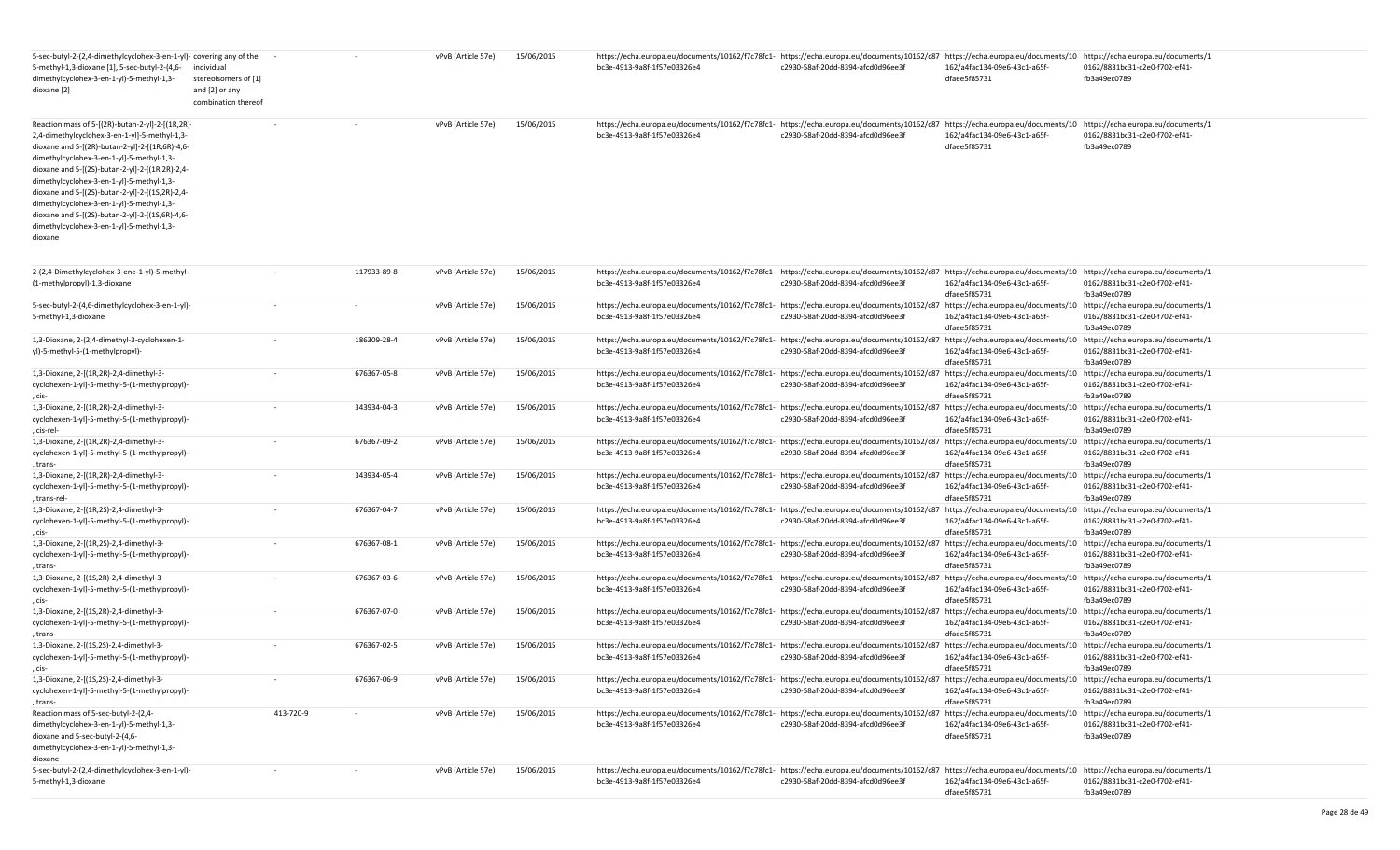| 1,2-benzenedicarboxylic acid, di-C6-10-alkyl<br>esters or mixed decyl and hexyl and octyl<br>diesters                                                                                                                                                                               | with $\geq 0.3\%$ of dihexyl<br>phthalate (EC No. 201-<br>$559-5)$ |           |            | Toxic for reproduction 15/06/2015<br>(Article 57c)                                                                                                                                                                                     | https://echa.europa.eu/documents/10162/af844510- https://echa.europa.eu/documents/10162/0d1 https://echa.europa.eu/documents/10 https://echa.europa.eu/documents/10 https://echa.europa.eu/documents/1<br>0d70-6a9e-4fd5-714632a0f988                         | 991c8-23cf-4779-9e08-<br>b9208bd40338#https://echa.europa.eu/docum 9aa6b10981ab<br>ents/10162/f5495229-3f8c-4321-817c-<br>dd498912310e | 162/2b4a5011-39c9-4eb0-9309-                 | 0162/c79982ce-adc9-d5c8-e42a-<br>d8bc025c9f93 |
|-------------------------------------------------------------------------------------------------------------------------------------------------------------------------------------------------------------------------------------------------------------------------------------|--------------------------------------------------------------------|-----------|------------|----------------------------------------------------------------------------------------------------------------------------------------------------------------------------------------------------------------------------------------|---------------------------------------------------------------------------------------------------------------------------------------------------------------------------------------------------------------------------------------------------------------|----------------------------------------------------------------------------------------------------------------------------------------|----------------------------------------------|-----------------------------------------------|
| 1,2-Benzenedicarboxylic acid, mixed decyl and<br>hexyl and octyl diesters                                                                                                                                                                                                           |                                                                    | 272-013-1 | 68648-93-1 | Toxic for reproduction 15/06/2015<br>(Article 57c)                                                                                                                                                                                     | https://echa.europa.eu/documents/10162/af844510- https://echa.europa.eu/documents/10162/0d1 https://echa.europa.eu/documents/10 https://echa.europa.eu/documents/1<br>0d70-6a9e-4fd5-714632a0f988                                                             | 991c8-23cf-4779-9e08-<br>b9208bd40338#https://echa.europa.eu/docum 9aa6b10981ab<br>ents/10162/f5495229-3f8c-4321-817c-<br>dd498912310e | 162/2b4a5011-39c9-4eb0-9309-                 | 0162/c79982ce-adc9-d5c8-e42a-<br>d8bc025c9f93 |
| 1,2-Benzenedicarboxylic acid, di-C6-10-alkyl<br>esters                                                                                                                                                                                                                              |                                                                    | 271-094-0 | 68515-51-5 | Toxic for reproduction 15/06/2015<br>(Article 57c)                                                                                                                                                                                     | https://echa.europa.eu/documents/10162/af844510- https://echa.europa.eu/documents/10162/0d1 https://echa.europa.eu/documents/10 https://echa.europa.eu/documents/1<br>0d70-6a9e-4fd5-714632a0f988                                                             | 991c8-23cf-4779-9e08-<br>b9208bd40338#https://echa.europa.eu/docum 9aa6b10981ab<br>ents/10162/f5495229-3f8c-4321-817c-<br>dd498912310e | 162/2b4a5011-39c9-4eb0-9309-                 | 0162/c79982ce-adc9-d5c8-e42a-<br>d8bc025c9f93 |
| Reaction mass of 2-ethylhexyl 10-ethyl-4,4-<br>dioctyl-7-oxo-8-oxa-3,5-dithia-4-<br>stannatetradecanoate and 2-ethylhexyl 10-<br>ethyl-4-[[2-[(2-ethylhexyl)oxy]-2-<br>oxoethyl]thio]-4-octyl-7-oxo-8-oxa-3,5-dithia-4-<br>stannatetradecanoate (reaction mass of DOTE<br>and MOTE) |                                                                    | $\sim$    |            | Toxic for reproduction 17/12/2014<br>(Article 57c)                                                                                                                                                                                     | https://echa.europa.eu/documents/10162/917a0639·https://echa.europa.eu/documents/10162/371 https://echa.europa.eu/documents/10 https://echa.europa.eu/documents/1<br>8b9d-43ce-802c-b4e82a7f20e3                                                              | b4814-2cbd-429d-88b9-905c19d0d299                                                                                                      | 162/a410b50c-11f9-49ca-9e8f-<br>54f2a674b032 | 0162/ba3a1dda-f1bb-0323-6067-<br>257f1d310652 |
| Cadmium sulphate                                                                                                                                                                                                                                                                    |                                                                    | 233-331-6 |            | 10124-36-4, 31119-53- Carcinogenic (Article 17/12/2014<br>57a)#Mutagenic<br>(Article 57b)#Toxic for<br>reproduction (Article<br>57c)#Specific target<br>organ toxicity after<br>repeated exposure<br>(Article 57(f) - human<br>health) | https://echa.europa.eu/documents/10162/9e3c41d5-https://echa.europa.eu/documents/10162/bbe https://echa.europa.eu/documents/10 https://echa.europa.eu/documents/1<br>088a-47e7-944a-2ccb112493b3                                                              | 26e5b-facf-4668-bc8c-38a175be4c62                                                                                                      | 162/037ede8d-4f3a-030c-8663-<br>8b04336272ad | 0162/8418e3af-5df2-d281-49bf-<br>5ce691521e86 |
| Cadmium fluoride                                                                                                                                                                                                                                                                    |                                                                    | 232-222-0 | 7790-79-6  | Carcinogenic (Article 17/12/2014<br>57a)#Mutagenic<br>(Article 57b)#Toxic for<br>reproduction (Article<br>57c)#Specific target<br>organ toxicity after<br>repeated exposure<br>(Article 57(f) - human<br>health)                       | https://echa.europa.eu/documents/10162/e333469a·https://echa.europa.eu/documents/10162/0bb https://echa.europa.eu/documents/10 https://echa.europa.eu/documents/1<br>fca7-48c2-a88f-52eaa8e7ad7e                                                              | a6429-659f-448b-9623-c6737291a3b1                                                                                                      | 162/6eb02b71-b691-4b53-b0f1<br>c8c68b2b3083  | 0162/c185b4bd-150f-f36b-d3a4-<br>48cf45d1e5fb |
| 2-ethylhexyl 10-ethyl-4,4-dioctyl-7-oxo-8-oxa-<br>3,5-dithia-4-stannatetradecanoate (DOTE)                                                                                                                                                                                          |                                                                    | 239-622-4 | 15571-58-1 | Toxic for reproduction 17/12/2014<br>(Article 57c)                                                                                                                                                                                     | https://echa.europa.eu/documents/10162/8f7e275c- https://echa.europa.eu/documents/10162/0a3 https://echa.europa.eu/documents/10 https://echa.europa.eu/documents/1<br>c02c-4357-90d9-59a37b14337a                                                             | e8564-b077-46a7-a90e-2f59f458932f                                                                                                      | 162/04d23d27-3484-48c9-862c-<br>0637e30642a1 | 0162/80eac049-4076-f96d-cd11-<br>0d8477cb12dc |
| 2-benzotriazol-2-yl-4,6-di-tert-butylphenol (UV-<br>320)                                                                                                                                                                                                                            |                                                                    | 223-346-6 | 3846-71-7  | PBT (Article 57d)#vPvB 17/12/2014<br>(Article 57e)                                                                                                                                                                                     | https://echa.europa.eu/documents/10162/27d9317 https://echa.europa.eu/documents/10162/963 https://echa.europa.eu/documents/10 https://echa.europa.eu/documents/1<br>d-3aeb-41d5-9116-1e07696d90cd                                                             | 87d49-cb01-423c-bd6e-927a7b6c434f                                                                                                      | 162/33c375a1-c4de-4f14-a143-<br>cff986175d76 | 0162/6ac88f0e-1962-78d3-a7ed-<br>cfb4f89b9aa7 |
| 2-(2H-benzotriazol-2-yl)-4,6-<br>ditertpentylphenol (UV-328)                                                                                                                                                                                                                        |                                                                    | 247-384-8 | 25973-55-1 | PBT (Article 57d)#vPvB 17/12/2014<br>(Article 57e)                                                                                                                                                                                     | https://echa.europa.eu/documents/10162/c6a0c43b- https://echa.europa.eu/documents/10162/0ca https://echa.europa.eu/documents/10 https://echa.europa.eu/documents/10 https://echa.europa.eu/documents/10<br>adba-4351-a093-66b36d470de3                        | 781ed-adf7-4d40-95b7-a7ea17543f5c                                                                                                      | 162/31f2c070-ad6f-4de9-b17d-<br>402eedb05eac | 0162/e324f17f-e945-74ac-a7ea-<br>9471cc2bfdec |
| Sodium peroxometaborate                                                                                                                                                                                                                                                             |                                                                    | 231-556-4 | 7632-04-4  | Toxic for reproduction 16/06/2014<br>(Article 57c)                                                                                                                                                                                     | https://echa.europa.eu/documents/10162/55e1c126- https://echa.europa.eu/documents/10162/59b https://echa.europa.eu/documents/10 https://echa.europa.eu/documents/10 https://echa.europa.eu/documents/10 https://echa.europa.eu<br>a528-440f-8c10-49a31b82eda3 | 315b3-efb1-4ffa-b4bb-3c2c1259da45                                                                                                      | 162/46e192c7-457f-43fc-b93f-<br>14d2ce0347f9 | 0162/993ec24b-d88d-8fc4-97af-<br>6c71fca118fa |
| Sodium perborate, perboric acid, sodium salt                                                                                                                                                                                                                                        |                                                                    |           |            | Toxic for reproduction 16/06/2014<br>(Article 57c)                                                                                                                                                                                     | https://echa.europa.eu/documents/10162/b5ae52f9- https://echa.europa.eu/documents/10162/ec1 https://echa.europa.eu/documents/10 https://echa.europa.eu/documents/10 https://echa.europa.eu/documents/10 https://echa.europa.eu<br>bb66-62b5-9950-242db987ec5a | 45926-d7d2-a584-9c82-e325a05367a3                                                                                                      | 162/42fee5a3-e00e-e554-30cb-<br>66a735d4fe9e | 0162/3af316eb-892a-abf5-48c2-<br>b26c6f0351b5 |
|                                                                                                                                                                                                                                                                                     |                                                                    |           |            |                                                                                                                                                                                                                                        |                                                                                                                                                                                                                                                               |                                                                                                                                        |                                              |                                               |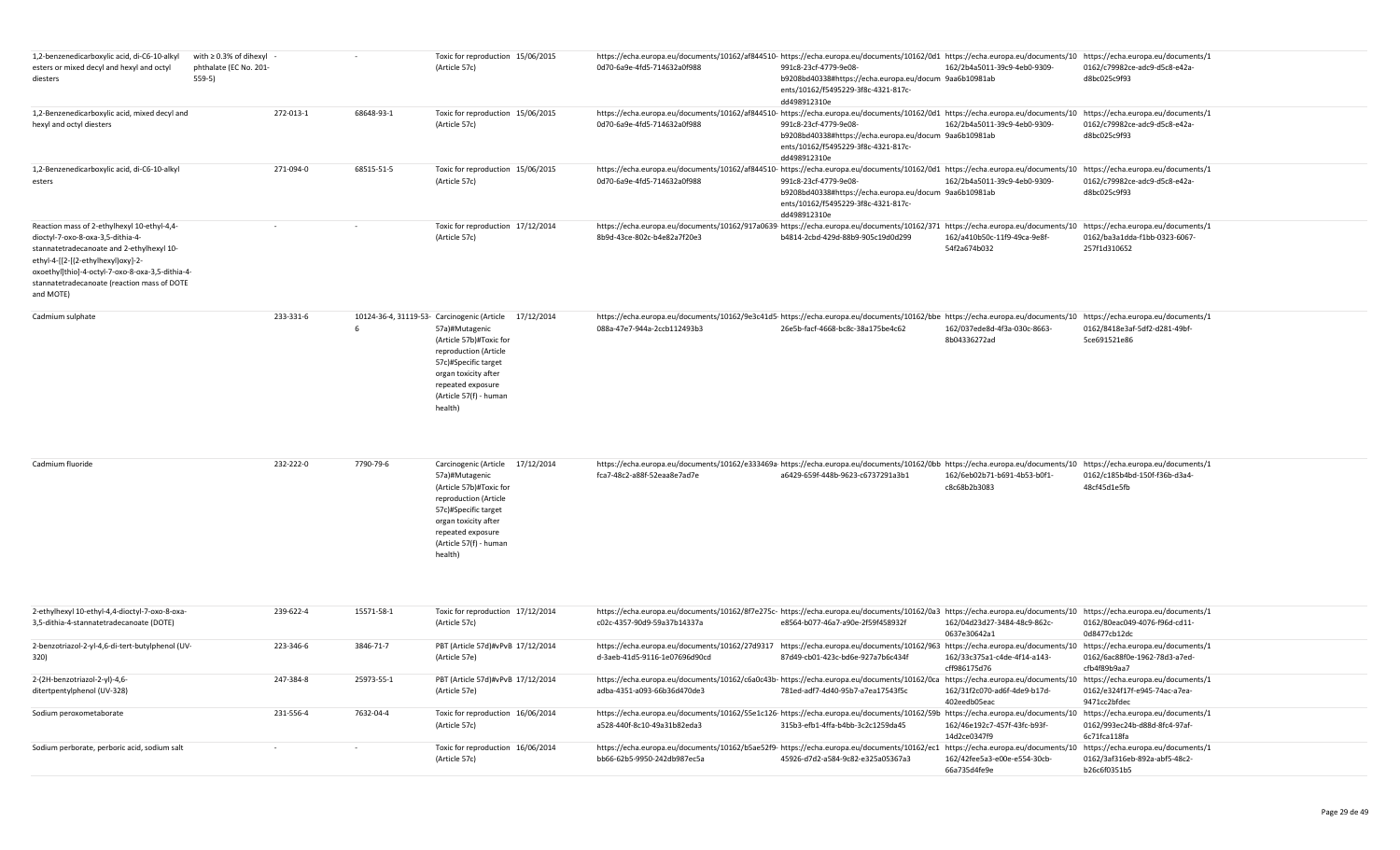| Sodium perborate                            | 239-172-9 | 15120-21-5  | Toxic for reproduction 16/06/2014<br>(Article 57c) | https://echa.europa.eu/documents/10162/b5ae52f9- https://echa.europa.eu/documents/10162/ec1 https://echa.europa.eu/documents/10 https://echa.europa.eu/documents/1<br>bb66-62b5-9950-242db987ec5a | 45926-d7d2-a584-9c82-e325a05367a3 | 162/42fee5a3-e00e-e554-30cb-<br>66a735d4fe9e | 0162/3af316eb-892a-abf5-48c2-<br>b26c6f0351b5 |  |
|---------------------------------------------|-----------|-------------|----------------------------------------------------|---------------------------------------------------------------------------------------------------------------------------------------------------------------------------------------------------|-----------------------------------|----------------------------------------------|-----------------------------------------------|--|
| Perboric acid, sodium salt                  | 234-390-0 | 11138-47-9  | Toxic for reproduction 16/06/2014                  | https://echa.europa.eu/documents/10162/b5ae52f9- https://echa.europa.eu/documents/10162/ec1 https://echa.europa.eu/documents/10 https://echa.europa.eu/documents/1                                |                                   |                                              |                                               |  |
|                                             |           |             | (Article 57c)                                      | bb66-62b5-9950-242db987ec5a                                                                                                                                                                       | 45926-d7d2-a584-9c82-e325a05367a3 | 162/42fee5a3-e00e-e554-30cb-                 | 0162/3af316eb-892a-abf5-48c2-                 |  |
|                                             |           |             |                                                    |                                                                                                                                                                                                   |                                   | 66a735d4fe9e                                 | b26c6f0351b5                                  |  |
| Perboric acid (H3BO2(O2)), monosodium salt, |           | 13517-20-9  | Toxic for reproduction 16/06/2014                  | https://echa.europa.eu/documents/10162/b5ae52f9- https://echa.europa.eu/documents/10162/ec1 https://echa.europa.eu/documents/10 https://echa.europa.eu/documents/1                                |                                   |                                              |                                               |  |
| trihydrate                                  |           |             | (Article 57c)                                      | bb66-62b5-9950-242db987ec5a                                                                                                                                                                       | 45926-d7d2-a584-9c82-e325a05367a3 | 162/42fee5a3-e00e-e554-30cb-                 | 0162/3af316eb-892a-abf5-48c2-                 |  |
|                                             |           |             |                                                    |                                                                                                                                                                                                   |                                   | 66a735d4fe9e                                 | b26c6f0351b5                                  |  |
| Borate(2-), tetrahydroxybis[µ-(peroxy-      |           | 125022-34-6 | Toxic for reproduction 16/06/2014                  | https://echa.europa.eu/documents/10162/b5ae52f9- https://echa.europa.eu/documents/10162/ec1 https://echa.europa.eu/documents/10 https://echa.europa.eu/documents/1                                |                                   |                                              |                                               |  |
| KO1:KO2)]di-, sodium, hydrate (1:2:6)       |           |             | (Article 57c)                                      | bb66-62b5-9950-242db987ec5a                                                                                                                                                                       | 45926-d7d2-a584-9c82-e325a05367a3 | 162/42fee5a3-e00e-e554-30cb-                 | 0162/3af316eb-892a-abf5-48c2-                 |  |
|                                             |           |             |                                                    |                                                                                                                                                                                                   |                                   | 66a735d4fe9e                                 | b26c6f0351b5                                  |  |
| Borate(2-), tetrahydroxybis[µ-(peroxy-      |           | 90568-23-3  | Toxic for reproduction 16/06/2014                  | https://echa.europa.eu/documents/10162/b5ae52f9- https://echa.europa.eu/documents/10162/ec1 https://echa.europa.eu/documents/10 https://echa.europa.eu/documents/1                                |                                   |                                              |                                               |  |
| κO1:κO2)]di-, sodium (1:2)                  |           |             | (Article 57c)                                      | bb66-62b5-9950-242db987ec5a                                                                                                                                                                       | 45926-d7d2-a584-9c82-e325a05367a3 | 162/42fee5a3-e00e-e554-30cb-                 | 0162/3af316eb-892a-abf5-48c2-                 |  |
|                                             |           |             |                                                    |                                                                                                                                                                                                   |                                   | 66a735d4fe9e                                 | b26c6f0351b5                                  |  |
| Cadmium chloride                            | 233-296-7 | 10108-64-2  | Carcinogenic (Article<br>16/06/2014                | https://echa.europa.eu/documents/10162/e2bc867c- https://echa.europa.eu/documents/10162/a7d https://echa.europa.eu/documents/10 https://echa.europa.eu/documents/1                                |                                   |                                              |                                               |  |
|                                             |           |             | 57a)#Mutagenic                                     | de85-4d6d-a9d6-d856ab51685c                                                                                                                                                                       | Ofcf7-deb2-402e-af3b-c3b1759615f9 | 162/a210c4dd-6ef4-4f76-9fd9-                 | 0162/dc9015af-635b-c359-b9d4-                 |  |
|                                             |           |             | (Article 57b)#Toxic for                            |                                                                                                                                                                                                   |                                   | 5b35a7482c1b                                 | 56d7725b9d58                                  |  |
|                                             |           |             | reproduction (Article                              |                                                                                                                                                                                                   |                                   |                                              |                                               |  |
|                                             |           |             | 57c)#Specific target                               |                                                                                                                                                                                                   |                                   |                                              |                                               |  |
|                                             |           |             | organ toxicity after                               |                                                                                                                                                                                                   |                                   |                                              |                                               |  |
|                                             |           |             | repeated exposure                                  |                                                                                                                                                                                                   |                                   |                                              |                                               |  |
|                                             |           |             | (Article 57(f) - human                             |                                                                                                                                                                                                   |                                   |                                              |                                               |  |
|                                             |           |             | health)                                            |                                                                                                                                                                                                   |                                   |                                              |                                               |  |
|                                             |           |             |                                                    |                                                                                                                                                                                                   |                                   |                                              |                                               |  |

| 1,2-Benzenedicarboxylic acid, dihexyl ester,    | 271-093-5 | 68515-50-4 | Toxic for reproduction 16/06/2014   | https://echa.europa.eu/documents/10162/34533e6e https://echa.europa.eu/documents/10162/4ffa https://echa.europa.eu/documents/10 https://echa.europa.eu/documents/10 |                                   |                                                                        |                                                                        |
|-------------------------------------------------|-----------|------------|-------------------------------------|---------------------------------------------------------------------------------------------------------------------------------------------------------------------|-----------------------------------|------------------------------------------------------------------------|------------------------------------------------------------------------|
| branched and linear                             |           |            | (Article 57c)                       | 84d2-4a40-815d-7a02dac17041                                                                                                                                         | 71cf-34d5-4968-9b46-58d2398a211a  | 162/f2fc61d4-7e23-4a9a-a52d-                                           | 0162/e4456f95-477d-9cf9-2fcb-                                          |
|                                                 |           |            |                                     |                                                                                                                                                                     |                                   | 10ae36e9987e                                                           | 3db6f05ca8ab                                                           |
| Trixylyl phosphate                              | 246-677-8 | 25155-23-1 | Toxic for reproduction 16/12/2013   | https://echa.europa.eu/documents/10162/464f639f- https://echa.europa.eu/documents/10162/e76 https://echa.europa.eu/documents/10 https://echa.europa.eu/documents/1  |                                   |                                                                        |                                                                        |
|                                                 |           |            | (Article 57c)                       | 6e07-4966-b63a-081ac8040e63                                                                                                                                         | 4d667-57dc-4956-8628-6245f36d5552 | 162/aa428e86-ed97-4450-8e78-                                           | 0162/3e37f35a-48a7-7ce9-a97d-                                          |
|                                                 |           |            |                                     |                                                                                                                                                                     |                                   | cdbb06e46c8f                                                           | 7659def7e080                                                           |
| Lead di(acetate)                                | 206-104-4 | 301-04-2   | Toxic for reproduction 16/12/2013   | https://echa.europa.eu/documents/10162/ff4184dc-https://echa.europa.eu/documents/10162/86a                                                                          |                                   | https://echa.europa.eu/documents/10 https://echa.europa.eu/documents/1 |                                                                        |
|                                                 |           |            | (Article 57c)                       | c595-4dc8-8241-941c073f2221                                                                                                                                         | ce337-8153-47fb-b0b0-8193c621c433 | 162/49fa197b-8a06-4d92-abf4-                                           | 0162/c0a30142-49b9-a857-0d20-                                          |
|                                                 |           |            |                                     |                                                                                                                                                                     |                                   | f40ad0a6f815                                                           | e1a6f6da0525                                                           |
| Imidazolidine-2-thione (2-imidazoline-2-thiol)  | 202-506-9 | 96-45-7    | Toxic for reproduction 16/12/2013   | https://echa.europa.eu/documents/10162/e01d830 https://echa.europa.eu/documents/10162/85a https://echa.europa.eu/documents/10 https://echa.europa.eu/documents/1    |                                   |                                                                        |                                                                        |
|                                                 |           |            | (Article 57c)                       | 1-5596-4905-98ad-f17eb9455241                                                                                                                                       | 2311e-2252-4f8a-b987-451846cee286 | 162/24751f9c-5206-4190-bcc9-                                           | 0162/f6d7dd12-593f-57e5-8026-                                          |
|                                                 |           |            |                                     |                                                                                                                                                                     |                                   | 3ca9418e0e31                                                           | a2f9cccf561f                                                           |
| Disodium 4-amino-3-[[4'-[(2,4-                  | 217-710-3 | 1937-37-7  | 16/12/2013<br>Carcinogenic (Article | https://echa.europa.eu/documents/10162/6ab9d8cb- https://echa.europa.eu/documents/10162/d04                                                                         |                                   | https://echa.europa.eu/documents/                                      | https://echa.europa.eu/documents/1                                     |
| diaminophenyl)azo][1,1'-biphenyl]-4-yl]azo] -5- |           |            | 57a)                                | 2d82-4dba-a68b-8752a00c4c76                                                                                                                                         | de1ae-26e0-45ac-969c-259a0cdd5338 | 162/ef1f3daa-fc8b-4bf5-8bd1-                                           | 0162/2261c554-cdf2-4ed1-9205-                                          |
| hydroxy-6-(phenylazo)naphthalene-2,7-           |           |            |                                     |                                                                                                                                                                     |                                   | 71e80a2adf62                                                           | e54d68d6e20f                                                           |
| disulphonate (C.I. Direct Black 38)             |           |            |                                     |                                                                                                                                                                     |                                   |                                                                        |                                                                        |
| Disodium 3,3'-[[1,1'-biphenyl]-4,4'-            | 209-358-4 | 573-58-0   | Carcinogenic (Article<br>16/12/2013 | https://echa.europa.eu/documents/10162/f9d799e8-https://echa.europa.eu/documents/10162/fd8 https://echa.europa.eu/documents/10 https://echa.europa.eu/documents/1   |                                   |                                                                        |                                                                        |
| diylbis(azo)]bis(4-aminonaphthalene-1-          |           |            | 57a)                                | 5a32-44d1-b383-4c9695085cbf                                                                                                                                         | 3a2e5-21ca-4ec4-a4d2-2465637f90c0 | 162/cf3a4398-3305-424e-ab1e-                                           | 0162/e306453a-92c1-0aa9-469d-                                          |
| sulphonate) (C.I. Direct Red 28)                |           |            |                                     |                                                                                                                                                                     |                                   | a02fbc548431                                                           | acde10267249                                                           |
| Dihexyl phthalate                               | 201-559-5 | 84-75-3    | Toxic for reproduction 16/12/2013   | https://echa.europa.eu/documents/10162/d90bb47 https://echa.europa.eu/documents/10162/eec https://echa.europa.eu/documents/10 https://echa.europa.eu/documents/1    |                                   |                                                                        |                                                                        |
|                                                 |           |            | (Article 57c)                       | a-7e33-43c3-82ad-18a55d39d502                                                                                                                                       | f78d5-f23d-44b0-a3db-0357c698ae4b | 162/65336c46-c178-4b71-a927-                                           | 0162/fa40d148-4f2d-9cbe-7295-                                          |
|                                                 |           |            |                                     |                                                                                                                                                                     |                                   | 15437e8b303a                                                           | c2ada7db7356                                                           |
| Cadmium sulphide                                | 215-147-8 | 1306-23-6  | Carcinogenic (Article<br>16/12/2013 | https://echa.europa.eu/documents/10162/204bc9fa- https://echa.europa.eu/documents/10162/f30                                                                         |                                   |                                                                        | https://echa.europa.eu/documents/10 https://echa.europa.eu/documents/1 |
|                                                 |           |            | 57a)#Specific target                | 0673-4753-bd0e-e3503b4a1956                                                                                                                                         | a9a9a-9ce1-429e-96fb-7f24fe4de850 | 162/2aceee75-6b50-416c-aa30-                                           | 0162/8cce0a23-b9bf-a13d-afa1-                                          |
|                                                 |           |            | organ toxicity after                |                                                                                                                                                                     |                                   | d3131c5eeee3                                                           | a42e946b4390                                                           |
|                                                 |           |            | repeated exposure                   |                                                                                                                                                                     |                                   |                                                                        |                                                                        |
|                                                 |           |            | (Article 57(f) - human              |                                                                                                                                                                     |                                   |                                                                        |                                                                        |
|                                                 |           |            | health)                             |                                                                                                                                                                     |                                   |                                                                        |                                                                        |
|                                                 |           |            |                                     |                                                                                                                                                                     |                                   |                                                                        |                                                                        |
|                                                 |           |            |                                     |                                                                                                                                                                     |                                   |                                                                        |                                                                        |
| Pentadecafluorooctanoic acid (PFOA)             | 206-397-9 | 335-67-1   | Toxic for reproduction 20/06/2013   | https://echa.europa.eu/documents/10162/092663e6-https://echa.europa.eu/documents/10162/fac                                                                          |                                   | https://echa.europa.eu/documents/10 https://echa.europa.eu/documents/1 |                                                                        |
|                                                 |           |            | (Article 57c)#PBT                   | b14a-4a06-aadf-fc0e56bc0a23                                                                                                                                         | da3f9-a050-4f29-91f1-358175b67a39 | 162/8059e342-1092-410f-bd85-                                           | 0162/730a8511-d866-e91a-d3ad-                                          |
|                                                 |           |            | (Article 57d)                       |                                                                                                                                                                     |                                   | 80118a5526f5                                                           | 1f700ea36b8b                                                           |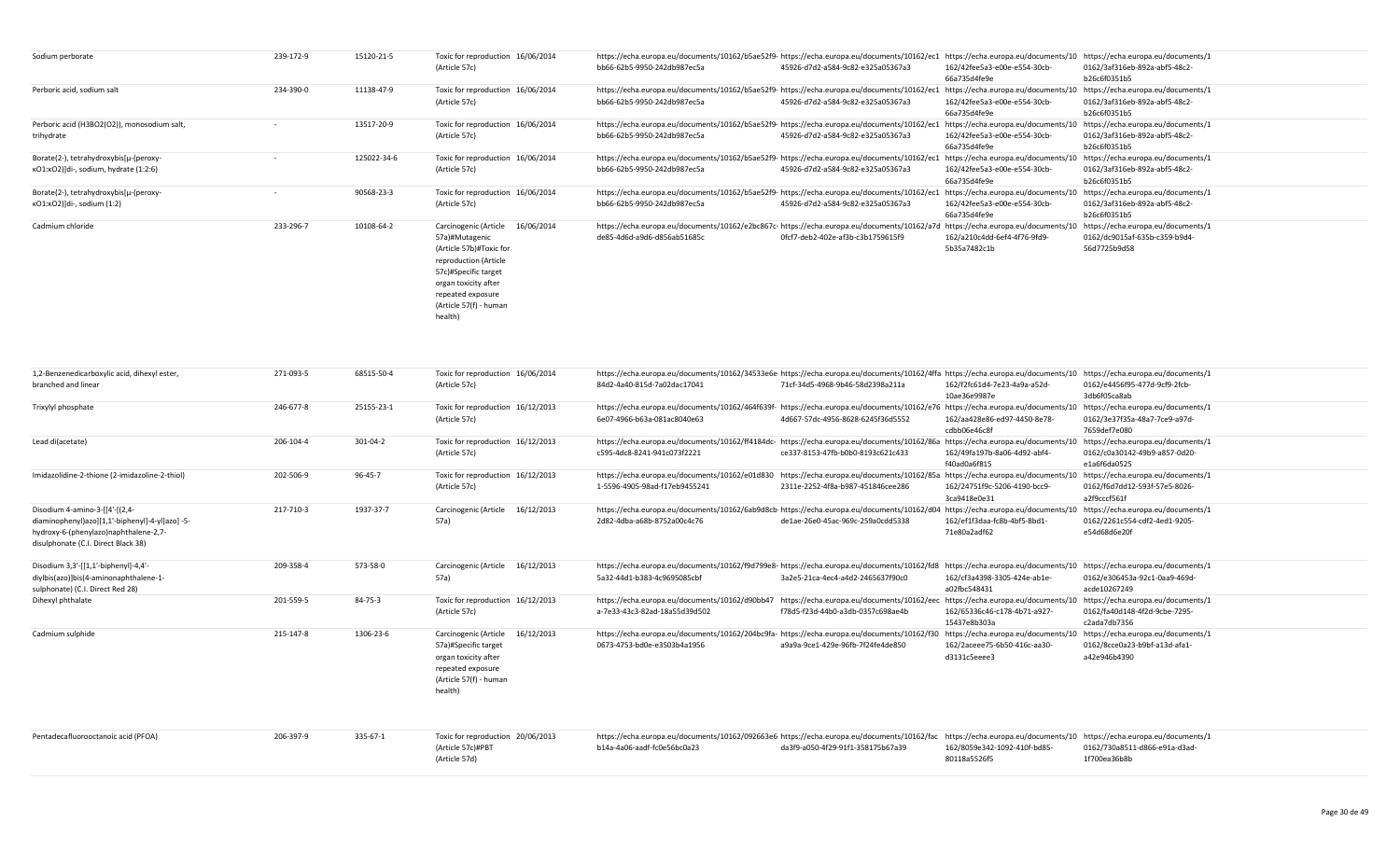| Dipentyl phthalate (DPP)                                                     |                                                                                                                                                                                                                                                                                                                              | 205-017-9 | 131-18-0   | Toxic for reproduction 20/06/2013<br>(Article 57c)                                                                                            | https://echa.europa.eu/documents/10162/365998d https://echa.europa.eu/documents/10162/8a8 https://echa.europa.eu/documents/10 https://echa.europa.eu/documents/1<br>b-beb8-47b6-b080-ca5549397cd9 | 0cf7b-cce9-4152-89f4-e8ad58ce6fde | 162/11bbf18f-02ac-4b12-a715-<br>056df904057c                                                                                                  | 0162/7f0bea3d-3432-0528-6f36-<br>53f3a2bef27a |
|------------------------------------------------------------------------------|------------------------------------------------------------------------------------------------------------------------------------------------------------------------------------------------------------------------------------------------------------------------------------------------------------------------------|-----------|------------|-----------------------------------------------------------------------------------------------------------------------------------------------|---------------------------------------------------------------------------------------------------------------------------------------------------------------------------------------------------|-----------------------------------|-----------------------------------------------------------------------------------------------------------------------------------------------|-----------------------------------------------|
| Cadmium oxide                                                                |                                                                                                                                                                                                                                                                                                                              | 215-146-2 | 1306-19-0  | Carcinogenic (Article<br>20/06/2013<br>57a)#Specific target<br>organ toxicity after<br>repeated exposure<br>(Article 57(f) - human<br>health) | https://echa.europa.eu/documents/10162/2fb75d7e- https://echa.europa.eu/documents/10162/a03 https://echa.europa.eu/documents/10 https://echa.europa.eu/documents/1<br>485c-4edb-8c72-4204f224bbca | b1b4e-3090-455e-9cb0-1dc52005f7c0 | 162/f09f23c5-98fc-4e56-abc2-<br>feae96de0f3d                                                                                                  | 0162/cf1074c6-b588-f914-90aa-<br>85f885d3c8a4 |
| Cadmium                                                                      |                                                                                                                                                                                                                                                                                                                              | 231-152-8 | 7440-43-9  | Carcinogenic (Article 20/06/2013<br>57a)#Specific target<br>organ toxicity after<br>repeated exposure<br>(Article 57(f) - human<br>health)    | https://echa.europa.eu/documents/10162/49a335ae-https://echa.europa.eu/documents/10162/b25 https://echa.europa.eu/documents/10 https://echa.europa.eu/documents/1<br>1ec4-40e5-88fb-3b08702da95c  | 2eefb-8012-46bb-8a47-74ff66a0a8d4 | 162/a048359b-de39-4b7e-8602-<br>51272a55aeae                                                                                                  | 0162/a852ca1e-50fb-c3a4-f14d-<br>2fee19c69701 |
| Ammonium pentadecafluorooctanoate (APFO)                                     |                                                                                                                                                                                                                                                                                                                              | 223-320-4 | 3825-26-1  | Toxic for reproduction 20/06/2013<br>(Article 57c)#PBT<br>(Article 57d)                                                                       | https://echa.europa.eu/documents/10162/b06436fd-https://echa.europa.eu/documents/10162/df6 https://echa.europa.eu/documents/10 https://echa.europa.eu/documents/1<br>6367-4a2f-b6a2-2b8ffa183ae9  | 02a5b-2df3-490f-ad1c-e2e782ad7dc9 | 162/5e2c1e53-be98-4104-8b96-<br>9cd88655a92a                                                                                                  | 0162/8cf84645-353d-7cb2-bdc3-<br>c44d12e19c84 |
| 4-Nonylphenol, branched and linear,<br>ethoxylated                           | substances with a<br>linear and/or<br>branched alkyl chain<br>with a carbon number<br>of 9 covalently bound<br>in position 4 to phenol,<br>ethoxylated covering<br>UVCB- and well-<br>defined substances,<br>polymers and<br>homologues, which<br>include any of the<br>individual isomers<br>and/or combinations<br>thereof |           |            | 20/06/2013<br>Endocrine disrupting<br>properties (Article<br>57(f) - environment)                                                             | https://echa.europa.eu/documents/10162/fd80f890- https://echa.europa.eu/documents/10162/90d https://echa.europa.eu/documents/10 https://echa.europa.eu/documents/1<br>fb73-4201-8e2f-06dc04eaf5a9 | 219f2-cd83-4e2b-bb9e-3ed6d5ff91bf | 162/9af34d5f-cd2f-4e63-859c-<br>529bb39da7ae#https://echa.europa.eu 3730bf89372d<br>/documents/10162/33836bb4-e6b9-<br>b686-1dc9-e8618ee32db5 | 0162/0ef7af92-b74c-b38b-aa95-                 |
| Poly (oxy-1,2-ethanediyl), alpha -(nonylphenyl)-<br>omega-hydroxy-, branched |                                                                                                                                                                                                                                                                                                                              |           | 68412-54-4 | Endocrine disrupting 20/06/2013<br>properties (Article<br>57(f) - environment)                                                                | https://echa.europa.eu/documents/10162/fd80f890- https://echa.europa.eu/documents/10162/90d https://echa.europa.eu/documents/10 https://echa.europa.eu/documents/1<br>fb73-4201-8e2f-06dc04eaf5a9 | 219f2-cd83-4e2b-bb9e-3ed6d5ff91bf | 162/9af34d5f-cd2f-4e63-859c-<br>529bb39da7ae#https://echa.europa.eu 3730bf89372d<br>/documents/10162/33836bb4-e6b9-<br>b686-1dc9-e8618ee32db5 | 0162/0ef7af92-b74c-b38b-aa95-                 |
| Nonylphenol, ethoxylated                                                     |                                                                                                                                                                                                                                                                                                                              | 500-024-6 | 9016-45-9  | Endocrine disrupting 20/06/2013<br>properties (Article<br>57(f) - environment)                                                                | https://echa.europa.eu/documents/10162/fd80f890- https://echa.europa.eu/documents/10162/90d https://echa.europa.eu/documents/10 https://echa.europa.eu/documents/1<br>fb73-4201-8e2f-06dc04eaf5a9 | 219f2-cd83-4e2b-bb9e-3ed6d5ff91bf | 162/9af34d5f-cd2f-4e63-859c-<br>529bb39da7ae#https://echa.europa.eu 3730bf89372d<br>/documents/10162/33836bb4-e6b9-<br>b686-1dc9-e8618ee32db5 | 0162/0ef7af92-b74c-b38b-aa95-                 |
| Nonylphenol, ethoxylated (15-EO)                                             |                                                                                                                                                                                                                                                                                                                              |           |            | Endocrine disrupting 20/06/2013<br>properties (Article<br>57(f) - environment)                                                                | https://echa.europa.eu/documents/10162/fd80f890- https://echa.europa.eu/documents/10162/90d https://echa.europa.eu/documents/10 https://echa.europa.eu/documents/1<br>fb73-4201-8e2f-06dc04eaf5a9 | 219f2-cd83-4e2b-bb9e-3ed6d5ff91bf | 162/9af34d5f-cd2f-4e63-859c-<br>529bb39da7ae#https://echa.europa.eu 3730bf89372d<br>/documents/10162/33836bb4-e6b9-<br>b686-1dc9-e8618ee32db5 | 0162/0ef7af92-b74c-b38b-aa95-                 |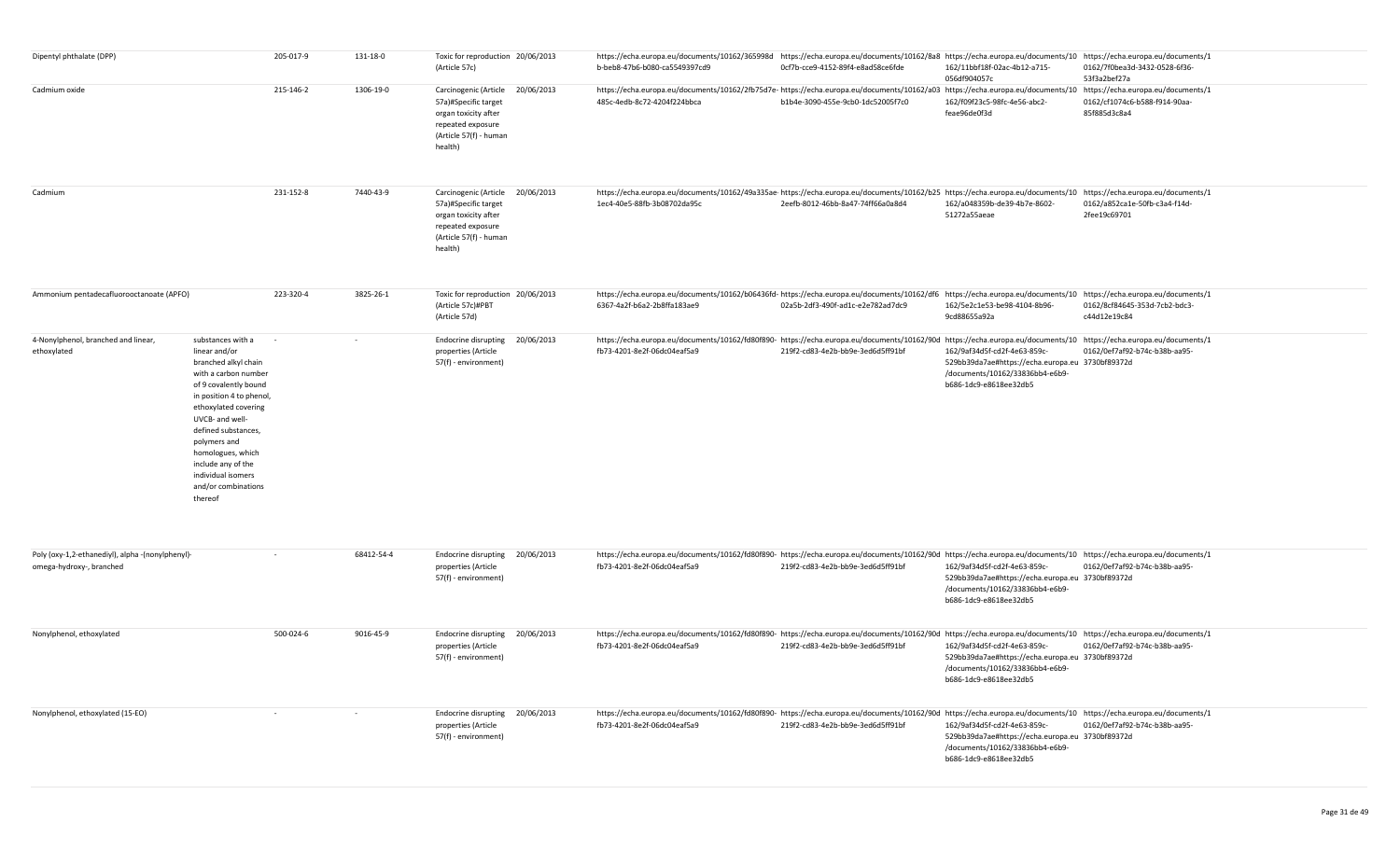| Nonylphenol, ethoxylated (10-EO)                                    |                              |           |            | Endocrine disrupting 20/06/2013<br>properties (Article<br>57(f) - environment) |            | https://echa.europa.eu/documents/10162/fd80f890-https://echa.europa.eu/documents/10162/90d https://echa.europa.eu/documents/10 https://echa.europa.eu/documents/10 https://echa.europa.eu/documents/10 https://echa.europa.eu/<br>fb73-4201-8e2f-06dc04eaf5a9 | 219f2-cd83-4e2b-bb9e-3ed6d5ff91bf | 162/9af34d5f-cd2f-4e63-859c-<br>529bb39da7ae#https://echa.europa.eu 3730bf89372d<br>/documents/10162/33836bb4-e6b9-<br>b686-1dc9-e8618ee32db5 | 0162/0ef7af92-b74c-b38b-aa95- |  |
|---------------------------------------------------------------------|------------------------------|-----------|------------|--------------------------------------------------------------------------------|------------|---------------------------------------------------------------------------------------------------------------------------------------------------------------------------------------------------------------------------------------------------------------|-----------------------------------|-----------------------------------------------------------------------------------------------------------------------------------------------|-------------------------------|--|
| Nonylphenol, ethoxylated (8-EO)                                     |                              |           |            | Endocrine disrupting 20/06/2013<br>properties (Article<br>57(f) - environment) |            | https://echa.europa.eu/documents/10162/fd80f890- https://echa.europa.eu/documents/10162/90d https://echa.europa.eu/documents/10 https://echa.europa.eu/documents/10 https://echa.europa.eu/documents/10<br>fb73-4201-8e2f-06dc04eaf5a9                        | 219f2-cd83-4e2b-bb9e-3ed6d5ff91bf | 162/9af34d5f-cd2f-4e63-859c-<br>529bb39da7ae#https://echa.europa.eu 3730bf89372d<br>/documents/10162/33836bb4-e6b9-<br>b686-1dc9-e8618ee32db5 | 0162/0ef7af92-b74c-b38b-aa95- |  |
| Nonylphenol, ethoxylated (6,5-EO)                                   |                              |           |            | <b>Endocrine disrupting</b><br>properties (Article<br>57(f) - environment)     | 20/06/2013 | https://echa.europa.eu/documents/10162/fd80f890-https://echa.europa.eu/documents/10162/90d https://echa.europa.eu/documents/10 https://echa.europa.eu/documents/1<br>fb73-4201-8e2f-06dc04eaf5a9                                                              | 219f2-cd83-4e2b-bb9e-3ed6d5ff91bf | 162/9af34d5f-cd2f-4e63-859c-<br>529bb39da7ae#https://echa.europa.eu 3730bf89372d<br>/documents/10162/33836bb4-e6b9-<br>b686-1dc9-e8618ee32db5 | 0162/0ef7af92-b74c-b38b-aa95- |  |
| 4-Nonylphenol, ethoxylated                                          | 1 - 2.5 moles<br>ethoxylated | 500-045-0 | 26027-38-3 | Endocrine disrupting 20/06/2013<br>properties (Article<br>57(f) - environment) |            | https://echa.europa.eu/documents/10162/fd80f890- https://echa.europa.eu/documents/10162/90d https://echa.europa.eu/documents/10 https://echa.europa.eu/documents/1<br>fb73-4201-8e2f-06dc04eaf5a9                                                             | 219f2-cd83-4e2b-bb9e-3ed6d5ff91bf | 162/9af34d5f-cd2f-4e63-859c-<br>529bb39da7ae#https://echa.europa.eu 3730bf89372d<br>/documents/10162/33836bb4-e6b9-<br>b686-1dc9-e8618ee32db5 | 0162/0ef7af92-b74c-b38b-aa95- |  |
| $2-[2-[2-[2-(4-$<br>nonylphenoxy)ethoxy]ethoxy]ethoxy]ethanol       |                              | 230-770-5 | 7311-27-5  | <b>Endocrine disrupting</b><br>properties (Article<br>57(f) - environment)     | 20/06/2013 | https://echa.europa.eu/documents/10162/fd80f890-https://echa.europa.eu/documents/10162/90d https://echa.europa.eu/documents/10 https://echa.europa.eu/documents/10 https://echa.europa.eu/documents/10 https://echa.europa.eu/<br>fb73-4201-8e2f-06dc04eaf5a9 | 219f2-cd83-4e2b-bb9e-3ed6d5ff91bf | 162/9af34d5f-cd2f-4e63-859c-<br>529bb39da7ae#https://echa.europa.eu 3730bf89372d<br>/documents/10162/33836bb4-e6b9-<br>b686-1dc9-e8618ee32db5 | 0162/0ef7af92-b74c-b38b-aa95- |  |
| 20-(4-nonylphenoxy)-3,6,9,12,15,18-<br>hexaoxaicosan-1-ol           |                              | 248-743-1 | 27942-27-4 | <b>Endocrine disrupting</b><br>properties (Article<br>57(f) - environment)     | 20/06/2013 | https://echa.europa.eu/documents/10162/fd80f890- https://echa.europa.eu/documents/10162/90d https://echa.europa.eu/documents/10 https://echa.europa.eu/documents/1<br>fb73-4201-8e2f-06dc04eaf5a9                                                             | 219f2-cd83-4e2b-bb9e-3ed6d5ff91bf | 162/9af34d5f-cd2f-4e63-859c-<br>529bb39da7ae#https://echa.europa.eu 3730bf89372d<br>/documents/10162/33836bb4-e6b9-<br>b686-1dc9-e8618ee32db5 | 0162/0ef7af92-b74c-b38b-aa95- |  |
| 26-(4-Nonylphenoxy)-3,6,9,12,15,18,21,24-<br>octaoxahexacosan -1-ol |                              |           | 14409-72-4 | <b>Endocrine disrupting</b><br>properties (Article<br>57(f) - environment)     | 20/06/2013 | https://echa.europa.eu/documents/10162/fd80f890- https://echa.europa.eu/documents/10162/90d https://echa.europa.eu/documents/10 https://echa.europa.eu/documents/1<br>fb73-4201-8e2f-06dc04eaf5a9                                                             | 219f2-cd83-4e2b-bb9e-3ed6d5ff91bf | 162/9af34d5f-cd2f-4e63-859c-<br>529bb39da7ae#https://echa.europa.eu 3730bf89372d<br>/documents/10162/33836bb4-e6b9-<br>b686-1dc9-e8618ee32db5 | 0162/0ef7af92-b74c-b38b-aa95- |  |
| Nonylphenol, branched, ethoxylated (CAS#<br>68412-54-4)             |                              |           |            | <b>Endocrine disrupting</b><br>properties (Article<br>57(f) - environment)     | 20/06/2013 | https://echa.europa.eu/documents/10162/fd80f890- https://echa.europa.eu/documents/10162/90d https://echa.europa.eu/documents/10 https://echa.europa.eu/documents/1<br>fb73-4201-8e2f-06dc04eaf5a9                                                             | 219f2-cd83-4e2b-bb9e-3ed6d5ff91bf | 162/9af34d5f-cd2f-4e63-859c-<br>529bb39da7ae#https://echa.europa.eu 3730bf89372d<br>/documents/10162/33836bb4-e6b9-<br>b686-1dc9-e8618ee32db5 | 0162/0ef7af92-b74c-b38b-aa95- |  |
| Nonylphenol, branched, ethoxylated                                  | 1 - 2.5 moles<br>ethoxylated | 500-209-1 | 68412-54-4 | Endocrine disrupting 20/06/2013<br>properties (Article<br>57(f) - environment) |            | https://echa.europa.eu/documents/10162/fd80f890- https://echa.europa.eu/documents/10162/90d https://echa.europa.eu/documents/10 https://echa.europa.eu/documents/1<br>fb73-4201-8e2f-06dc04eaf5a9                                                             | 219f2-cd83-4e2b-bb9e-3ed6d5ff91bf | 162/9af34d5f-cd2f-4e63-859c-<br>529bb39da7ae#https://echa.europa.eu 3730bf89372d<br>/documents/10162/33836bb4-e6b9-<br>b686-1dc9-e8618ee32db5 | 0162/0ef7af92-b74c-b38b-aa95- |  |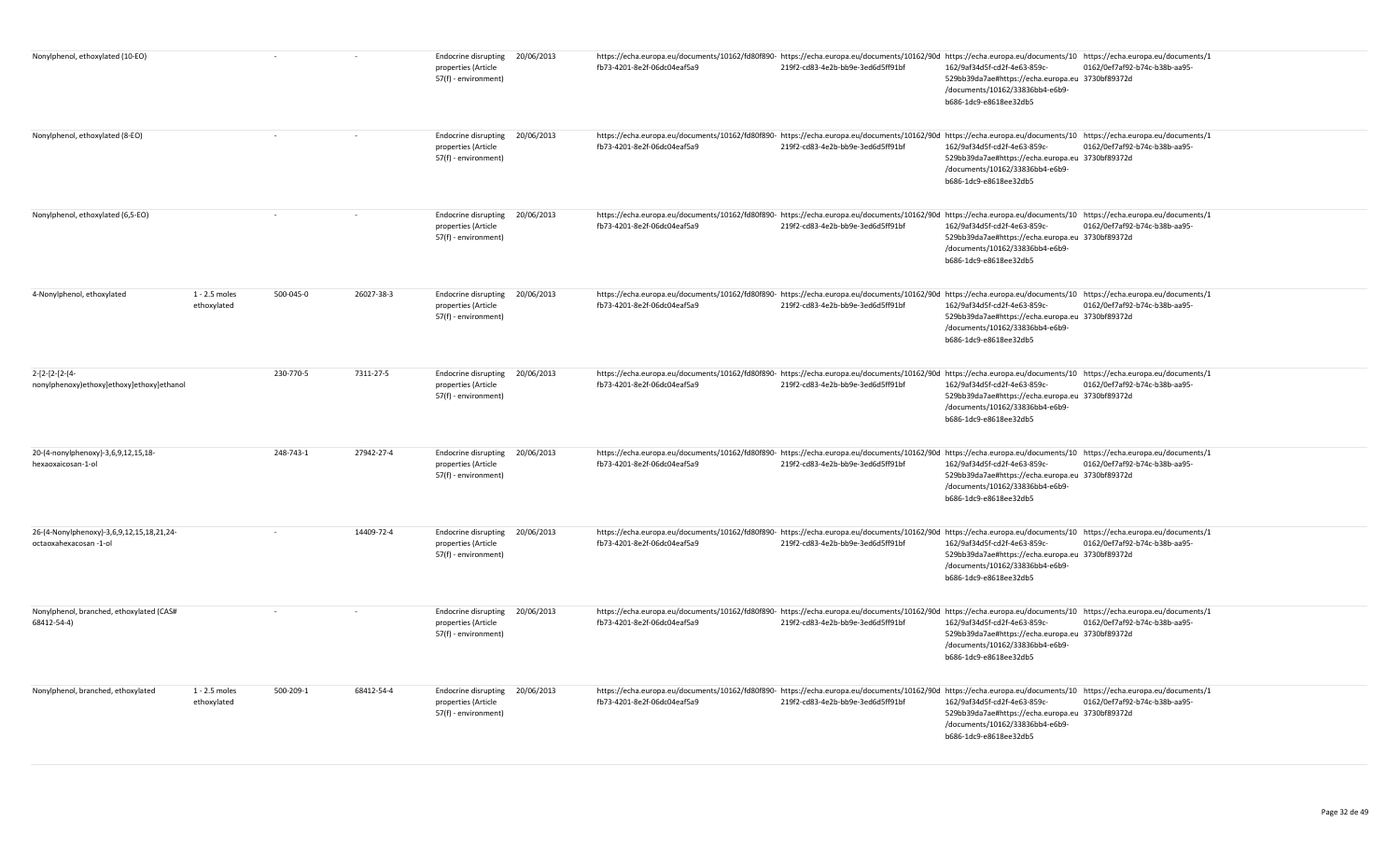| 2-[2-(4-nonylphenoxy)ethoxy]ethanol                                      |                                | 243-816-4 | 20427-84-3  | Endocrine disrupting 20/06/2013<br>properties (Article<br>57(f) - environment) |            | https://echa.europa.eu/documents/10162/fd80f890-https://echa.europa.eu/documents/10162/90d https://echa.europa.eu/documents/10 https://echa.europa.eu/documents/10 https://echa.europa.eu/documents/10<br>fb73-4201-8e2f-06dc04eaf5a9 | 219f2-cd83-4e2b-bb9e-3ed6d5ff91bf | 162/9af34d5f-cd2f-4e63-859c-<br>529bb39da7ae#https://echa.europa.eu 3730bf89372d<br>/documents/10162/33836bb4-e6b9-<br>b686-1dc9-e8618ee32db5 | 0162/0ef7af92-b74c-b38b-aa95- |  |
|--------------------------------------------------------------------------|--------------------------------|-----------|-------------|--------------------------------------------------------------------------------|------------|---------------------------------------------------------------------------------------------------------------------------------------------------------------------------------------------------------------------------------------|-----------------------------------|-----------------------------------------------------------------------------------------------------------------------------------------------|-------------------------------|--|
| Isononylphenol, ethoxylated                                              |                                |           | 37205-87-1  | Endocrine disrupting 20/06/2013<br>properties (Article<br>57(f) - environment) |            | https://echa.europa.eu/documents/10162/fd80f890-https://echa.europa.eu/documents/10162/90d https://echa.europa.eu/documents/10 https://echa.europa.eu/documents/10 https://echa.europa.eu/documents/10<br>fb73-4201-8e2f-06dc04eaf5a9 | 219f2-cd83-4e2b-bb9e-3ed6d5ff91bf | 162/9af34d5f-cd2f-4e63-859c-<br>529bb39da7ae#https://echa.europa.eu 3730bf89372d<br>/documents/10162/33836bb4-e6b9-<br>b686-1dc9-e8618ee32db5 | 0162/0ef7af92-b74c-b38b-aa95- |  |
| Poly(oxy-1,2-ethanediyl), a-(nonylphenyl)-w-<br>hydroxy- (CAS 9016-45-9) |                                |           | 9016-45-9   | Endocrine disrupting 20/06/2013<br>properties (Article<br>57(f) - environment) |            | https://echa.europa.eu/documents/10162/fd80f890- https://echa.europa.eu/documents/10162/90d https://echa.europa.eu/documents/10 https://echa.europa.eu/documents/1<br>fb73-4201-8e2f-06dc04eaf5a9                                     | 219f2-cd83-4e2b-bb9e-3ed6d5ff91bf | 162/9af34d5f-cd2f-4e63-859c-<br>529bb39da7ae#https://echa.europa.eu 3730bf89372d<br>/documents/10162/33836bb4-e6b9-<br>b686-1dc9-e8618ee32db5 | 0162/0ef7af92-b74c-b38b-aa95- |  |
| 4-Nonylphenol, branched, ethoxylated                                     |                                |           | 127087-87-0 | Endocrine disrupting 20/06/2013<br>properties (Article<br>57(f) - environment) |            | https://echa.europa.eu/documents/10162/fd80f890- https://echa.europa.eu/documents/10162/90d https://echa.europa.eu/documents/10 https://echa.europa.eu/documents/1<br>fb73-4201-8e2f-06dc04eaf5a9                                     | 219f2-cd83-4e2b-bb9e-3ed6d5ff91bf | 162/9af34d5f-cd2f-4e63-859c-<br>529bb39da7ae#https://echa.europa.eu 3730bf89372d<br>/documents/10162/33836bb4-e6b9-<br>b686-1dc9-e8618ee32db5 | 0162/0ef7af92-b74c-b38b-aa95- |  |
| 17-(4-nonylphenoxy)-3,6,9,12,15-<br>pentaoxaheptadecan-1-ol              |                                | $\sim$    | 34166-38-6  | Endocrine disrupting<br>properties (Article<br>57(f) - environment)            | 20/06/2013 | https://echa.europa.eu/documents/10162/fd80f890-https://echa.europa.eu/documents/10162/90d https://echa.europa.eu/documents/10 https://echa.europa.eu/documents/10 https://echa.europa.eu/documents/10<br>fb73-4201-8e2f-06dc04eaf5a9 | 219f2-cd83-4e2b-bb9e-3ed6d5ff91bf | 162/9af34d5f-cd2f-4e63-859c-<br>529bb39da7ae#https://echa.europa.eu 3730bf89372d<br>/documents/10162/33836bb4-e6b9-<br>b686-1dc9-e8618ee32db5 | 0162/0ef7af92-b74c-b38b-aa95- |  |
| 4-Nonylphenol, branched, ethoxylated                                     | $1 - 2.5$ moles<br>ethoxylated | 500-315-8 | 127087-87-0 | <b>Endocrine disrupting</b><br>properties (Article<br>57(f) - environment)     | 20/06/2013 | https://echa.europa.eu/documents/10162/fd80f890- https://echa.europa.eu/documents/10162/90d https://echa.europa.eu/documents/10 https://echa.europa.eu/documents/1<br>fb73-4201-8e2f-06dc04eaf5a9                                     | 219f2-cd83-4e2b-bb9e-3ed6d5ff91bf | 162/9af34d5f-cd2f-4e63-859c-<br>529bb39da7ae#https://echa.europa.eu 3730bf89372d<br>/documents/10162/33836bb4-e6b9-<br>b686-1dc9-e8618ee32db5 | 0162/0ef7af92-b74c-b38b-aa95- |  |
| 3,6,9,12-Tetraoxatetradecan-1-ol, 14-(4-<br>nonylphenoxy)-               |                                |           | 20636-48-0  | <b>Endocrine disrupting</b><br>properties (Article<br>57(f) - environment)     | 20/06/2013 | https://echa.europa.eu/documents/10162/fd80f890- https://echa.europa.eu/documents/10162/90d https://echa.europa.eu/documents/10 https://echa.europa.eu/documents/1<br>fb73-4201-8e2f-06dc04eaf5a9                                     | 219f2-cd83-4e2b-bb9e-3ed6d5ff91bf | 162/9af34d5f-cd2f-4e63-859c-<br>529bb39da7ae#https://echa.europa.eu 3730bf89372d<br>/documents/10162/33836bb4-e6b9-<br>b686-1dc9-e8618ee32db5 | 0162/0ef7af92-b74c-b38b-aa95- |  |
| 4-t-Nonylphenol-diethoxylate                                             |                                |           | 156609-10-8 | Endocrine disrupting 20/06/2013<br>properties (Article<br>57(f) - environment) |            | https://echa.europa.eu/documents/10162/fd80f890- https://echa.europa.eu/documents/10162/90d https://echa.europa.eu/documents/10 https://echa.europa.eu/documents/1<br>fb73-4201-8e2f-06dc04eaf5a9                                     | 219f2-cd83-4e2b-bb9e-3ed6d5ff91bf | 162/9af34d5f-cd2f-4e63-859c-<br>529bb39da7ae#https://echa.europa.eu 3730bf89372d<br>/documents/10162/33836bb4-e6b9-<br>b686-1dc9-e8618ee32db5 | 0162/0ef7af92-b74c-b38b-aa95- |  |
| 2-(4-nonylphenoxy)ethanol                                                |                                |           | 104-35-8    | Endocrine disrupting 20/06/2013<br>properties (Article<br>57(f) - environment) |            | https://echa.europa.eu/documents/10162/fd80f890- https://echa.europa.eu/documents/10162/90d https://echa.europa.eu/documents/10 https://echa.europa.eu/documents/1<br>fb73-4201-8e2f-06dc04eaf5a9                                     | 219f2-cd83-4e2b-bb9e-3ed6d5ff91bf | 162/9af34d5f-cd2f-4e63-859c-<br>529bb39da7ae#https://echa.europa.eu 3730bf89372d<br>/documents/10162/33836bb4-e6b9-<br>b686-1dc9-e8618ee32db5 | 0162/0ef7af92-b74c-b38b-aa95- |  |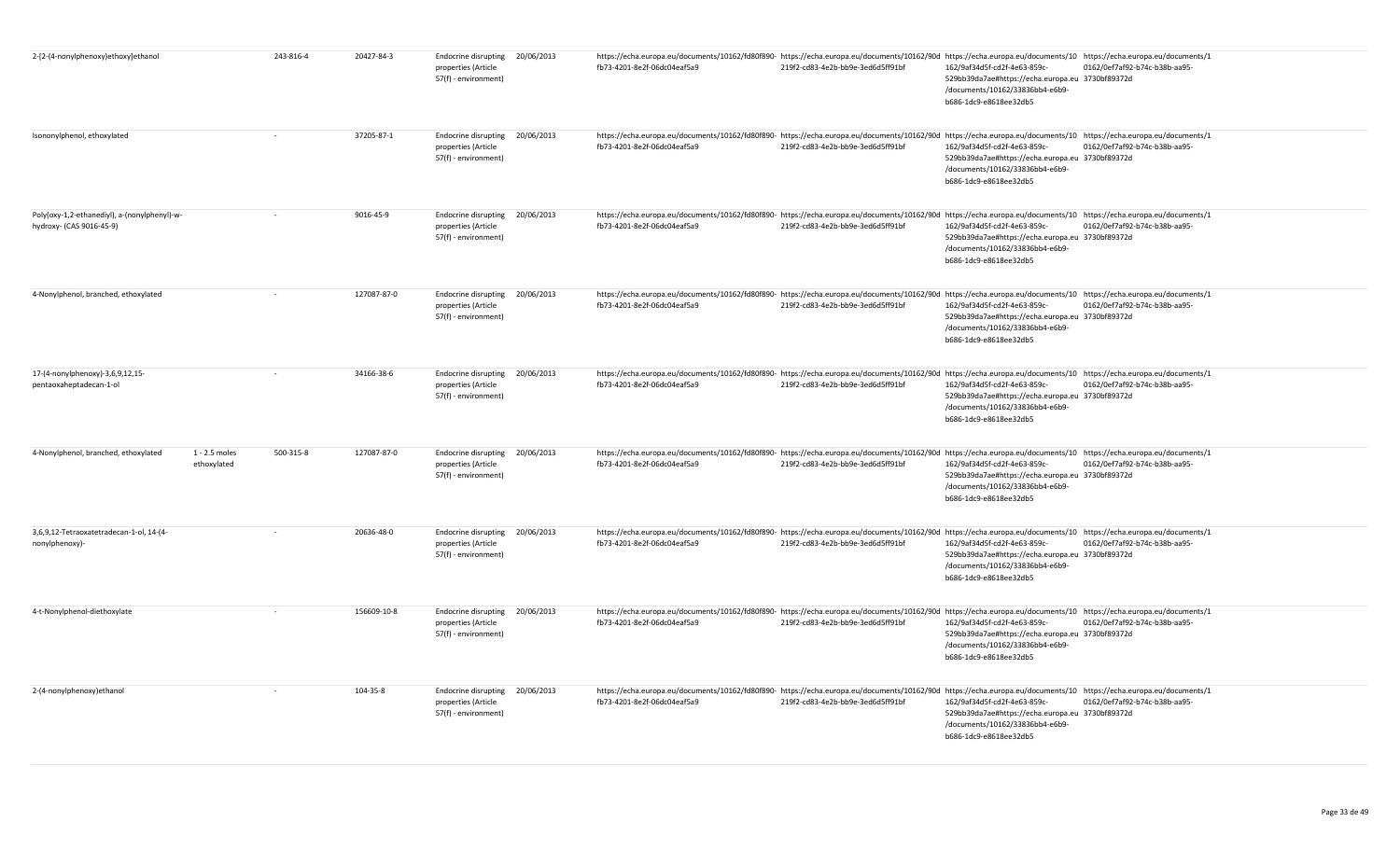| Nonylphenol, ethoxylated (EO = 10)                               |           |              | <b>Endocrine disrupting</b><br>properties (Article<br>57(f) - environment)     | 20/06/2013 | https://echa.europa.eu/documents/10162/fd80f890- https://echa.europa.eu/documents/10162/90d https://echa.europa.eu/documents/10 https://echa.europa.eu/documents/1<br>fb73-4201-8e2f-06dc04eaf5a9 | 219f2-cd83-4e2b-bb9e-3ed6d5ff91bf | 162/9af34d5f-cd2f-4e63-859c-<br>529bb39da7ae#https://echa.europa.eu 3730bf89372d<br>/documents/10162/33836bb4-e6b9-<br>b686-1dc9-e8618ee32db5 | 0162/0ef7af92-b74c-b38b-aa95-                 |
|------------------------------------------------------------------|-----------|--------------|--------------------------------------------------------------------------------|------------|---------------------------------------------------------------------------------------------------------------------------------------------------------------------------------------------------|-----------------------------------|-----------------------------------------------------------------------------------------------------------------------------------------------|-----------------------------------------------|
| Nonylphenol, ethoxylated (EO = 4)                                | 939-975-0 | $\sim$       | <b>Endocrine disrupting</b><br>properties (Article<br>57(f) - environment)     | 20/06/2013 | https://echa.europa.eu/documents/10162/fd80f890- https://echa.europa.eu/documents/10162/90d https://echa.europa.eu/documents/10 https://echa.europa.eu/documents/1<br>fb73-4201-8e2f-06dc04eaf5a9 | 219f2-cd83-4e2b-bb9e-3ed6d5ff91bf | 162/9af34d5f-cd2f-4e63-859c-<br>529bb39da7ae#https://echa.europa.eu 3730bf89372d<br>/documents/10162/33836bb4-e6b9-<br>b686-1dc9-e8618ee32db5 | 0162/0ef7af92-b74c-b38b-aa95-                 |
| Nonylphenol, ethoxylated (polymer)                               |           |              | <b>Endocrine disrupting</b><br>properties (Article<br>57(f) - environment)     | 20/06/2013 | https://echa.europa.eu/documents/10162/fd80f890- https://echa.europa.eu/documents/10162/90d https://echa.europa.eu/documents/10 https://echa.europa.eu/documents/1<br>fb73-4201-8e2f-06dc04eaf5a9 | 219f2-cd83-4e2b-bb9e-3ed6d5ff91bf | 162/9af34d5f-cd2f-4e63-859c-<br>529bb39da7ae#https://echa.europa.eu 3730bf89372d<br>/documents/10162/33836bb4-e6b9-<br>b686-1dc9-e8618ee32db5 | 0162/0ef7af92-b74c-b38b-aa95-                 |
| 2-{2-[4-(3,6-dimethylheptan-3-<br>yl)phenoxy]ethoxy}ethanol      | $\sim$    | 1119449-38-5 | Endocrine disrupting<br>properties (Article<br>57(f) - environment)            | 20/06/2013 | https://echa.europa.eu/documents/10162/fd80f890- https://echa.europa.eu/documents/10162/90d https://echa.europa.eu/documents/10 https://echa.europa.eu/documents/1<br>fb73-4201-8e2f-06dc04eaf5a9 | 219f2-cd83-4e2b-bb9e-3ed6d5ff91bf | 162/9af34d5f-cd2f-4e63-859c-<br>529bb39da7ae#https://echa.europa.eu 3730bf89372d<br>/documents/10162/33836bb4-e6b9-<br>b686-1dc9-e8618ee32db5 | 0162/0ef7af92-b74c-b38b-aa95-                 |
| 2-[4-(3,6-dimethylheptan-3-<br>yl)phenoxy]ethanol                | 687-832-3 | 1119449-37-4 | Endocrine disrupting<br>properties (Article<br>57(f) - environment)            | 20/06/2013 | https://echa.europa.eu/documents/10162/fd80f890- https://echa.europa.eu/documents/10162/90d https://echa.europa.eu/documents/10 https://echa.europa.eu/documents/1<br>fb73-4201-8e2f-06dc04eaf5a9 | 219f2-cd83-4e2b-bb9e-3ed6d5ff91bf | 162/9af34d5f-cd2f-4e63-859c-<br>529bb39da7ae#https://echa.europa.eu 3730bf89372d<br>/documents/10162/33836bb4-e6b9-<br>b686-1dc9-e8618ee32db5 | 0162/0ef7af92-b74c-b38b-aa95-                 |
| Nonylphenolpolyglycolether                                       | $\sim$    | $\sim$       | <b>Endocrine disrupting</b><br>properties (Article<br>57(f) - environment)     | 20/06/2013 | https://echa.europa.eu/documents/10162/fd80f890- https://echa.europa.eu/documents/10162/90d https://echa.europa.eu/documents/10 https://echa.europa.eu/documents/1<br>fb73-4201-8e2f-06dc04eaf5a9 | 219f2-cd83-4e2b-bb9e-3ed6d5ff91bf | 162/9af34d5f-cd2f-4e63-859c-<br>529bb39da7ae#https://echa.europa.eu 3730bf89372d<br>/documents/10162/33836bb4-e6b9-<br>b686-1dc9-e8618ee32db5 | 0162/0ef7af92-b74c-b38b-aa95-                 |
| 23-(nonylphenoxy)-3,6,9,12,15,18,21-<br>heptaoxatricosan-1-ol    | 248-293-6 | 27177-05-5   | Endocrine disrupting<br>properties (Article<br>57(f) - environment)            | 20/06/2013 | https://echa.europa.eu/documents/10162/fd80f890- https://echa.europa.eu/documents/10162/90d https://echa.europa.eu/documents/10 https://echa.europa.eu/documents/1<br>fb73-4201-8e2f-06dc04eaf5a9 | 219f2-cd83-4e2b-bb9e-3ed6d5ff91bf | 162/9af34d5f-cd2f-4e63-859c-<br>529bb39da7ae#https://echa.europa.eu 3730bf89372d<br>/documents/10162/33836bb4-e6b9-<br>b686-1dc9-e8618ee32db5 | 0162/0ef7af92-b74c-b38b-aa95-                 |
| 26-(nonylphenoxy)-3,6,9,12,15,18,21,24-<br>octaoxahexacosan-1-ol | 247-816-5 | 26571-11-9   | <b>Endocrine disrupting</b><br>properties (Article<br>57(f) - environment)     | 20/06/2013 | https://echa.europa.eu/documents/10162/fd80f890- https://echa.europa.eu/documents/10162/90d https://echa.europa.eu/documents/10 https://echa.europa.eu/documents/1<br>fb73-4201-8e2f-06dc04eaf5a9 | 219f2-cd83-4e2b-bb9e-3ed6d5ff91bf | 162/9af34d5f-cd2f-4e63-859c-<br>529bb39da7ae#https://echa.europa.eu 3730bf89372d<br>/documents/10162/33836bb4-e6b9-<br>b686-1dc9-e8618ee32db5 | 0162/0ef7af92-b74c-b38b-aa95-                 |
| 14-(nonylphenoxy)-3,6,9,12-<br>tetraoxatetradecan-1-ol           | 247-555-7 | 26264-02-8   | Endocrine disrupting 20/06/2013<br>properties (Article<br>57(f) - environment) |            | https://echa.europa.eu/documents/10162/fd80f890- https://echa.europa.eu/documents/10162/90d https://echa.europa.eu/documents/10 https://echa.europa.eu/documents/1<br>fb73-4201-8e2f-06dc04eaf5a9 | 219f2-cd83-4e2b-bb9e-3ed6d5ff91bf | 162/9af34d5f-cd2f-4e63-859c-<br>529bb39da7ae#https://echa.europa.eu 3730bf89372d<br>/documents/10162/33836bb4-e6b9-<br>b686-1dc9-e8618ee32db5 | 0162/0ef7af92-b74c-b38b-aa95-                 |
| Trilead dioxide phosphonate                                      | 235-252-2 | 12141-20-7   | Toxic for reproduction 19/12/2012<br>(Article 57c)                             |            | https://echa.europa.eu/documents/10162/af3610a5- https://echa.europa.eu/documents/10162/578 https://echa.europa.eu/documents/10 https://echa.europa.eu/documents/1<br>f180-4fcd-95b7-636e43da9198 | 04b85-bfe3-4fb3-ba6e-85681ae9a946 | 162/0b3bffdb-ee49-4d1d-9ef7-<br>7e1aeed13818                                                                                                  | 0162/e890ef44-027b-69a9-123e-<br>020a2e1ed3fd |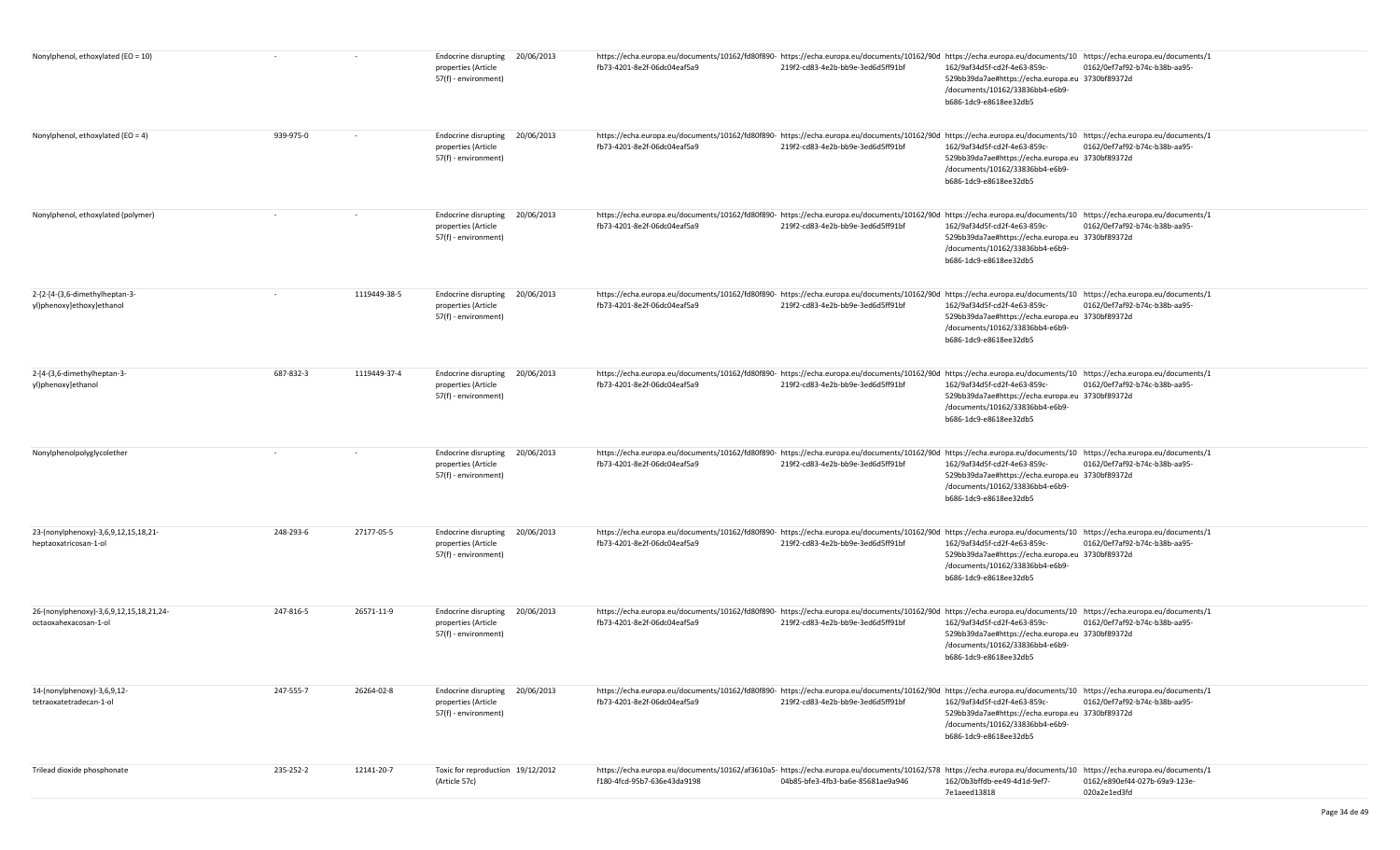| Trilead bis(carbonate) dihydroxide                        |                                                                                                                                                                                                                                                                                                           | 215-290-6 | 1319-46-6  | Toxic for reproduction 19/12/2012<br>(Article 57c) | 6-cf5a-4eee-b7a2-367ba3838e86 |                               | https://echa.europa.eu/documents/10162/bd13bb5 https://echa.europa.eu/documents/10162/e83 https://echa.europa.eu/documents/10 https://echa.europa.eu/documents/1<br>88e88-796e-48d6-b857-92e1de8cba7b | 162/4641a546-af85-9bd7-f550-<br>8a6269bd02f8 | 0162/2620a423-631b-ddac-0985-<br>f657f444b4be                                       |
|-----------------------------------------------------------|-----------------------------------------------------------------------------------------------------------------------------------------------------------------------------------------------------------------------------------------------------------------------------------------------------------|-----------|------------|----------------------------------------------------|-------------------------------|-------------------------------|-------------------------------------------------------------------------------------------------------------------------------------------------------------------------------------------------------|----------------------------------------------|-------------------------------------------------------------------------------------|
| Tricosafluorododecanoic acid                              |                                                                                                                                                                                                                                                                                                           | 206-203-2 | 307-55-1   | 19/12/2012<br>vPvB (Article 57e)                   |                               | 9-e744-4d49-84c3-00b82732059b | https://echa.europa.eu/documents/10162/dd827b9 https://echa.europa.eu/documents/10162/109 https://echa.europa.eu/documents/10 https://echa.europa.eu/documents/1<br>82bb6-eb4f-4b49-8ae2-934e051c4227 | 162/44fd0731-2211-0216-b984-<br>e3cd0f32d5ca | 0162/ed8c31e6-8c70-9a9f-6861-<br>06cd4d493c09                                       |
| Tetralead trioxide sulphate                               |                                                                                                                                                                                                                                                                                                           | 235-380-9 | 12202-17-4 | Toxic for reproduction 19/12/2012<br>(Article 57c) | a0d6-4a1e-8c7d-9940d5ec8d91   |                               | https://echa.europa.eu/documents/10162/f56110e1- https://echa.europa.eu/documents/10162/08f https://echa.europa.eu/documents/10<br>78ab7-6708-418d-ab77-adf1100ab429                                  | 162/735b9afe-5a6a-41d2-9b7b-<br>7758ec3c5702 | https://echa.europa.eu/documents/1<br>0162/1339c831-6e8e-da3a-a622-<br>55892c08ebc0 |
| Tetraethyllead                                            |                                                                                                                                                                                                                                                                                                           | 201-075-4 | 78-00-2    | Toxic for reproduction 19/12/2012<br>(Article 57c) | 6-b533-42a1-9bd2-519f1dc1990d |                               | https://echa.europa.eu/documents/10162/0b417b7 https://echa.europa.eu/documents/10162/118 https://echa.europa.eu/documents/10<br>d71ba-5734-45ac-9dfe-ab74edca7803                                    | 162/136a8d6e-ebac-4000-8183-<br>ad9176fd134b | https://echa.europa.eu/documents/1<br>0162/35c5243b-558d-85ff-94f8-<br>e54babec4986 |
| Sulfurous acid, lead salt, dibasic                        |                                                                                                                                                                                                                                                                                                           | 263-467-1 | 62229-08-7 | Toxic for reproduction 19/12/2012<br>(Article 57c) | c872-48cf-9392-e86ecff34c04   |                               | https://echa.europa.eu/documents/10162/486d5d7c-https://echa.europa.eu/documents/10162/44b https://echa.europa.eu/documents/10<br>75647-0300-4836-a312-f11ba9574ece                                   | 162/cc6c0ca7-538e-4a5b-88fe-<br>b1a635241a45 | https://echa.europa.eu/documents/1<br>0162/679974d0-99da-fb52-5344-<br>70942eaf0b21 |
| Silicic acid, lead salt                                   |                                                                                                                                                                                                                                                                                                           | 234-363-3 | 11120-22-2 | Toxic for reproduction 19/12/2012<br>(Article 57c) | 5b08-47ef-9ee7-daca71e06f54   |                               | https://echa.europa.eu/documents/10162/a7314719 https://echa.europa.eu/documents/10162/8a9 https://echa.europa.eu/documents/10<br>21407-3b0f-471a-a684-131dfba77523                                   | 162/13a5f189-b83e-e1b4-b201-<br>084b82fd7a68 | https://echa.europa.eu/documents/1<br>0162/426137d8-a88b-d850-0610-<br>3eab583446ad |
| Silicic acid (H2Si2O5), barium salt (1:1), lead-<br>doped | with lead (Pb) content 272-271-5<br>above the applicable<br>generic concentration<br>limit for 'toxicity for<br>reproduction' Repr. 1A<br>(CLP) or category 1<br>(DSD), the substance is<br>a member of the<br>group entry of lead<br>compounds, with<br>index number 082-001-<br>00-6 in Regulation (EC) |           | 68784-75-8 | Toxic for reproduction 19/12/2012<br>(Article 57c) | 3-dcbc-43ff-a5fa-8f710fc4053b |                               | https://echa.europa.eu/documents/10162/6bd3a62 https://echa.europa.eu/documents/10162/d0d https://echa.europa.eu/documents/10<br>e0c48-5768-4589-8dd4-dbcafce8e7dd                                    | 162/ca9a6d0f-2618-bf67-6c3b-<br>63bc706422bc | https://echa.europa.eu/documents/1<br>0162/602a0aad-a902-c5b7-421b-<br>56a30dc89a4a |

No 1272/2008

| Pyrochlore, antimony lead yellow | 232-382-1 | 8012-00-8   | Toxic for reproduction 19/12/2012<br>(Article 57c)                     | https://echa.europa.eu/documents/10162/9e101a56· https://echa.europa.eu/documents/10162/3da https://echa.europa.eu/documents/10 https://echa.europa.eu/documents/10<br>02e0-481f-babb-e4f62d36912b | 568db-d1e1-4082-b0c7-78246ccb1489 | 162/1014fa88-d28e-4385-8530-<br>fe2c38032c27                                                                           | 0162/d19da13c-65ed-6bcc-6922-<br>e499ef3caba7                                          |
|----------------------------------|-----------|-------------|------------------------------------------------------------------------|----------------------------------------------------------------------------------------------------------------------------------------------------------------------------------------------------|-----------------------------------|------------------------------------------------------------------------------------------------------------------------|----------------------------------------------------------------------------------------|
| Pentalead tetraoxide sulphate    | 235-067-7 | 12065-90-6  | Toxic for reproduction 19/12/2012<br>(Article 57c)                     | https://echa.europa.eu/documents/10162/664946a7· https://echa.europa.eu/documents/10162/adc<br>1fba-487d-8d28-f47de7fb3a5c                                                                         | 19a74-9ef0-4920-93c5-0b25d600b8c4 | https://echa.europa.eu/documents/10 https://echa.europa.eu/documents/1<br>162/5a790e77-efd4-4c56-84bb-<br>b00a92b732b4 | 0162/690d1df2-8058-e37f-235f-<br>ca184e88ea88                                          |
| Pentacosafluorotridecanoic acid  | 276-745-2 | 72629-94-8  | vPvB (Article 57e)<br>19/12/2012                                       | https://echa.europa.eu/documents/10162/0df4a67b- https://echa.europa.eu/documents/10162/111 https://echa.europa.eu/documents/10 https://echa.europa.eu/documents/10<br>03ac-4468-b6b5-6526237f92ba | dde32-185d-4e50-9112-5c1c019b920a | 162/4894dac8-608d-c1ab-2473-<br>f67e2e314d39                                                                           | 0162/b2524815-0623-1a5e-6bea-<br>1f908ea9123f                                          |
| Orange lead (lead tetroxide)     | 215-235-6 | 1314-41-6   | Toxic for reproduction 19/12/2012<br>(Article 57c)                     | https://echa.europa.eu/documents/10162/97af2122- https://echa.europa.eu/documents/10162/aab<br>f294-472c-9cc8-978f116c6929                                                                         | 36e2a-90e2-46b0-b940-07e4cf119f05 | https://echa.europa.eu/documents/10 https://echa.europa.eu/documents/1<br>162/28065aee-33ca-5892-0d45-<br>484e326f6700 | 0162/9d2032aa-9839-6ab3-dc80-<br>3b9227d496b0                                          |
| o-toluidine                      | 202-429-0 | 95-53-4     | 19/12/2012<br>Carcinogenic (Article<br>57a)                            | https://echa.europa.eu/documents/10162/953517b https://echa.europa.eu/documents/10162/c4e<br>b-4055-4a5b-9ed7-4bb69c3b96e7                                                                         | 9db39-8285-48d9-87b3-29c15c861802 | https://echa.europa.eu/documents/<br>162/2963ade6-f093-4c8c-b9b2-<br>604f538a3131                                      | 10 https://echa.europa.eu/documents/1<br>0162/40cff30c-61e5-7020-5613-<br>2c1960a359f0 |
| o-aminoazotoluene                | 202-591-2 | 97-56-3     | Carcinogenic (Article<br>19/12/2012<br>57a)                            | https://echa.europa.eu/documents/10162/d7aaf254- https://echa.europa.eu/documents/10162/d1a https://echa.europa.eu/documents/10 https://echa.europa.eu/documents/10<br>b61a-48a2-9f03-9c49bd0164c1 | 365c6-34d1-4fda-81c7-09c7f4b07a77 | 162/b94dedbc-8af4-4223-b68e-<br>fcddccee3119                                                                           | 0162/6b9044f3-d941-fb0d-096b-<br>286a4dd77761                                          |
| n-pentyl-isopentylphthalate      |           | 776297-69-9 | Toxic for reproduction 19/12/2012<br>(Article 57c)                     | https://echa.europa.eu/documents/10162/d54fc5db-https://echa.europa.eu/documents/10162/c33<br>a2c6-4b1c-9000-e398645ad294                                                                          | 869fc-43f1-44c2-812f-0c6ad82104c6 | https://echa.europa.eu/documents/10 https://echa.europa.eu/documents/1<br>162/73ef6184-8578-44dc-ac23-<br>8034f1db5471 | 0162/604ad38f-b652-c9af-2d99-<br>88eba89b1809                                          |
| N-methylacetamide                | 201-182-6 | 79-16-3     | Toxic for reproduction 19/12/2012<br>(Article 57c)                     | https://echa.europa.eu/documents/10162/2d6d4c98-https://echa.europa.eu/documents/10162/cd5 https://echa.europa.eu/documents/<br>5c55-41ff-89e0-6557aed1c003                                        | a3079-1069-4f2f-815c-a628714f76a7 | 162/df25f106-5e4c-4f4b-baed-<br>fc2251e9d233                                                                           | 10 https://echa.europa.eu/documents/1<br>0162/45f25c3e-6382-15e2-b6cc-<br>d981bb3caa0f |
| N,N-dimethylformamide            | 200-679-5 | $68-12-2$   | Toxic for reproduction 19/12/2012<br>(Article 57c)                     | https://echa.europa.eu/documents/10162/52c73750- https://echa.europa.eu/documents/10162/e3a https://echa.europa.eu/documents/10 https://echa.europa.eu/documents/10<br>c192-457c-9c48-2bd9776cec88 | 1814f-6a8c-4c02-858e-74f98d525824 | 162/64875a92-e9c1-3d65-6722-<br>0fab6c7283b3                                                                           | 0162/f9d62a48-e855-fb93-e3dc-<br>aa5187fabd7f                                          |
| Methyloxirane (Propylene oxide)  | 200-879-2 | 75-56-9     | 19/12/2012<br>Carcinogenic (Article<br>57a)#Mutagenic<br>(Article 57b) | https://echa.europa.eu/documents/10162/005a9afb- https://echa.europa.eu/documents/10162/386 https://echa.europa.eu/documents/10 https://echa.europa.eu/documents/10<br>2a53-41df-8711-5c28765c6e6b | 36e85-49ef-4b37-890c-65ba488e7521 | 162/60dcbe57-a21b-4420-9e9a-<br>33780223b72e                                                                           | 0162/0d327156-85d3-bcf9-7b7c-<br>96e26eaa10c9                                          |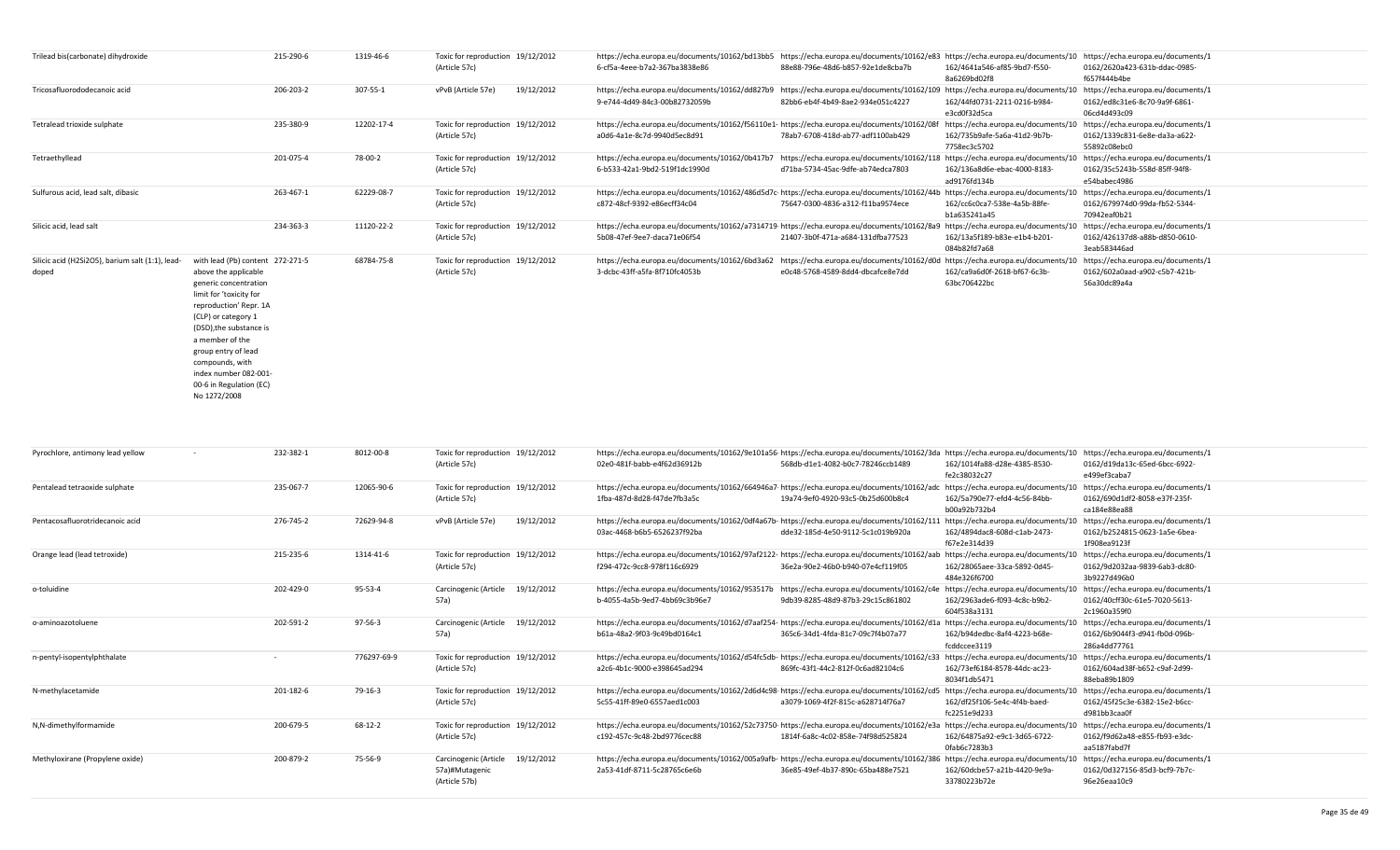| Methoxyacetic acid                   | 210-894-6                                                                                                | 625-45-6   | Toxic for reproduction 19/12/2012<br>(Article 57c)                                 | https://echa.europa.eu/documents/10162/afb7a0e1- https://echa.europa.eu/documents/10162/2a9 https://echa.europa.eu/documents/10 https://echa.europa.eu/documents/1<br>9222-4385-88cf-71c0b06191d0                                                             | e3fcd-2243-4357-b837-9532235a307f                                                                                                                                                                                                                                                                              | 162/0be0390a-a33a-d8f0-7aa5-<br>5fee34deff20 | 0162/280be7f8-c3f1-1589-ddaa-<br>a203f59faad7 |
|--------------------------------------|----------------------------------------------------------------------------------------------------------|------------|------------------------------------------------------------------------------------|---------------------------------------------------------------------------------------------------------------------------------------------------------------------------------------------------------------------------------------------------------------|----------------------------------------------------------------------------------------------------------------------------------------------------------------------------------------------------------------------------------------------------------------------------------------------------------------|----------------------------------------------|-----------------------------------------------|
| Lead titanium zirconium oxide        | 235-727-4                                                                                                | 12626-81-2 | Toxic for reproduction 19/12/2012<br>(Article 57c)                                 | https://echa.europa.eu/documents/10162/01818c6d- https://echa.europa.eu/documents/10162/b65 https://echa.europa.eu/documents/10 https://echa.europa.eu/documents/10 https://echa.europa.eu/documents/10 https://echa.europa.eu<br>bcc9-4136-9eec-888823ae5fb0 | 5b355-0ced-4795-a2d2-76c912c7acca                                                                                                                                                                                                                                                                              | 162/319be01e-c34d-7d76-1b3a-<br>7e463c763751 | 0162/fedc8ac1-2c73-5364-2e71-<br>4bde22939b55 |
| Lead titanium trioxide               | 235-038-9                                                                                                | 12060-00-3 | Toxic for reproduction 19/12/2012<br>(Article 57c)                                 | https://echa.europa.eu/documents/10162/933f22c2-https://echa.europa.eu/documents/10162/d69 https://echa.europa.eu/documents/10 https://echa.europa.eu/documents/1<br>cfa6-4126-b0a5-3ba33ce75487                                                              | baa79-6ed9-4c3e-9aed-584577c19696                                                                                                                                                                                                                                                                              | 162/a1fbea0a-5718-38cc-c08a-<br>66341ecb969e | 0162/c5034009-0357-8d59-0128-<br>23c99dddeb4b |
| Lead oxide sulfate                   | 234-853-7                                                                                                | 12036-76-9 | Toxic for reproduction 19/12/2012<br>(Article 57c)                                 | https://echa.europa.eu/documents/10162/23bfbbe6- https://echa.europa.eu/documents/10162/508 https://echa.europa.eu/documents/10 https://echa.europa.eu/documents/1<br>9985-42fe-b401-a7df81ec12cc                                                             | 22d59-490c-4e01-88c3-c8ff8d2d389a                                                                                                                                                                                                                                                                              | 162/0362e7d9-bcb5-41bc-945c-<br>19365594480f | 0162/58651835-2c5c-28bb-0653-<br>9e13a2f98666 |
| Lead monoxide (lead oxide)           | 215-267-0                                                                                                | 1317-36-8  | Toxic for reproduction 19/12/2012<br>(Article 57c)                                 | https://echa.europa.eu/documents/10162/ea71029e·https://echa.europa.eu/documents/10162/86c https://echa.europa.eu/documents/10 https://echa.europa.eu/documents/10 https://echa.europa.eu/documents/10<br>f8de-4e5d-a393-6961aefd6e14                         | 143a2-eb69-44bd-9710-73ab2aca57fc                                                                                                                                                                                                                                                                              | 162/229a3cca-ceeb-101d-1247-<br>2e824784f473 | 0162/e456243a-65e4-5d07-6332-<br>fd323cdd406e |
| Lead dinitrate                       | 233-245-9                                                                                                | 10099-74-8 | Toxic for reproduction 19/12/2012<br>(Article 57c)                                 | https://echa.europa.eu/documents/10162/e1c55ba4- https://echa.europa.eu/documents/10162/97c https://echa.europa.eu/documents/10 https://echa.europa.eu/documents/1<br>1f9a-4633-b4c3-fdaba005b095                                                             | 17507-b6bc-42d7-8aac-59c0c0e9c21b                                                                                                                                                                                                                                                                              | 162/be34d0ca-8d1e-488f-8b49-<br>35063b0054b3 | 0162/c3be9101-a646-b11c-7aaa-<br>427d650ea242 |
| Lead cyanamidate                     | 244-073-9                                                                                                | 20837-86-9 | Toxic for reproduction 19/12/2012<br>(Article 57c)                                 | https://echa.europa.eu/documents/10162/a6f8212c-https://echa.europa.eu/documents/10162/022 https://echa.europa.eu/documents/10 https://echa.europa.eu/documents/1<br>590f-469a-b6c1-f40f234e4518                                                              | 5706b-6dbf-4b6f-94f8-fa3e8fc24ff6                                                                                                                                                                                                                                                                              | 162/7f3131c3-b63f-49e8-9717-<br>68dc7883b549 | 0162/1f7fc65b-4cfc-ebc2-f9ac-<br>73d043977553 |
| Lead bis(tetrafluoroborate)          | 237-486-0                                                                                                | 13814-96-5 | Toxic for reproduction 19/12/2012<br>(Article 57c)                                 | https://echa.europa.eu/documents/10162/56f43ea4- https://echa.europa.eu/documents/10162/0d9 https://echa.europa.eu/documents/10 https://echa.europa.eu/documents/1<br>a623-4d5e-b741-fee1fef7e771                                                             | b7449-9ec1-4c1e-a117-294cccc4aa9d                                                                                                                                                                                                                                                                              | 162/3d78e51f-bd96-fd06-4cd4-<br>9d268d040478 | 0162/5257f061-6e42-e233-84f3-<br>1904b0529ce0 |
| Hexahydromethylphthalic anhydride    | including cis- and trans-<br>stereo isomeric forms<br>and all possible<br>combinations of the<br>isomers |            | Respiratory sensitising 19/12/2012<br>properties (Article<br>57(f) - human health) | https://echa.europa.eu/documents/10162/81052549· https://echa.europa.eu/documents/10162/bd2 https://echa.europa.eu/documents/10 https://echa.europa.eu/documents/1<br>dd49-40b5-9388-b5a72a1a3fb3                                                             | 82c4d-91b6-4537-9f27-<br>b65a5fccbd48#https://echa.europa.eu/docume 37b665ecb79a<br>nts/10162/670b8e64-298e-4ed7-939f-<br>67da04164a42#https://echa.europa.eu/docum<br>ents/10162/7e96ce49-1e77-4333-8e0e-<br>35892531aa5c#https://echa.europa.eu/docum<br>ents/10162/081b759a-1aae-42d9-9f62-<br>4051fb9187bc | 162/abbc92cc-984a-16e1-efce-                 | 0162/723209fe-d033-bc5e-b307-<br>9066ccf0426d |
| Hexahydro-1-methylphthalic anhydride | 256-356-4                                                                                                | 48122-14-1 | Respiratory sensitising 19/12/2012<br>properties (Article<br>57(f) - human health) | https://echa.europa.eu/documents/10162/81052549· https://echa.europa.eu/documents/10162/bd2 https://echa.europa.eu/documents/10 https://echa.europa.eu/documents/1<br>dd49-40b5-9388-b5a72a1a3fb3                                                             | 82c4d-91b6-4537-9f27-<br>b65a5fccbd48#https://echa.europa.eu/docume 37b665ecb79a<br>nts/10162/670b8e64-298e-4ed7-939f-<br>67da04164a42#https://echa.europa.eu/docum<br>ents/10162/7e96ce49-1e77-4333-8e0e-<br>35892531aa5c#https://echa.europa.eu/docum<br>ents/10162/081b759a-1aae-42d9-9f62-<br>4051fb9187bc | 162/abbc92cc-984a-16e1-efce-                 | 0162/723209fe-d033-bc5e-b307-<br>9066ccf0426d |
| Hexahydro-3-methylphthalic anhydride | 260-566-1                                                                                                | 57110-29-9 | Respiratory sensitising 19/12/2012<br>properties (Article<br>57(f) - human health) | https://echa.europa.eu/documents/10162/81052549· https://echa.europa.eu/documents/10162/bd2 https://echa.europa.eu/documents/10 https://echa.europa.eu/documents/1<br>dd49-40b5-9388-b5a72a1a3fb3                                                             | 82c4d-91b6-4537-9f27-<br>b65a5fccbd48#https://echa.europa.eu/docume 37b665ecb79a<br>nts/10162/670b8e64-298e-4ed7-939f-<br>67da04164a42#https://echa.europa.eu/docum<br>ents/10162/7e96ce49-1e77-4333-8e0e-<br>35892531aa5c#https://echa.europa.eu/docum<br>ents/10162/081b759a-1aae-42d9-9f62-<br>4051fb9187bc | 162/abbc92cc-984a-16e1-efce-                 | 0162/723209fe-d033-bc5e-b307-<br>9066ccf0426d |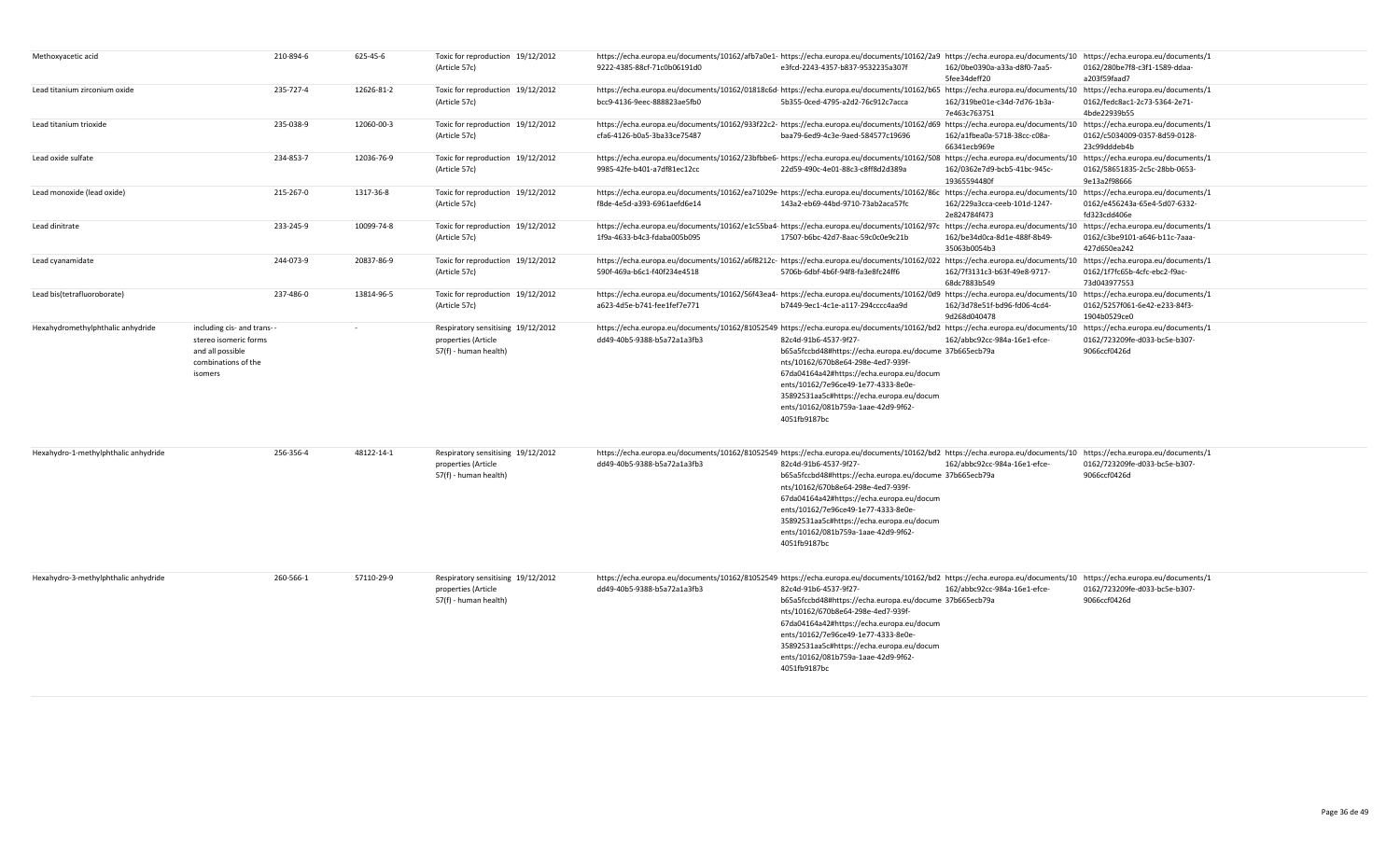| Hexahydro-4-methylphthalic anhydride                         |                                                               | 243-072-0 | 19438-60-9 | Respiratory sensitising 19/12/2012<br>properties (Article                          | https://echa.europa.eu/documents/10162/81052549 https://echa.europa.eu/documents/10162/bd2 https://echa.europa.eu/documents/10 https://echa.europa.eu/documents/1<br>dd49-40b5-9388-b5a72a1a3fb3                                       | 82c4d-91b6-4537-9f27-                                                                                                                                                                                                                                                                                          | 162/abbc92cc-984a-16e1-efce-                                                                                           | 0162/723209fe-d033-bc5e-b307-                                                       |
|--------------------------------------------------------------|---------------------------------------------------------------|-----------|------------|------------------------------------------------------------------------------------|----------------------------------------------------------------------------------------------------------------------------------------------------------------------------------------------------------------------------------------|----------------------------------------------------------------------------------------------------------------------------------------------------------------------------------------------------------------------------------------------------------------------------------------------------------------|------------------------------------------------------------------------------------------------------------------------|-------------------------------------------------------------------------------------|
|                                                              |                                                               |           |            | 57(f) - human health)                                                              |                                                                                                                                                                                                                                        | b65a5fccbd48#https://echa.europa.eu/docume 37b665ecb79a<br>nts/10162/670b8e64-298e-4ed7-939f-<br>67da04164a42#https://echa.europa.eu/docum<br>ents/10162/7e96ce49-1e77-4333-8e0e-<br>35892531aa5c#https://echa.europa.eu/docum<br>ents/10162/081b759a-1aae-42d9-9f62-<br>4051fb9187bc                          |                                                                                                                        | 9066ccf0426d                                                                        |
|                                                              |                                                               |           |            |                                                                                    |                                                                                                                                                                                                                                        |                                                                                                                                                                                                                                                                                                                |                                                                                                                        |                                                                                     |
| Hexahydromethylphthalic anhydride                            |                                                               | 247-094-1 | 25550-51-0 | Respiratory sensitising 19/12/2012<br>properties (Article<br>57(f) - human health) | https://echa.europa.eu/documents/10162/81052549· https://echa.europa.eu/documents/10162/bd2 https://echa.europa.eu/documents/10 https://echa.europa.eu/documents/1<br>dd49-40b5-9388-b5a72a1a3fb3                                      | 82c4d-91b6-4537-9f27-<br>b65a5fccbd48#https://echa.europa.eu/docume 37b665ecb79a<br>nts/10162/670b8e64-298e-4ed7-939f-<br>67da04164a42#https://echa.europa.eu/docum<br>ents/10162/7e96ce49-1e77-4333-8e0e-<br>35892531aa5c#https://echa.europa.eu/docum<br>ents/10162/081b759a-1aae-42d9-9f62-<br>4051fb9187bc | 162/abbc92cc-984a-16e1-efce-                                                                                           | 0162/723209fe-d033-bc5e-b307-<br>9066ccf0426d                                       |
| Heptacosafluorotetradecanoic acid                            |                                                               | 206-803-4 | 376-06-7   | 19/12/2012<br>vPvB (Article 57e)                                                   | https://echa.europa.eu/documents/10162/bb2caa51- https://echa.europa.eu/documents/10162/de2 https://echa.europa.eu/documents/10 https://echa.europa.eu/documents/1<br>1bcc-407b-b587-91d4ac23b564                                      | ad408-ea06-484e-9015-ac6af581863c                                                                                                                                                                                                                                                                              | 162/08046ee8-0933-a564-0df2-<br>da48cda2bc6b                                                                           | 0162/76c2d4f3-1d2e-f263-c819-<br>74f4373a976c                                       |
| Henicosafluoroundecanoic acid                                |                                                               | 218-165-4 | 2058-94-8  | 19/12/2012<br>vPvB (Article 57e)                                                   | https://echa.europa.eu/documents/10162/02881bec- https://echa.europa.eu/documents/10162/60a https://echa.europa.eu/documents/10 https://echa.europa.eu/documents/10 https://echa.europa.eu/documents/10<br>75ad-4e83-a9bb-c9f6dc81042e | db1fb-d001-4a2a-b8bf-a0e05e29d156                                                                                                                                                                                                                                                                              | 162/9bcff514-6625-baa9-edd9-<br>80ee9e82c86a                                                                           | 0162/bd48b5f6-b407-60e1-f06e-<br>76dd605d92ae                                       |
| Furan                                                        |                                                               | 203-727-3 | 110-00-9   | Carcinogenic (Article 19/12/2012<br>57a)                                           | https://echa.europa.eu/documents/10162/1986ed9a·https://echa.europa.eu/documents/10162/f2a<br>a382-4409-8faf-abd0f9af440a                                                                                                              | 41a5f-68db-44e9-a925-2446de4ec9b1                                                                                                                                                                                                                                                                              | https://echa.europa.eu/documents/10<br>162/8ab8b38b-26e8-49b7-9f04-<br>b83c457023ec                                    | https://echa.europa.eu/documents/1<br>0162/783a7398-0b23-d9ab-4afb-<br>da6a77d2dfcb |
| Fatty acids, C16-18, lead salts                              |                                                               | 292-966-7 | 91031-62-8 | Toxic for reproduction 19/12/2012<br>(Article 57c)                                 | https://echa.europa.eu/documents/10162/7f59b681-https://echa.europa.eu/documents/10162/575 https://echa.europa.eu/documents/10<br>ee89-484b-bec2-3412f3f7d0e5                                                                          | f1c14-49f5-4a3d-9368-ebbb989edcf4                                                                                                                                                                                                                                                                              | 162/13e375d0-709b-4203-b851-<br>7cb5e0a87c80                                                                           | https://echa.europa.eu/documents/1<br>0162/6e6bc1b6-4695-bfb6-8746-<br>445a90dad5ff |
| Dioxobis(stearato)trilead                                    |                                                               | 235-702-8 | 12578-12-0 | Toxic for reproduction 19/12/2012<br>(Article 57c)                                 | https://echa.europa.eu/documents/10162/b3332ac2- https://echa.europa.eu/documents/10162/2b5 https://echa.europa.eu/documents/10<br>958d-4b79-86be-12a13f9cd8c8                                                                         | 33763-b36b-481c-a7b2-ff28b898d343                                                                                                                                                                                                                                                                              | 162/01088b8d-0195-44cf-8760-<br>f1797c18e789                                                                           | https://echa.europa.eu/documents/1<br>0162/3ce25576-1795-cda5-ea46-<br>acdb9741089a |
| Dinoseb (6-sec-butyl-2,4-dinitrophenol)                      |                                                               | 201-861-7 | 88-85-7    | Toxic for reproduction 19/12/2012<br>(Article 57c)                                 | https://echa.europa.eu/documents/10162/b23de2c1- https://echa.europa.eu/documents/10162/876 https://echa.europa.eu/documents/10<br>7142-43ec-9fba-ee150ed98bb1                                                                         | 747a8-aa98-42f4-bf6c-7ca2be3fed59                                                                                                                                                                                                                                                                              | 162/34ec55f2-27d2-47d6-94f1-<br>d39acaf3634f                                                                           | https://echa.europa.eu/documents/1<br>0162/f90845a4-dc67-9a63-a3cb-<br>57787b8b97e3 |
| Dimethyl sulphate                                            |                                                               | 201-058-1 | 77-78-1    | Carcinogenic (Article 19/12/2012<br>57a)                                           | https://echa.europa.eu/documents/10162/40a80d81-https://echa.europa.eu/documents/10162/518-https://echa.europa.eu/documents/10<br>ac48-4ce6-891c-53b7a3779646                                                                          | 2ed44-1e76-4374-898d-0e8cef94f7cb                                                                                                                                                                                                                                                                              | 162/8fcaf1f0-ea6d-4ec8-a129-<br>f0405def7c33                                                                           | https://echa.europa.eu/documents/1<br>0162/4e7ad358-f6e0-ea83-0681-<br>94a9e414f29b |
| Diisopentyl phthalate                                        |                                                               | 210-088-4 | 605-50-5   | Toxic for reproduction 19/12/2012<br>(Article 57c)                                 | https://echa.europa.eu/documents/10162/917ec7f1- https://echa.europa.eu/documents/10162/cf4<br>d611-4dad-8cf7-36c1ca07a400                                                                                                             | 90b69-0c28-453b-a531-e8c2ad32d22c                                                                                                                                                                                                                                                                              | https://echa.europa.eu/documents/10 https://echa.europa.eu/documents/1<br>162/34d906a5-2558-4faa-ba85-<br>65a765aef016 | 0162/5836c6ce-0043-af59-0755-<br>2f8262791d64                                       |
| Diethyl sulphate                                             |                                                               | 200-589-6 | 64-67-5    | Carcinogenic (Article 19/12/2012<br>57a)#Mutagenic<br>(Article 57b)                | https://echa.europa.eu/documents/10162/3f6a4989- https://echa.europa.eu/documents/10162/296 https://echa.europa.eu/documents/10<br>b155-4827-abfc-51e3fa7e352d                                                                         | efee3-75ed-4ead-a79c-28a3f48d2d90                                                                                                                                                                                                                                                                              | 162/470b7f44-e538-40b0-9110-<br>4575a5726d14                                                                           | https://echa.europa.eu/documents/1<br>0162/27b4f21d-3bb0-bde6-d9ba-<br>4faadc87aaab |
| Dibutyltin dichloride (DBTC)                                 |                                                               | 211-670-0 | 683-18-1   | Toxic for reproduction 19/12/2012<br>(Article 57c)                                 | https://echa.europa.eu/documents/10162/046189d https://echa.europa.eu/documents/10162/f06<br>5-908b-447f-b91b-b3f97c9de5b5                                                                                                             | ebc42-a92c-43a4-828a-a7c95ea2c961                                                                                                                                                                                                                                                                              | https://echa.europa.eu/documents/10 https://echa.europa.eu/documents/1<br>162/2cbcb185-4207-1270-7189-<br>6b9009db7b45 | 0162/f92c8584-d0c2-ebb6-58a6-<br>135b7f3d6f07                                       |
| Diazene-1,2-dicarboxamide (C,C'-<br>azodi(formamide)) (ADCA) |                                                               | 204-650-8 | 123-77-3   | Respiratory sensitising 19/12/2012<br>properties (Article<br>57(f) - human health) | https://echa.europa.eu/documents/10162/4739d79 https://echa.europa.eu/documents/10162/055 https://echa.europa.eu/documents/10 https://echa.europa.eu/documents/1<br>9-2888-4031-b3eb-73a9d475347b                                      | d66a6-9924-4386-900c-62c52c42bc62                                                                                                                                                                                                                                                                              | 162/a8f3a173-0bb2-cb27-d9ae-<br>fafe356c329c                                                                           | 0162/b9b09f2a-7230-5ddc-921e-<br>9b0de3c6a956                                       |
| Cyclohexane-1,2-dicarboxylic anhydride                       | all possible<br>combinations of the<br>cis- and trans-isomers |           |            | Respiratory sensitising 19/12/2012<br>properties (Article<br>57(f) - human health) | https://echa.europa.eu/documents/10162/b7a93309·https://echa.europa.eu/documents/10162/542 https://echa.europa.eu/documents/10 https://echa.europa.eu/documents/1<br>0b81-4dbf-90e0-859bc0f41ce4                                       | f4e26-c203-4587-a498-<br>fbf33c9edeba#https://echa.europa.eu/docume 03f5639a82f4<br>nts/10162/d0d33d3f-8361-48a5-b5a9-<br>5db91928b4c5#https://echa.europa.eu/docum<br>ents/10162/dca0c593-37d7-4257-9ad9-<br>14059e525771                                                                                     | 162/555606e7-97e2-592e-c100-                                                                                           | 0162/acfa14cb-0ed3-5a82-5366-<br>964eeaab14cb                                       |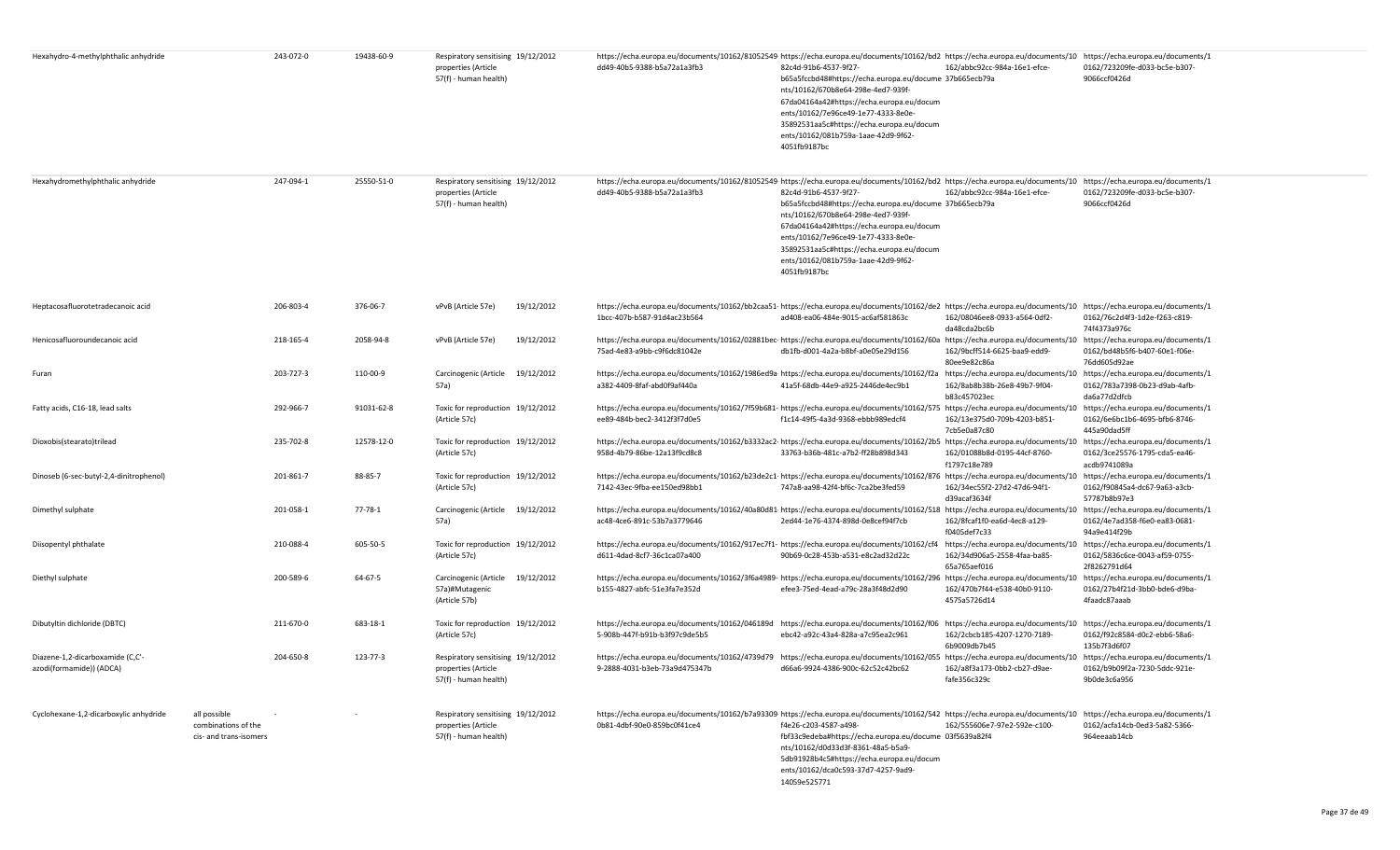| cis-cyclohexane-1,2-dicarboxylic anhydride                         |                                                                                                                                                                                                                                                                                | 236-086-3 | 13149-00-3    | Respiratory sensitising 19/12/2012<br>properties (Article<br>57(f) - human health)       | https://echa.europa.eu/documents/10162/b7a93309 https://echa.europa.eu/documents/10162/542 https://echa.europa.eu/documents/10 https://echa.europa.eu/documents/1<br>0b81-4dbf-90e0-859bc0f41ce4                                       | f4e26-c203-4587-a498-<br>fbf33c9edeba#https://echa.europa.eu/docume 03f5639a82f4<br>nts/10162/d0d33d3f-8361-48a5-b5a9-<br>5db91928b4c5#https://echa.europa.eu/docum<br>ents/10162/dca0c593-37d7-4257-9ad9-<br>14059e525771 | 162/555606e7-97e2-592e-c100-                                                                                                                  | 0162/acfa14cb-0ed3-5a82-5366-<br>964eeaab14cb                                       |
|--------------------------------------------------------------------|--------------------------------------------------------------------------------------------------------------------------------------------------------------------------------------------------------------------------------------------------------------------------------|-----------|---------------|------------------------------------------------------------------------------------------|----------------------------------------------------------------------------------------------------------------------------------------------------------------------------------------------------------------------------------------|----------------------------------------------------------------------------------------------------------------------------------------------------------------------------------------------------------------------------|-----------------------------------------------------------------------------------------------------------------------------------------------|-------------------------------------------------------------------------------------|
| Cyclohexane-1,2-dicarboxylic anhydride                             |                                                                                                                                                                                                                                                                                | 201-604-9 | $85 - 42 - 7$ | Respiratory sensitising 19/12/2012<br>properties (Article<br>57(f) - human health)       | https://echa.europa.eu/documents/10162/b7a93309 https://echa.europa.eu/documents/10162/542 https://echa.europa.eu/documents/10 https://echa.europa.eu/documents/1<br>0b81-4dbf-90e0-859bc0f41ce4                                       | f4e26-c203-4587-a498-<br>fbf33c9edeba#https://echa.europa.eu/docume 03f5639a82f4<br>nts/10162/d0d33d3f-8361-48a5-b5a9-<br>5db91928b4c5#https://echa.europa.eu/docum<br>ents/10162/dca0c593-37d7-4257-9ad9-<br>14059e525771 | 162/555606e7-97e2-592e-c100-                                                                                                                  | 0162/acfa14cb-0ed3-5a82-5366-<br>964eeaab14cb                                       |
| trans-cyclohexane-1,2-dicarboxylic anhydride                       |                                                                                                                                                                                                                                                                                | 238-009-9 | 14166-21-3    | Respiratory sensitising 19/12/2012<br>properties (Article<br>57(f) - human health)       | https://echa.europa.eu/documents/10162/b7a93309· https://echa.europa.eu/documents/10162/542 https://echa.europa.eu/documents/10 https://echa.europa.eu/documents/10 https://echa.europa.eu/documents/10<br>0b81-4dbf-90e0-859bc0f41ce4 | f4e26-c203-4587-a498-<br>fbf33c9edeba#https://echa.europa.eu/docume 03f5639a82f4<br>nts/10162/d0d33d3f-8361-48a5-b5a9-<br>5db91928b4c5#https://echa.europa.eu/docum<br>ents/10162/dca0c593-37d7-4257-9ad9-<br>14059e525771 | 162/555606e7-97e2-592e-c100-                                                                                                                  | 0162/acfa14cb-0ed3-5a82-5366-<br>964eeaab14cb                                       |
| Bis(pentabromophenyl) ether<br>(decabromodiphenyl ether) (DecaBDE) |                                                                                                                                                                                                                                                                                | 214-604-9 | 1163-19-5     | PBT (Article 57d)#vPvB 19/12/2012<br>(Article 57e)                                       | https://echa.europa.eu/documents/10162/7de8998<br>e-c87a-4fa6-82fa-927fffb0fe79                                                                                                                                                        | https://echa.europa.eu/documents/10162/64b https://echa.europa.eu/documents/10 https://echa.europa.eu/documents/1<br>5b9c4-c549-4254-a917-0ff1b7c9fa1b                                                                     | 162/046e853b-03a0-99e4-a682-<br>f5842bef9a1c                                                                                                  | 0162/f919b5a9-8dac-e913-a862-<br>a87cb5e00787                                       |
| Biphenyl-4-ylamine                                                 |                                                                                                                                                                                                                                                                                | 202-177-1 | $92 - 67 - 1$ | Carcinogenic (Article 19/12/2012<br>57a)                                                 | https://echa.europa.eu/documents/10162/cefb8a85- https://echa.europa.eu/documents/10162/224 https://echa.europa.eu/documents/10 https://echa.europa.eu/documents/1<br>ed61-4751-a722-2b3510d5f7a0                                      | 58f36-2a5f-4c1c-83b8-b8a9c45bda95                                                                                                                                                                                          | 162/9d518786-9c9a-4d61-b841-<br>45ff84ed54cc                                                                                                  | 0162/1520b492-61af-d235-ffb1-<br>532532fd8c5b                                       |
| Acetic acid, lead salt, basic                                      |                                                                                                                                                                                                                                                                                | 257-175-3 | 51404-69-4    | Toxic for reproduction 19/12/2012<br>(Article 57c)                                       | https://echa.europa.eu/documents/10162/a68aa6d7- https://echa.europa.eu/documents/10162/584 https://echa.europa.eu/documents/10<br>bc05-4f79-9445-4dd0ecabc1bb                                                                         | 8ac0e-7286-4ec4-9185-49042cf54408                                                                                                                                                                                          | 162/e27fbdcb-b252-4912-8965-<br>a5bb89711203                                                                                                  | https://echa.europa.eu/documents/1<br>0162/32f33799-9835-71d0-b0d2-<br>be45c318decc |
| [Phthalato(2-)]dioxotrilead                                        |                                                                                                                                                                                                                                                                                | 273-688-5 | 69011-06-9    | Toxic for reproduction 19/12/2012<br>(Article 57c)                                       | https://echa.europa.eu/documents/10162/490c7cfa-https://echa.europa.eu/documents/10162/430 https://echa.europa.eu/documents/10<br>ae94-48a0-83c9-99bc3c0a5e13                                                                          | ee50c-c98e-4e96-a689-d556fdd06665                                                                                                                                                                                          | 162/e91058f4-7ab4-4648-91e3-<br>3220f7ee6e8c                                                                                                  | https://echa.europa.eu/documents/1<br>0162/8b848bd8-4151-2f61-c674-<br>7da51d88aa8f |
| 6-methoxy-m-toluidine (p-cresidine)                                |                                                                                                                                                                                                                                                                                | 204-419-1 | 120-71-8      | Carcinogenic (Article<br>19/12/2012<br>57a)                                              | https://echa.europa.eu/documents/10162/251a17a0-https://echa.europa.eu/documents/10162/5c6 https://echa.europa.eu/documents/10 https://echa.europa.eu/documents/1<br>cc98-4151-9b3f-3526c667a90e                                       | a3acb-99f9-4561-a0a5-47b33f13c1f0                                                                                                                                                                                          | 162/9ee4bdb4-62a8-4ff5-a4f0-<br>f0ced371f88f                                                                                                  | 0162/691261ea-6df2-8037-1230-<br>7bdc04b1494c                                       |
| 4-Nonylphenol, branched and linear                                 | substances with a<br>linear and/or<br>branched alkyl chain<br>with a carbon number<br>of 9 covalently bound<br>in position 4 to phenol,<br>covering also UVCB-<br>and well-defined<br>substances which<br>include any of the<br>individual isomers or a<br>combination thereof |           |               | <b>Endocrine disrupting</b><br>19/12/2012<br>properties (Article<br>57(f) - environment) | https://echa.europa.eu/documents/10162/dea74d4 https://echa.europa.eu/documents/10162/807 https://echa.europa.eu/documents/10 https://echa.europa.eu/documents/1<br>6-dc8e-4b10-947b-51a19d890153                                      | 51a04-fdb3-4bef-aabe-cc49da2a1148                                                                                                                                                                                          | 162/bc140e0b-b407-fd1c-f750-<br>6d43c99f82a4#https://echa.europa.eu/ 5735786e5eb2<br>documents/10162/3b60b4bc-0376-<br>a9ea-bffd-65da8e2c9602 | 0162/1984ccdb-3321-2890-c598-                                                       |
| 4-(1-Ethyl-1,4-dimethylpentyl)phenol                               |                                                                                                                                                                                                                                                                                |           | 142731-63-3   | Endocrine disrupting<br>19/12/2012<br>properties (Article<br>57(f) - environment)        | https://echa.europa.eu/documents/10162/dea74d4 https://echa.europa.eu/documents/10162/807 https://echa.europa.eu/documents/10 https://echa.europa.eu/documents/1<br>6-dc8e-4b10-947b-51a19d890153                                      | 51a04-fdb3-4bef-aabe-cc49da2a1148                                                                                                                                                                                          | 162/bc140e0b-b407-fd1c-f750-<br>6d43c99f82a4#https://echa.europa.eu/ 5735786e5eb2<br>documents/10162/3b60b4bc-0376-<br>a9ea-bffd-65da8e2c9602 | 0162/1984ccdb-3321-2890-c598-                                                       |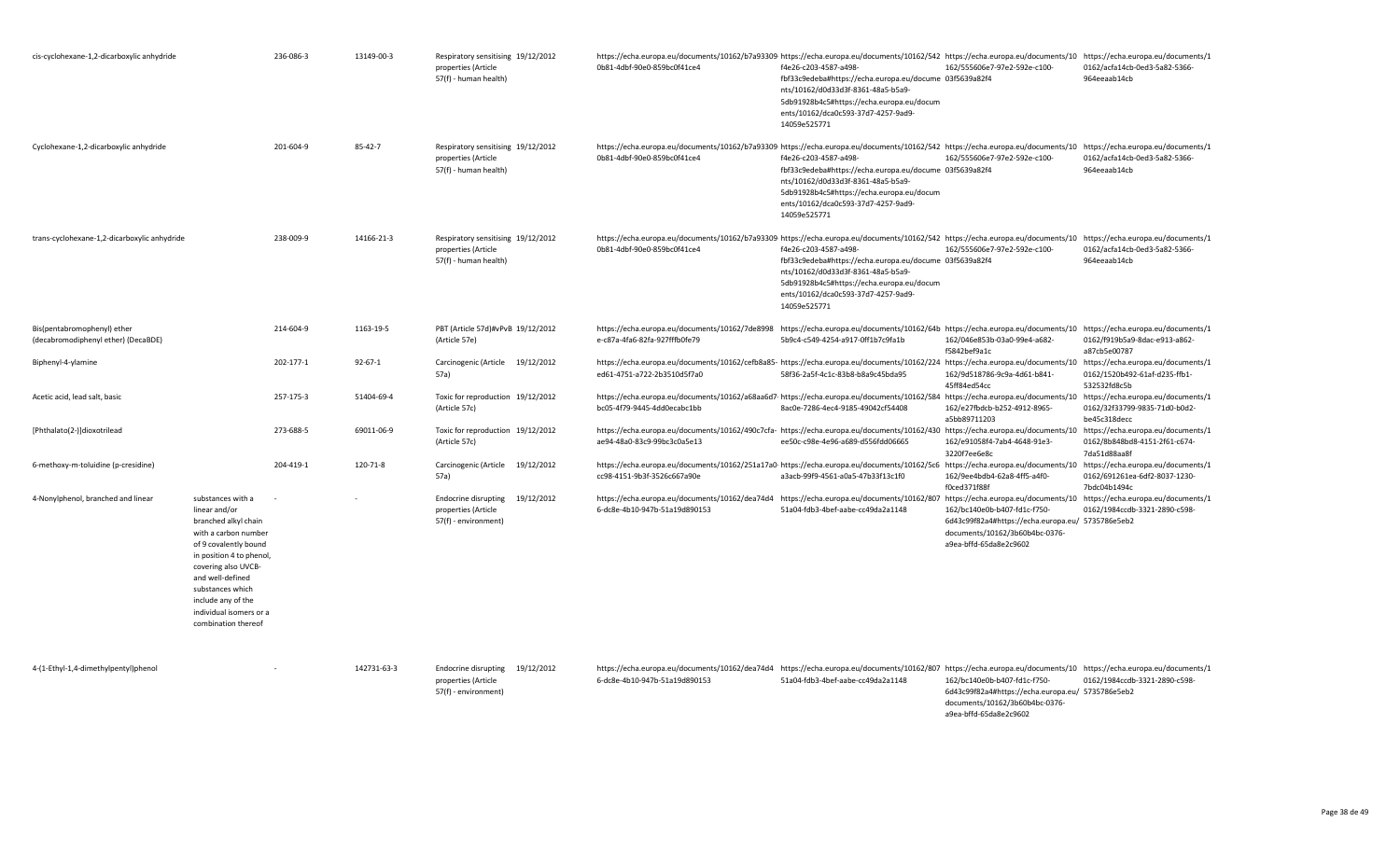| 4-(1-Ethyl-1,3-dimethylpentyl)phenol |           | 186825-36-5 | Endocrine disrupting<br>properties (Article<br>57(f) - environment)        | 19/12/2012 | 6-dc8e-4b10-947b-51a19d890153 | 51a04-fdb3-4bef-aabe-cc49da2a1148 | https://echa.europa.eu/documents/10162/dea74d4 https://echa.europa.eu/documents/10162/807 https://echa.europa.eu/documents/10 https://echa.europa.eu/documents/10<br>162/bc140e0b-b407-fd1c-f750-<br>0162/1984ccdb-3321-2890-c598-<br>6d43c99f82a4#https://echa.europa.eu/ 5735786e5eb2<br>documents/10162/3b60b4bc-0376-<br>a9ea-bffd-65da8e2c9602 |
|--------------------------------------|-----------|-------------|----------------------------------------------------------------------------|------------|-------------------------------|-----------------------------------|-----------------------------------------------------------------------------------------------------------------------------------------------------------------------------------------------------------------------------------------------------------------------------------------------------------------------------------------------------|
| p-(1,1-dimethylheptyl)phenol         | 250-339-5 | 30784-30-6  | <b>Endocrine disrupting</b><br>properties (Article<br>57(f) - environment) | 19/12/2012 | 6-dc8e-4b10-947b-51a19d890153 | 51a04-fdb3-4bef-aabe-cc49da2a1148 | https://echa.europa.eu/documents/10162/dea74d4 https://echa.europa.eu/documents/10162/807 https://echa.europa.eu/documents/10 https://echa.europa.eu/documents/1<br>162/bc140e0b-b407-fd1c-f750-<br>0162/1984ccdb-3321-2890-c598-<br>6d43c99f82a4#https://echa.europa.eu/ 5735786e5eb2<br>documents/10162/3b60b4bc-0376-<br>a9ea-bffd-65da8e2c9602  |
| Phenol, 4-nonyl-, branched           | 284-325-5 | 84852-15-3  | Endocrine disrupting<br>properties (Article<br>57(f) - environment)        | 19/12/2012 | 6-dc8e-4b10-947b-51a19d890153 | 51a04-fdb3-4bef-aabe-cc49da2a1148 | https://echa.europa.eu/documents/10162/dea74d4 https://echa.europa.eu/documents/10162/807 https://echa.europa.eu/documents/10 https://echa.europa.eu/documents/1<br>162/bc140e0b-b407-fd1c-f750-<br>0162/1984ccdb-3321-2890-c598-<br>6d43c99f82a4#https://echa.europa.eu/ 5735786e5eb2<br>documents/10162/3b60b4bc-0376-<br>a9ea-bffd-65da8e2c9602  |
| 4-(1-ethyl-1-methylhexyl)phenol      | 257-907-1 | 52427-13-1  | <b>Endocrine disrupting</b><br>properties (Article<br>57(f) - environment) | 19/12/2012 | 6-dc8e-4b10-947b-51a19d890153 | 51a04-fdb3-4bef-aabe-cc49da2a1148 | https://echa.europa.eu/documents/10162/dea74d4 https://echa.europa.eu/documents/10162/807 https://echa.europa.eu/documents/10 https://echa.europa.eu/documents/1<br>162/bc140e0b-b407-fd1c-f750-<br>0162/1984ccdb-3321-2890-c598-<br>6d43c99f82a4#https://echa.europa.eu/ 5735786e5eb2<br>documents/10162/3b60b4bc-0376-<br>a9ea-bffd-65da8e2c9602  |
| p-nonylphenol                        | 203-199-4 | 104-40-5    | <b>Endocrine disrupting</b><br>properties (Article<br>57(f) - environment) | 19/12/2012 | 6-dc8e-4b10-947b-51a19d890153 | 51a04-fdb3-4bef-aabe-cc49da2a1148 | https://echa.europa.eu/documents/10162/dea74d4 https://echa.europa.eu/documents/10162/807 https://echa.europa.eu/documents/10 https://echa.europa.eu/documents/1<br>162/bc140e0b-b407-fd1c-f750-<br>0162/1984ccdb-3321-2890-c598-<br>6d43c99f82a4#https://echa.europa.eu/ 5735786e5eb2<br>documents/10162/3b60b4bc-0376-<br>a9ea-bffd-65da8e2c9602  |
| p-(1-methyloctyl)phenol              | 241-427-4 | 17404-66-9  | Endocrine disrupting<br>properties (Article<br>57(f) - environment)        | 19/12/2012 | 6-dc8e-4b10-947b-51a19d890153 | 51a04-fdb3-4bef-aabe-cc49da2a1148 | https://echa.europa.eu/documents/10162/dea74d4 https://echa.europa.eu/documents/10162/807 https://echa.europa.eu/documents/10 https://echa.europa.eu/documents/10<br>162/bc140e0b-b407-fd1c-f750-<br>0162/1984ccdb-3321-2890-c598-<br>6d43c99f82a4#https://echa.europa.eu/ 5735786e5eb2<br>documents/10162/3b60b4bc-0376-<br>a9ea-bffd-65da8e2c9602 |
| p-isononylphenol                     | 247-770-6 | 26543-97-5  | <b>Endocrine disrupting</b><br>properties (Article<br>57(f) - environment) | 19/12/2012 | 6-dc8e-4b10-947b-51a19d890153 | 51a04-fdb3-4bef-aabe-cc49da2a1148 | https://echa.europa.eu/documents/10162/dea74d4 https://echa.europa.eu/documents/10162/807 https://echa.europa.eu/documents/10 https://echa.europa.eu/documents/1<br>162/bc140e0b-b407-fd1c-f750-<br>0162/1984ccdb-3321-2890-c598-<br>6d43c99f82a4#https://echa.europa.eu/ 5735786e5eb2<br>documents/10162/3b60b4bc-0376-<br>a9ea-bffd-65da8e2c9602  |
| 4-(1,1,5-Trimethylhexyl)phenol       |           | 521947-27-3 | <b>Endocrine disrupting</b><br>properties (Article<br>57(f) - environment) | 19/12/2012 | 6-dc8e-4b10-947b-51a19d890153 | 51a04-fdb3-4bef-aabe-cc49da2a1148 | https://echa.europa.eu/documents/10162/dea74d4 https://echa.europa.eu/documents/10162/807 https://echa.europa.eu/documents/10 https://echa.europa.eu/documents/1<br>0162/1984ccdb-3321-2890-c598-<br>162/bc140e0b-b407-fd1c-f750-<br>6d43c99f82a4#https://echa.europa.eu/ 5735786e5eb2<br>documents/10162/3b60b4bc-0376-<br>a9ea-bffd-65da8e2c9602  |
| Phenol, nonyl-, branched             | 291-844-0 | 90481-04-2  | Endocrine disrupting<br>properties (Article<br>57(f) - environment)        | 19/12/2012 | 6-dc8e-4b10-947b-51a19d890153 | 51a04-fdb3-4bef-aabe-cc49da2a1148 | https://echa.europa.eu/documents/10162/dea74d4 https://echa.europa.eu/documents/10162/807 https://echa.europa.eu/documents/10 https://echa.europa.eu/documents/1<br>162/bc140e0b-b407-fd1c-f750-<br>0162/1984ccdb-3321-2890-c598-<br>6d43c99f82a4#https://echa.europa.eu/ 5735786e5eb2<br>documents/10162/3b60b4bc-0376-<br>a9ea-bffd-65da8e2c9602  |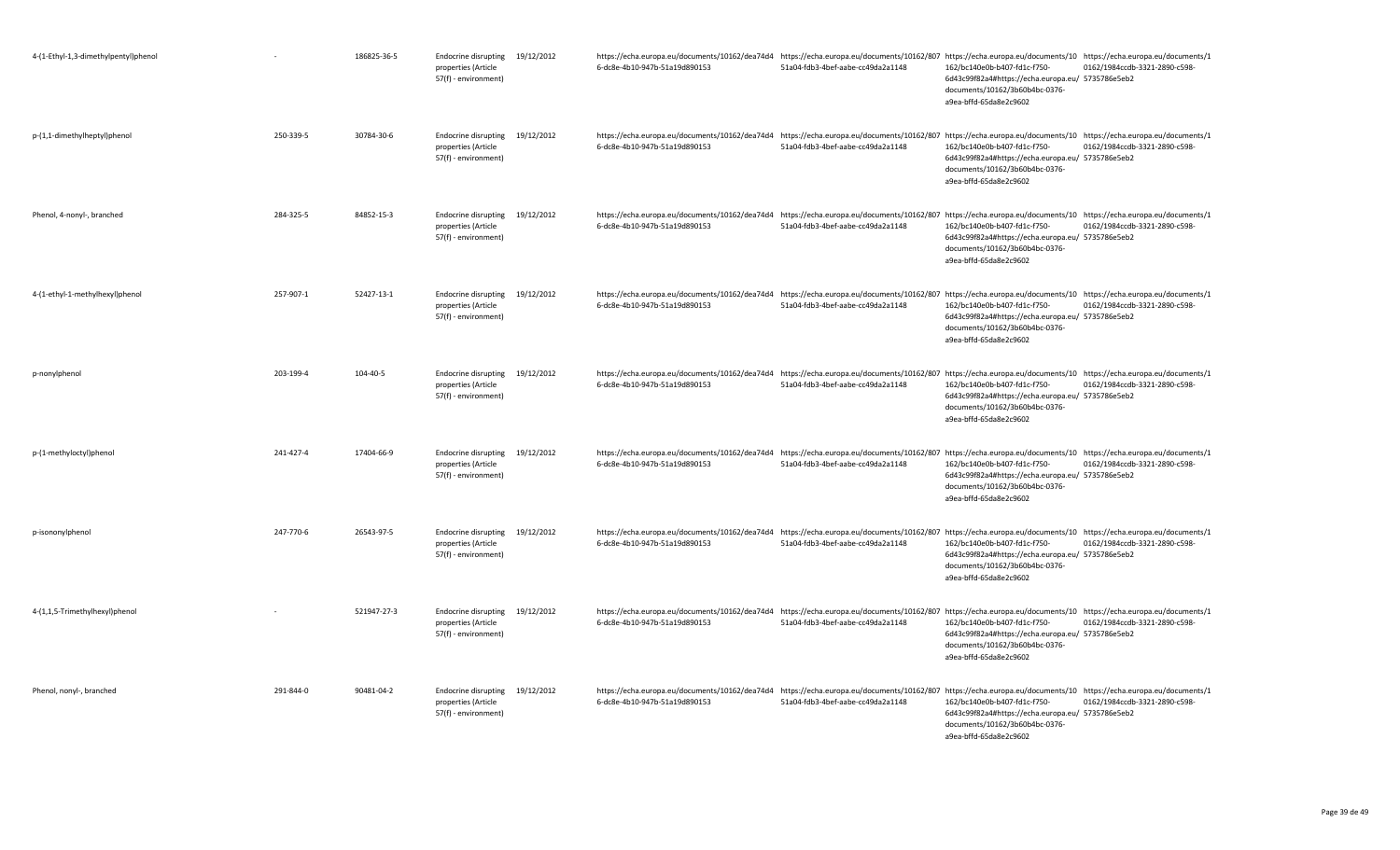| 4-(3-ethylheptan-2-yl)phenol                                                          |                                                                                        |           | 186825-39-8 | Endocrine disrupting<br>properties (Article<br>57(f) - environment)        | 19/12/2012 | https://echa.europa.eu/documents/10162/dea74d4 https://echa.europa.eu/documents/10162/807 https://echa.europa.eu/documents/10 https://echa.europa.eu/documents/1<br>6-dc8e-4b10-947b-51a19d890153  | 51a04-fdb3-4bef-aabe-cc49da2a1148 | 162/bc140e0b-b407-fd1c-f750-<br>6d43c99f82a4#https://echa.europa.eu/ 5735786e5eb2<br>documents/10162/3b60b4bc-0376-<br>a9ea-bffd-65da8e2c9602 | 0162/1984ccdb-3321-2890-c598-                                                       |
|---------------------------------------------------------------------------------------|----------------------------------------------------------------------------------------|-----------|-------------|----------------------------------------------------------------------------|------------|----------------------------------------------------------------------------------------------------------------------------------------------------------------------------------------------------|-----------------------------------|-----------------------------------------------------------------------------------------------------------------------------------------------|-------------------------------------------------------------------------------------|
| Nonylphenol                                                                           |                                                                                        | 246-672-0 | 25154-52-3  | Endocrine disrupting<br>properties (Article<br>57(f) - environment)        | 19/12/2012 | https://echa.europa.eu/documents/10162/dea74d4 https://echa.europa.eu/documents/10162/807 https://echa.europa.eu/documents/10 https://echa.europa.eu/documents/1<br>6-dc8e-4b10-947b-51a19d890153  | 51a04-fdb3-4bef-aabe-cc49da2a1148 | 162/bc140e0b-b407-fd1c-f750-<br>6d43c99f82a4#https://echa.europa.eu/ 5735786e5eb2<br>documents/10162/3b60b4bc-0376-<br>a9ea-bffd-65da8e2c9602 | 0162/1984ccdb-3321-2890-c598-                                                       |
| Isononylphenol                                                                        |                                                                                        | 234-284-4 | 11066-49-2  | Endocrine disrupting<br>properties (Article<br>57(f) - environment)        | 19/12/2012 | https://echa.europa.eu/documents/10162/dea74d4 https://echa.europa.eu/documents/10162/807 https://echa.europa.eu/documents/10 https://echa.europa.eu/documents/1<br>6-dc8e-4b10-947b-51a19d890153  | 51a04-fdb3-4bef-aabe-cc49da2a1148 | 162/bc140e0b-b407-fd1c-f750-<br>6d43c99f82a4#https://echa.europa.eu/ 5735786e5eb2<br>documents/10162/3b60b4bc-0376-<br>a9ea-bffd-65da8e2c9602 | 0162/1984ccdb-3321-2890-c598-                                                       |
| 4-methyl-m-phenylenediamine (toluene-2,4-<br>diamine)                                 |                                                                                        | 202-453-1 | 95-80-7     | Carcinogenic (Article<br>57a)                                              | 19/12/2012 | https://echa.europa.eu/documents/10162/e7bb924 https://echa.europa.eu/documents/10162/0ffc https://echa.europa.eu/documents/10 https://echa.europa.eu/documents/1<br>7-f300-4887-9565-574dad453b71 | eb1b-180c-4965-a526-0b2d4b73c675  | 162/98b66e79-3f52-4792-aa74-<br>1e9a1c674db4                                                                                                  | 0162/b73979f8-961d-dc60-232e-<br>2a8b4626e547                                       |
| 4-aminoazobenzene                                                                     |                                                                                        | 200-453-6 | 60-09-3     | Carcinogenic (Article<br>57a)                                              | 19/12/2012 | https://echa.europa.eu/documents/10162/9cf3cd45- https://echa.europa.eu/documents/10162/474 https://echa.europa.eu/documents/10 https://echa.europa.eu/documents/1<br>97d2-455a-a58b-86d721fb4f54  | 0aca7-2e63-4f48-adf0-8c98bb12244c | 162/bd560d2d-2ea1-4e93-950f-<br>cca356500dbb                                                                                                  | 0162/1ec37243-f332-a43a-fc36-<br>9aac9cbd485a                                       |
| 4-(1,1,3,3-tetramethylbutyl)phenol,<br>ethoxylated                                    | covering well-defined<br>substances and UVCB<br>substances, polymers<br>and homologues |           |             | <b>Endocrine disrupting</b><br>properties (Article<br>57(f) - environment) | 19/12/2012 | https://echa.europa.eu/documents/10162/b823f588- https://echa.europa.eu/documents/10162/f6a<br>7c35-4bad-9e3c-b639b627df8f                                                                         | e4ec7-0a73-45eb-bafb-43e37bd3b42e | https://echa.europa.eu/documents/10<br>162/430c2613-588f-8b08-8a72-<br>df4013727ef8                                                           | https://echa.europa.eu/documents/1<br>0162/e3830756-209a-a21c-95ea-<br>fad990b6748a |
| 20-[4-(1,1,3,3-tetramethylbutyl)phenoxy]-<br>3,6,9,12,15,18-hexaoxaicosan-1-ol        |                                                                                        | 219-682-8 | 2497-59-8   | <b>Endocrine disrupting</b><br>properties (Article<br>57(f) - environment) | 19/12/2012 | https://echa.europa.eu/documents/10162/b823f588- https://echa.europa.eu/documents/10162/f6a<br>7c35-4bad-9e3c-b639b627df8f                                                                         | e4ec7-0a73-45eb-bafb-43e37bd3b42e | https://echa.europa.eu/documents/10<br>162/430c2613-588f-8b08-8a72-<br>df4013727ef8                                                           | https://echa.europa.eu/documents/1<br>0162/e3830756-209a-a21c-95ea-<br>fad990b6748a |
| Poly(oxy-1,2-ethanediyl), $\alpha$ -[(1,1,3,3-<br>tetramethylbutyl)phenyl]-w-hydroxy- |                                                                                        |           | 9036-19-5   | Endocrine disrupting<br>properties (Article<br>57(f) - environment)        | 19/12/2012 | https://echa.europa.eu/documents/10162/b823f588- https://echa.europa.eu/documents/10162/f6a<br>7c35-4bad-9e3c-b639b627df8f                                                                         | e4ec7-0a73-45eb-bafb-43e37bd3b42e | https://echa.europa.eu/documents/10 https://echa.europa.eu/documents/1<br>162/430c2613-588f-8b08-8a72-<br>df4013727ef8                        | 0162/e3830756-209a-a21c-95ea-<br>fad990b6748a                                       |
| $2-[4-(1,1,3,3-$<br>tetramethylbutyl)phenoxy]ethanol                                  |                                                                                        |           | 2315-67-5   | Endocrine disrupting<br>properties (Article<br>57(f) - environment)        | 19/12/2012 | https://echa.europa.eu/documents/10162/b823f588-https://echa.europa.eu/documents/10162/f6a<br>7c35-4bad-9e3c-b639b627df8f                                                                          | e4ec7-0a73-45eb-bafb-43e37bd3b42e | https://echa.europa.eu/documents/10 https://echa.europa.eu/documents/1<br>162/430c2613-588f-8b08-8a72-<br>df4013727ef8                        | 0162/e3830756-209a-a21c-95ea-<br>fad990b6748a                                       |
| $2-[2-[4-(1,1,3,3-$<br>tetramethylbutyl)phenoxy]ethoxy]ethanol                        |                                                                                        |           | 2315-61-9   | Endocrine disrupting<br>properties (Article<br>57(f) - environment)        | 19/12/2012 | https://echa.europa.eu/documents/10162/b823f588-https://echa.europa.eu/documents/10162/f6a<br>7c35-4bad-9e3c-b639b627df8f                                                                          | e4ec7-0a73-45eb-bafb-43e37bd3b42e | https://echa.europa.eu/documents/10<br>162/430c2613-588f-8b08-8a72-<br>df4013727ef8                                                           | https://echa.europa.eu/documents/1<br>0162/e3830756-209a-a21c-95ea-<br>fad990b6748a |
| Polyethylene glycol p-(1,1,3,3-<br>tetramethylbutyl)phenyl ether                      |                                                                                        |           | 9002-93-1   | Endocrine disrupting<br>properties (Article<br>57(f) - environment)        | 19/12/2012 | https://echa.europa.eu/documents/10162/b823f588- https://echa.europa.eu/documents/10162/f6a https://echa.europa.eu/documents/10 https://echa.europa.eu/documents/1<br>7c35-4bad-9e3c-b639b627df8f  | e4ec7-0a73-45eb-bafb-43e37bd3b42e | 162/430c2613-588f-8b08-8a72-<br>df4013727ef8                                                                                                  | 0162/e3830756-209a-a21c-95ea-<br>fad990b6748a                                       |
| 4,4'-oxydianiline and its salts                                                       |                                                                                        |           |             | Carcinogenic (Article<br>57a)#Mutagenic<br>(Article 57b)                   | 19/12/2012 | https://echa.europa.eu/documents/10162/7e13f20e- https://echa.europa.eu/documents/10162/390 https://echa.europa.eu/documents/10 https://echa.europa.eu/documents/1<br>aa4c-4ab9-9b57-f0bd3cf750c9  | a50ab-4461-49fb-87da-b366f77c105b | 162/80464fce-e4ae-4e28-b6a0-<br>8e332daaeb95                                                                                                  | 0162/2b197fb5-9330-3567-b9af-<br>f10f7ef30cc6                                       |
| 4,4'-oxydianiline                                                                     |                                                                                        | 202-977-0 | 101-80-4    | Carcinogenic (Article<br>57a)#Mutagenic<br>(Article 57b)                   | 19/12/2012 | https://echa.europa.eu/documents/10162/7e13f20e- https://echa.europa.eu/documents/10162/390 https://echa.europa.eu/documents/10 https://echa.europa.eu/documents/1<br>aa4c-4ab9-9b57-f0bd3cf750c9  | a50ab-4461-49fb-87da-b366f77c105b | 162/80464fce-e4ae-4e28-b6a0-<br>8e332daaeb95                                                                                                  | 0162/2b197fb5-9330-3567-b9af-<br>f10f7ef30cc6                                       |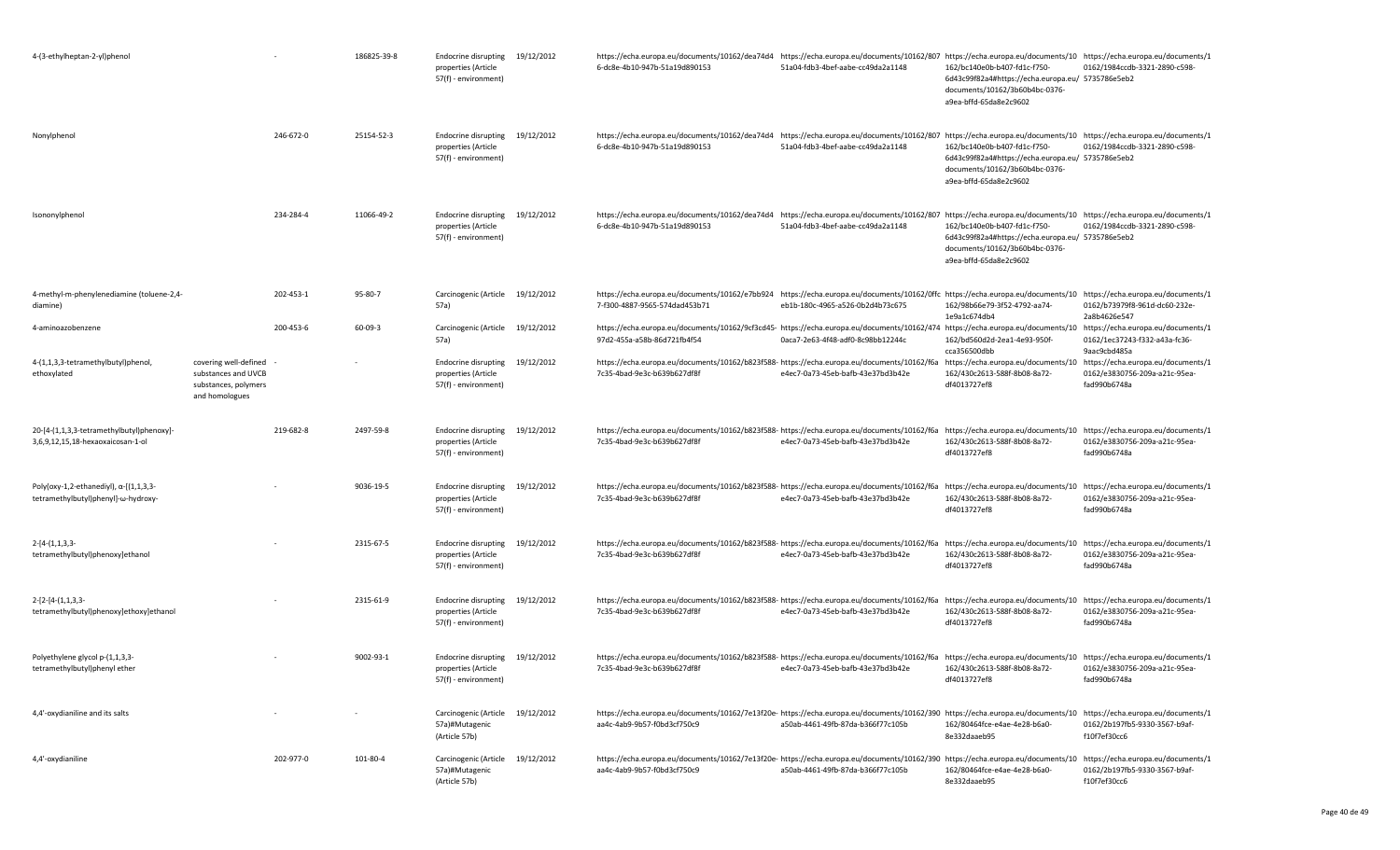| 4,4'-methylenedi-o-toluidine                                                                                                       |                                                                                                           | 212-658-8 | 838-88-0       | Carcinogenic (Article 19/12/2012<br>57a)           |            | https://echa.europa.eu/documents/10162/aa8680a2- https://echa.europa.eu/documents/10162/7fa https://echa.europa.eu/documents/10 https://echa.europa.eu/documents/1<br>aecb-4b86-b4e9-e6d6ba41ed42                                                             | bc585-9a8c-4105-99ad-4083a41b2310 | 162/42094854-61af-4a51-abc4-<br>0f85ef9bd51e | 0162/a16f7d17-5558-227d-65bc-<br>d628d6209328                                       |
|------------------------------------------------------------------------------------------------------------------------------------|-----------------------------------------------------------------------------------------------------------|-----------|----------------|----------------------------------------------------|------------|---------------------------------------------------------------------------------------------------------------------------------------------------------------------------------------------------------------------------------------------------------------|-----------------------------------|----------------------------------------------|-------------------------------------------------------------------------------------|
| 3-ethyl-2-methyl-2-(3-methylbutyl)-1,3-<br>oxazolidine                                                                             | ZOLDINE MS-PLUS                                                                                           | 421-150-7 | 143860-04-2    | Toxic for reproduction 19/12/2012<br>(Article 57c) |            | https://echa.europa.eu/documents/10162/2e6fa094- https://echa.europa.eu/documents/10162/c2b https://echa.europa.eu/documents/10 https://echa.europa.eu/documents/1<br>c665-4367-b4d6-d61b841e82c3                                                             | a8775-69b2-4dbe-b725-54e8219f10ae | 162/782e61c7-07e8-42be-bfb7-<br>99c2bdab913a | 0162/45e26414-e789-45a9-302a-<br>4ce0ddef9981                                       |
| 1-bromopropane (n-propyl bromide)                                                                                                  |                                                                                                           | 203-445-0 | 106-94-5       | Toxic for reproduction 19/12/2012<br>(Article 57c) |            | https://echa.europa.eu/documents/10162/322977d https://echa.europa.eu/documents/10162/0fd https://echa.europa.eu/documents/10<br>5-5c50-467b-a5aa-14dd621301af                                                                                                | e3877-5c84-4343-ad20-a3327752a13a | 162/cfa3375a-66c2-02a7-43c1-<br>3760fb518448 | https://echa.europa.eu/documents/1<br>0162/fb68a467-fa8f-3ea3-3735-<br>3dde15221666 |
| 1,2-diethoxyethane                                                                                                                 |                                                                                                           | 211-076-1 | 629-14-1       | Toxic for reproduction 19/12/2012<br>(Article 57c) |            | https://echa.europa.eu/documents/10162/c5d3b97f- https://echa.europa.eu/documents/10162/839 https://echa.europa.eu/documents/10 https://echa.europa.eu/documents/10 https://echa.europa.eu/documents/10<br>9168-4c49-aa69-9197cd899a8d                        | 3ce5a-9456-4abb-b6ba-008e68941823 | 162/8c04401d-d0bb-409c-9250-<br>c6e574f47305 | 0162/53a23e4f-6934-d9d1-a3cb-<br>3d8bcffbf224                                       |
| 1,2-Benzenedicarboxylic acid, dipe                                                                                                 |                                                                                                           | 284-032-2 | 84777-06-0     | Toxic for reproduction 19/12/2012<br>(Article 57c) |            | https://echa.europa.eu/documents/10162/cdf66098- https://echa.europa.eu/documents/10162/6f9 https://echa.europa.eu/documents/10 https://echa.europa.eu/documents/1<br>5920-44ea-9d26-aaa390c5d5ef                                                             | bf9c8-8442-48fe-b38e-4dca50adea4c | 162/329c8367-0ec9-426b-bcfe-<br>27ddf27fb777 | 0162/28bc2e86-e6e2-569b-45ab-<br>724e664a3b24                                       |
| $\alpha$ , $\alpha$ -Bis[4-(dimethylamino)phenyl]-4<br>(phenylamino)naphthalene-1-methanol (C.I.<br>Solvent Blue 4)                | with $\geq 0.1\%$ of<br>Michler's ketone (EC<br>No. 202-027-5) or<br>Michler's base (EC No.<br>202-959-2) | 229-851-8 | 6786-83-0      | Carcinogenic (Article<br>57a)                      | 18/06/2012 | https://echa.europa.eu/documents/10162/6ea9ffc1-https://echa.europa.eu/documents/10162/09chttps://echa.europa.eu/documents/10https://echa.europa.eu/documents/10https://echa.europa.eu/documents/10https://echa.europa.eu/docu<br>a165-4afc-b504-af2bc3694c64 | 5c1e5-3d1f-4c79-8d8a-f142e7dc42ab | 162/d3bc3564-1f27-4b6b-b076-<br>695ee0a3ad10 | 0162/15746c0a-be4d-7014-cf24-<br>9b893fc46146                                       |
| N,N,N',N'-tetramethyl-4,4'-methylenedianiline<br>(Michler's base)                                                                  |                                                                                                           | 202-959-2 | $101 - 61 - 1$ | Carcinogenic (Article<br>57a)                      | 18/06/2012 | https://echa.europa.eu/documents/10162/55c7a0fd- https://echa.europa.eu/documents/10162/bb7 https://echa.europa.eu/documents/10 https://echa.europa.eu/documents/1<br>13f8-41bd-b1b2-123cdeef4434                                                             | 1dff3-cbb8-42e4-8d18-529e5876b710 | 162/14f93f87-28aa-4295-a2a6-<br>6b18e53abbf2 | 0162/39e9a04b-b21f-83a5-c892-<br>0922c59f6570                                       |
| Lead(II) bis(methanesulfonate)                                                                                                     |                                                                                                           | 401-750-5 | 17570-76-2     | Toxic for reproduction 18/06/2012<br>(Article 57c) |            | https://echa.europa.eu/documents/10162/670a5290·https://echa.europa.eu/documents/10162/719 https://echa.europa.eu/documents/10 https://echa.europa.eu/documents/1<br>68d3-4b88-83e8-6c06a4e430a8                                                              | 93287-68f1-43c4-a13e-326ad171b80c | 162/ec18fb5f-b968-4e34-a146-<br>e696fccad746 | 0162/2cba9d62-81b9-7a72-e33f-<br>4d0674fd7aff                                       |
| Formamide                                                                                                                          |                                                                                                           | 200-842-0 | $75 - 12 - 7$  | Toxic for reproduction 18/06/2012<br>(Article 57c) |            | https://echa.europa.eu/documents/10162/64c72b55- https://echa.europa.eu/documents/10162/a33 https://echa.europa.eu/documents/10<br>a1da-47ef-b47d-edad9c9f124e                                                                                                | 0365d-7a44-43a1-a896-0fec7f34c4e6 | 162/4ff18575-7bcc-4e02-96db-<br>1090a1bdd3a1 | https://echa.europa.eu/documents/1<br>0162/ed0578c2-0153-12b5-fe8f-<br>b9e1b2923a40 |
| Diboron trioxide                                                                                                                   |                                                                                                           | 215-125-8 | 1303-86-2      | Toxic for reproduction 18/06/2012<br>(Article 57c) |            | https://echa.europa.eu/documents/10162/c42c7cd8- https://echa.europa.eu/documents/10162/de5 https://echa.europa.eu/documents/10 https://echa.europa.eu/documents/1<br>b8d9-4a53-987e-55f8b377ea03                                                             | 09422-112a-4234-8e67-3260d2051364 | 162/6b35228c-45c4-4ed8-88b0-<br>823fafb0d795 | 0162/07417d9a-29c2-61e2-135b-<br>2084d2c8d350                                       |
| [4-[[4-anilino-1-naphthyl][4-(dime 202-959-2)                                                                                      | with $\geq 0.1\%$ of<br>Michler's ketone (EC<br>No. 202-027-5) or<br>Michler's base (EC No.               | 219-943-6 | 2580-56-5      | Carcinogenic (Article<br>57a)                      | 18/06/2012 | https://echa.europa.eu/documents/10162/4575515a· https://echa.europa.eu/documents/10162/e78 https://echa.europa.eu/documents/10 https://echa.europa.eu/documents/10 https://echa.europa.eu/documents/10<br>f67b-447e-afb0-9de9bdf2d8b4                        | 8094b-c091-40fc-af06-0cb993da22ef | 162/4005564c-2ff2-4ea5-941d-<br>04525939d70b | 0162/03e30fbb-e4b7-4ff1-8c54-<br>cfba9e21d505                                       |
| [4-[4,4'-bis(dimethylamino)<br>benzhydrylidene]cyclohexa-2,5-dien-1-<br>ylidene]dimethylammonium chloride (C.I.<br>Basic Violet 3) | with $\geq 0.1\%$ of<br>Michler's ketone (EC<br>No. 202-027-5) or<br>Michler's base (EC No.<br>202-959-2) | 208-953-6 | 548-62-9       | Carcinogenic (Article<br>57a)                      | 18/06/2012 | https://echa.europa.eu/documents/10162/9c2106dd-https://echa.europa.eu/documents/10162/2b4 https://echa.europa.eu/documents/10 https://echa.europa.eu/documents/1<br>ab9a-415d-8b47-039c5b5b223a                                                              | 7d136-adc9-46de-88c8-4ac990880005 | 162/a3290dc9-a3e1-4a9d-8e58<br>102dca785d19  | 0162/67b63e21-6302-ef0d-b8b9-<br>fa3c26a9e2bf                                       |
| 4,4'-bis(dimethylamino)benzophenone<br>(Michler's ketone)                                                                          |                                                                                                           | 202-027-5 | 90-94-8        | Carcinogenic (Article<br>57a)                      | 18/06/2012 | https://echa.europa.eu/documents/10162/fb031b0c-https://echa.europa.eu/documents/10162/a32 https://echa.europa.eu/documents/10 https://echa.europa.eu/documents/1<br>5e13-438a-a0ad-334a822c2e04                                                              | d3dd2-1045-457b-9a6b-988bc641e662 | 162/3cbcf0fc-f6bc-4d08-8dcf-<br>b2837657e1c5 | 0162/f793511d-97cb-70a6-6fa7-<br>ae48395ce858                                       |
| 4,4'-bis(dimethylamino)-4"-<br>(methylamino)trityl alcohol                                                                         | with $\geq 0.1\%$ of<br>Michler's ketone (EC<br>No. 202-027-5) or<br>Michler's base (EC No.<br>202-959-2) | 209-218-2 | 561-41-1       | Carcinogenic (Article<br>57a)                      | 18/06/2012 | https://echa.europa.eu/documents/10162/bcf29e5e- https://echa.europa.eu/documents/10162/0bc https://echa.europa.eu/documents/10<br>c152-4f88-8df9-1f9515582e3e                                                                                                | 3c72f-1e50-45e7-98c4-595639fe3010 | 162/4300b1a0-79ae-4d90-bcac-<br>07a34691c435 | https://echa.europa.eu/documents/1<br>0162/3905164d-a630-516a-720a-<br>ebaf0b47d0c1 |
| 1,3,5-tris[(2S and 2R)-2,3-epoxypropyl]-1,3,5-<br>triazine-2,4,6-(1H,3H,5H)-trione (β-TGIC)                                        |                                                                                                           | 423-400-0 | 59653-74-6     | Mutagenic (Article<br>57b)                         | 18/06/2012 | https://echa.europa.eu/documents/10162/b396da4a· https://echa.europa.eu/documents/10162/1b1 https://echa.europa.eu/documents/10 https://echa.europa.eu/documents/10 https://echa.europa.eu/documents/10 https://echa.europa.eu<br>879d-4d97-88c0-f2a97c3160e2 | db3da-9d3c-4dd9-aec6-82e5f2bb9681 | 162/9c7289c0-b92d-46cb-9007-<br>6a919f003935 | 0162/94969b35-04d7-5cc9-d1b0-<br>bd120223a3c2                                       |
| 1,3,5-Tris(oxiran-2-ylmethyl)-1,3,5-triazinane-<br>2,4,6-trione (TGIC)                                                             |                                                                                                           | 219-514-3 | 2451-62-9      | Mutagenic (Article<br>57b)                         | 18/06/2012 | https://echa.europa.eu/documents/10162/f4f2cac7-https://echa.europa.eu/documents/10162/5e6https://echa.europa.eu/documents/10 https://echa.europa.eu/documents/1<br>9277-4dd0-bcfc-a0b3134331a3                                                               | 4cc7a-5599-48af-86ea-4cd5d853cb9a | 162/b0f7fcea-3dd5-4281-ab06-<br>fd46c48d2ec2 | 0162/41e3ed1d-b112-e10c-31e1-<br>11fd05c61743                                       |
| 1,2-bis(2-methoxyethoxy)ethane (TEGDME;<br>triglyme)                                                                               |                                                                                                           | 203-977-3 | 112-49-2       | Toxic for reproduction 18/06/2012<br>(Article 57c) |            | https://echa.europa.eu/documents/10162/1797f7da-https://echa.europa.eu/documents/10162/077 https://echa.europa.eu/documents/10 https://echa.europa.eu/documents/10 https://echa.europa.eu/documents/10<br>12f2-4db5-95ee-d8b2f119255b                         | 454da-571b-43dd-98c6-ce04427310e9 | 162/04a4b3ea-09d6-439a-bf05-<br>079784355127 | 0162/08fead86-7723-14f9-4c68-<br>fad56f67e321                                       |
| 1, 2-dimethoxyethane; ethylene glycol<br>dimethyl ether (EGDME)                                                                    |                                                                                                           | 203-794-9 | 110-71-4       | Toxic for reproduction 18/06/2012<br>(Article 57c) |            | https://echa.europa.eu/documents/10162/8baf4265- https://echa.europa.eu/documents/10162/964 https://echa.europa.eu/documents/10<br>833f-467d-bb3d-cf3dfe92be88                                                                                                | d2219-db3d-4fd4-8fb4-5264b7cea5ab | 162/466dce51-6adf-4936-874b-<br>2c1fe8c9de5e | https://echa.europa.eu/documents/1<br>0162/1d689ed5-8d41-62e9-16c9-<br>6d687bf28377 |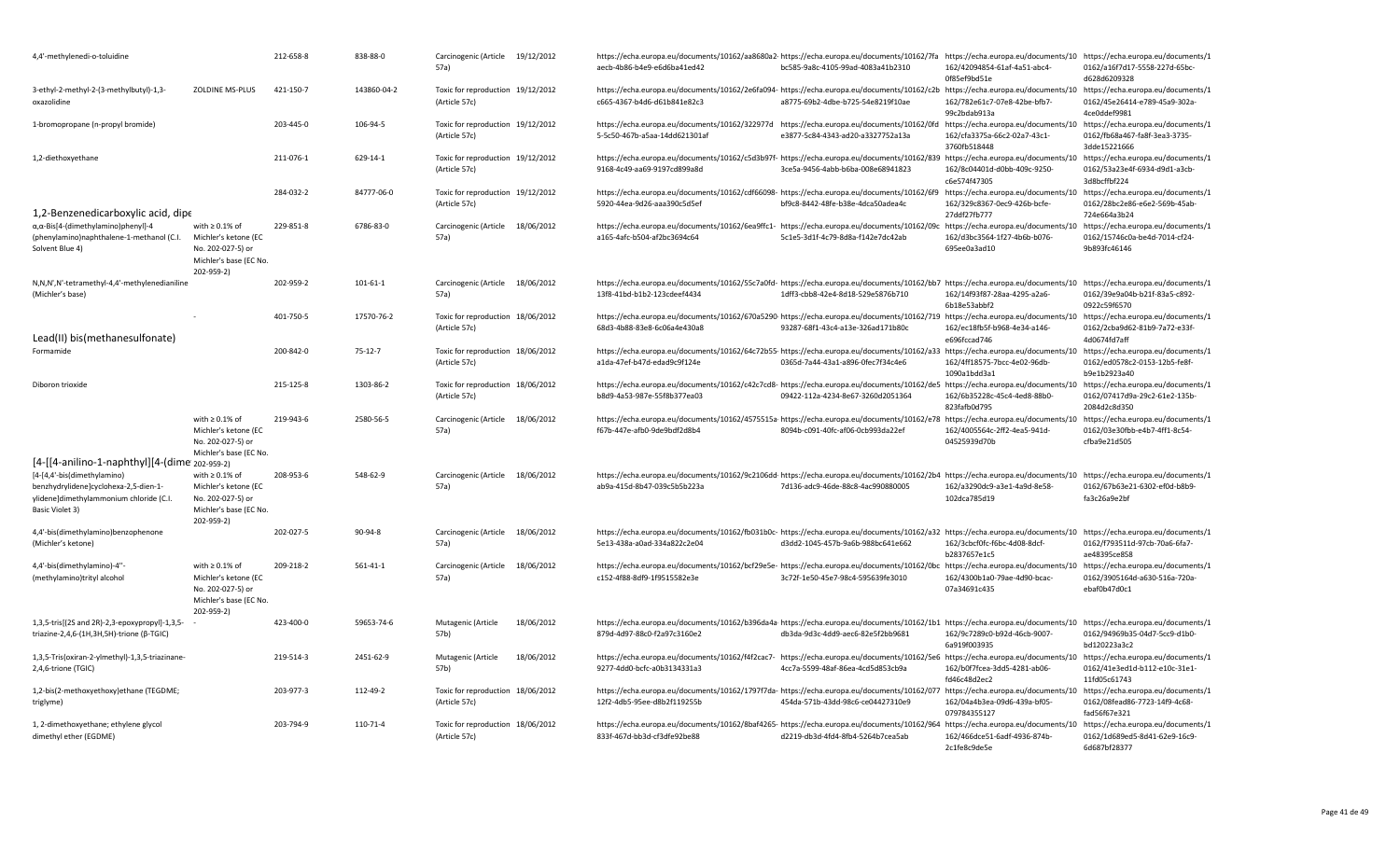| Zirconia Aluminosilicate Refractory Ceramic | are fibres covered by -<br>$\sim$ | Carcinogenic (Article 19/12/2011 | https://echa.europa.eu/documents/10162/0d43d97 https://echa.europa.eu/documents/10162/a9f https://echa.europa.eu/documents/10 https://echa.europa.eu/documents/1 |                                   |                              |                               |
|---------------------------------------------|-----------------------------------|----------------------------------|------------------------------------------------------------------------------------------------------------------------------------------------------------------|-----------------------------------|------------------------------|-------------------------------|
| Fibres                                      | index number 650-017-             | 57a)                             | 8-af14-4acf-9613-                                                                                                                                                | 47855-ffbe-4312-84f9-8d74aa409f00 | 162/8190e8e4-e315-4bcb-91f5- | 0162/93002806-25a6-a48a-adf8- |
|                                             | 00-8 in Annex VI, part            |                                  | 95d028fef958#https://echa.europa.eu/documents/1                                                                                                                  |                                   | 1548fbe46bc1                 | 1626177e6722                  |
|                                             | 3, table 3.1 of                   |                                  | 0162/46da04ed-c0ac-482e-aa63-c75553312e84                                                                                                                        |                                   |                              |                               |
|                                             | Regulation (EC) No                |                                  |                                                                                                                                                                  |                                   |                              |                               |
|                                             | 1272/2008 of the                  |                                  |                                                                                                                                                                  |                                   |                              |                               |
|                                             | European Parliament               |                                  |                                                                                                                                                                  |                                   |                              |                               |
|                                             | and of the Council of             |                                  |                                                                                                                                                                  |                                   |                              |                               |
|                                             | 16 December 2008 on               |                                  |                                                                                                                                                                  |                                   |                              |                               |
|                                             | classification, labelling         |                                  |                                                                                                                                                                  |                                   |                              |                               |
|                                             | and packaging of                  |                                  |                                                                                                                                                                  |                                   |                              |                               |
|                                             | substances and                    |                                  |                                                                                                                                                                  |                                   |                              |                               |
|                                             | mixtures, and fulfil the          |                                  |                                                                                                                                                                  |                                   |                              |                               |
|                                             | three following                   |                                  |                                                                                                                                                                  |                                   |                              |                               |
|                                             | conditions: a) oxides             |                                  |                                                                                                                                                                  |                                   |                              |                               |
|                                             | of aluminium, silicon             |                                  |                                                                                                                                                                  |                                   |                              |                               |
|                                             | and zirconium are the             |                                  |                                                                                                                                                                  |                                   |                              |                               |
|                                             | main components                   |                                  |                                                                                                                                                                  |                                   |                              |                               |
|                                             | present (in the fibres)           |                                  |                                                                                                                                                                  |                                   |                              |                               |
|                                             | within variable                   |                                  |                                                                                                                                                                  |                                   |                              |                               |
|                                             | concentration ranges              |                                  |                                                                                                                                                                  |                                   |                              |                               |
|                                             | b) fibres have a length           |                                  |                                                                                                                                                                  |                                   |                              |                               |
|                                             | weighted geometric                |                                  |                                                                                                                                                                  |                                   |                              |                               |
|                                             | mean diameter less                |                                  |                                                                                                                                                                  |                                   |                              |                               |
|                                             | two standard                      |                                  |                                                                                                                                                                  |                                   |                              |                               |
|                                             | geometric errors of 6             |                                  |                                                                                                                                                                  |                                   |                              |                               |
|                                             | or less micrometres               |                                  |                                                                                                                                                                  |                                   |                              |                               |
|                                             | (µm). c) alkaline oxide           |                                  |                                                                                                                                                                  |                                   |                              |                               |
|                                             | and alkali earth oxide            |                                  |                                                                                                                                                                  |                                   |                              |                               |
|                                             | (Na2O+K2O+CaO+Mg                  |                                  |                                                                                                                                                                  |                                   |                              |                               |
|                                             | O+BaO) content less               |                                  |                                                                                                                                                                  |                                   |                              |                               |
|                                             | or equal to 18% by                |                                  |                                                                                                                                                                  |                                   |                              |                               |
|                                             | weight                            |                                  |                                                                                                                                                                  |                                   |                              |                               |
|                                             |                                   |                                  |                                                                                                                                                                  |                                   |                              |                               |

| <b>Trilead diarsenate</b>                                  | 222-979-5 | 3687-31-8  | Carcinogenic (Article<br>57a)#Toxic for<br>reproduction (Article<br>57c) | 19/12/2011 | https://echa.europa.eu/documents/10162/f94e0b50- https://echa.europa.eu/documents/10162/18c https://echa.europa.eu/documents/10<br>062a-4150-8652-f5d3ac218fcd | e9105-2407-45b5-852b-5329e6042900                                               | 162/69699398-ddf0-4188-988f-<br>a2464175a019                                        | https://echa.europa.eu/documents/1<br>0162/7fe7b854-e3c4-0da8-4611-<br>ba59657eb361 |
|------------------------------------------------------------|-----------|------------|--------------------------------------------------------------------------|------------|----------------------------------------------------------------------------------------------------------------------------------------------------------------|---------------------------------------------------------------------------------|-------------------------------------------------------------------------------------|-------------------------------------------------------------------------------------|
| Potassium<br>hydroxyoctaoxodizincatedichromate             | 234-329-8 | 11103-86-9 | Carcinogenic (Article<br>57a)                                            | 19/12/2011 | https://echa.europa.eu/documents/10162/cbc1bcf1- https://echa.europa.eu/documents/10162/286 https://echa.europa.eu/documents/10<br>2910-4813-a818-9f2069f69b3c | 9cfe1-049b-43b2-a1b0-c8503d2c2586                                               | 162/fb533ed0-2765-4ad3-acf7-<br>79d9ca8a5b02                                        | https://echa.europa.eu/documents/1<br>0162/82f1b187-86e9-a2c1-05ce-<br>37037c0d42c8 |
| Phenolphthalein                                            | 201-004-7 | 77-09-8    | Carcinogenic (Article<br>57a)                                            | 19/12/2011 | https://echa.europa.eu/documents/10162/37893eb<br>4-a79b-4982-a3f0-34438dc72904                                                                                | https://echa.europa.eu/documents/10162/2co<br>034c5-ecbf-4c6c-8de4-9085c3e4f2a0 | https://echa.europa.eu/documents/10<br>162/1f29b212-4a70-40c0-94de-<br>8dfce7791aa9 | https://echa.europa.eu/documents/1<br>0162/e77f71f2-2587-e6a6-3e18-<br>41c44ad031cf |
| Pentazinc chromate octahydroxide                           | 256-418-0 | 49663-84-5 | Carcinogenic (Article<br>57a)                                            | 19/12/2011 | https://echa.europa.eu/documents/10162/756bf74c- https://echa.europa.eu/documents/10162/3a<br>275b-4779-8d92-83fc3ac27318                                      | ce581-104b-4f80-8b0b-94728b9d501c                                               | https://echa.europa.eu/documents/10<br>162/ce28c0be-379f-461e-9197-<br>3af36d5c7f53 | https://echa.europa.eu/documents/1<br>0162/15a09341-5a63-825f-9677-<br>995a7685a951 |
| N,N-dimethylacetamide                                      | 204-826-4 | 127-19-5   | Toxic for reproduction 19/12/2011<br>(Article 57c)                       |            | https://echa.europa.eu/documents/10162/65231f68- https://echa.europa.eu/documents/10162/f3c<br>fe7a-4712-9f3a-99a9fdfb7dea                                     | 28fdc-113a-454a-9de2-e5fa2bb7786d                                               | https://echa.europa.eu/documents/10<br>162/42751bc8-cad5-4035-82ea-<br>a91c0efe5768 | https://echa.europa.eu/documents/1<br>0162/2349dc58-0d76-f548-d77f-<br>a2d40eab4bb3 |
| Lead styphnate                                             | 239-290-0 | 15245-44-0 | Toxic for reproduction 19/12/2011<br>(Article 57c)                       |            | https://echa.europa.eu/documents/10162/9f6e771e- https://echa.europa.eu/documents/10162/940<br>a50c-4079-9a1a-1d2441ed0033                                     | e8b74-d5c3-446e-a041-b86297a880c6                                               | https://echa.europa.eu/documents/10<br>162/fbb1d8a9-4e09-4c36-8e79-<br>c46f9a73bb7c | https://echa.europa.eu/documents/1<br>0162/1518f0d7-21c6-797c-1e0f-<br>99db6a1c573c |
| Lead dipicrate                                             | 229-335-2 | 6477-64-1  | Toxic for reproduction 19/12/2011<br>(Article 57c)                       |            | https://echa.europa.eu/documents/10162/3a01a0ae-https://echa.europa.eu/documents/10162/0a4<br>69e4-4b0c-8d87-e5c42e8586a3                                      | 6d3e7-e3be-46bc-886b-d04e944ad448                                               | https://echa.europa.eu/documents/10<br>162/8a7c6915-0578-4c50-8fea-<br>5208e237e0a7 | https://echa.europa.eu/documents/1<br>0162/047d6d28-1493-63ea-5c06-<br>69f94dda35dd |
| Lead diazide. Lead azide                                   | 236-542-1 | 13424-46-9 | Toxic for reproduction 19/12/2011<br>(Article 57c)                       |            | https://echa.europa.eu/documents/10162/defeb72b-https://echa.europa.eu/documents/10162/ca<br>e314-4707-b01d-dd25464eb5f1                                       | ccb51-ab67-4ee5-803f-f147d01feddc                                               | https://echa.europa.eu/documents/10<br>162/9890a34b-0a57-4286-a2ab-<br>b226ba3dfef3 | https://echa.europa.eu/documents/1<br>0162/72716893-7cd5-259b-b02e-<br>27a8251b3d16 |
| Formaldehyde, oligomeric reaction products<br>with aniline | 500-036-1 | 25214-70-4 | Carcinogenic (Article<br>57a)                                            | 19/12/2011 | https://echa.europa.eu/documents/10162/f5ad72aa-https://echa.europa.eu/documents/10162/3cc<br>57b0-456b-acca-080ea744a5d1                                      | c2258-f2d9-4330-b218-b781178c00a2                                               | https://echa.europa.eu/documents/10<br>162/9cd084c9-8c83-4cf4-81c9-<br>f43d5c1f1fe8 | https://echa.europa.eu/documents/1<br>0162/9ccd6638-ecf1-3cd8-1f64-<br>f7b0c6e931a4 |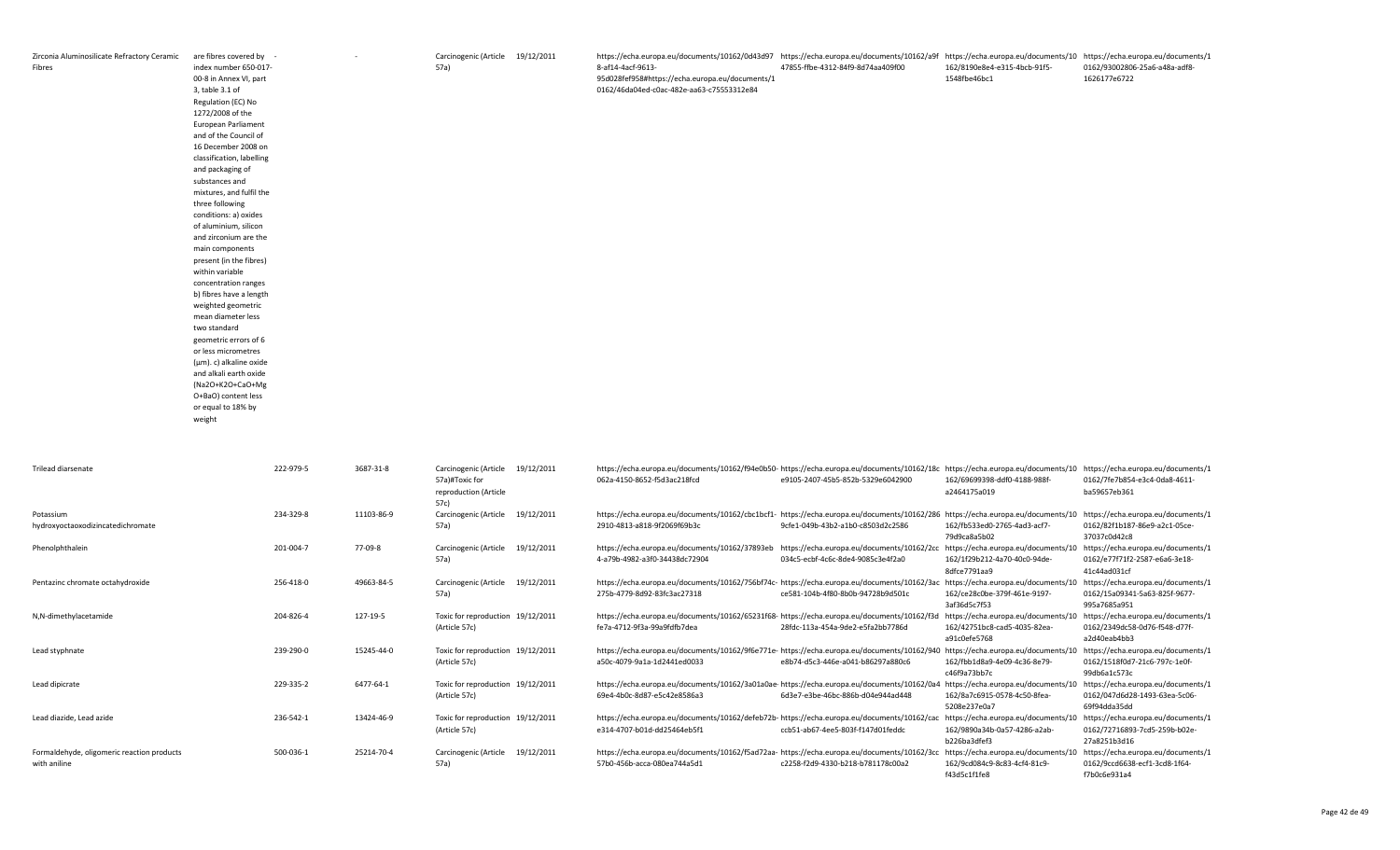| Dichromium tris(chromate)                 |                                                                                                                                                                                                                                                                                                                                                                                                                                                                                                                                                                                                                                                                                                                                                               | 246-356-2 | 24613-89-6    | Carcinogenic (Article 19/12/2011<br>57a)                                   |            | https://echa.europa.eu/documents/10162/b560074 https://echa.europa.eu/documents/10162/3d8 https://echa.europa.eu/documents/10 https://echa.europa.eu/documents/1<br>1-d5d7-413c-9755-625a596d1ee1                                                                                                                                                 | 6d90e-9593-4987-9856-639068f57402 | 162/6426d317-2c05-40ba-90ae-<br>0fbd67774f53 | 0162/2e3dc8f8-6055-183f-fc46-<br>f86b85b089b6 |
|-------------------------------------------|---------------------------------------------------------------------------------------------------------------------------------------------------------------------------------------------------------------------------------------------------------------------------------------------------------------------------------------------------------------------------------------------------------------------------------------------------------------------------------------------------------------------------------------------------------------------------------------------------------------------------------------------------------------------------------------------------------------------------------------------------------------|-----------|---------------|----------------------------------------------------------------------------|------------|---------------------------------------------------------------------------------------------------------------------------------------------------------------------------------------------------------------------------------------------------------------------------------------------------------------------------------------------------|-----------------------------------|----------------------------------------------|-----------------------------------------------|
| Calcium arsenate                          |                                                                                                                                                                                                                                                                                                                                                                                                                                                                                                                                                                                                                                                                                                                                                               | 231-904-5 | 7778-44-1     | Carcinogenic (Article 19/12/2011<br>57a)                                   |            | https://echa.europa.eu/documents/10162/cb4e87e7- https://echa.europa.eu/documents/10162/00c https://echa.europa.eu/documents/10 https://echa.europa.eu/documents/10 https://echa.europa.eu/documents/10<br>ebdc-4a02-8333-7b30084a9be4                                                                                                            | 3ba78-f33e-461f-9fdd-4c365f2b5b23 | 162/ccc629ba-7feb-462d-bce8-<br>86ac200de8f5 | 0162/79ea9462-05c3-e0bd-c4ca-<br>5fe289ab6a86 |
| Bis(2-methoxyethyl) phthalate             |                                                                                                                                                                                                                                                                                                                                                                                                                                                                                                                                                                                                                                                                                                                                                               | 204-212-6 | 117-82-8      | Toxic for reproduction 19/12/2011<br>(Article 57c)                         |            | https://echa.europa.eu/documents/10162/18fc6f65- https://echa.europa.eu/documents/10162/5d0 https://echa.europa.eu/documents/10 https://echa.europa.eu/documents/1<br>fb18-4151-b737-45ba0aefb181                                                                                                                                                 | a79ed-4557-4a6c-8017-fda04a4eb326 | 162/bee2930b-03bb-4293-bda1-<br>89381f8da2a6 | 0162/d4c509f3-22a8-ae10-60b3-<br>84c2b574e4e2 |
| Bis(2-methoxyethyl) ether                 |                                                                                                                                                                                                                                                                                                                                                                                                                                                                                                                                                                                                                                                                                                                                                               | 203-924-4 | 111-96-6      | Toxic for reproduction 19/12/2011<br>(Article 57c)                         |            | https://echa.europa.eu/documents/10162/ee023359·https://echa.europa.eu/documents/10162/169 https://echa.europa.eu/documents/10 https://echa.europa.eu/documents/1<br>daa8-43a2-8c82-242f0a7588f7                                                                                                                                                  | db6b2-a42d-46f3-8daf-a7d8385e84b4 | 162/2e6c10fa-03d5-47b2-9337-<br>e047743554b9 | 0162/da73be84-553c-2cdb-6c20-<br>6f329649af7c |
| Arsenic acid                              |                                                                                                                                                                                                                                                                                                                                                                                                                                                                                                                                                                                                                                                                                                                                                               | 231-901-9 | 7778-39-4     | Carcinogenic (Article<br>57a)                                              | 19/12/2011 | https://echa.europa.eu/documents/10162/3646fac6- https://echa.europa.eu/documents/10162/c61 https://echa.europa.eu/documents/10 https://echa.europa.eu/documents/10 https://echa.europa.eu/documents/10 https://echa.europa.eu<br>947b-41ea-b3bf-e231511be65c                                                                                     | d2694-b4f4-41c0-93da-68e959341b9c | 162/bc77d03b-2f02-4084-8fab-<br>2b8d586f342a | 0162/704cd872-1329-10b8-7326-<br>3d93eea4c147 |
| Aluminosilicate Refractory Ceramic Fibres | are fibres covered by<br>index number 650-017-<br>00-8 in Annex VI, part<br>3, table 3.1 of<br>Regulation (EC) No<br>1272/2008 of the<br>European Parliament<br>and of the Council of<br>16 December 2008 on<br>classification, labelling<br>and packaging of<br>substances and<br>mixtures, and fulfil the<br>three following<br>conditions: a) oxides<br>of aluminium and<br>silicon are the main<br>components present<br>(in the fibres) within<br>variable concentration<br>ranges b) fibres have a<br>length weighted<br>geometric mean<br>diameter less two<br>standard geometric<br>errors of 6 or less<br>micrometres (µm) c)<br>alkaline oxide and<br>alkali earth oxide<br>(Na2O+K2O+CaO+Mg<br>O+BaO) content less<br>or equal to 18% by<br>weight |           |               | Carcinogenic (Article 19/12/2011<br>57a)                                   |            | https://echa.europa.eu/documents/10162/df7f314c-https://echa.europa.eu/documents/10162/71a https://echa.europa.eu/documents/10 https://echa.europa.eu/documents/1<br>bda4-496c-8d86-<br>04fe2421e157#https://echa.europa.eu/documents/1<br>0162/9c0854f5-3f46-4dc5-9776-72ac20f908e2                                                              | 6c340-4c9c-41d9-8c26-6e8d3236e456 | 162/611cb779-7564-4a89-b381-<br>c5a126b5a04b | 0162/c7882d5b-b6f3-94ca-c81a-<br>756cf2d5c130 |
| Refractories, fibers, aluminosilicate     |                                                                                                                                                                                                                                                                                                                                                                                                                                                                                                                                                                                                                                                                                                                                                               |           | 142844-00-6   | Carcinogenic (Article 19/12/2011<br>57a)                                   |            | https://echa.europa.eu/documents/10162/df7f314c-https://echa.europa.eu/documents/10162/71ahttps://echa.europa.eu/documents/10https://echa.europa.eu/documents/10https://echa.europa.eu/documents/10https://echa.europa.eu/docu<br>bda4-496c-8d86-<br>04fe2421e157#https://echa.europa.eu/documents/1<br>0162/9c0854f5-3f46-4dc5-9776-72ac20f908e2 | 6c340-4c9c-41d9-8c26-6e8d3236e456 | 162/611cb779-7564-4a89-b381-<br>c5a126b5a04b | 0162/c7882d5b-b6f3-94ca-c81a-<br>756cf2d5c130 |
| 4-(1,1,3,3-tetramethylbutyl)phenol        |                                                                                                                                                                                                                                                                                                                                                                                                                                                                                                                                                                                                                                                                                                                                                               | 205-426-2 | 140-66-9      | <b>Endocrine disrupting</b><br>properties (Article<br>57(f) - environment) | 19/12/2011 | https://echa.europa.eu/documents/10162/189c55b4- https://echa.europa.eu/documents/10162/4c1 https://echa.europa.eu/documents/10 https://echa.europa.eu/documents/1<br>d54b-4271-9e50-ce798faf9f4c                                                                                                                                                 | 96bd6-2a91-4cb1-82ae-c65cb8a637ac | 162/4c6cccfd-d366-4a00-87e5-<br>65aa77181fb6 | 0162/a08e8cda-06ee-de39-c975-<br>5f36973dbb63 |
| 2-Methoxyaniline, o-Anisidine             |                                                                                                                                                                                                                                                                                                                                                                                                                                                                                                                                                                                                                                                                                                                                                               | 201-963-1 | $90 - 04 - 0$ | Carcinogenic (Article 19/12/2011                                           |            | https://echa.europa.eu/documents/10162/30d99b8 https://echa.europa.eu/documents/10162/80f https://echa.europa.eu/documents/10 https://echa.europa.eu/documents/1                                                                                                                                                                                  |                                   |                                              |                                               |

9-85a5-45d1-8701-1ad0680afb1e

2ea14-b438-4ae6-bbcd-b6b214c7ae04 162/faf9ec9a-af59-4c1d-b944-

cc831b3b52b3

0162/1b56118d-d4af-2d06-d15c-

6e2354ff4990

57a)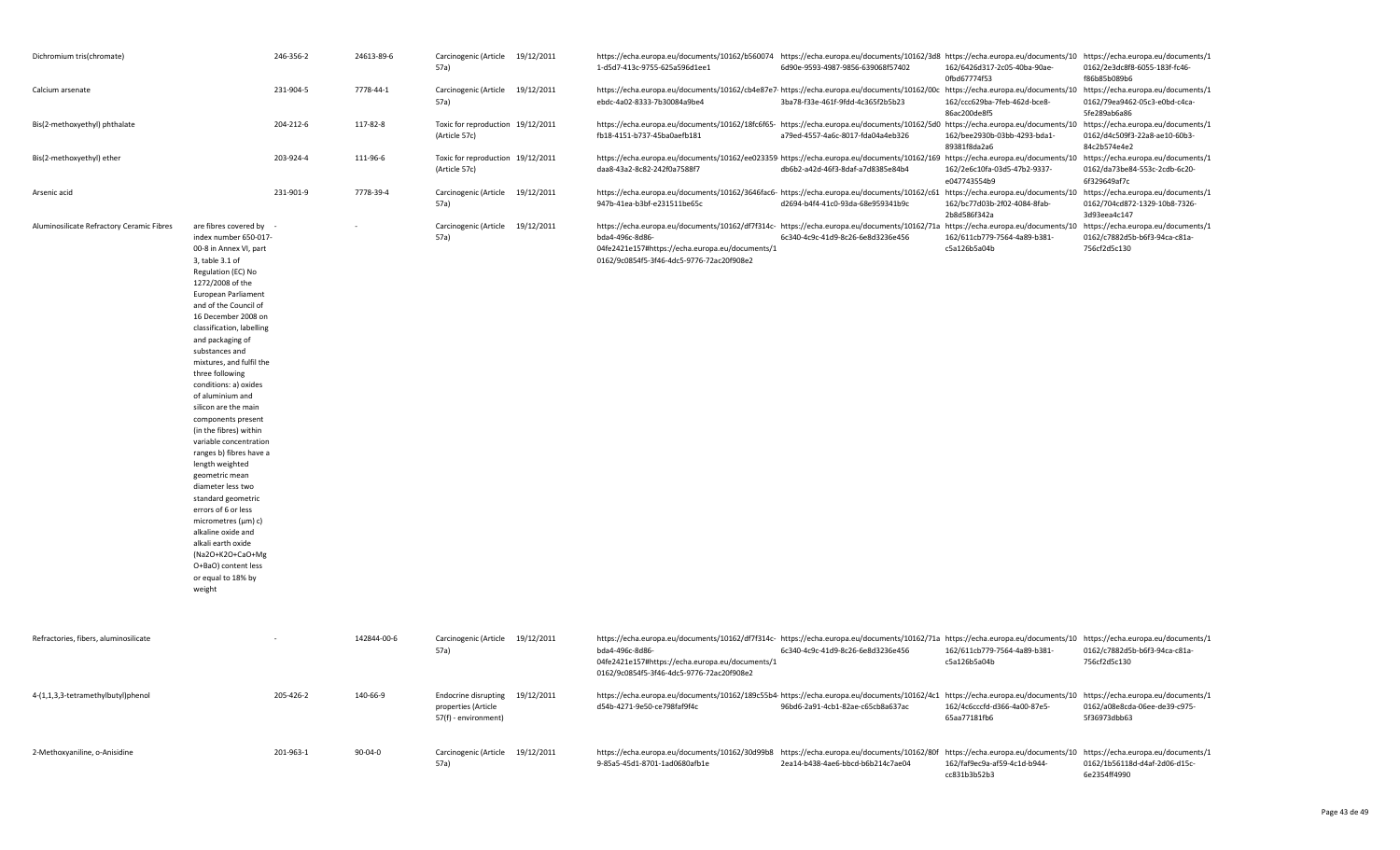| 2,2'-dichloro-4,4'-methylenedianiline                                       | 202-918-9 | 101-14-4            | Carcinogenic (Article<br>57a)                                                       | 19/12/2011 | https://echa.europa.eu/documents/10162/0a89c9f0- https://echa.europa.eu/documents/10162/409 https://echa.europa.eu/documents/10 https://echa.europa.eu/documents/1<br>1da4-406b-8285-9db907cdb66a                                      | 09414-f320-4c4d-8519-3b9895c794e1                                                                                                      | 162/6f0cee92-fe4f-492d-b8e1-<br>78ac46ee1a85 | 0162/883f8b33-697f-5708-dbec-<br>fa3e4979fa57                                       |
|-----------------------------------------------------------------------------|-----------|---------------------|-------------------------------------------------------------------------------------|------------|----------------------------------------------------------------------------------------------------------------------------------------------------------------------------------------------------------------------------------------|----------------------------------------------------------------------------------------------------------------------------------------|----------------------------------------------|-------------------------------------------------------------------------------------|
| 1,2-dichloroethane                                                          | 203-458-1 | 107-06-2            | Carcinogenic (Article<br>57a)                                                       | 19/12/2011 | https://echa.europa.eu/documents/10162/55390ac1- https://echa.europa.eu/documents/10162/9e0 https://echa.europa.eu/documents/10 https://echa.europa.eu/documents/1<br>1267-4141-af33-67c787b50a0d                                      | c9155-9ec9-489a-976d-4312ab5838cf                                                                                                      | 162/a40ec08f-918f-4f60-b1f4-<br>43a9517f6433 | 0162/77829f20-a0f1-adb8-fb45-<br>4450e9db64b7                                       |
| Strontium chromate                                                          | 232-142-6 | 7789-06-2           | Carcinogenic (Article<br>57a)                                                       | 20/06/2011 | https://echa.europa.eu/documents/10162/8003d37 https://echa.europa.eu/documents/10162/dbf https://echa.europa.eu/documents/10 https://echa.europa.eu/documents/1<br>2-68f9-4a5a-9094-4e6d0b58169c                                      | 5f0a3-13f7-4dcc-9638-be11aa9796bc                                                                                                      | 162/b404f6d6-e6a2-412a-8362-<br>542d297fd1bd | 0162/98b171ab-1ab9-d334-ccea-<br>76179abd24f6                                       |
| Hydrazine                                                                   | 206-114-9 | 302-01-2, 7803-57-8 | Carcinogenic (Article 20/06/2011<br>57a)                                            |            | https://echa.europa.eu/documents/10162/c5b972a9- https://echa.europa.eu/documents/10162/8c4 https://echa.europa.eu/documents/10 https://echa.europa.eu/documents/10<br>f57f-4fd5-8177-04b4e46c5e93                                     | 89ab1-cc43-4655-9fdf-9ba8faffec98                                                                                                      | 162/dcbad586-92e2-496c-bf17-<br>f2d4fd7a7e5e | 0162/8077c3d0-b547-5cec-dd34-<br>0804abf35d93                                       |
| 2-ethoxyethyl acetate                                                       | 203-839-2 | 111-15-9            | Toxic for reproduction 20/06/2011<br>(Article 57c)                                  |            | https://echa.europa.eu/documents/10162/4b69d66f- https://echa.europa.eu/documents/10162/a4d https://echa.europa.eu/documents/10 https://echa.europa.eu/documents/1<br>b3f9-4b3d-a1fb-a90c4825f7d5                                      | 1618e-1de0-45ee-95d4-7c0b97f8f4bb                                                                                                      | 162/e3566164-121d-4007-9f6c-<br>eeb1bbe67c14 | 0162/4143edd3-cb57-c9f6-f0d4-<br>2c859a736be8                                       |
| 1-Methyl-2-pyrrolidone (NMP)                                                | 212-828-1 | 872-50-4            | Toxic for reproduction 20/06/2011<br>(Article 57c)                                  |            | https://echa.europa.eu/documents/10162/2d6cdfd7- https://echa.europa.eu/documents/10162/2a7 https://echa.europa.eu/documents/10 https://echa.europa.eu/documents/1<br>e924-45fa-85d4-4450a7b4bf5a                                      | 39583-e50d-458f-860b-2170d391621d                                                                                                      | 162/1c4e3474-34ee-4c15-aaef-<br>dafd1cb47779 | 0162/e8ed4407-d09b-02bd-441e-<br>f02950db4f74                                       |
| 1,2-Benzenedicarboxylic acid, di-C7-11-<br>branched and linear alkyl esters | 271-084-6 | 68515-42-4          | Toxic for reproduction 20/06/2011<br>(Article 57c)                                  |            | https://echa.europa.eu/documents/10162/e0602e69 https://echa.europa.eu/documents/10162/607 https://echa.europa.eu/documents/10<br>f758-4eef-88c6-6e9c7a0359e6                                                                          | fe319-a2a5-412f-9411-7fe86a8dd261                                                                                                      | 162/9064c470-918c-4459-b1de-<br>f6112da0a8ec | https://echa.europa.eu/documents/1<br>0162/0ee9eaa7-282e-aaf9-03d7-<br>58a70984249e |
| 1,2-Benzenedicarboxylic acid, di-C6-8-<br>branched alkyl esters, C7-rich    | 276-158-1 | 71888-89-6          | Toxic for reproduction 20/06/2011<br>(Article 57c)                                  |            | https://echa.europa.eu/documents/10162/1d278ff8- https://echa.europa.eu/documents/10162/236 https://echa.europa.eu/documents/10 https://echa.europa.eu/documents/1<br>5bc6-4fa4-8b6a-6847121fcc9d                                      | 61523-674a-4366-bf5d-8597e97f09a5                                                                                                      | 162/4ecec0c5-de0a-403e-8bad-<br>bb2439aed1cd | 0162/caf060a0-d277-1665-a24d-<br>335d971a255a                                       |
| 1,2,3-trichloropropane                                                      | 202-486-1 | $96 - 18 - 4$       | Carcinogenic (Article 20/06/2011<br>57a)#Toxic for<br>reproduction (Article<br>57c) |            | https://echa.europa.eu/documents/10162/6b5d8cc7- https://echa.europa.eu/documents/10162/5c7 https://echa.europa.eu/documents/10 https://echa.europa.eu/documents/10<br>e37e-46e1-9d91-0f8d529ca833                                     | 63e23-3df9-4568-990f-df7d38977711                                                                                                      | 162/e8d4bcbd-81c1-4a59-a97d-<br>d1cb30c29ec8 | 0162/16196c31-ff09-f53e-9f78-<br>aef429e56548                                       |
| Cobalt(II) sulphate                                                         | 233-334-2 | 10124-43-3          | Carcinogenic (Article<br>57a)#Toxic for<br>reproduction (Article<br>57c)            | 15/12/2010 | https://echa.europa.eu/documents/10162/034150e5· https://echa.europa.eu/documents/10162/615 https://echa.europa.eu/documents/10<br>fa99-4659-a208-3492fed19012                                                                         | 6179b-31de-4d5a-8bde-4c596e132251                                                                                                      | 162/5fa87d07-2872-4502-b07c-<br>4186797aa442 | https://echa.europa.eu/documents/1<br>0162/2609fc0f-7c31-ebb9-50cd-<br>293fa9f76238 |
| Cobalt(II) dinitrate                                                        | 233-402-1 | 10141-05-6          | Carcinogenic (Article<br>57a)#Toxic for<br>reproduction (Article<br>57c)            | 15/12/2010 | https://echa.europa.eu/documents/10162/93d2146 https://echa.europa.eu/documents/10162/b0d https://echa.europa.eu/documents/10 https://echa.europa.eu/documents/1<br>d-6f41-43f1-9e4c-6c65ee52bfee                                      | b8920-3429-46d7-9788-9f327712301d                                                                                                      | 162/a6ff4bdb-6aa3-48ff-b9b4-<br>6f086d8f35fa | 0162/48eb838f-79f0-3322-7ccc-<br>c2a198040538                                       |
| Cobalt(II) diacetate                                                        | 200-755-8 | 71-48-7             | Carcinogenic (Article 15/12/2010<br>57a)#Toxic for<br>reproduction (Article<br>57c) |            | https://echa.europa.eu/documents/10162/454374b https://echa.europa.eu/documents/10162/b76 https://echa.europa.eu/documents/10 https://echa.europa.eu/documents/1<br>b-5c3a-4716-bce2-2bf2879536d3                                      | 23ce3-4a1d-4b72-8bd3-b40872dde269                                                                                                      | 162/f68e76b3-751d-48b4-a225-<br>4a23c0ee6249 | 0162/725dc1e5-4900-4e07-e15c-<br>c41633ddd11f                                       |
| Cobalt(II) carbonate                                                        | 208-169-4 | 513-79-1            | Carcinogenic (Article<br>57a)#Toxic for<br>reproduction (Article<br>57c)            | 15/12/2010 | https://echa.europa.eu/documents/10162/75006cd4- https://echa.europa.eu/documents/10162/872 https://echa.europa.eu/documents/10 https://echa.europa.eu/documents/10 https://echa.europa.eu/documents/10<br>1dc6-47de-bc84-dd92e07201a9 | 4ec6d-5db0-4768-a9a9-43174499cde5                                                                                                      | 162/efdc02e9-f1e6-47c7-872b-<br>7d6285457495 | 0162/2a97b8e1-274e-0df6-24de-<br>1791868ff37c                                       |
| Chromium trioxide                                                           | 215-607-8 | 1333-82-0           | Carcinogenic (Article<br>57a)#Mutagenic<br>(Article 57b)                            | 15/12/2010 | https://echa.europa.eu/documents/10162/6b11ec66-https://echa.europa.eu/documents/10162/26e https://echa.europa.eu/documents/10<br>9d90-400a-a61a-90de9a0fd8b1                                                                          | 69088-ff48-41b2-86be-ad93559d4c1d                                                                                                      | 162/6b7798d0-6e23-4e72-a1ea-<br>ec989ef1e9b6 | https://echa.europa.eu/documents/1<br>0162/412bacac-471b-5982-5db4-<br>dbe5b67f947b |
| Acids generated from chromium trioxide and<br>their oligomers               |           |                     | Carcinogenic (Article<br>57a)                                                       | 15/12/2010 | https://echa.europa.eu/documents/10162/7ec3a9eb- https://echa.europa.eu/documents/10162/e49 https://echa.europa.eu/documents/10 https://echa.europa.eu/documents/10 https://echa.europa.eu/documents/10<br>a9f6-4e82-9e7d-99794b3dc95e | af511-8109-4671-87c9-<br>d1929bd1f9df#https://echa.europa.eu/docume 958061cf13ac<br>nts/10162/b3342013-b216-403f-b9f6-<br>ea2d704d45e3 | 162/b4e7126f-3045-4159-8142-                 | 0162/bf1c6776-60e5-cd31-7fc2-<br>8a073e592fcb                                       |
| Dichromic acid                                                              | 236-881-5 | 13530-68-2          | Carcinogenic (Article<br>57a)                                                       | 15/12/2010 | https://echa.europa.eu/documents/10162/7ec3a9eb- https://echa.europa.eu/documents/10162/e49 https://echa.europa.eu/documents/10 https://echa.europa.eu/documents/1<br>a9f6-4e82-9e7d-99794b3dc95e                                      | af511-8109-4671-87c9-<br>d1929bd1f9df#https://echa.europa.eu/docume 958061cf13ac<br>nts/10162/b3342013-b216-403f-b9f6-<br>ea2d704d45e3 | 162/b4e7126f-3045-4159-8142-                 | 0162/bf1c6776-60e5-cd31-7fc2-<br>8a073e592fcb                                       |
| Oligomers of chromic acid and dichromic acid                                |           |                     | Carcinogenic (Article<br>57a)                                                       | 15/12/2010 | https://echa.europa.eu/documents/10162/7ec3a9eb-https://echa.europa.eu/documents/10162/e49 https://echa.europa.eu/documents/10 https://echa.europa.eu/documents/1<br>a9f6-4e82-9e7d-99794b3dc95e                                       | af511-8109-4671-87c9-<br>d1929bd1f9df#https://echa.europa.eu/docume 958061cf13ac<br>nts/10162/b3342013-b216-403f-b9f6-<br>ea2d704d45e3 | 162/b4e7126f-3045-4159-8142-                 | 0162/bf1c6776-60e5-cd31-7fc2-<br>8a073e592fcb                                       |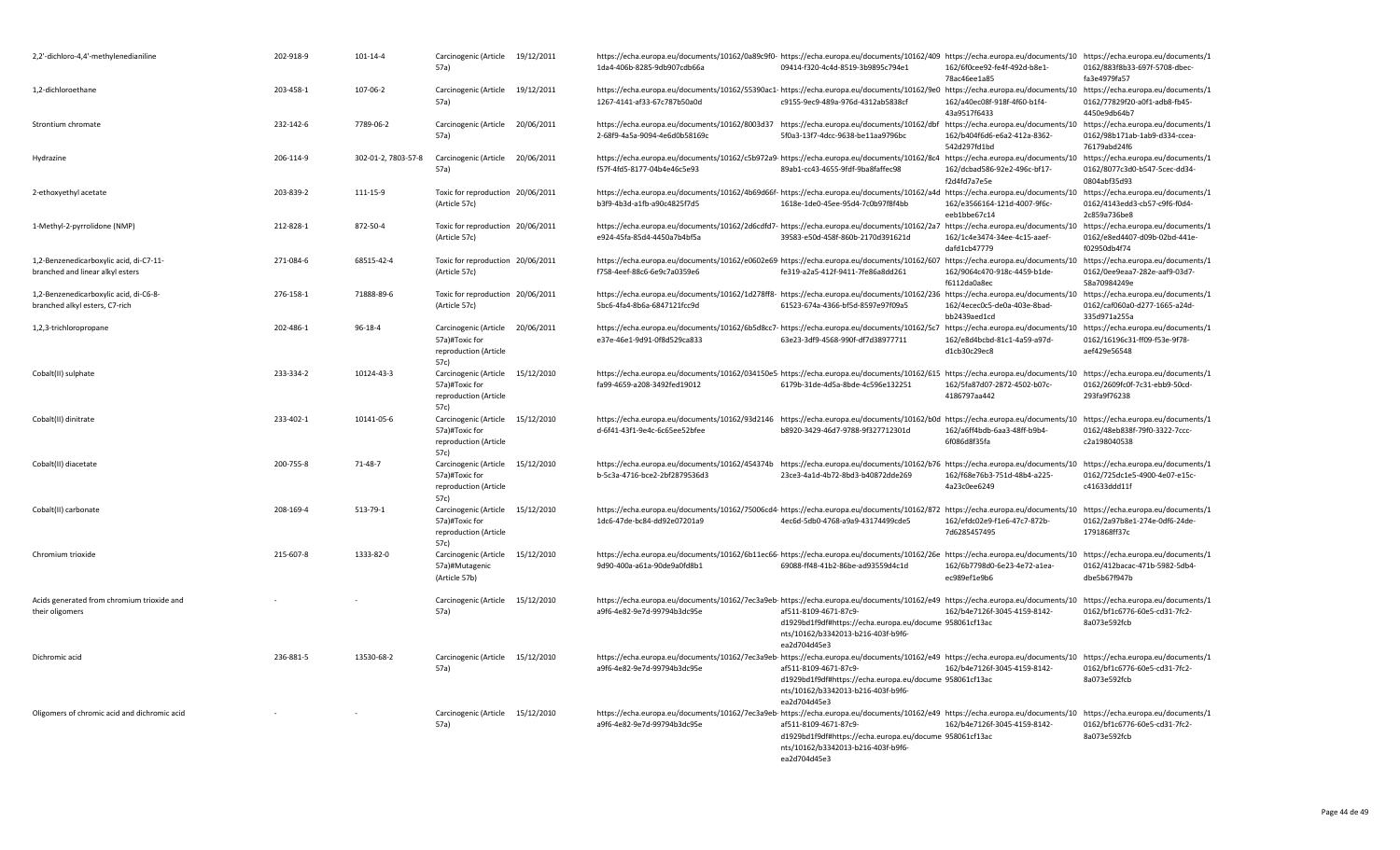| Chromic acid                            |                                          | 231-801-5 | 7738-94-5                            | Carcinogenic (Article 15/12/2010<br>57a)                                                                       |            | https://echa.europa.eu/documents/10162/7ec3a9eb- https://echa.europa.eu/documents/10162/e49 https://echa.europa.eu/documents/10 https://echa.europa.eu/documents/10 https://echa.europa.eu/documents/10<br>a9f6-4e82-9e7d-99794b3dc95e                        | af511-8109-4671-87c9-<br>d1929bd1f9df#https://echa.europa.eu/docume 958061cf13ac<br>nts/10162/b3342013-b216-403f-b9f6-<br>ea2d704d45e3 | 162/b4e7126f-3045-4159-8142-                 | 0162/bf1c6776-60e5-cd31-7fc2-<br>8a073e592fcb |
|-----------------------------------------|------------------------------------------|-----------|--------------------------------------|----------------------------------------------------------------------------------------------------------------|------------|---------------------------------------------------------------------------------------------------------------------------------------------------------------------------------------------------------------------------------------------------------------|----------------------------------------------------------------------------------------------------------------------------------------|----------------------------------------------|-----------------------------------------------|
| 2-methoxyethanol                        |                                          | 203-713-7 | 109-86-4                             | Toxic for reproduction 15/12/2010<br>(Article 57c)                                                             |            | https://echa.europa.eu/documents/10162/d043478 https://echa.europa.eu/documents/10162/2c3 https://echa.europa.eu/documents/10 https://echa.europa.eu/documents/10 https://echa.europa.eu/documents/10<br>2-81cb-43af-ba42-88c301aeb105                        | 2ce81-9fe4-4bec-ab99-cefb0db64f70                                                                                                      | 162/de7fb120-e51b-408c-9753-<br>5c605be53de9 | 0162/97777174-b86f-1e5e-fb0a-<br>92a7ab4e1fda |
| 2-ethoxyethanol                         |                                          | 203-804-1 | 110-80-5                             | Toxic for reproduction 15/12/2010<br>(Article 57c)                                                             |            | https://echa.europa.eu/documents/10162/f25b7ab7- https://echa.europa.eu/documents/10162/16b https://echa.europa.eu/documents/10 https://echa.europa.eu/documents/1<br>c339-4b4a-900b-7a2d38c32c1f                                                             | 140dd-f4a7-4b4c-a7c4-696ff16785ea                                                                                                      | 162/b8b0b5ed-43be-4c24-8d81-<br>96b799916955 | 0162/7c99a5c1-5dad-1d72-f660-<br>e4c451739bbf |
| Trichloroethylene                       |                                          | 201-167-4 | 79-01-6                              | Carcinogenic (Article 18/06/2010<br>57a)                                                                       |            | https://echa.europa.eu/documents/10162/d54e438 https://echa.europa.eu/documents/10162/bf5 https://echa.europa.eu/documents/10 https://echa.europa.eu/documents/1<br>1-eebe-41dd-9eb5-5794d383f043                                                             | 436ce-44ed-49c8-b7e6-51804d3cb0a5                                                                                                      | 162/8bbf5e70-f0a4-46c0-84db-<br>f2340c74d64e | 0162/50be92c9-8f8f-8cb9-3b52-<br>12d018a788b7 |
| Tetraboron disodium heptaoxide, hydrate |                                          | 235-541-3 | 12267-73-1                           | Toxic for reproduction 18/06/2010<br>(Article 57c)                                                             |            | https://echa.europa.eu/documents/10162/4ed94bb https://echa.europa.eu/documents/10162/b74 https://echa.europa.eu/documents/10 https://echa.europa.eu/documents/1<br>5-533a-4a8a-823f-6348859263d1                                                             | 3c746-3dd3-4ddb-83f9-8446d5615222                                                                                                      | 162/a049f842-ad66-4b06-b1ec-<br>39fd6c6f47ba | 0162/e893fee3-07e0-8f9b-a3be-<br>29c7c75008f2 |
| Sodium chromate                         |                                          | 231-889-5 | 7775-11-3                            | Carcinogenic (Article 18/06/2010<br>57a)#Mutagenic<br>(Article 57b)#Toxic for<br>reproduction (Article<br>57c) |            | https://echa.europa.eu/documents/10162/f7a917fb-https://echa.europa.eu/documents/10162/604 https://echa.europa.eu/documents/10 https://echa.europa.eu/documents/10 https://echa.europa.eu/documents/10 https://echa.europa.eu/<br>3073-4f18-93db-d49e3587df84 | acc0d-b03f-4c88-b9e1-574a0709b463                                                                                                      | 162/c5d6f8de-bbe1-4b31-b7c4-<br>d8e5b8d65517 | 0162/7bfc757c-3719-2959-1ffd-<br>f2bdb7160259 |
| Potassium dichromate                    |                                          | 231-906-6 | 7778-50-9                            | Carcinogenic (Article 18/06/2010<br>57a)#Mutagenic<br>(Article 57b)#Toxic for<br>reproduction (Article<br>57c) |            | https://echa.europa.eu/documents/10162/0f342468- https://echa.europa.eu/documents/10162/cb8 https://echa.europa.eu/documents/10 https://echa.europa.eu/documents/1<br>8b83-48af-b1ce-c46eb9e011bf                                                             | 9dff1-a881-4c96-98aa-058ddaf85532                                                                                                      | 162/3ac167c4-9f8e-4375-92f6-<br>285a2911cee0 | 0162/a1656dde-4912-2cfb-8605-<br>690a46b7b790 |
| Potassium chromate                      |                                          | 232-140-5 | 7789-00-6                            | Carcinogenic (Article<br>57a)#Mutagenic<br>(Article 57b)                                                       | 18/06/2010 | https://echa.europa.eu/documents/10162/4116dc63- https://echa.europa.eu/documents/10162/6ca https://echa.europa.eu/documents/10 https://echa.europa.eu/documents/10 https://echa.europa.eu/documents/10<br>d4ff-4465-b598-a81622c5f58b                        | 9ac30-7102-4c5a-9eb8-bbcefc64c411                                                                                                      | 162/e6da86f5-0988-4fb2-9dcf-<br>84087571c5af | 0162/3384d4c1-6650-fae8-5f86-<br>22be13577d99 |
| Disodium tetraborate, anhydrous         |                                          | 215-540-4 | 12179-04-3, 1303-96-<br>4, 1330-43-4 | Toxic for reproduction 18/06/2010<br>(Article 57c)                                                             |            | https://echa.europa.eu/documents/10162/4912ba63·https://echa.europa.eu/documents/10162/423 https://echa.europa.eu/documents/10 https://echa.europa.eu/documents/1<br>c1c1-4698-b1a0-3b58f6024cd5                                                              | 223b2-23c6-4203-a1c5-c1e4cf47e854                                                                                                      | 162/04e29ef1-f56d-4926-96f6-<br>c2865c5e10a7 | 0162/9004f5d0-c545-42ce-8839-<br>e07b8f938e7a |
| Boric acid                              | EC No. 233-139-2 and<br>EC No. 234-343-4 |           |                                      | Toxic for reproduction 18/06/2010<br>(Article 57c)                                                             |            | https://echa.europa.eu/documents/10162/6877f24b-https://echa.europa.eu/documents/10162/cad https://echa.europa.eu/documents/10 https://echa.europa.eu/documents/1<br>c82b-4021-b05b-a25af94185c0                                                              | 21145-7d6a-4c1f-b640-<br>80cfe475b45c#https://echa.europa.eu/docume 6f53bdf9cbbe<br>nts/10162/910d71c0-785a-4b54-997a-<br>6b4396389739 | 162/d51fd473-40ec-4831-bc2d-                 | 0162/2991b041-b25e-7f6a-0900-<br>2ebef8c9e030 |
| Boric acid, crude natural               |                                          | 234-343-4 | 11113-50-1                           | Toxic for reproduction 18/06/2010<br>(Article 57c)                                                             |            | https://echa.europa.eu/documents/10162/6877f24b- https://echa.europa.eu/documents/10162/cad https://echa.europa.eu/documents/10 https://echa.europa.eu/documents/10 https://echa.europa.eu/documents/10<br>c82b-4021-b05b-a25af94185c0                        | 21145-7d6a-4c1f-b640-<br>80cfe475b45c#https://echa.europa.eu/docume 6f53bdf9cbbe<br>nts/10162/910d71c0-785a-4b54-997a-<br>6b4396389739 | 162/d51fd473-40ec-4831-bc2d-                 | 0162/2991b041-b25e-7f6a-0900-<br>2ebef8c9e030 |
| Boric acid                              |                                          | 233-139-2 | 10043-35-3                           | Toxic for reproduction 18/06/2010<br>(Article 57c)                                                             |            | https://echa.europa.eu/documents/10162/6877f24b- https://echa.europa.eu/documents/10162/cad https://echa.europa.eu/documents/10 https://echa.europa.eu/documents/1<br>c82b-4021-b05b-a25af94185c0                                                             | 21145-7d6a-4c1f-b640-<br>80cfe475b45c#https://echa.europa.eu/docume 6f53bdf9cbbe<br>nts/10162/910d71c0-785a-4b54-997a-<br>6b4396389739 | 162/d51fd473-40ec-4831-bc2d-                 | 0162/2991b041-b25e-7f6a-0900-<br>2ebef8c9e030 |
| Ammonium dichromate                     |                                          | 232-143-1 | 7789-09-5                            | Carcinogenic (Article<br>57a)#Mutagenic<br>(Article 57b)#Toxic for<br>reproduction (Article<br>57c)            | 18/06/2010 | https://echa.europa.eu/documents/10162/ff5cd363-https://echa.europa.eu/documents/10162/e3f https://echa.europa.eu/documents/10 https://echa.europa.eu/documents/1<br>1d18-4b42-a208-b0aa4034348e                                                              | b1a7c-4bd5-4540-9997-fc9f040c1a2f                                                                                                      | 162/b09ce051-1fe5-425a-bdd0-<br>0f6eb628230b | 0162/875e5e2d-586f-5c6a-5440-<br>b40ed7024aee |
| Acrylamide                              |                                          | 201-173-7 | 79-06-1                              | Carcinogenic (Article<br>57a)#Mutagenic<br>(Article 57b)                                                       | 30/03/2010 | https://echa.europa.eu/documents/10162/b280c0f2- https://echa.europa.eu/documents/10162/131 https://echa.europa.eu/documents/10 https://echa.europa.eu/documents/10 https://echa.europa.eu/documents/10 https://echa.europa.eu<br>f957-44d9-9584-097444464b22 | 41b6e-f285-44bf-9868-d5e089875101                                                                                                      | 162/7f1a698d-9910-4e8a-a6a7-<br>0806427abd26 | 0162/4c9a4bdf-23eb-bd23-7a56-<br>9d34b5641826 |
| Tris(2-chloroethyl) phosphate           |                                          | 204-118-5 | 115-96-8                             | Toxic for reproduction 13/01/2010<br>(Article 57c)                                                             |            | https://echa.europa.eu/documents/10162/78d8ecfd- https://echa.europa.eu/documents/10162/d36 https://echa.europa.eu/documents/10 https://echa.europa.eu/documents/10 https://echa.europa.eu/documents/10 https://echa.europa.eu<br>5e83-4299-9f16-15681ee11bbb | f5718-6e5c-4fca-9e31-efed9c50d0d0                                                                                                      | 162/6d09755f-7fcb-4a00-b7ce-<br>91ab45a2e5af | 0162/da069526-8af2-c6c3-3d6d-<br>2c06b7446f82 |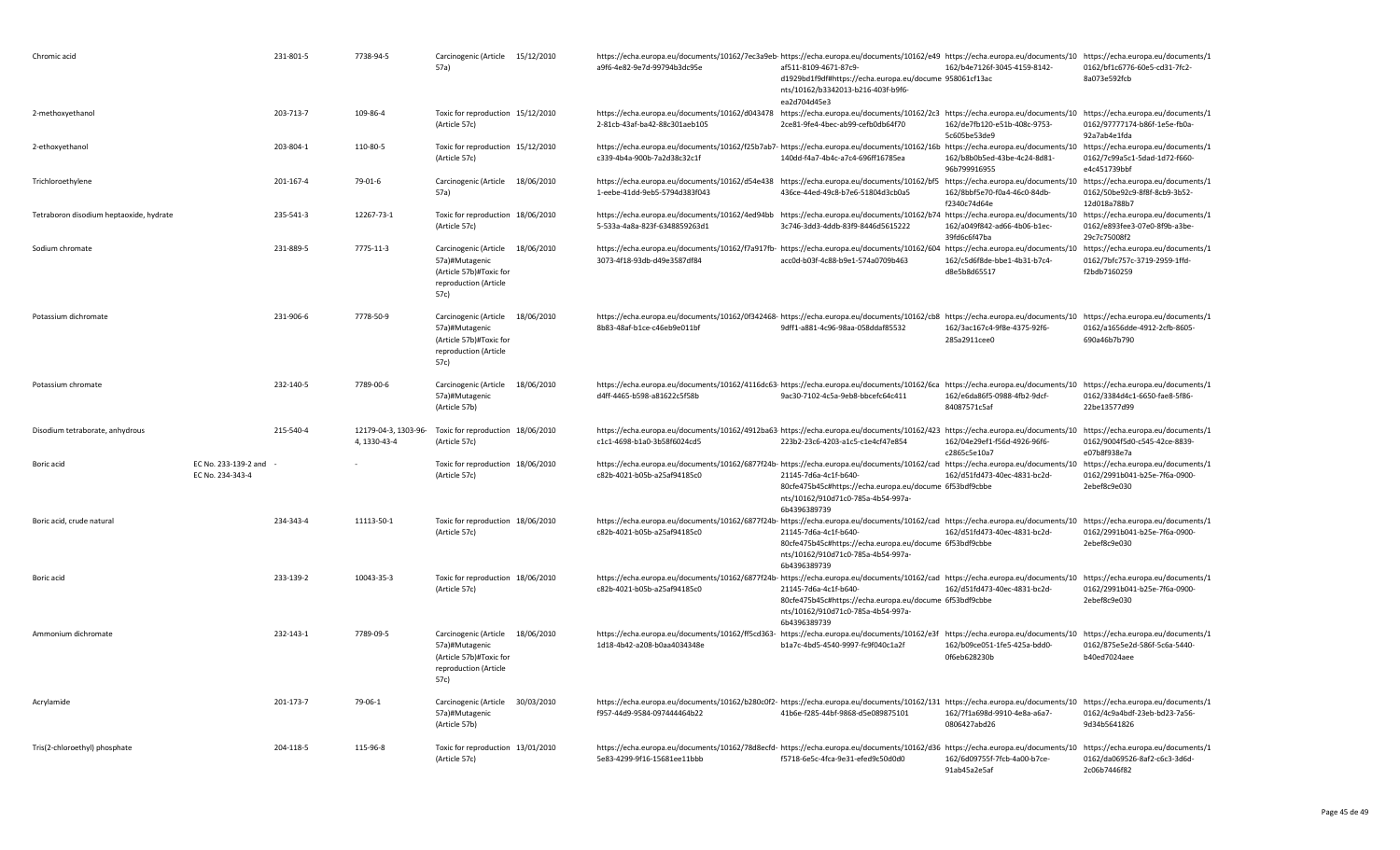| Pitch, coal tar, high-temp.                                    | 266-028-2 | 65996-93-2 | Carcinogenic (Article 13/01/2010<br>57a)#PBT (Article<br>57d)#vPvB (Article<br>57e)                                           | https://echa.europa.eu/documents/10162/30488018 https://echa.europa.eu/documents/10162/d3d https://echa.europa.eu/documents/10 https://echa.europa.eu/documents/1<br>7d14-42b1-90eb-8235974bf023                                                                                                                                                                          | 19672-64d5-47f4-aa47-66729f6990ec | 162/73d246d4-8c2a-4150-b656-<br>c15948bf0e77                                                                                                  | 0162/9762a7b3-6123-562f-0bdf-<br>2213e07a427d |                                                                                                                                                                                                                                                                          |
|----------------------------------------------------------------|-----------|------------|-------------------------------------------------------------------------------------------------------------------------------|---------------------------------------------------------------------------------------------------------------------------------------------------------------------------------------------------------------------------------------------------------------------------------------------------------------------------------------------------------------------------|-----------------------------------|-----------------------------------------------------------------------------------------------------------------------------------------------|-----------------------------------------------|--------------------------------------------------------------------------------------------------------------------------------------------------------------------------------------------------------------------------------------------------------------------------|
| Lead sulfochromate yellow (C.I. Pigment<br>Yellow 34)          | 215-693-7 | 1344-37-2  | Carcinogenic (Article 13/01/2010<br>57a)#Toxic for<br>reproduction (Article<br>57c)                                           | https://echa.europa.eu/documents/10162/7d4b054 https://echa.europa.eu/documents/10162/cbb https://echa.europa.eu/documents/10 https://echa.europa.eu/documents/1<br>9-413a-4642-ac69-069566c2f624                                                                                                                                                                         | 77a48-22b8-4888-b485-8e85731648d2 | 162/cd44c55f-3473-4c73-a356-<br>ce732b2f3d87                                                                                                  | 0162/8dbe3010-814b-d92b-8bb1-<br>353fa4c32f9f |                                                                                                                                                                                                                                                                          |
| Lead chromate molybdate sulphate red (C.I.<br>Pigment Red 104) | 235-759-9 | 12656-85-8 | 13/01/2010<br>Carcinogenic (Article<br>57a)#Toxic for<br>reproduction (Article<br>57c)                                        | https://echa.europa.eu/documents/10162/9a10159e·https://echa.europa.eu/documents/10162/efa https://echa.europa.eu/documents/10 https://echa.europa.eu/documents/1<br>0846-488b-8fdb-5162e2bf97f4                                                                                                                                                                          | 8a662-a744-45f7-a507-14a3dcfc3d15 | 162/624c2151-d7f2-47d7-ab26-<br>7f4996e81e36                                                                                                  | 0162/d46d12dd-a1a3-e556-549a-<br>e81aac3b5905 |                                                                                                                                                                                                                                                                          |
| Lead chromate                                                  | 231-846-0 | 7758-97-6  | Carcinogenic (Article 13/01/2010<br>57a)#Toxic for<br>reproduction (Article<br>57c)                                           | https://echa.europa.eu/documents/10162/1f928dd4- https://echa.europa.eu/documents/10162/df3 https://echa.europa.eu/documents/10<br>69c2-494d-8d94-08699be302e5                                                                                                                                                                                                            | d989f-4229-497e-942c-44763337dcf2 | 162/25e3a7a4-41a4-4f72-8d0f-<br>2ab06a6bf51a                                                                                                  |                                               |                                                                                                                                                                                                                                                                          |
| Diisobutyl phthalate                                           | 201-553-2 | 84-69-5    | Toxic for reproduction 13/01/2010<br>(Article<br>57c)#Endocrine<br>disrupting properties<br>(Article 57(f) - human<br>health) | https://echa.europa.eu/documents/10162/8f861ec5- https://echa.europa.eu/documents/10162/5f0 https://echa.europa.eu/documents/10 https://echa.europa.eu/documents/1<br>40ca-43d6-be8a-<br>7bc22b96f84f#https://echa.europa.eu/documents/1<br>0162/a956b752-1a1b-1316-6ed7-<br>a01d09cd52cd#https://echa.europa.eu/documents/1<br>0162/22021d20-ffe6-5b92-8961-4420d5788c06 | 86082-c721-442d-8b7b-a6eb49ffb3ab | 162/96caf4ad-1095-4929-a1b9-<br>84aeea1aff00#https://echa.europa.eu/ cc0f53e596b7<br>documents/10162/872ff9cf-52a5-49f4-<br>1e0a-da6ce3e9e074 | 0162/566bf9dd-444f-e07f-877f-                 |                                                                                                                                                                                                                                                                          |
| Anthracene oil, anthracene-low                                 | 292-604-8 | 90640-82-7 | Carcinogenic (Article 13/01/2010<br>57a)#Mutagenic<br>(Article 57b)#PBT<br>(Article 57d)#vPvB<br>(Article 57e)                | https://echa.europa.eu/documents/10162/709cf01f- https://echa.europa.eu/documents/10162/ce2 https://echa.europa.eu/documents/10 https://echa.europa.eu/documents/10 Does not meet the criteria for identification<br>1445-4606-a0f2-1940a468dab6                                                                                                                          | 619c5-654b-4934-a835-a3e2b00d4e13 | 162/3e5e6a56-dd4f-4951-b26e-<br>985b7f692624                                                                                                  | 0162/621cceb7-32a6-81b3-a5e6-<br>d31f01cf4ce4 | as a carcinogen if it contains < 0.005 %<br>(w/w) benzo[a]pyrene (EINECS No 200-028<br>5) and < 0.1 % w/w benzene (EINECS No<br>200-753-7). Does not meet the criteria for<br>identification as a mutagen if it contains &It<br>0.1 % w/w benzene (EINECS No 200-753-7). |
| Anthracene oil, anthracene paste, distn. lights -              | 295-278-5 | 91995-17-4 | 13/01/2010<br>Carcinogenic (Article<br>57a)#Mutagenic<br>(Article 57b)#PBT<br>(Article 57d)#vPvB<br>(Article 57e)             | https://echa.europa.eu/documents/10162/960a181f- https://echa.europa.eu/documents/10162/2a5 https://echa.europa.eu/documents/10 https://echa.europa.eu/documents/1 Does not meet the criteria for identificatior<br>7094-4be7-b02f-c49513a0442e                                                                                                                           | afd0a-9ce1-4b37-acc9-942143c01c7a | 162/f0ff9790-013c-49b3-ae93<br>ac11d2177bf9                                                                                                   | 0162/3879120b-4739-bfb8-40dc-<br>ed001dbc2f09 | as a carcinogen if it contains < 0.005 %<br>(w/w) benzo[a]pyrene (EINECS No 200-028<br>5) and < 0.1 % w/w benzene (EINECS No<br>200-753-7). Does not meet the criteria for<br>identification as a mutagen if it contains &It<br>0.1 % w/w benzene (EINECS No 200-753-7). |
| Anthracene oil, anthracene paste, anthracene<br>fraction       | 295-275-9 | 91995-15-2 | 13/01/2010<br>Carcinogenic (Article<br>57a)#Mutagenic<br>(Article 57b)#PBT<br>(Article 57d)#vPvB<br>(Article 57e)             | https://echa.europa.eu/documents/10162/b5013ad https://echa.europa.eu/documents/10162/4ef https://echa.europa.eu/documents/10 https://echa.europa.eu/documents/1 Does not meet the criteria for identification<br>5-8980-478b-aa32-4859860f9aef                                                                                                                           | caa35-8b9f-4b19-9f81-9f1fb98533b2 | 162/8de3cd61-aae1-4864-b694-<br>8928dcdea7fd                                                                                                  | 0162/3c6d1b64-fe59-72a7-699d-<br>1735d3c4ec48 | as a carcinogen if it contains < 0.005 %<br>(w/w) benzo[a]pyrene (EINECS No 200-028<br>5) and < 0.1 % w/w benzene (EINECS No<br>200-753-7). Does not meet the criteria for<br>identification as a mutagen if it contains &It<br>0.1 % w/w benzene (EINECS No 200-753-7). |
| Anthracene oil, anthracene paste                               | 292-603-2 | 90640-81-6 | Carcinogenic (Article 13/01/2010<br>57a)#Mutagenic<br>(Article 57b)#PBT<br>(Article 57d)#vPvB<br>(Article 57e)                | https://echa.europa.eu/documents/10162/df5aecc8- https://echa.europa.eu/documents/10162/ad0 https://echa.europa.eu/documents/10 https://echa.europa.eu/documents/10 https://echa.europa.eu/documents/10 https://echa.europa.eu<br>d928-4a70-9bf0-90ca5953bc44                                                                                                             | 49eea-4aeb-4741-9574-ae6c4bd02b66 | 162/1995aafa-663a-43a0-ae2a-<br>285c842d7f53                                                                                                  | 0162/c517a94d-eed3-8371-3308-<br>508060b19c7f | as a carcinogen if it contains < 0.005 %<br>(w/w) benzo[a]pyrene (EINECS No 200-028<br>5) and < 0.1 % w/w benzene (EINECS No<br>200-753-7). Does not meet the criteria for<br>identification as a mutagen if it contains &It<br>0.1 % w/w benzene (EINECS No 200-753-7). |
| Anthracene oil                                                 | 292-602-7 | 90640-80-5 | Carcinogenic (Article 13/01/2010<br>57a)#PBT (Article<br>57d)#vPvB (Article<br>57e)                                           | https://echa.europa.eu/documents/10162/f7cfbd7b- https://echa.europa.eu/documents/10162/91c https://echa.europa.eu/documents/10162/Fafbd7b- https://echa.europa.eu/documents/10162/f7cfbd7b- https://echa.europa.eu/documents/<br>2a5a-49aa-9d16-61689ad3a8e3                                                                                                             | fe38e-ed0d-4c28-b970-bded2289de26 | 162/ef47ccc5-0786-4bf5-b16c-<br>2f13c6c49385                                                                                                  | 0162/70eb45c5-9fec-0871-e281-<br>e1adeace762b | as a carcinogen if it contains < 0.005 %<br>(w/w) benzo[a]pyrene (EINECS No 200-028<br>5)                                                                                                                                                                                |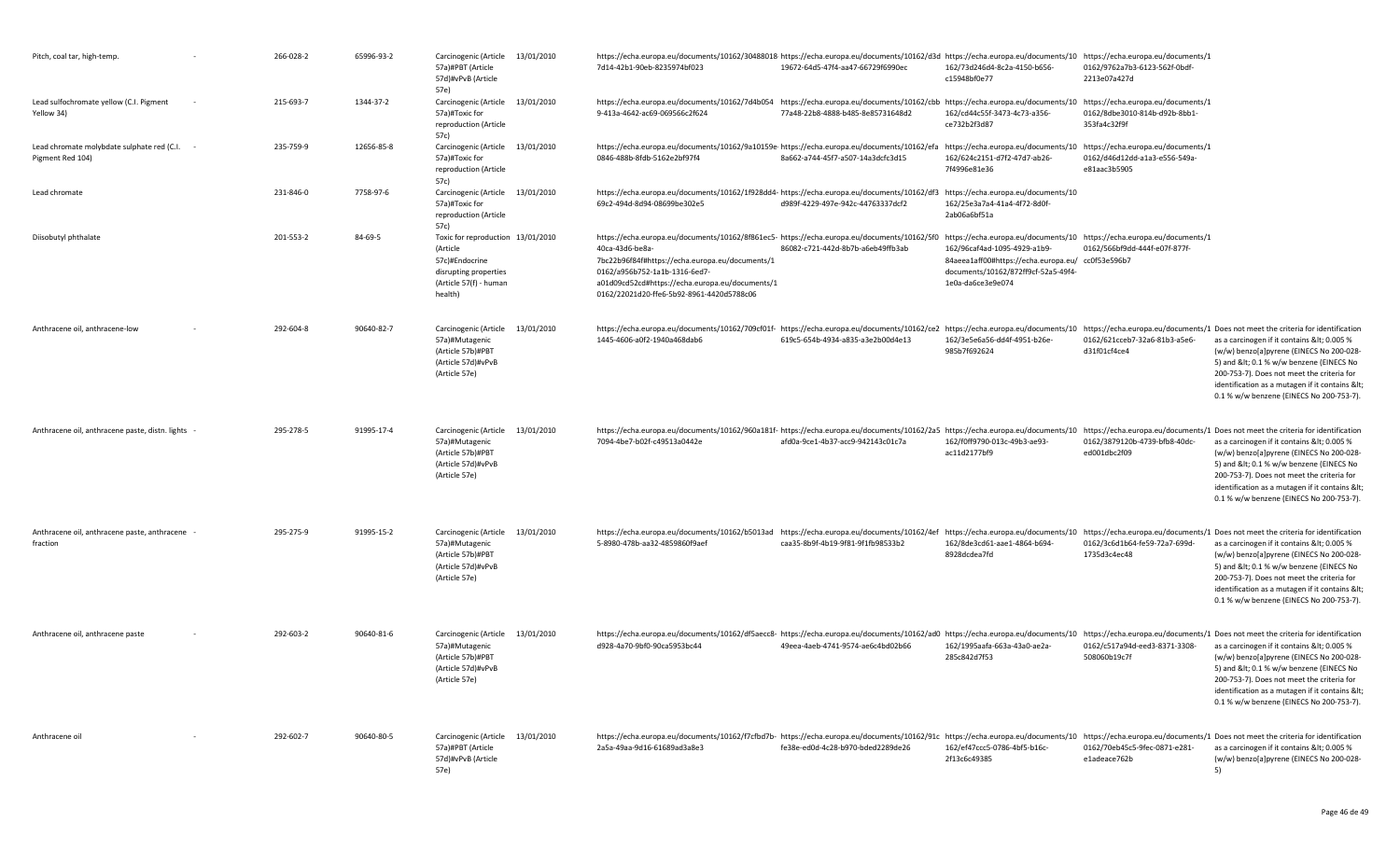| 2,4-dinitrotoluene                  |                                                 | 204-450-0 | 121-14-2   | Carcinogenic (Article<br>57a)                                                                                             | 13/01/2010 | https://echa.europa.eu/documents/10162/7700e235·https://echa.europa.eu/documents/10162/a8b https://echa.europa.eu/documents/10 https://echa.europa.eu/documents/1<br>3ba5-44d4-9ab9-5ace916ca7b3  | 8d40f-1cea-4daf-9f49-af3a2b2d50d9                                                                                                                                                                                                                                                                                                                                                                  | 162/b5db559d-a89d-4fc4-a273-<br>dba250fb4201 | 0162/2bca3e81-17de-68e1-47ad-<br>f34f0e3dd1de                                       |
|-------------------------------------|-------------------------------------------------|-----------|------------|---------------------------------------------------------------------------------------------------------------------------|------------|---------------------------------------------------------------------------------------------------------------------------------------------------------------------------------------------------|----------------------------------------------------------------------------------------------------------------------------------------------------------------------------------------------------------------------------------------------------------------------------------------------------------------------------------------------------------------------------------------------------|----------------------------------------------|-------------------------------------------------------------------------------------|
| Triethyl arsenate                   |                                                 | 427-700-2 | 15606-95-8 | Carcinogenic (Article<br>57a)                                                                                             | 28/10/2008 | https://echa.europa.eu/documents/10162/6d48ec99-https://echa.europa.eu/documents/10162/e77 https://echa.europa.eu/documents/10<br>f364-44de-92a5-62d505ea3724                                     | 56763-29b1-4135-8aa6-2b20d8e672a1                                                                                                                                                                                                                                                                                                                                                                  | 162/d3a393bf-e221-4fa1-8d81-<br>082c2ac3cf8f |                                                                                     |
| Sodium dichromate                   |                                                 | 234-190-3 |            | 10588-01-9, 7789-12-0 Carcinogenic (Article<br>57a)#Mutagenic<br>(Article 57b)#Toxic for<br>reproduction (Article<br>57c) | 28/10/2008 | https://echa.europa.eu/documents/10162/0594aba7· https://echa.europa.eu/documents/10162/035 https://echa.europa.eu/documents/10<br>e06e-45bd-807d-3eb9bd74024c                                    | 66bd3-3a60-40b1-8a7d-86ea5737a0f6                                                                                                                                                                                                                                                                                                                                                                  | 162/52c64496-821b-4a74-bc1a-<br>d9fc2040b651 | https://echa.europa.eu/documents/1<br>0162/23a67aca-ee8c-be65-16b8-<br>cf4b1ea48c67 |
| Lead hydrogen arsenate              |                                                 | 232-064-2 | 7784-40-9  | Carcinogenic (Article 28/10/2008<br>57a)#Toxic for<br>reproduction (Article<br>57c)                                       |            | https://echa.europa.eu/documents/10162/ebdb28e https://echa.europa.eu/documents/10162/f1a https://echa.europa.eu/documents/10 https://echa.europa.eu/documents/1<br>4-ea63-4f11-8b2e-c299ad5ebd07 | c3df6-c52a-4870-847b-1d6a74e1b034                                                                                                                                                                                                                                                                                                                                                                  | 162/ee0a9b5c-6f5e-43d7-8ef5-<br>76b068bb4732 | 0162/7b55c9ab-6322-4ebe-2deb-<br>6914e6e0ec87                                       |
| Hexabromocyclododecane (HBCDD)      | and all major<br>diastereoisomers<br>identified |           |            | PBT (Article 57d)                                                                                                         | 28/10/2008 | https://echa.europa.eu/documents/10162/471aceac- https://echa.europa.eu/documents/10162/df4 https://echa.europa.eu/documents/10<br>4e5e-4c53-a4b2-23159a290893                                    | ad28a-899d-4e76-8529-<br>eda8bc6591ae#https://echa.europa.eu/docum 825ab60213c0<br>ents/10162/938b85d2-d87c-480a-b697-<br>bad2e5eced3d#https://echa.europa.eu/docum<br>ents/10162/0412300e-9170-4eb7-87c4-<br>9bd3bad4ca42#https://echa.europa.eu/docum<br>ents/10162/7b768673-ea38-4822-9712-<br>45b7dca0c2d8#https://echa.europa.eu/docum<br>ents/10162/63d654f6-5400-449d-81bb-<br>1aa6518d7ca3 | 162/1fc837ef-f922-476e-8e00-                 | https://echa.europa.eu/documents/1<br>0162/e109c7be-6fd0-e12e-4c92-<br>7e12d56fead8 |
| Hexabromocyclododecane              |                                                 | 247-148-4 | 25637-99-4 | PBT (Article 57d)                                                                                                         | 28/10/2008 | https://echa.europa.eu/documents/10162/471aceac-https://echa.europa.eu/documents/10162/df4 https://echa.europa.eu/documents/10 https://echa.europa.eu/documents/1<br>4e5e-4c53-a4b2-23159a290893  | ad28a-899d-4e76-8529-<br>eda8bc6591ae#https://echa.europa.eu/docum 825ab60213c0<br>ents/10162/938b85d2-d87c-480a-b697-<br>bad2e5eced3d#https://echa.europa.eu/docum<br>ents/10162/0412300e-9170-4eb7-87c4-<br>9bd3bad4ca42#https://echa.europa.eu/docum<br>ents/10162/7b768673-ea38-4822-9712-<br>45b7dca0c2d8#https://echa.europa.eu/docum<br>ents/10162/63d654f6-5400-449d-81bb-<br>1aa6518d7ca3 | 162/1fc837ef-f922-476e-8e00-                 | 0162/e109c7be-6fd0-e12e-4c92-<br>7e12d56fead8                                       |
| 1,2,5,6,9,10-hexabromocyclododecane |                                                 | 221-695-9 | 3194-55-6  | PBT (Article 57d)                                                                                                         | 28/10/2008 | https://echa.europa.eu/documents/10162/471aceac- https://echa.europa.eu/documents/10162/df4 https://echa.europa.eu/documents/10 https://echa.europa.eu/documents/1<br>4e5e-4c53-a4b2-23159a290893 | ad28a-899d-4e76-8529-<br>eda8bc6591ae#https://echa.europa.eu/docum 825ab60213c0<br>ents/10162/938b85d2-d87c-480a-b697-<br>bad2e5eced3d#https://echa.europa.eu/docum<br>ents/10162/0412300e-9170-4eb7-87c4-<br>9bd3bad4ca42#https://echa.europa.eu/docum<br>ents/10162/7b768673-ea38-4822-9712-<br>45b7dca0c2d8#https://echa.europa.eu/docum<br>ents/10162/63d654f6-5400-449d-81bb-<br>1aa6518d7ca3 | 162/1fc837ef-f922-476e-8e00-                 | 0162/e109c7be-6fd0-e12e-4c92-<br>7e12d56fead8                                       |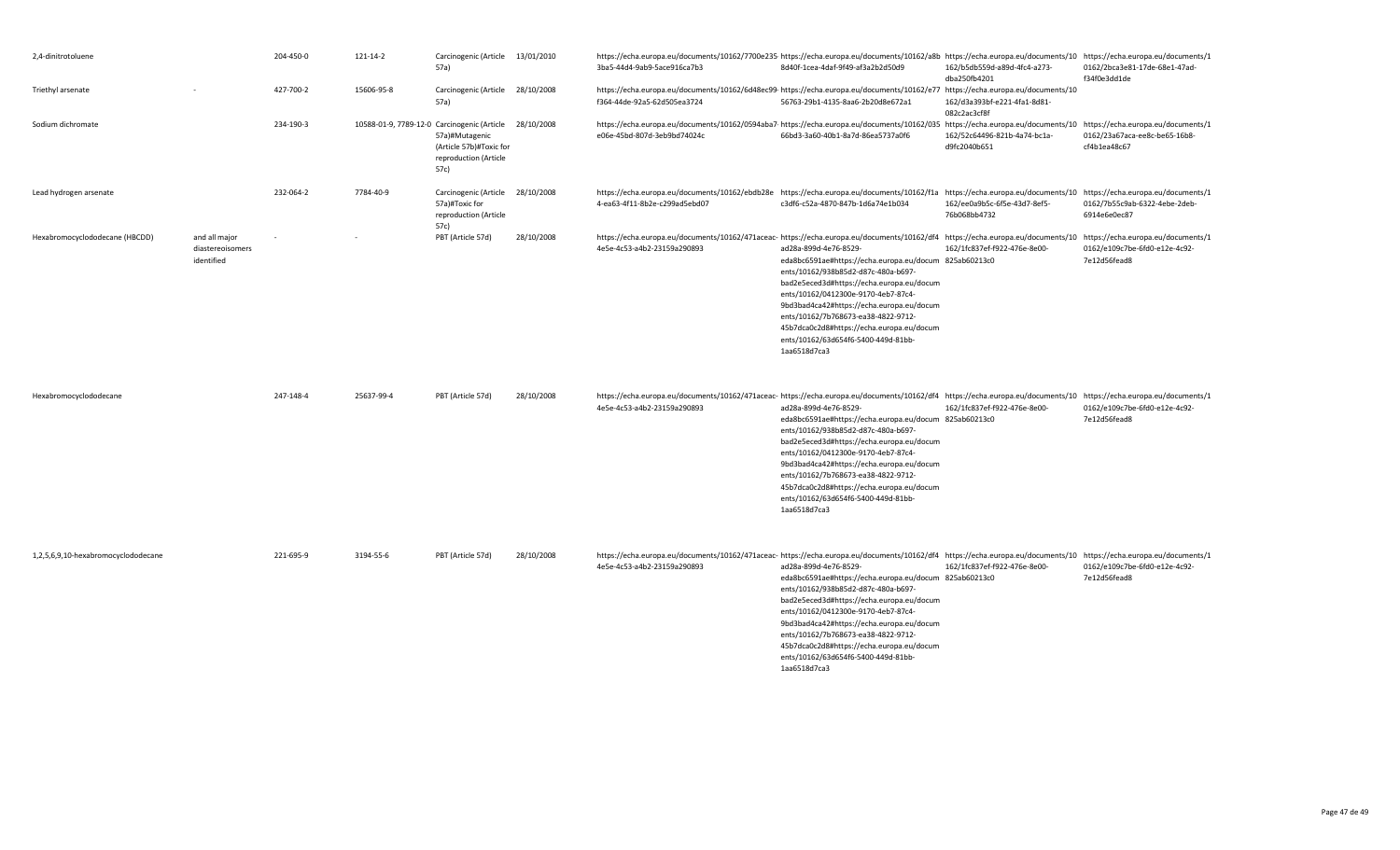| alpha-hexabromocyclododecane  |           | 134237-50-6 | PBT (Article 57d)                                                                                                             | 28/10/2008 | https://echa.europa.eu/documents/10162/471aceac- https://echa.europa.eu/documents/10162/df4 https://echa.europa.eu/documents/10 https://echa.europa.eu/documents/1<br>4e5e-4c53-a4b2-23159a290893                                                                                                                                                                        | ad28a-899d-4e76-8529-<br>eda8bc6591ae#https://echa.europa.eu/docum 825ab60213c0<br>ents/10162/938b85d2-d87c-480a-b697-<br>bad2e5eced3d#https://echa.europa.eu/docum<br>ents/10162/0412300e-9170-4eb7-87c4-<br>9bd3bad4ca42#https://echa.europa.eu/docum<br>ents/10162/7b768673-ea38-4822-9712-<br>45b7dca0c2d8#https://echa.europa.eu/docum<br>ents/10162/63d654f6-5400-449d-81bb-<br>1aa6518d7ca3 | 162/1fc837ef-f922-476e-8e00-                                                                                                                  | 0162/e109c7be-6fd0-e12e-4c92-<br>7e12d56fead8 |
|-------------------------------|-----------|-------------|-------------------------------------------------------------------------------------------------------------------------------|------------|--------------------------------------------------------------------------------------------------------------------------------------------------------------------------------------------------------------------------------------------------------------------------------------------------------------------------------------------------------------------------|----------------------------------------------------------------------------------------------------------------------------------------------------------------------------------------------------------------------------------------------------------------------------------------------------------------------------------------------------------------------------------------------------|-----------------------------------------------------------------------------------------------------------------------------------------------|-----------------------------------------------|
| beta-hexabromocyclododecane   |           | 134237-51-7 | PBT (Article 57d)                                                                                                             | 28/10/2008 | https://echa.europa.eu/documents/10162/471aceac- https://echa.europa.eu/documents/10162/df4 https://echa.europa.eu/documents/10 https://echa.europa.eu/documents/1<br>4e5e-4c53-a4b2-23159a290893                                                                                                                                                                        | ad28a-899d-4e76-8529-<br>eda8bc6591ae#https://echa.europa.eu/docum 825ab60213c0<br>ents/10162/938b85d2-d87c-480a-b697-<br>bad2e5eced3d#https://echa.europa.eu/docum<br>ents/10162/0412300e-9170-4eb7-87c4-<br>9bd3bad4ca42#https://echa.europa.eu/docum<br>ents/10162/7b768673-ea38-4822-9712-<br>45b7dca0c2d8#https://echa.europa.eu/docum<br>ents/10162/63d654f6-5400-449d-81bb-<br>1aa6518d7ca3 | 162/1fc837ef-f922-476e-8e00-                                                                                                                  | 0162/e109c7be-6fd0-e12e-4c92-<br>7e12d56fead8 |
| gamma-hexabromocyclododecane  |           | 134237-52-8 | PBT (Article 57d)                                                                                                             | 28/10/2008 | https://echa.europa.eu/documents/10162/471aceac-https://echa.europa.eu/documents/10162/df4 https://echa.europa.eu/documents/10 https://echa.europa.eu/documents/1<br>4e5e-4c53-a4b2-23159a290893                                                                                                                                                                         | ad28a-899d-4e76-8529-<br>eda8bc6591ae#https://echa.europa.eu/docum 825ab60213c0<br>ents/10162/938b85d2-d87c-480a-b697-<br>bad2e5eced3d#https://echa.europa.eu/docum<br>ents/10162/0412300e-9170-4eb7-87c4-<br>9bd3bad4ca42#https://echa.europa.eu/docum<br>ents/10162/7b768673-ea38-4822-9712-<br>45b7dca0c2d8#https://echa.europa.eu/docum<br>ents/10162/63d654f6-5400-449d-81bb-<br>1aa6518d7ca3 | 162/1fc837ef-f922-476e-8e00-                                                                                                                  | 0162/e109c7be-6fd0-e12e-4c92-<br>7e12d56fead8 |
| Dibutyl phthalate (DBP)       | 201-557-4 | 84-74-2     | Toxic for reproduction 28/10/2008<br>(Article<br>57c)#Endocrine<br>disrupting properties<br>(Article 57(f) - human<br>health) |            | https://echa.europa.eu/documents/10162/d33fd29e-https://echa.europa.eu/documents/10162/431 https://echa.europa.eu/documents/10 https://echa.europa.eu/documents/1<br>5170-440f-8c16-<br>10ecd87cf472#https://echa.europa.eu/documents/1<br>0162/2f10864f-e748-0e86-9bc4-<br>2b3964fbdace#https://echa.europa.eu/documents/1<br>0162/326a8103-bc47-fb36-0871-22b46ec9d66f | cf3aa-7e2f-43d5-ad4c-6b80ad7fbc91                                                                                                                                                                                                                                                                                                                                                                  | 162/f36205a8-df0a-4e94-8763-<br>2a6a02f0228c#https://echa.europa.eu/ 1e613480c3ce<br>documents/10162/6b0b59e9-8ba8-<br>03de-e8e9-735414f0611d | 0162/173eff20-d119-4ed5-258a-                 |
| Diarsenic trioxide            | 215-481-4 | 1327-53-3   | Carcinogenic (Article<br>57a)                                                                                                 | 28/10/2008 | https://echa.europa.eu/documents/10162/d502da1 https://echa.europa.eu/documents/10162/03f https://echa.europa.eu/documents/10 https://echa.europa.eu/documents/1<br>8-827f-408d-aa24-9fe0c7e6ed1b                                                                                                                                                                        | 099fc-0057-49d9-a816-24c44d69b5c1                                                                                                                                                                                                                                                                                                                                                                  | 162/8730b910-c1d4-4b87-b3e3-<br>a94ce47fbc9b                                                                                                  | 0162/7dc14675-1df3-e89a-e05d-<br>798e5f51749e |
| Diarsenic pentaoxide          | 215-116-9 | 1303-28-2   | Carcinogenic (Article 28/10/2008<br>57a)                                                                                      |            | https://echa.europa.eu/documents/10162/7b11c857-https://echa.europa.eu/documents/10162/760 https://echa.europa.eu/documents/10 https://echa.europa.eu/documents/1<br>a72d-4a8b-9efb-68d99ead7902                                                                                                                                                                         | 37d34-1e8c-405e-b594-8fe837e6095e                                                                                                                                                                                                                                                                                                                                                                  | 162/91206b72-787f-4a2d-aa80-<br>9d6f1f22fc55                                                                                                  | 0162/d1ff5c51-11a5-7aca-a48e-<br>2393f45ce653 |
| Cobalt dichloride             | 231-589-4 | 7646-79-9   | Carcinogenic (Article 28/10/2008<br>57a)#Toxic for<br>reproduction (Article<br>57c)                                           |            | https://echa.europa.eu/documents/10162/5633d67c-https://echa.europa.eu/documents/10162/383 https://echa.europa.eu/documents/10 https://echa.europa.eu/documents/1<br>a61b-4bab-b6c5-<br>c4a61cc99e00#https://echa.europa.eu/documents/1<br>0162/39173d0d-3258-4f23-ab18-a586bcb39567                                                                                     | cf518-9e20-495c-bbcf-8875b9373714                                                                                                                                                                                                                                                                                                                                                                  | 162/7d541979-6f03-421b-91bb-<br>039bfb326de1#https://echa.europa.eu/ 2d6abc372ed8<br>documents/10162/fdbfa509-c244-4537-<br>85eb-07994f393f23 | 0162/1c469e55-cee2-7841-84f3-                 |
| Bis(tributyltin) oxide (TBTO) | 200-268-0 | 56-35-9     | PBT (Article 57d)                                                                                                             | 28/10/2008 | https://echa.europa.eu/documents/10162/1b18d01 https://echa.europa.eu/documents/10162/e7f https://echa.europa.eu/documents/10 https://echa.europa.eu/documents/1<br>7-1056-4c92-aeeb-f190ad674174                                                                                                                                                                        | aa0f6-cb40-4930-8931-537d261e43ff                                                                                                                                                                                                                                                                                                                                                                  | 162/52f3fc94-c78f-436f-98ca-<br>e0f845f37a9a                                                                                                  | 0162/6e66a086-935f-ab28-012c-<br>262f5df9ef3b |